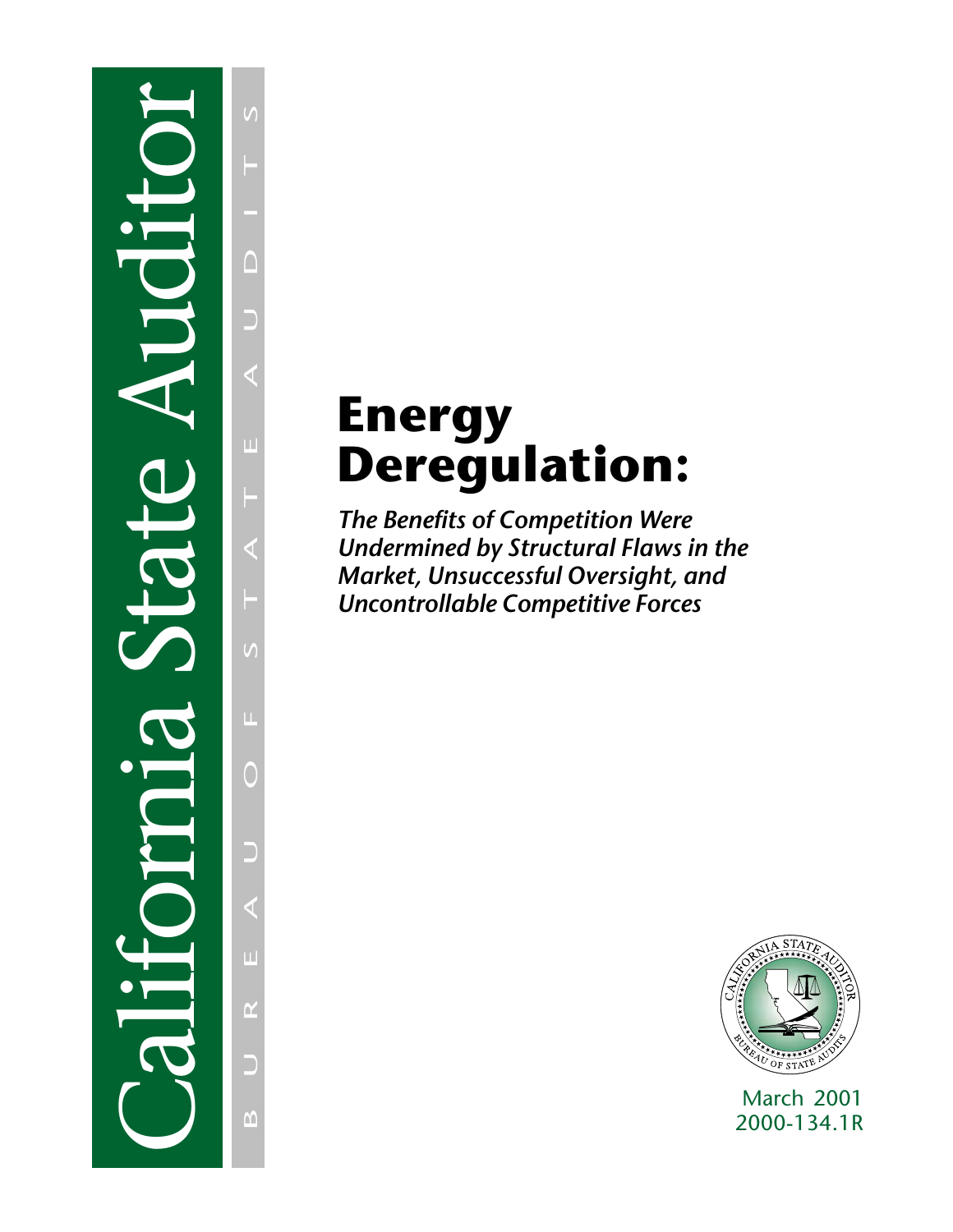The first five copies of each California State Auditor report are free. Additional copies are \$3 each, payable by check or money order. You can obtain reports by contacting the Bureau of State Audits at the following address:

> **California State Auditor Bureau of State Audits 555 Capitol Mall, Suite 300 Sacramento, California 95814 (916) 445-0255 or TDD (916) 445-0255 x 216**

> > **OR**

**This report may also be available on the World Wide Web http://www.bsa.ca.gov/bsa/**

**Alternate format reports available upon request.**

Permission is granted to reproduce reports.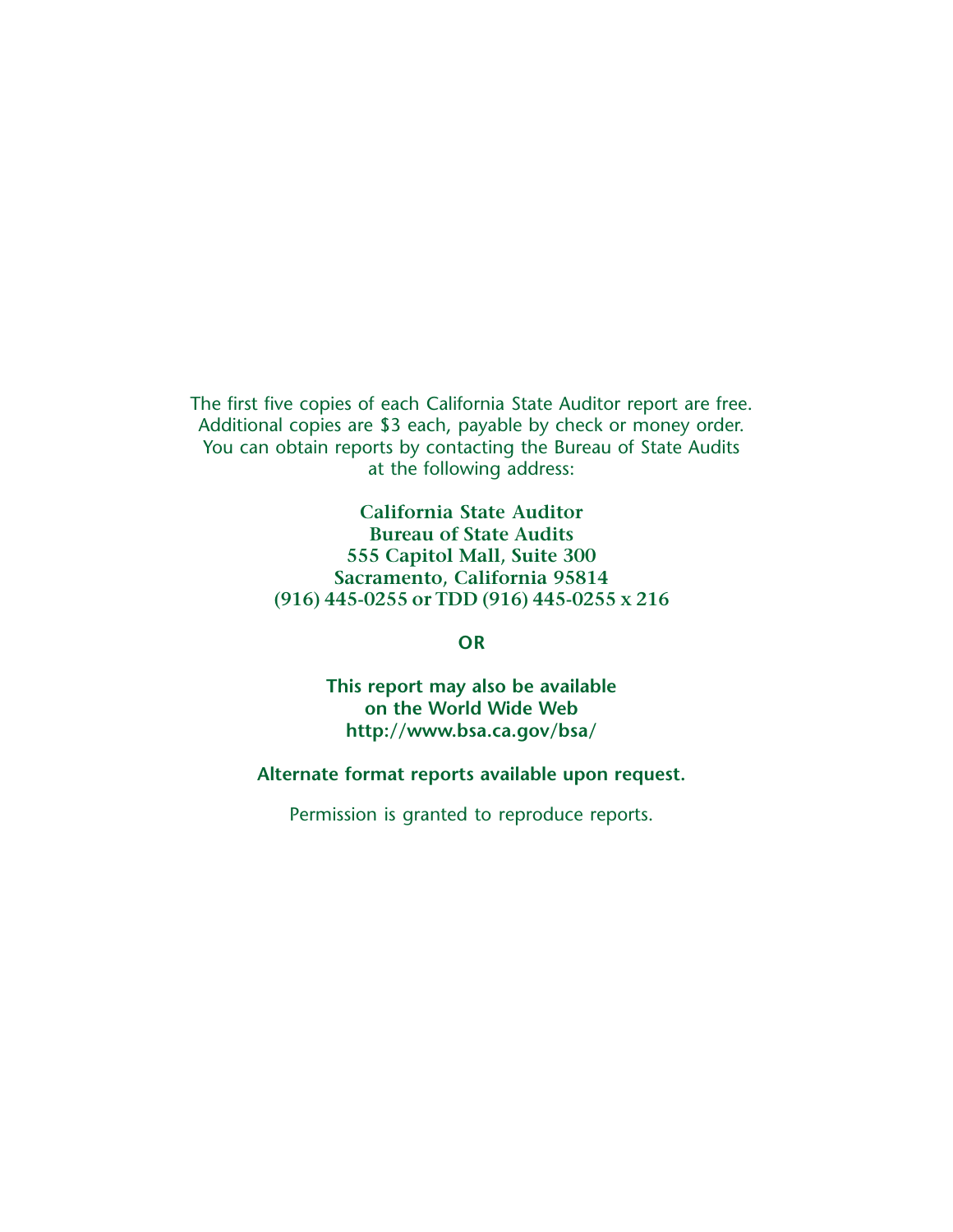

# CALIFORNIA STATE AUDITOR

ELAINE M. HOWLE STATE AUDITOR

STEVEN M. HENDRICKSON CHIEF DEPUTY STATE AUDITOR

March 22, 2001 2000-134.1

The Governor of California President pro Tempore of the Senate Speaker of the Assembly State Capitol Sacramento, California 95814

Dear Governor and Legislative Leaders:

As requested by the Joint Legislative Audit Committee, the Bureau of State Audits presents its audit report concerning the operations of the California Independent System Operator (ISO) and its relationship with the Power Exchange (PX).

This report concludes that the failure of deregulation is not the result of any single cause, but rather of a complex combination of factors. Foremost among these are certain fundamental flaws in the structure of the power market. For instance, the requirement that the investor-owned utilities sell all the power they generated themselves and purchase all their electricity through sequential short-term markets operated by the ISO and PX. This requirement established a structure that allowed—even encouraged—strategic bidding through the underscheduling of the demand and supply of power on the part of both buyers and sellers in an effort to manipulate wholesale prices to their advantage. Strategic bidding is one factor that significantly contributed to high wholesale energy prices in the year 2000.

In addition, misjudgments on the part of regulators about the effectiveness of their corrective actions also contributed to the current crisis. Starting in 1998, market monitoring groups within the ISO and PX warned the Federal Energy Regulatory Commission (FERC) and the California Public Utilities Commission (CPUC) of potential problems with the market structure. Although hindsight has shown the accuracy of these predictions, neither FERC nor the CPUC fully or successfully addressed these concerns at the time.

Finally, in analyzing the factors contributing to the energy crisis, it is important to note that some were beyond any regulator or agency's control. Competitive market forces, such as the demand for electrical power that far outstripped the growth in supply, recent unusual weather patterns, the steep increase in the cost of natural gas, and costly air quality emissions requirements were all beyond the control of California regulators or the ISO and PX. Yet, all of these factors exerted considerable influence over wholesale market prices in the year 2000.

Respectfully submitted,

ELAINE M. HOWLE State Auditor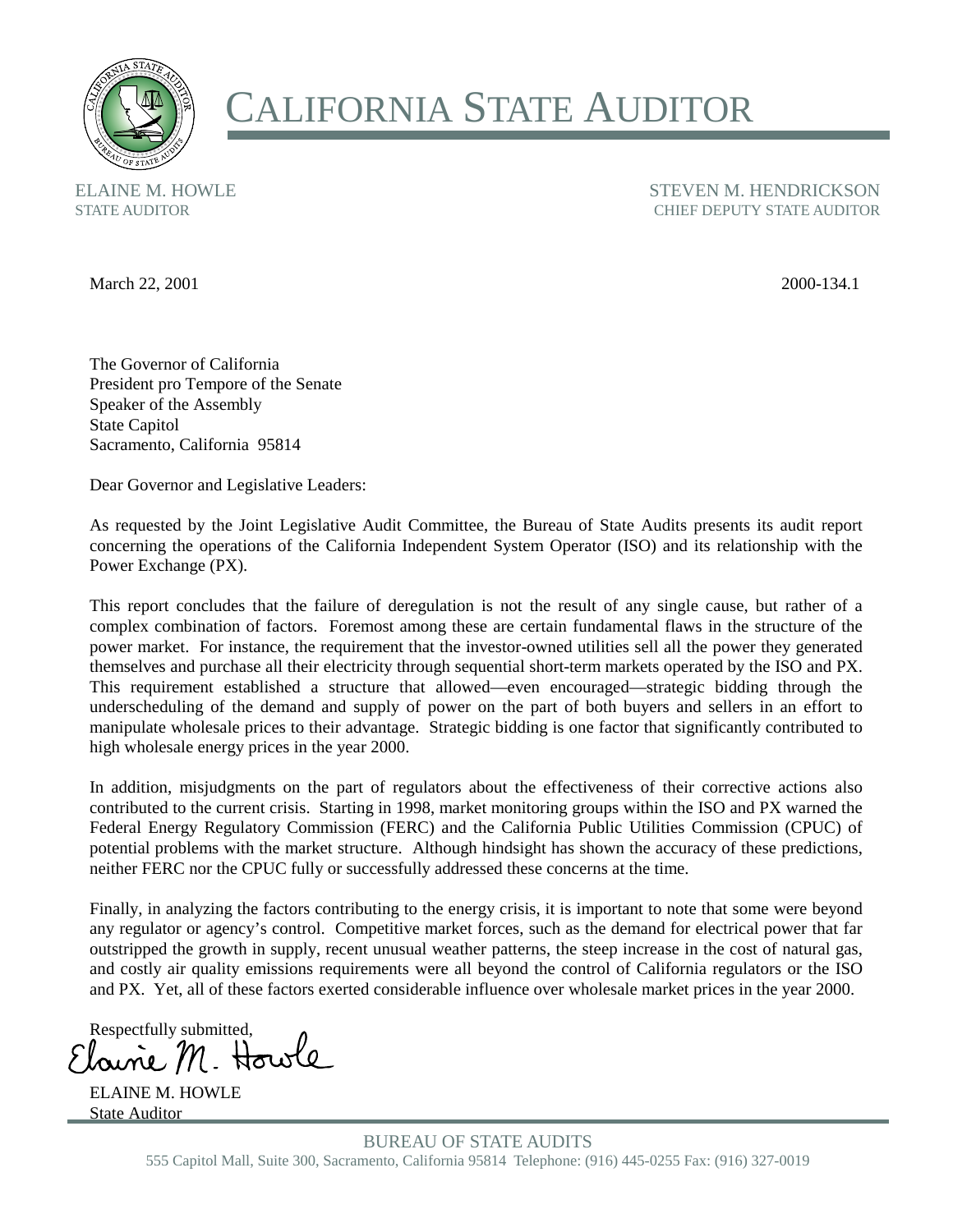# **CONTENTS**

| <b>Summary</b>                                                                           | 1   |
|------------------------------------------------------------------------------------------|-----|
| <b>Introduction</b>                                                                      | 5   |
| <b>Chapter 1</b>                                                                         |     |
| The Fundamental Structure of the Market<br>Is Flawed                                     | 1.5 |
| Recommendations                                                                          | 37  |
| <b>Chapter 2</b>                                                                         |     |
| Market Monitoring Identified Problems That<br>Regulators Were Unsuccessful in Correcting | 39  |
| <b>Recommendations</b>                                                                   | 52  |
| <b>Chapter 3</b>                                                                         |     |
| Uncontrollable Shifts in Competitive Market<br>Forces Affected Wholesale Energy Prices   | 55  |
| Appendix A                                                                               |     |
| Legislation and Executive Orders Addressing<br>the Energy Crisis                         | 69  |
| <b>Appendix B</b>                                                                        |     |
| Single Price Auctions                                                                    | 83  |
| Appendix C                                                                               |     |
| Recommendations Made by Others                                                           | 87  |
| <b>Response to the Audit</b>                                                             |     |
| Independent System Operator                                                              | 91  |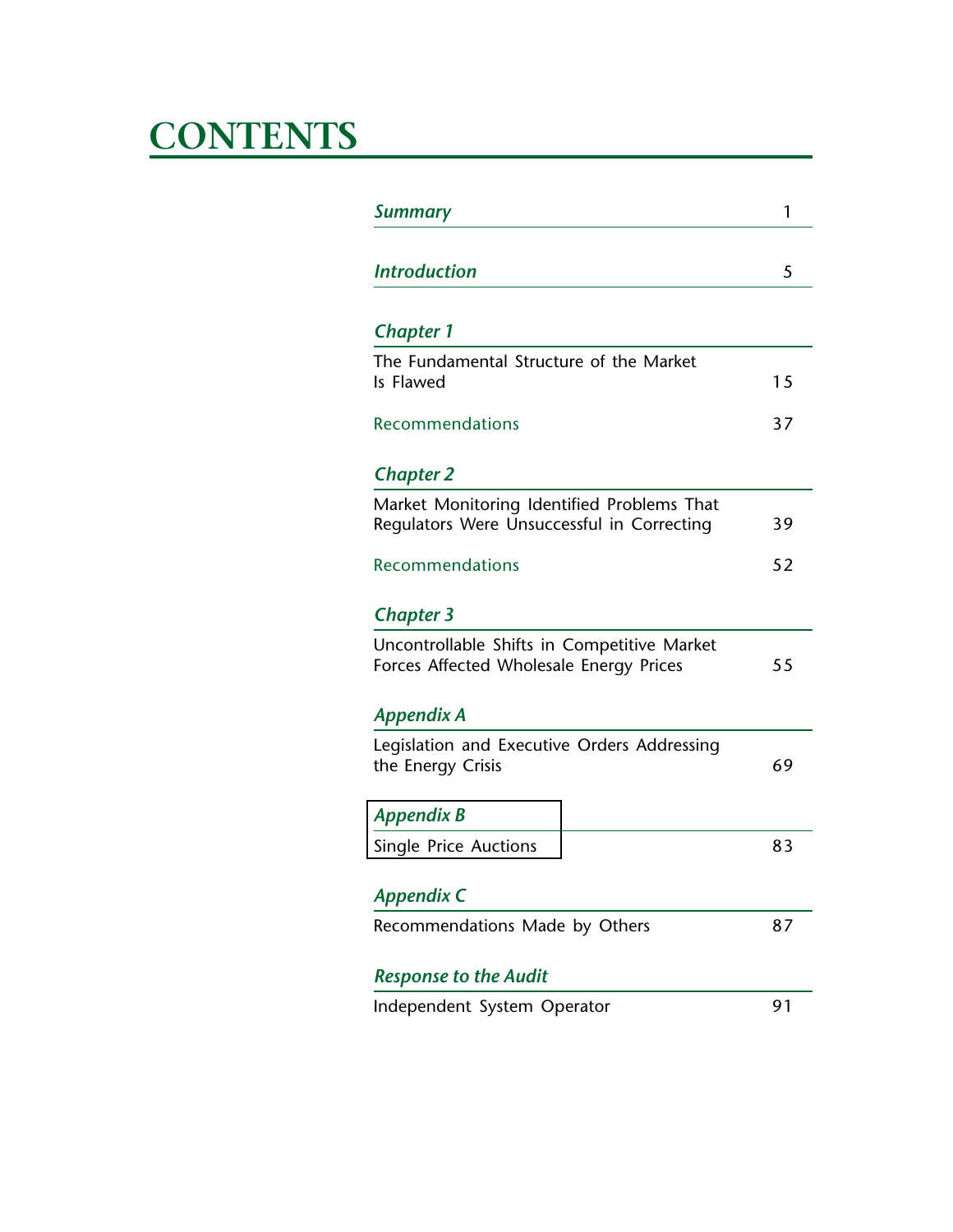# <span id="page-4-0"></span>**SUMMARY**

### *Audit Highlights . . .*

*Deregulation of California's electricity market has failed, not as the result of any single cause, but, rather of a complex combination of factors, including:*

- *Fundamental flaws in the power markets that arose both because of the terms of the legislation mandating deregulation and because of the way various entities chose to implement that legislation.*
- *Deficiencies in the rules governing the power markets that were created, such as the requirement that investor-owned utilities sell all of the power they generated themselves and purchase all of their electricity through sequential shortterm markets.*
- *The existence of sequential short-term markets that have encouraged some market participants to engage in strategic bidding, which has contributed to higher wholesale prices.*
- *Limitations placed by the regulators on the authority of the utilities*

*continued on next page . . .*

### **RESULTS IN BRIEF**

When California took the national lead in the move<br>toward electricity deregulation with the passage of<br>AB 1890 in 1996, proponents promised lower retain<br>prices and expanded nower services. At that time, few could toward electricity deregulation with the passage of AB 1890 in 1996, proponents promised lower retail prices and expanded power services. At that time, few could have imagined that less than five years later, consumers would face rolling blackouts and that two of the State's three investorowned utilities would teeter on the edge of bankruptcy. Because the credit ratings of these utilities are so poor, the Legislature has been forced to authorize the State to purchase electricity in their place.

The fact that deregulation has failed to work is the result not of any single cause, but rather of a complex combination of factors. Foremost among these are certain fundamental flaws in the structure of the power market that arose both because of the terms of legislation mandating deregulation and because of the way various entities chose to implement that legislation. For instance, the California Public Utilities Commission (CPUC) mandated that the investor-owned utilities sell all the power they generated themselves and purchase all of their electricity through sequential short-term markets operated by the Power Exchange (PX) and the Independent System Operator (ISO). This requirement established a structure that allowed—even encouraged—both buyers and sellers to use strategic bidding through the underscheduling of the demand for and supply of power in an effort to manipulate wholesale prices to their advantage.

Underscheduling involves deliberately underestimating the amount of power that will be needed or available the next day. Strategic bidding was one factor that significantly contributed to high wholesale energy prices, and the accompanying underscheduling has frequently pushed the ISO to operate in a crisis mode to secure enough electricity to avoid blackouts. Additionally, the CPUC initially limited the investor-owned utilities' use of long-term contracts. Such contracts might have neutralized some of the effects of the jumps in wholesale prices that began during the summer of 2000. These prices currently remain at unprecedented levels. However, after the CPUC authorized the increased use of this type of contract in March 2000,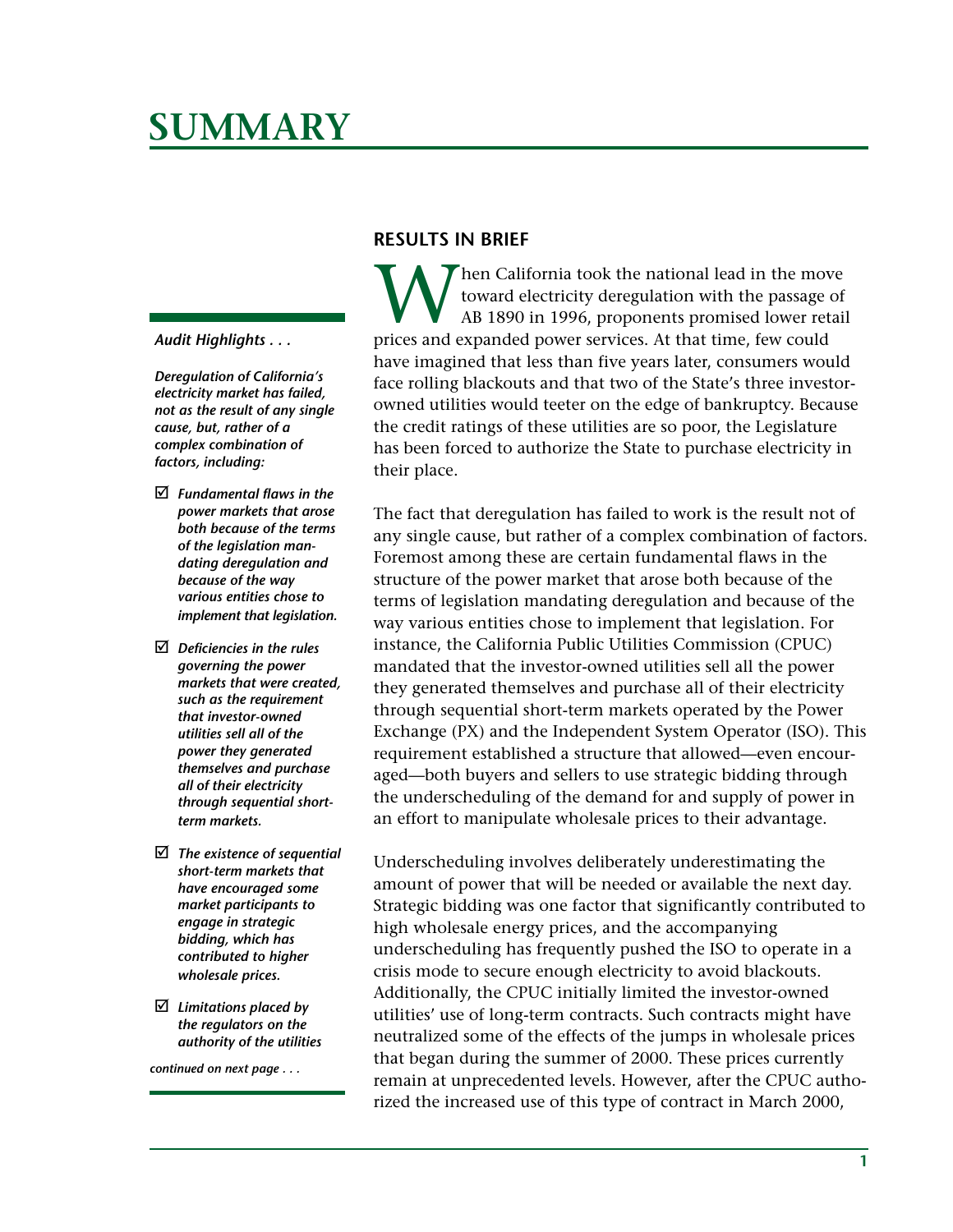*to buy power from generators pursuant to long-term agreements, and the hesitation of the utilities to more fully use their authority to enter long-term agreements, thereby missing opportunities to neutralize the effects of the jumps in wholesale prices during the summer of 2000.*

- *Misjudgments on the part of regulators as to the efficacy of their corrective actions, including decisions made by the Federal Energy Regulatory Commission and the California Public Utilities Commission.*
- *Forces outside the control of any regulator or agency, such as last year's unusual weather patterns and the steep increases in the cost of natural gas.*

investor-owned utilities still chose not to use them as a hedge against summer price spikes to the extent they could have. This turned out to be an expensive choice. For example, to the extent that the investor-owned utilities did use long-term contracts, they saved roughly \$706 million from May through September 2000 according to the PX.

In addition to these flaws in the structure of the market, misjudgments on the part of regulators as to the effectiveness of their corrective actions also contributed to the current crisis. Starting in 1998, market-monitoring groups within the ISO and PX warned the Federal Energy Regulatory Commission (FERC) and the CPUC of potential problems with the market structure and rules. Although hindsight has shown the accuracy of these predictions, neither FERC nor the CPUC fully or successfully addressed these concerns at the time. When FERC did act in response to the escalating energy crisis, it focused only on modifying the market design rather than on investigating and imposing sanctions against possible abusers of market power, believing that because California's markets are still developing, altering the market rules was the best way to correct design and implementation flaws and to deal with scarce supply.

When analyzing the factors contributing to the energy crisis, it is important to note that some were outside the scope of any regulator or agency. Certain market forces, such as recent unusual weather patterns and the steep increases in the cost of natural gas, were beyond the control of California regulators or the PX and ISO, yet both of these factors have exerted considerable influence over wholesale market prices. Over the past year, a number of such forces exacerbated the State's electricity situation, including a growth in demand for electrical power that far outstripped the growth in supply and the increased costs for meeting air quality emissions requirements. Moreover, few new plants have been built in the western region in general in the last decade, despite the fact that growth in population and industry has increased the demand for electricity throughout the region.

Several recent events have further changed the already fluid nature of the current deregulated electricity market in California. Effective December 15, 2000, FERC terminated the authority of investor-owned utilities to sell generation they owned or controlled through contract into the PX market. As part of the same December order, FERC also terminated the PX's wholesale tariffs that enabled it to operate as a mandatory exchange that the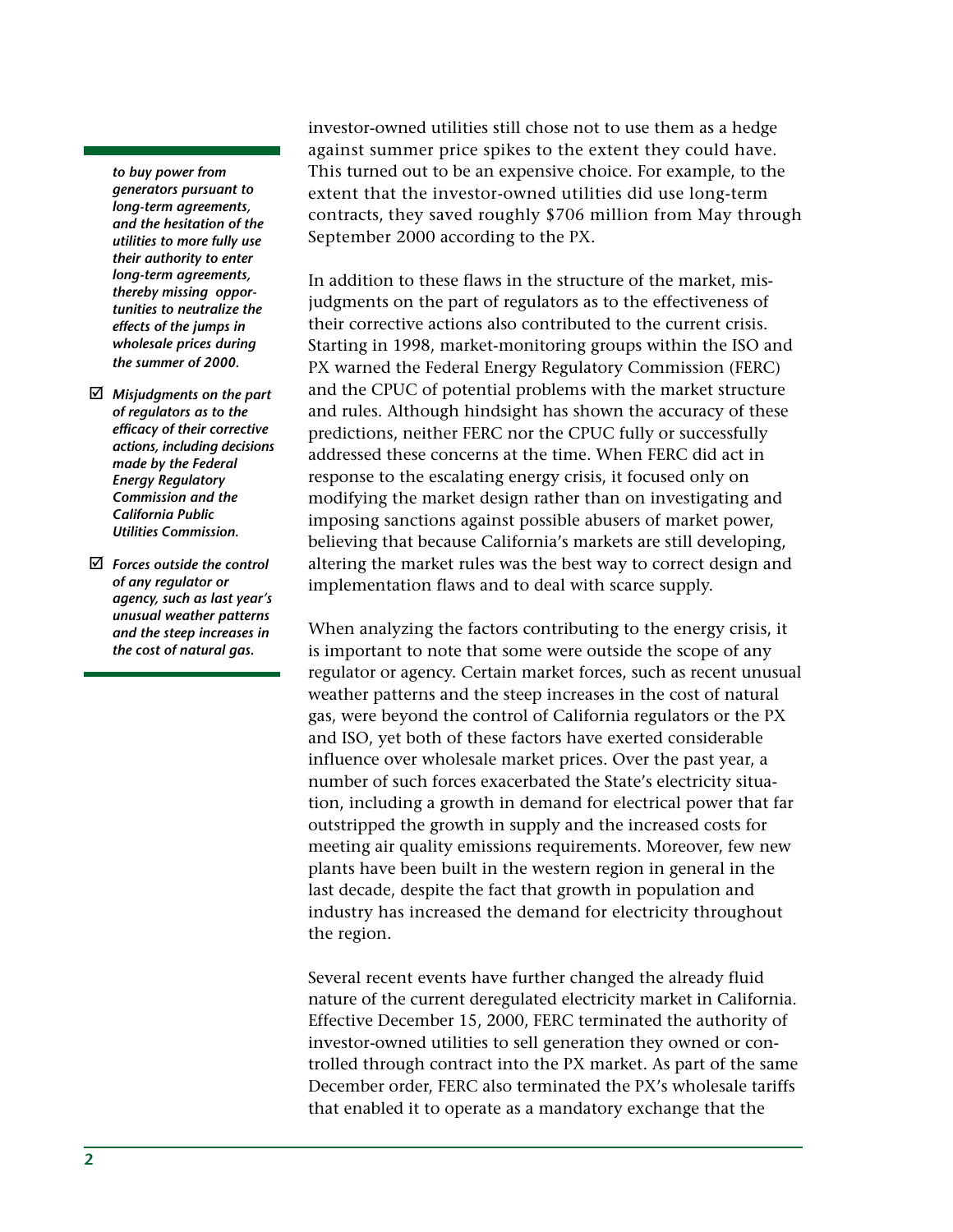investor-owned utilities must trade in. These two actions caused the PX market to suspend all wholesale energy trading as of January 31, 2001. Finally, because the worsening financial condition of the investor-owned utilities had eroded their credit with power generators, beginning in January 2001 the State stepped in to purchase electricity on their behalf.

# **RECOMMENDATIONS**

# **Eliminate the Opportunity for Strategic Bidding**

Market participants were using the sequential structure of the PX and ISO electricity markets to strategically bid through underscheduling in the PX market, effectively driving large amounts of energy sales and purchases into the ISO's markets. To reduce market participants' opportunity for strategic bidding through underscheduling, the ISO should do the following:

- Eliminate its real-time markets and execute forward contracts with generators to provide imbalance energy and reserves for reliability services.
- Cease to purchase ancillary services in the spot market and instead meet its forecasted purchases of ancillary services through sealed bids.
- Purchase any short-term ancillary services needed at individually determined prices.
- Consider the option of contracting for generation capacity.

# **Avoid Using a Single State Wholesale Price Cap**

Because in some peak demand hours the ISO price cap becomes the targeted bid price for both buyers and sellers in the PX and sellers can bid into the ISO's market through out-of-market transactions, which are not subject to the price cap, it is unclear whether the price cap is effective, and it may result in higher energy prices. Therefore, if the ISO is unsuccessful in limiting its spot market purchases to very small amounts, the use of price caps should be confined to times when markets are found to be noncompetitive and supply is being withheld to force prices higher.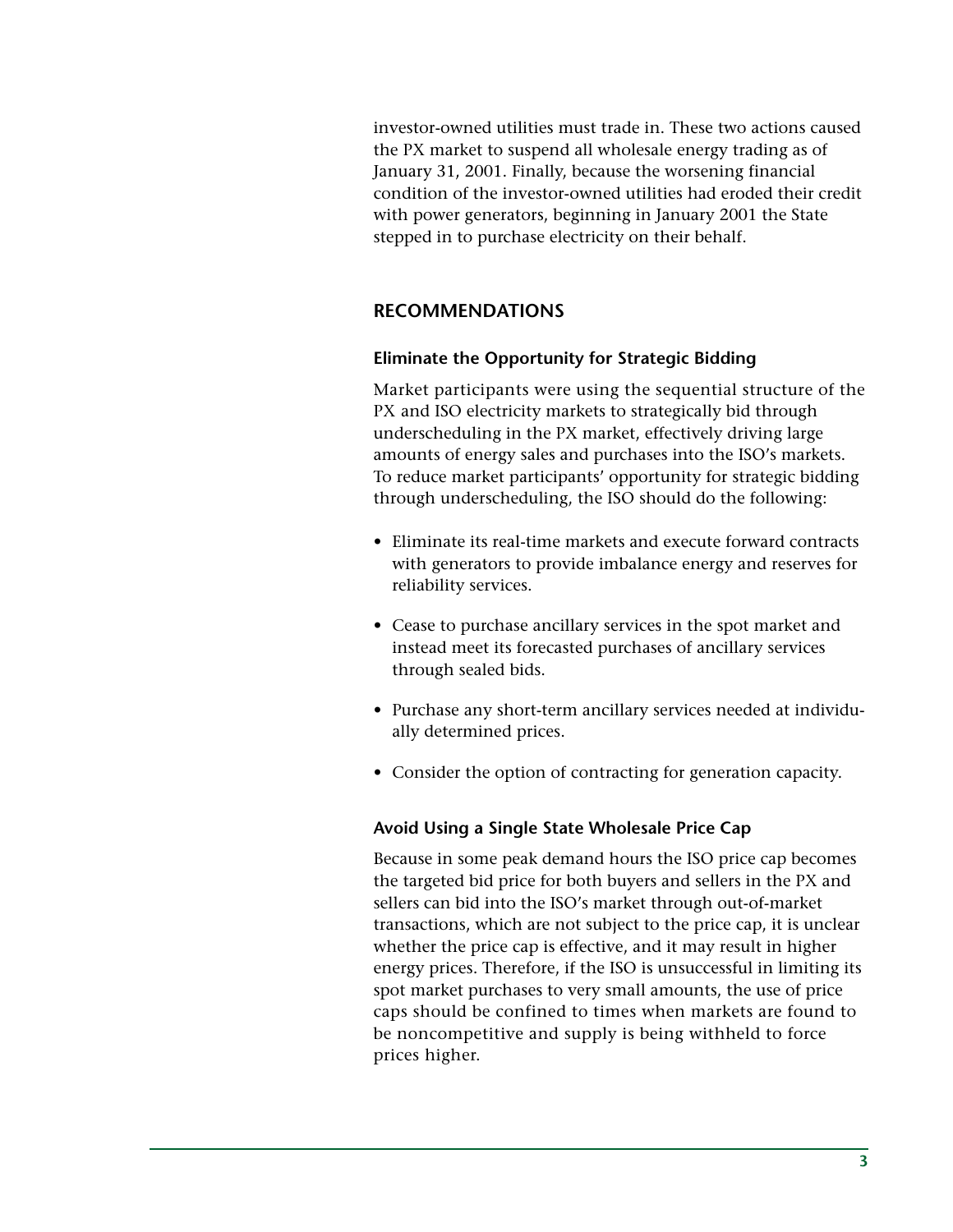# **Give the ISO Additional Authority for Scheduling Power Plant Maintenance**

In an effort to avoid the problems encountered in California during the winter of 2000, when scheduled plant outages coincided with high demand and unscheduled outages to cause severe shortages of electricity, the ISO should coordinate with power generators over the next two to three years, or until a competitive market is established, in scheduling plant maintenance outages. This may not necessarily require that the ISO determine outage schedules, but it will at a minimum require generator participation in scheduling known outages well in advance and in keeping to the established schedule.

# **Limit the Amount of Market Data Published on Web Sites**

Although data have been published only after the fact, when coupled with the published ISO data and PX pricing models, these data allowed market participants to begin to develop their own models and bidding strategies and to check their bidding strategy assumptions and adjust them where necessary. Although recent events have caused the PX to cease trading, the ISO continues to publish a considerable amount of data from its markets. Therefore, it should do the following:

- Avoid making available to the public any new oversight and market-monitoring models it develops.
- Delay making public for at least one year data concerning bidding and the winning bids. This is especially critical for information concerning long-term contracts the ISO may be a party to.

# **AGENCY COMMENTS**

The ISO stated that it agreed with the basic conclusions of the report, particularly with the major causes of California's high wholesale electricity prices during the year 2000. The ISO also agreed with the fundamental objectives of the recommendations but disagreed with some of the more detailed aspects of particular recommendations or believed additional detail and analysis would be needed to determine the advisability of the recommendations.

The PX expressed its appreciation at being able to review the draft audit report but chose not to respond.  $\blacksquare$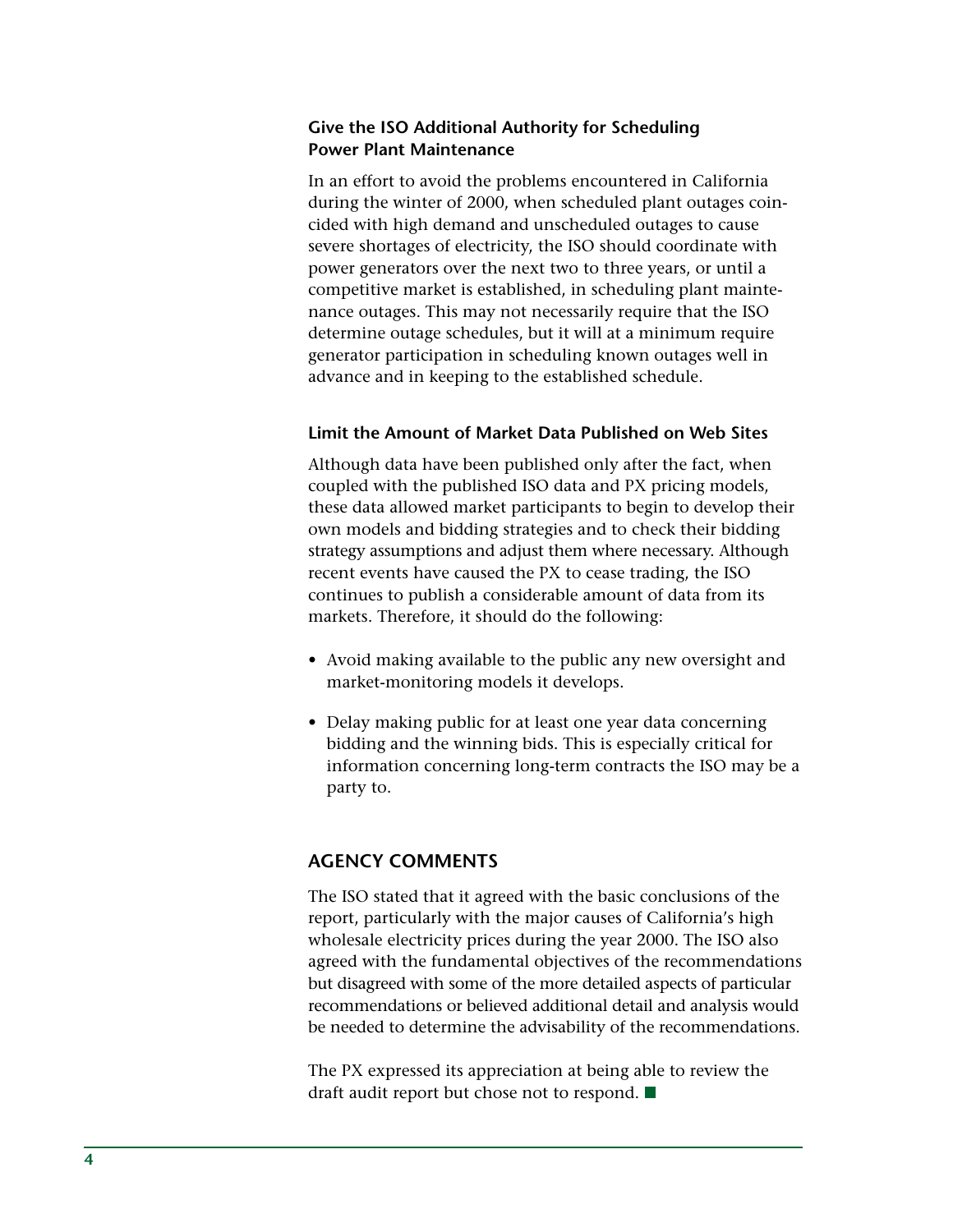# <span id="page-8-0"></span>**INTRODUCTION**

# **BACKGROUND**

n June 14, 2000, Pacific Gas and Electric Company (PG&E) interrupted service to almost 100,000 of its customers in the San Francisco Bay Area for the first time in its history. As the temperature that afternoon reached an unseasonably high 103 degrees, over three hours of rolling blackouts shut down air conditioners and industrial production. This event prompted the governor to ask the California Public Utilities Commission (CPUC) and the Electricity Oversight Board (EOB) to investigate the cause of the blackouts, citing the electric system's central role in ensuring "the health and safety of every Californian as well as California's continued economic growth." The joint report by the CPUC and EOB concluded that high demand and short supply in the San Francisco Bay Area, further constrained by power transmission limitations combined with system stability problems, led to the blackouts. Moreover, the report stated that the conditions seen in the San Francisco Bay Area and elsewhere in the State were "only the first manifestations of problems in our electricity system."

Indeed, California's electricity problems were just beginning. Throughout the summer of 2000, wholesale electricity spot prices at the California Power Exchange (PX), at that time the market through which the State's three investor-owned utilities were required to purchase and sell their power, reached very high levels. This had different effects in different areas of the State. Because by early 2000 San Diego Gas & Electric Company (SDG&E) had met certain cost recovery terms under the State's 1996 electricity restructuring statute, AB 1890, it was allowed to pass on to its customers the high wholesale electricity prices it was paying at the PX. This caused electricity rates in the area to more than double over summer 1999 prices and sparked extensive media coverage, as well as calls for legislative action. In response, the Legislature and the governor took steps to temporarily freeze the electricity rates paid by SDG&E consumers at rates below the true wholesale cost of electricity but above those paid before the year 2000.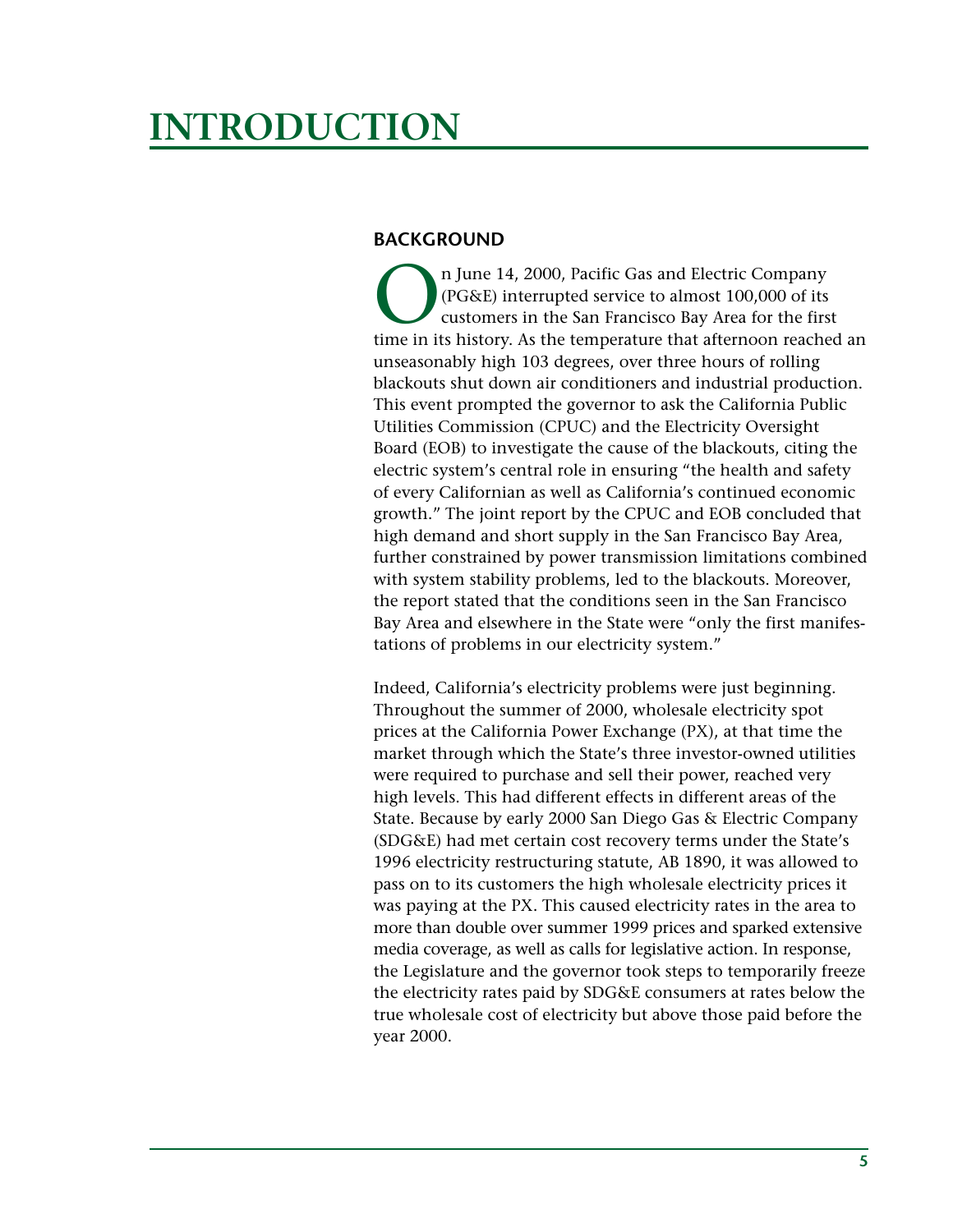The State's electricity restructuring law prohibited California's other two major investor-owned utility companies from passing their wholesale electricity prices directly on to consumers because, unlike SDG&E, PG&E and Southern California Edison (SCE) had not yet met certain conditions of the restructuring statute and were therefore still subject to a retail price freeze. As a result, PG&E and SCE reported losing billions of dollars over the summer of 2000. As electricity prices continued to rise in the months that followed, these losses grew, bringing the two utilities to the brink of bankruptcy by the end of the year. Moreover, because the credit status of these two investor-owned utilities inhibited their entering into contracts with generators, the State has had to buy power to meet a portion of these utilities' daily needs since mid-January 2001. Appendix A further outlines legislation that has been introduced or that has passed and been signed by the governor in an effort to correct the State's electricity problems.

# **GENERAL SYSTEM DEFICIENCIES**

Although experts have cited many possible causes for the State's current power crisis, they generally agree on certain underlying problems with the electric system. These problems are not the focus of this report; nonetheless, addressing them is critical to ensuring long-term electric reliability and price stability in California.

- **Rapidly expanding demand.** Due to population expansion and rapid economic growth, electricity demand within the State has increased by more than 3 percent in each of the past two years.
- **Inadequate supply.** Although supply has expanded in the State, it has not kept pace with demand. Data from the California Energy Commission indicate that only three generating plants larger than 50 megawatts (MW) were built in the State from 1996 to 2000: one 240 MW plant in 1996 and two plants (123 MW and 158 MW) in 1997, for a total of 521 MW of new generation.
- **Inadequate transmission.** Certain areas of the State, such as the San Francisco peninsula, have limited transmission capacity. Thus, when demand for electricity reaches a certain level, the infrastructure in these areas limits the amount of power they receive, which may lead to blackouts.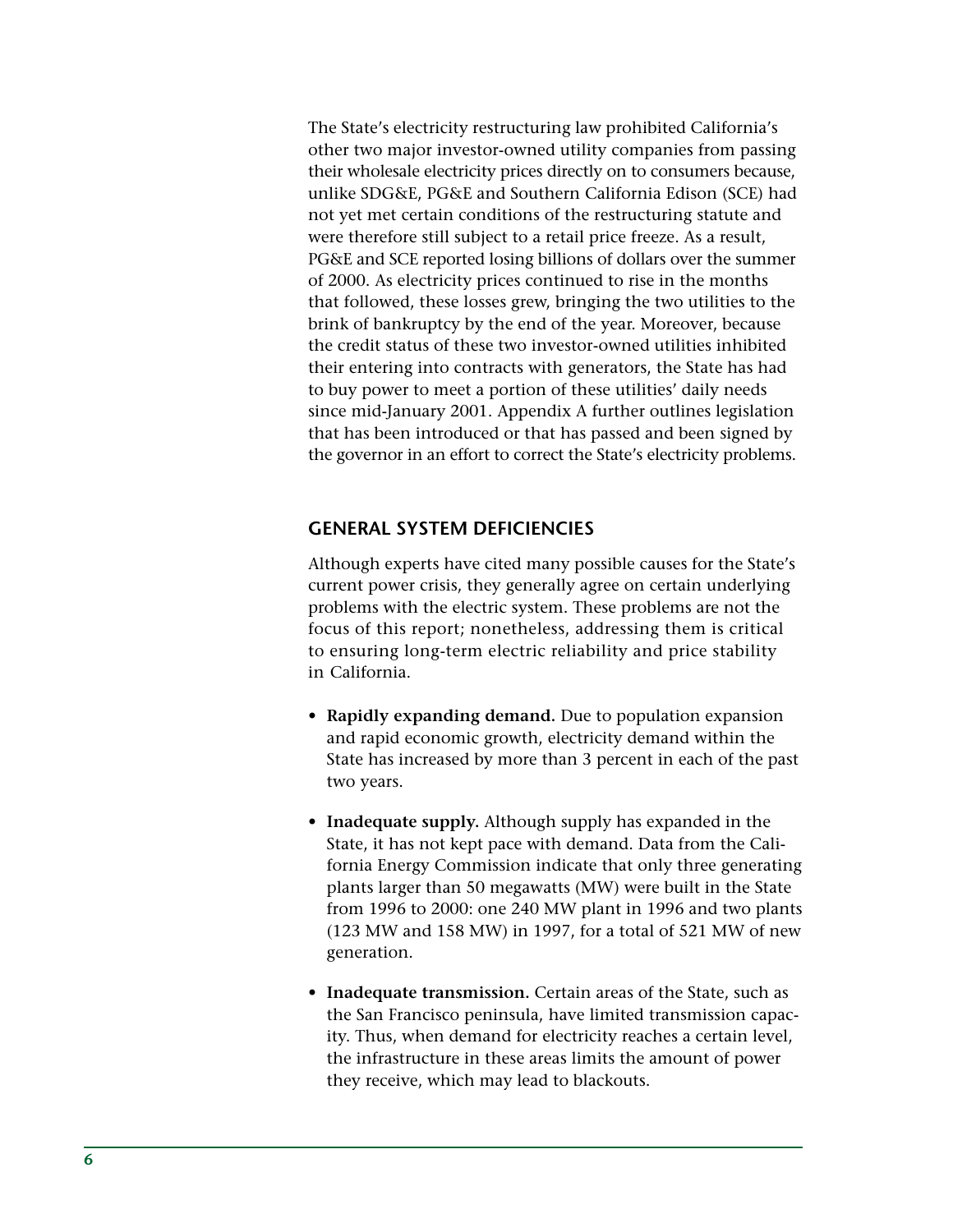# **THE RESTRUCTURING OF CALIFORNIA'S ELECTRICITY INDUSTRY**

# **National Steps Toward Restructuring**

Prior to the restructuring of the electricity industry, California's investor-owned utilities both generated and delivered the majority of the power used in the State. These utilities, like utilities in other states, were vertically integrated monopolies, meaning that they owned and operated their own power generation, transmission, and distribution facilities and were solely responsible for providing electric service to a defined portion of the State. The investor-owned utilities were interconnected to the extent that they could buy and sell electricity from one another as needed, but consumers within the utilities' defined service area were typically limited to purchasing power from the investorowned utility where the consumer was located. As monopolies, the investor-owned utilities were subject to state and federal government regulation: The CPUC oversaw retail rates in California, while the Federal Energy Regulatory Commission (FERC) ensured that wholesale rates for electricity nationwide were "just and reasonable."

From the late 1970s through 1996, Congress passed a series of laws and FERC issued orders that moved the nation toward opening up the supply of electricity to competition. In 1978, Congress passed the Public Utilities Regulatory Policies Act requiring investor-owned utilities throughout the country to:

- Purchase electricity from "qualifying facilities" that produce power from alternative sources, such as wind and solid waste.
- Partially open their transmission systems to qualifying facilities so that electricity could be transferred to neighboring utilities' service areas.

In 1992, the Energy Policy Act broadened FERC's authority to order investor-owned utilities to make their systems available to transfer electricity produced by qualifying facilities.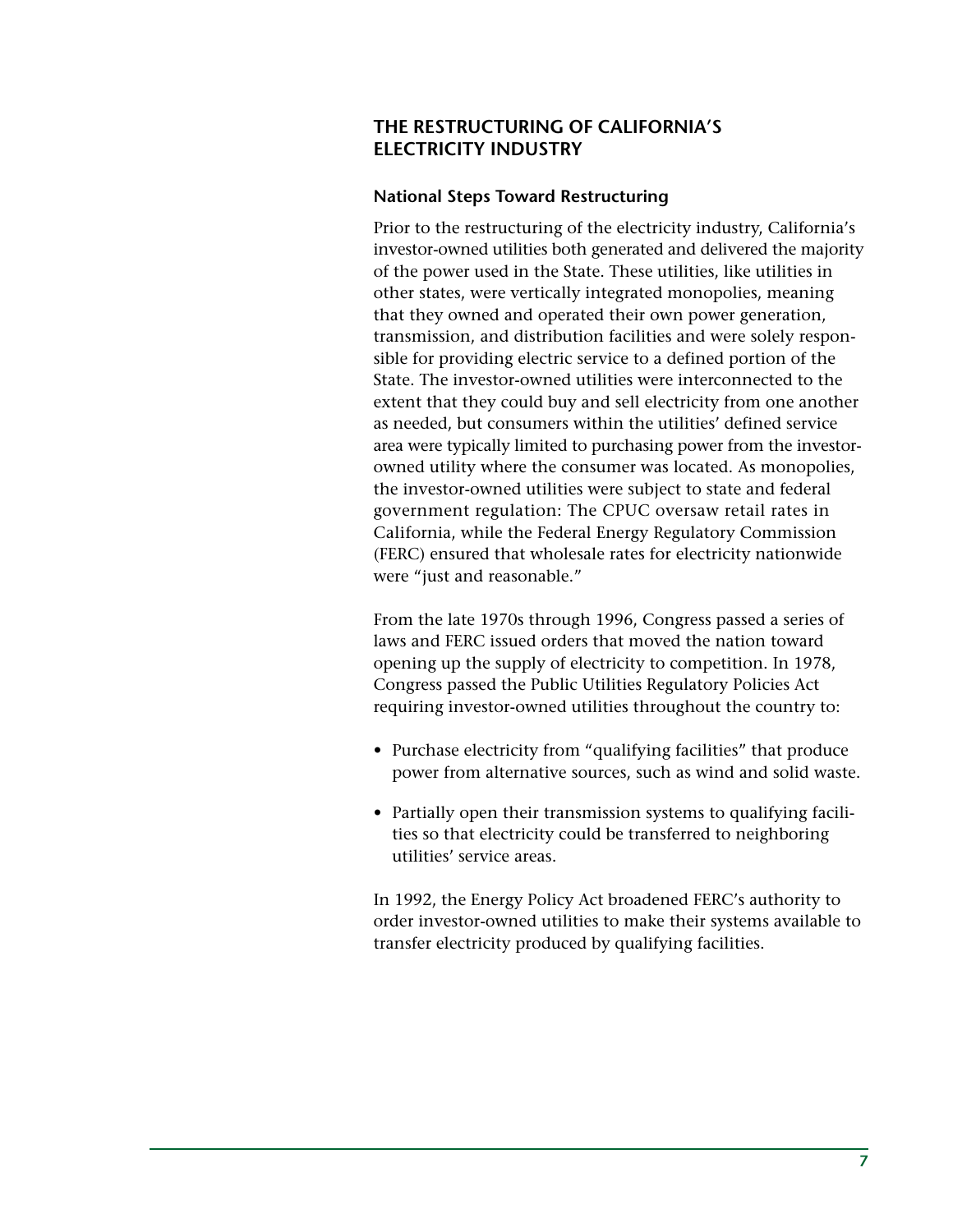In April 1996, FERC further encouraged electricity restructuring by issuing Order No. 888, which required investor-owned utilities to:

- File "open access transmission tariffs" that contained minimum terms and conditions of nondiscriminatory transmission access.
- Separate or "functionally unbundle" their generation and transmission so that transmission fees would be apparent to the ratepayer.
- Consider creating an "independent system operator" to operate transmission systems in place of the investor-owned utilities, thereby ensuring nondiscriminatory transmission access.

All of these actions were intended to create an environment that encouraged competition from generation facilities that were not traditional transmission and distribution facilities.

# **California's Deregulation Process**

In 1992, prompted by the Energy Policy Act and California's high electricity rates, the CPUC began a comprehensive review of the electricity industry that led, in 1994, to a formal rulemaking proceeding to consider possible approaches to deregulation. By December 1995 and January 1996, the CPUC had adopted a set of policies to guide the utilities in restructuring their operations. Under these policies, in response to concerns raised by FERC, investor-owned utilities were encouraged to voluntarily transfer ownership of at least 50 percent of their fossil generation facilities to unrelated parties and required to transfer control, but not ownership, of their transmission facilities to an independent system operator. The CPUC also called for the creation of a power exchange, through which the utilities would be required to sell any electricity generated by facilities they still owned and to purchase all electricity required to meet demand.

In response to these new policies, the Legislature in 1996 passed AB 1890, codifying many of the CPUC's recommendations. The legislation created two nonprofit, public-benefit corporations, the California Independent System Operator (ISO) and the PX, as well as the EOB to oversee the PX and ISO. The Legislature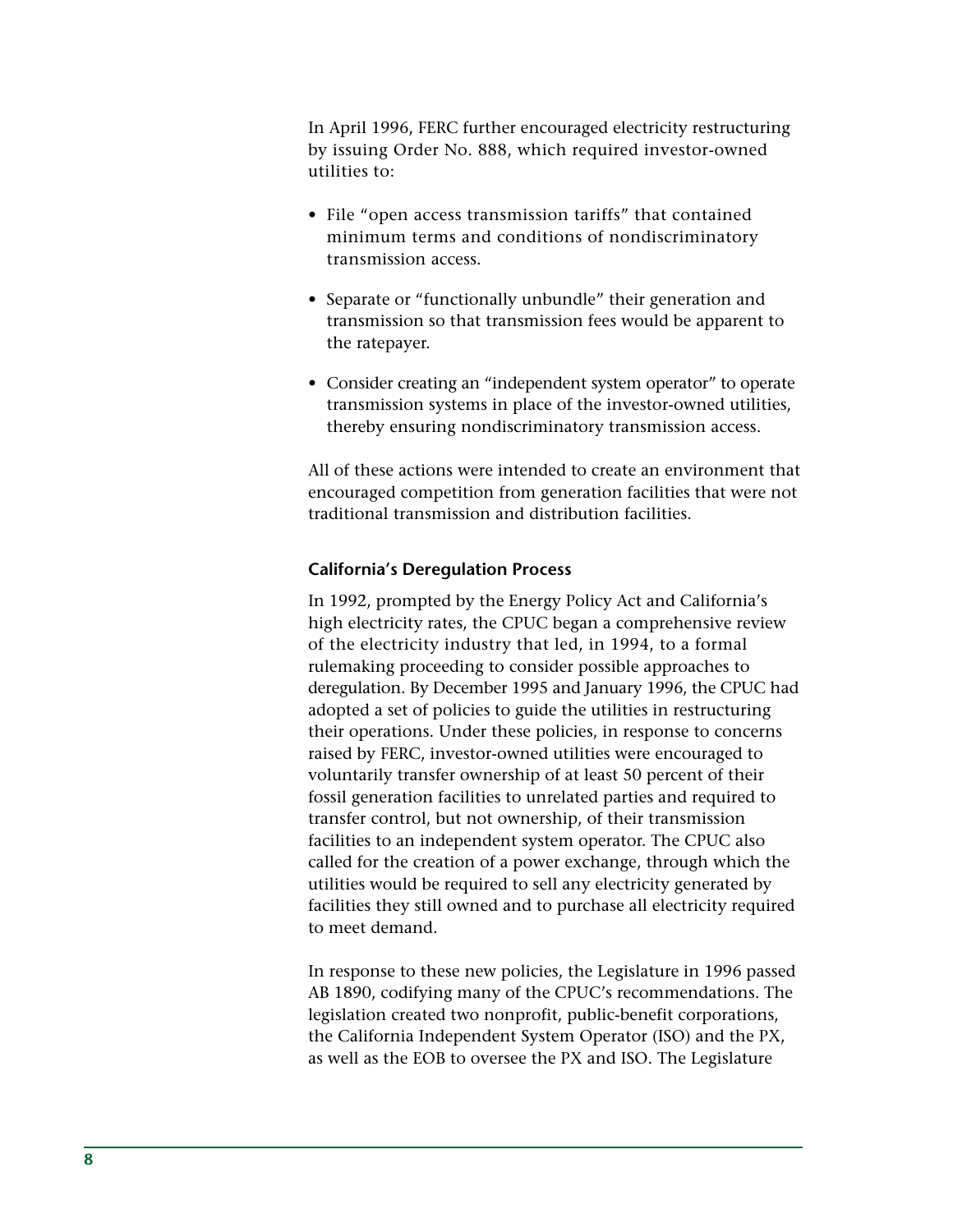also froze the retail rates a utility could charge its consumers until March 31, 2002, or earlier if the utility had fully recovered certain costs.

Under the restructured electricity scheme, retail consumers were allowed to choose their electricity suppliers; they were no longer obligated to purchase their power from the utility that serviced their area. However, these consumers were not obligated to switch. It was assumed that the result of all these actions would be an overall reduction in California's electric rates of at least 20 percent as of April 1, 2002. Municipal utilities, rural irrigation districts, and their customers were exempt from AB 1890.

### **Market Structure: The Roles of the PX and ISO**

Under the deregulated market system, which began operating in March 1998, utilities and other large electricity purchasers—for example, large industrial consumers and companies providing competing retail service—acquired the energy they needed through the wholesale electricity market. Non-utilities could purchase this electricity through the PX or through bilateral contract agreements directly with the electricity generators. The State's investor-owned utilities were required to sell and purchase all of their power through the PX until March 2002 or until the CPUC ruled that they had recovered certain costs, whichever occurred first.1

Of the several markets run by the PX, the day-ahead market was the largest. In this market, buyers requested the amount of electricity they anticipated needing for each hour of the next day and stipulated the prices they were willing to pay. At the same time, sellers stated the amount of energy they could produce and the prices they required for each of those hours. Once the PX had received all of the demand and supply bids, it matched them. The highest-priced supply bid necessary for meeting demand during any given hour would set the single market-clearing price to be paid by all buyers to all sellers for energy purchased for that hour. Beginning in June 1999, the PX also offered a block-forward market, in which market participants could make longer-term deals for electricity at set prices. The CPUC had to approve the amount of energy that investorowned utilities wished to purchase using this arrangement.

 $<sup>1</sup>$  In its December 15, 2000, order, the FERC eliminated the State's requirement that the</sup> investor-owned utilities sell all of their generation into, and buy all their generation from, the PX.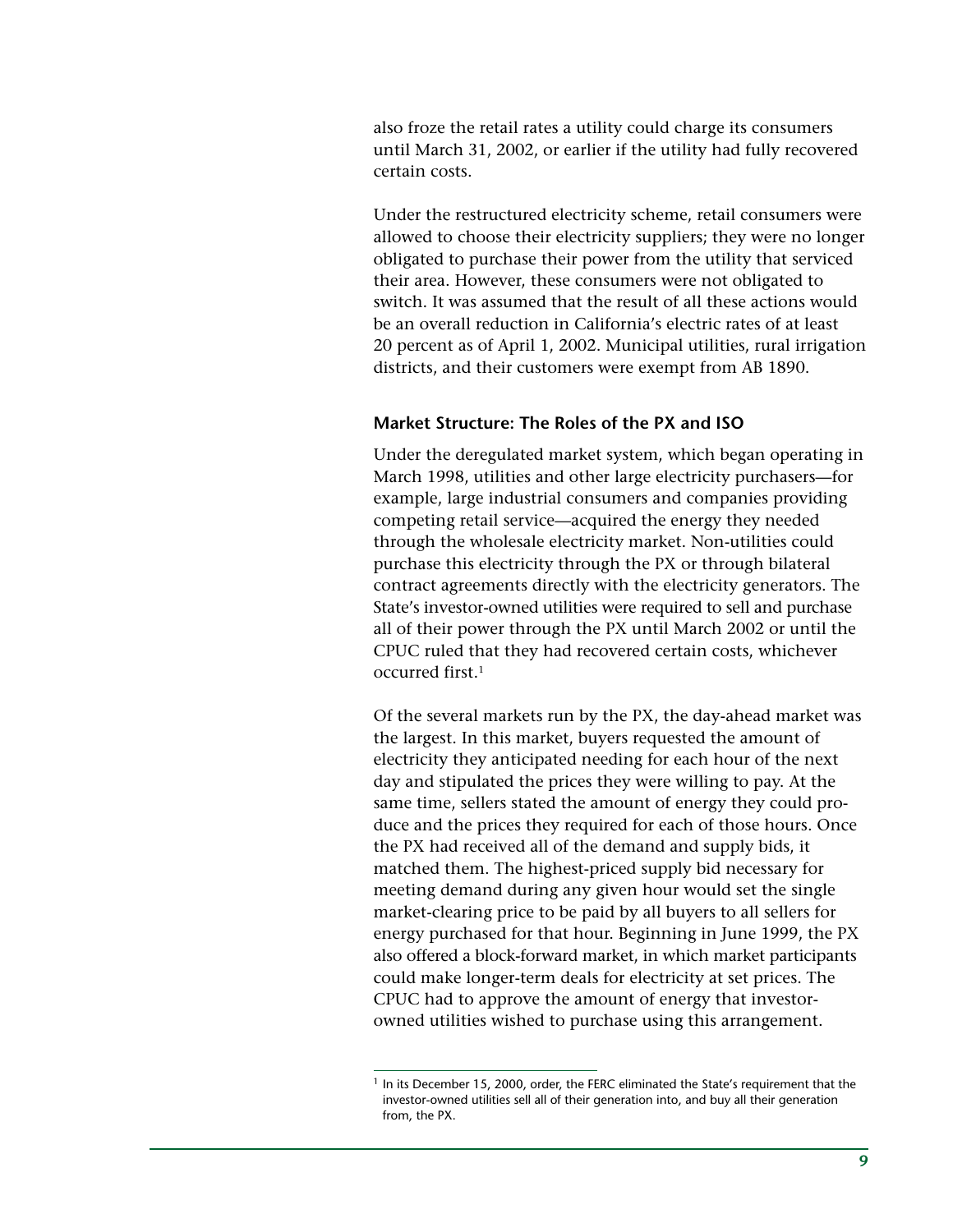Once the PX had matched blocks of supply and demand in one of its markets, it submitted a schedule of this information to the ISO. In this respect, the PX served as a scheduling coordinator. In addition to the PX, more than 40 other scheduling coordinators throughout the State serve entities that are not required to or choose not to buy or sell electricity through the PX. Each scheduling coordinator submits matched supply and demand schedules to the ISO for the entities it serves. Once the ISO received all of the schedules for the next day, it compared these to the capabilities of the transmission system. If it determined that more electricity had been scheduled to flow across a given line than that line could transmit—a situation known as "congestion"—it rerouted the energy through a different path, thus avoiding overloading the transmission system.

The ISO was also and continues to be responsible for procuring ancillary services for each day. Ancillary services consist of energy used for several different purposes, one of which is to balance the system in real time. For example, although the gross levels of energy that will be demanded and supplied are estimated 24 hours in advance, in real time demand can exceed supply to some degree and vice versa. The ISO monitors the real-time system functions and balances them by ordering increases or decreases in the amount of energy supplied into the system. These transactions are known as "imbalance energy" purchases. If the ISO lets the differences between supply and demand become too great, the whole electric grid is at risk of crashing.

The other ancillary services the ISO procures are reserves used as a safety net in case a power generator unexpectedly breaks down or is otherwise not available to produce electricity. These services include the capacity to produce electricity. The ISO purchases or "reserves" these types of services. Ancillary services are ranked based on how quickly they can be made available if needed.

The ISO conducts several market auctions to meet its needs. Generators that want to provide ancillary services to the ISO submit bids for these services, and the ISO selects a certain amount of each type of service based on price. Oftentimes the ISO has a price cap in place, a maximum amount it will pay for its ancillary services. If the ISO cannot procure enough ancillary services within its price cap, it can make "out-of-market" purchases, typically from other states or municipal utility districts that are not subject to the requirements of AB 1890. The ISO's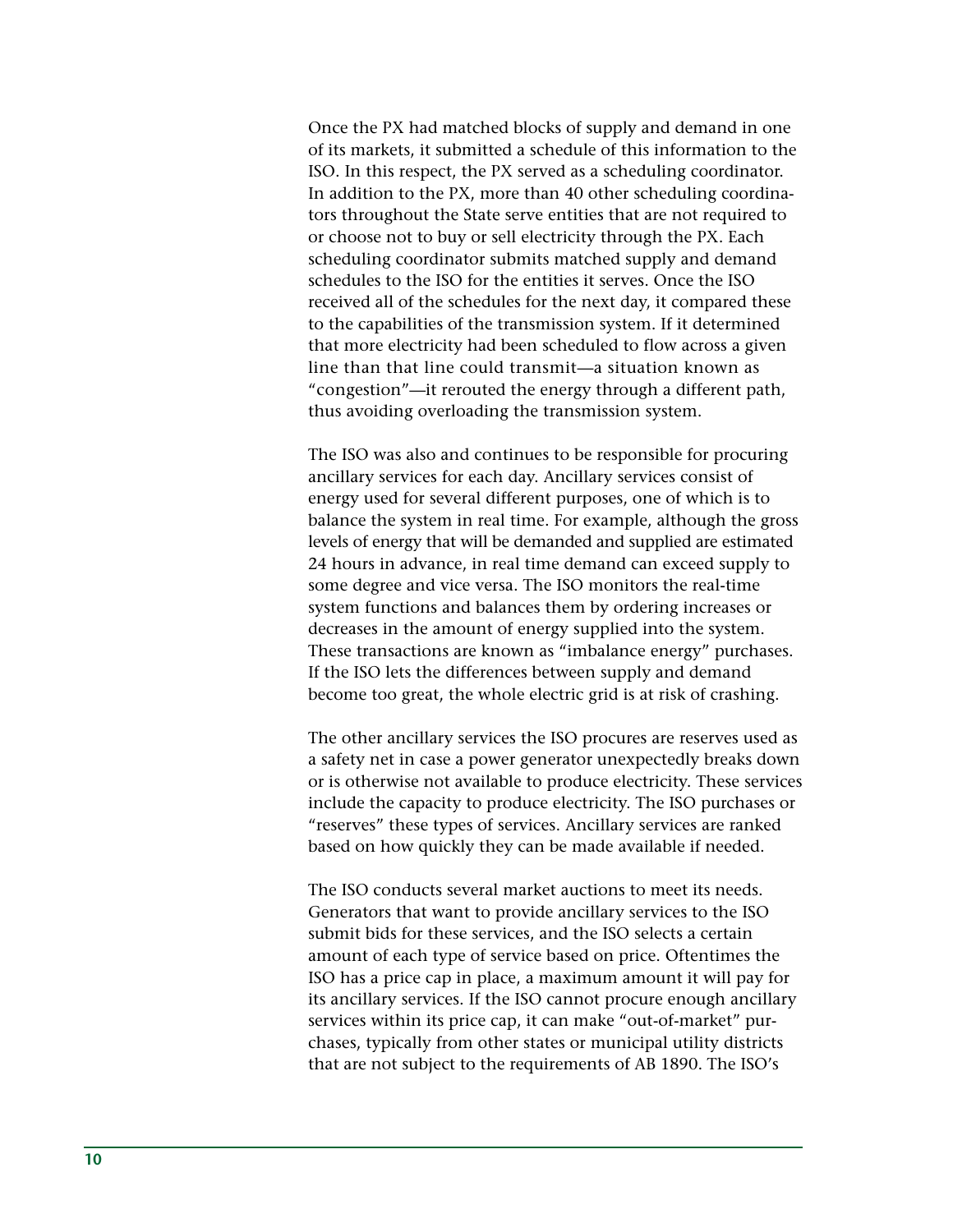out-of-market purchases are not subject to any price cap it may have in place. Thus, the ISO can pay any amount to procure out-of-market ancillary services.

When the ISO anticipates or realizes that the reserves portion of its ancillary services will not meet its forecasted needs, it begins issuing alerts, warnings, and then staged emergencies. An alert is issued 24 hours in advance of the operating day and signifies that reserves will fall below 7 percent. In an alert, power generators are asked to increase their power bids into the market. The ISO issues a warning when forecasted reserves for the current day fall below 7 percent. At this point the ISO begins directly buying reserves. During the operating day, when actual reserves fall below a certain level, first 7 percent, then 5 percent, and then 1.5 percent, the ISO issues a stage 1, 2, or 3 emergency, respectively. In a stage 1 emergency, the ISO makes public appeals and takes other measures to increase the power supply and decrease demand. At stage 2, power to certain customers who have agreed to have their power interrupted in exchange for reduced electricity rates is curtailed. Finally, in a stage 3 emergency, the ISO orders the investor-owned utilities to begin curtailing power to most of their customers, using rolling blackouts to keep the entire electricity system from crashing.

# **THE ROLE OF REGULATORS IN A DEREGULATED MARKET**

Other regulatory entities that play important roles in the deregulated energy market include FERC, the CPUC, the California Energy Commission (CEC), and the California Air Resources Board (ARB).

# **Federal Energy Regulatory Commission**

FERC is the principal federal agency that, under the Federal Power Act, oversees the rates, terms, and conditions governing the interstate sales and transmission of wholesale power. In addition, it is FERC's responsibility to assure that wholesale rates are just and reasonable and not unduly discriminatory or preferential. Because California's transmission system connects to other states, allowing California to import and export power, FERC has some regulatory authority over the ISO. As such, FERC reviews and approves the ISO's tariffs and other filings covering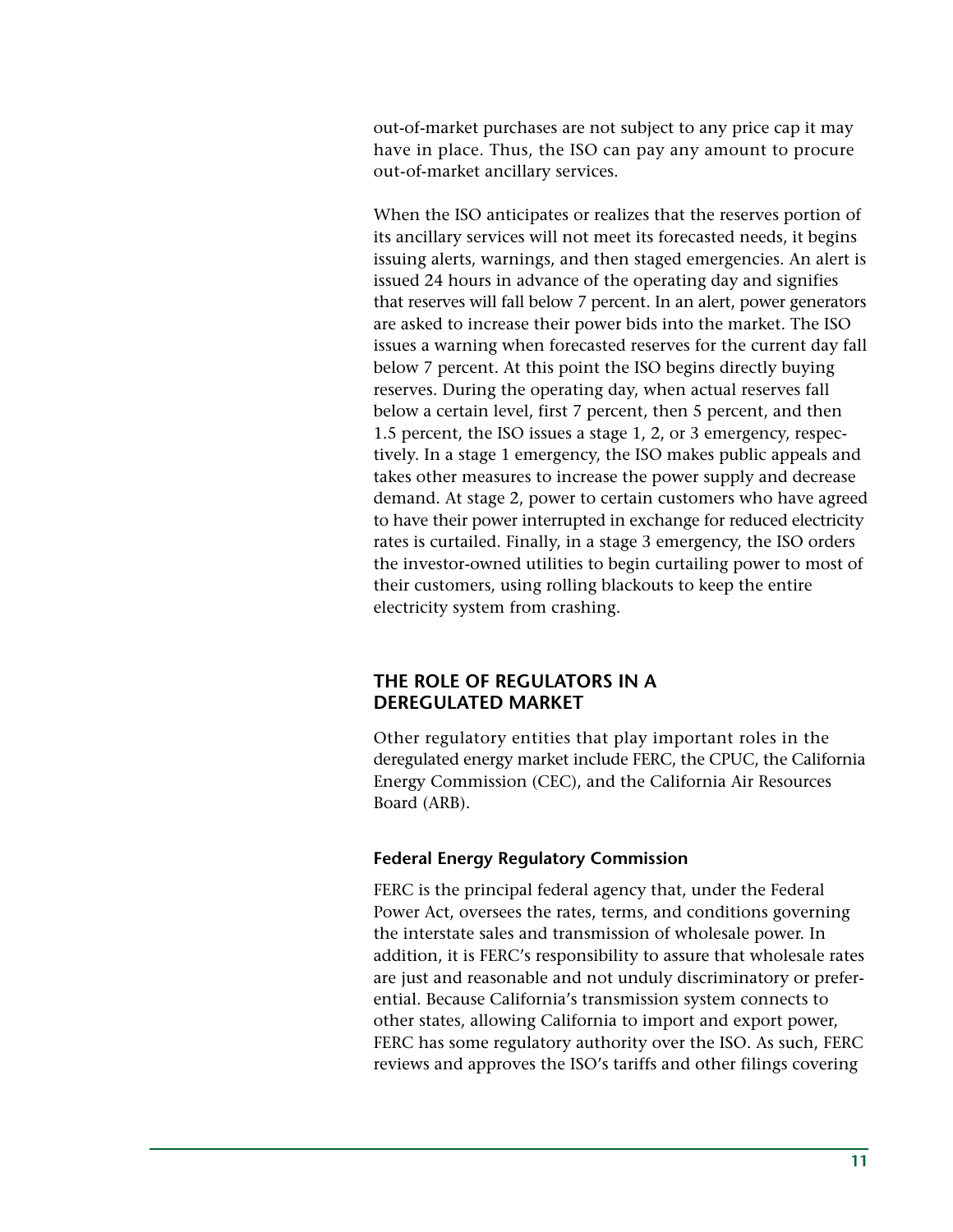topics such as access to the interstate power grid, the structure of its governing board, or the publication of information regarding the operation of the electricity grid. FERC also grants permission for western power generators to participate in California's power market and charge market-based wholesale rates for the power they sell.

# **California Public Utilities Commission**

The CPUC regulates privately owned utilities in the State. Under AB 1890, the CPUC is charged with:

- Implementing direct retail access.
- Regulating retail rates charged by investor-owned utilities.
- Ensuring retail power reliability.
- Overseeing mergers of investor-owned utilities.
- Implementing consumer protection and education programs regarding retail electricity services.
- Monitoring the market behavior of investor-owned utilities and contracts between these utilities and qualified generators.

The CPUC is also responsible for evaluating the economic need for additional transmission capacity and for reviewing the reasonableness of construction costs for ratemaking purposes once transmission construction has been completed.

# **California Energy Commission**

The CEC, the State's primary energy policy and planning agency, is responsible for the following:

- Forecasting future energy needs and keeping historical energy data.
- Licensing thermal power plants that are 50 MW or larger. Plants smaller than 50 MW are licensed by city- and county-based agencies.
- Promoting energy efficiency through appliance and building standards.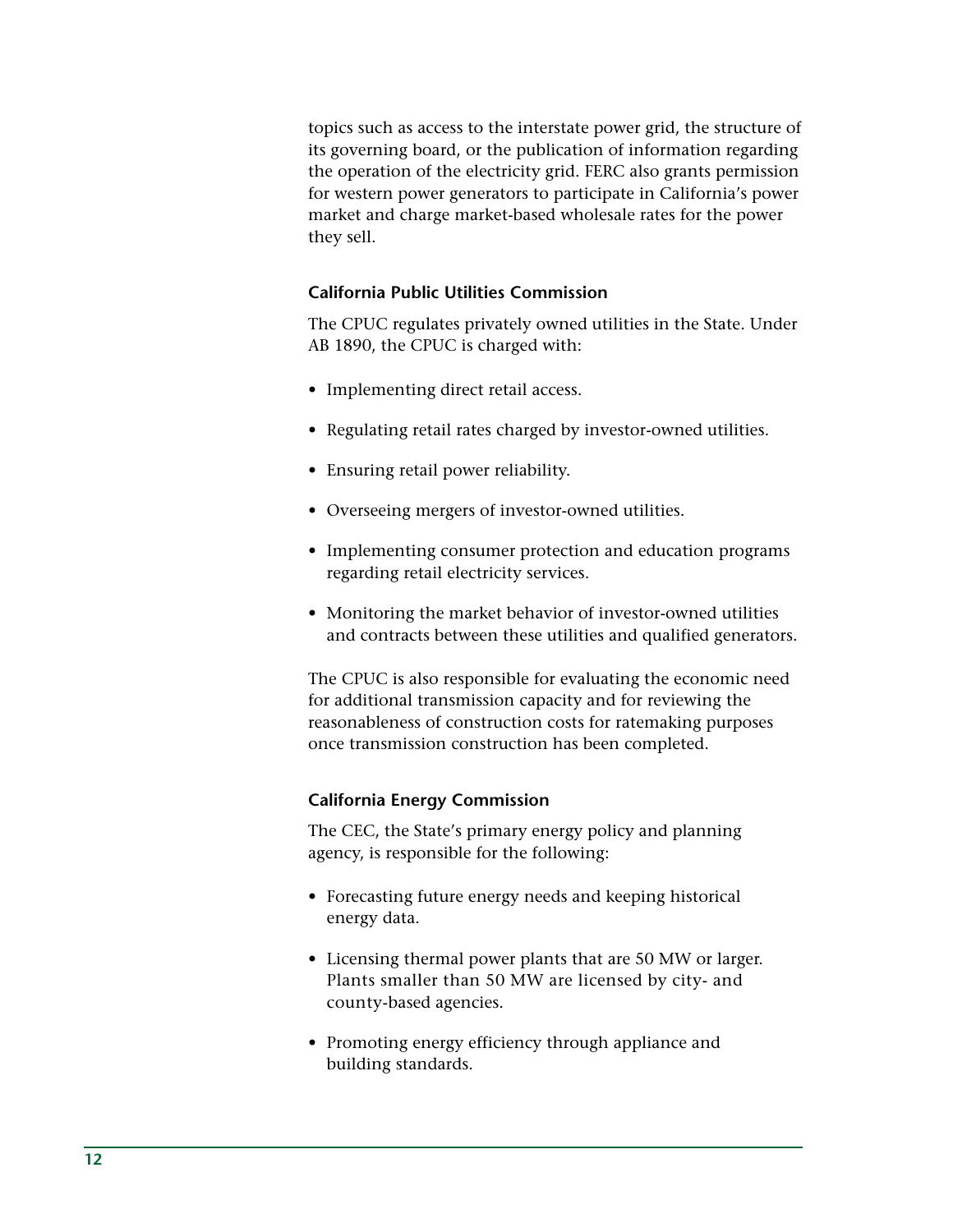- Developing energy technologies and supporting renewable energy.
- Overseeing programs that fund energy research.

The CEC's responsibilities changed little, if at all, as a result of AB 1890, the State's electricity deregulation law.

# **California Air Resources Board**

In California, the principal environmental issues involved in generating and transmitting electricity relate to air quality. The ARB is responsible for developing the State's air pollution standards and for overseeing the operation of its 35 local air quality districts that implement state and federal clean air standards. It is the districts' duty to advise the ARB on whether proposed power generation or transmission will comply with the air quality standards. Local areas that exceed federal and state standards for any of a number of identified pollutants are designated as "non-attainment" areas and are subject to more stringent regulations.

One element of air quality control is pollution credits. Power plants are issued an annual allocation of pollution credits that allow for a certain level of emissions; although power plants emit many pollutants, the most significant are nitric oxides and nitrogen dioxides collectively referred to as NOx. As the plants run, their emissions are measured and their credits are used up at a preset ratio. However, all local air quality districts must adopt pollution credit banking programs that allow power plants and other entities to trade credits at market prices. Therefore, once a power plant uses its pollution credits up, it must either purchase additional credits from another entity or restrict its energy production. By allowing cleaner entities to trade their credits with those whose emissions exceed set standards, pollution levels overall are controlled, and no one industry is excessively penalized for its emissions levels.

# **SCOPE AND METHODOLOGY**

The Joint Legislative Audit Committee (audit committee) requested the Bureau of State Audits to assess the PX's and ISO's structure, operations, and overall functionality and the extent to which the activities of the two contributed to the rising cost of wholesale electricity in California.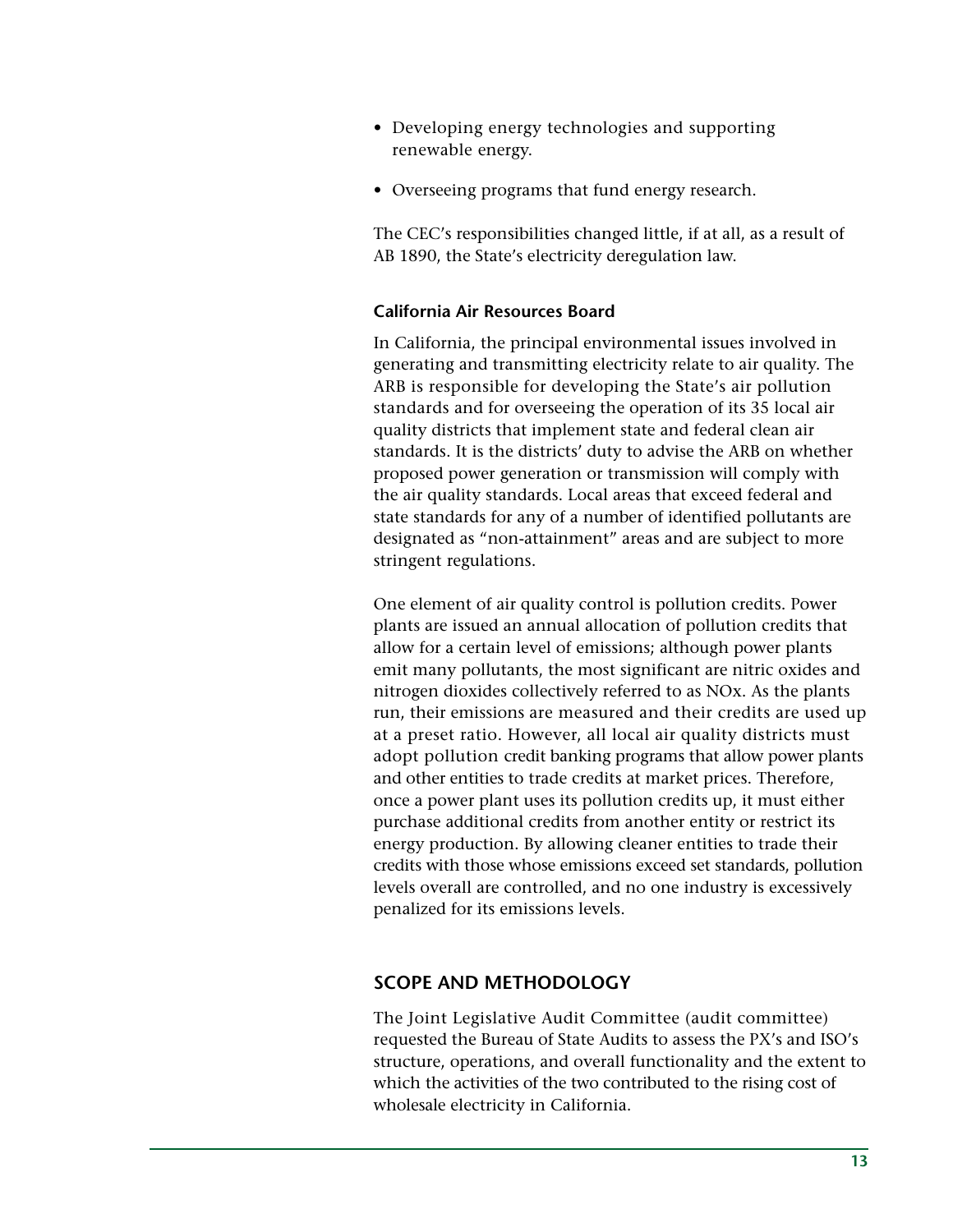To assist us in evaluating the operations of and relationship between the PX and ISO, we engaged the services of three consulting firms specializing in energy economics and utility practices: TXP, Inc.; Pacific Economics Group; and J. A. Wright and Associates, Inc. In order to evaluate the PX and ISO in accordance with the audit committee's request, the consultants:

- Studied relevant sections of the PX and ISO tariffs and protocols.
- Reviewed internal PX and ISO documentation to understand the decision-making processes used by the two entities and assess them for effectiveness.
- Interviewed PX and ISO staff to understand how the entities operate, how they interact with each other, and how they have responded to the energy crisis.
- Studied reports and presentations of the PX Market Monitoring Committee and Compliance Unit, the ISO Market Surveillance Committee, and Department of Market Analysis and interviewed their respective members to identify the timing and content of the concerns raised by these monitoring groups.
- Examined reports, orders, and decisions made by the FERC and the CPUC addressing certain concerns raised by the monitoring groups, and assessed the effectiveness of the two regulators' actions in response to those concerns.
- Analyzed the statistical and econometric models used by the monitoring groups of the PX and ISO.

In May 2001, we will issue a second report that focuses on the roles that the CPUC and the CEC played in deregulation.  $\blacksquare$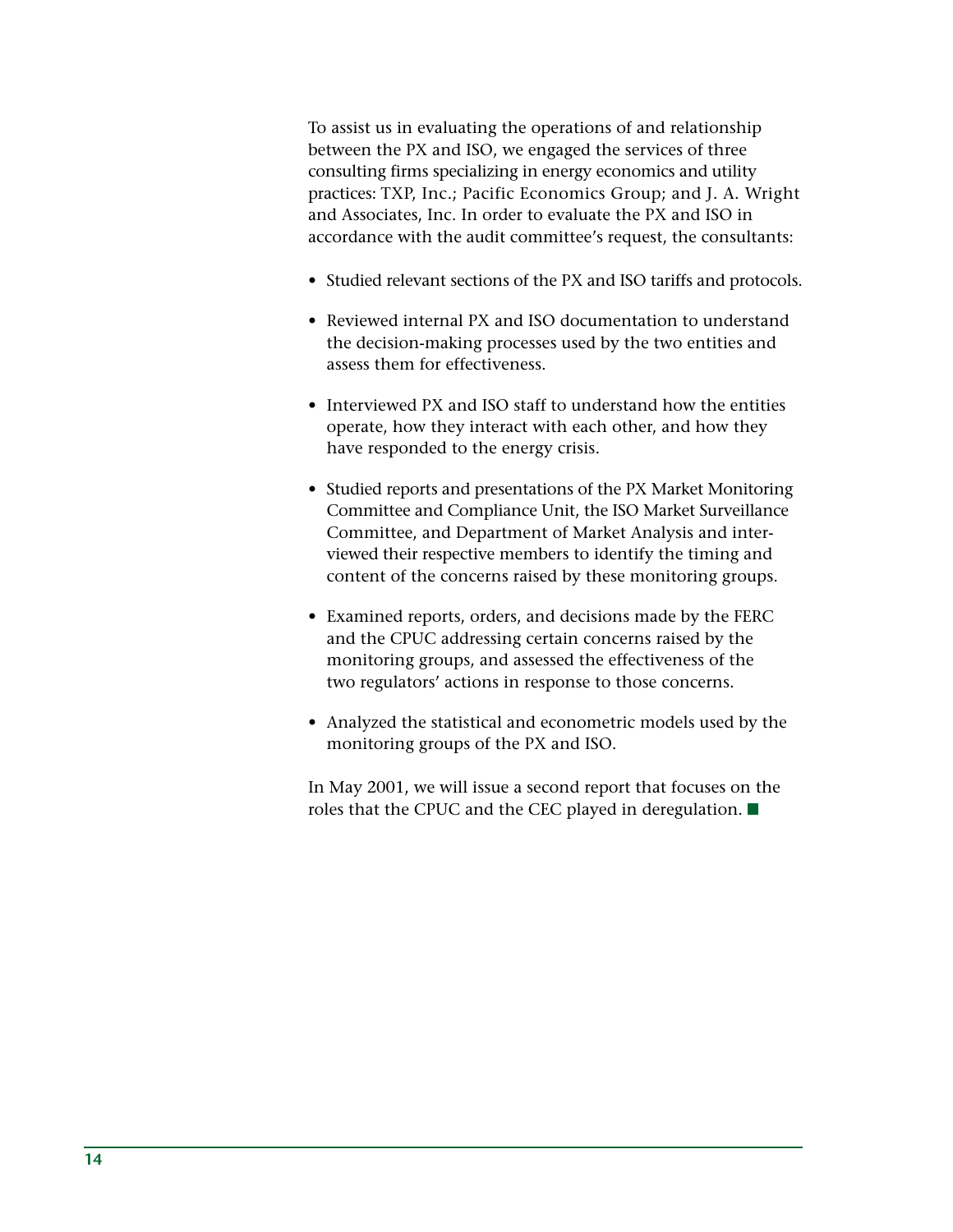# <span id="page-18-0"></span>**CHAPTER 1**

# *The Fundamental Structure of the Market Is Flawed*

# **CHAPTER SUMMARY**

 $\prod_{\text{rurb}}$ n recent months, the State has experienced record price levels for wholesale electricity that have led two of the State's three investor-owned utilities to the brink of bankruptcy. These high prices and the ensuing power crisis can be attributed, at least in part, to structural flaws in California's deregulated electrical markets. Caused by the enacting legislation as well as by the design and implementation of the deregulation model, these fundamental flaws include the following:

- The creation of multiple sequential markets that encourage strategic bidding.
- The requirement that investor-owned utilities buy and sell electricity in the short-term Power Exchange (PX) market.
- The limited nature of the long-term electricity contracts initially approved by the California Public Utilities Commission (CPUC).
- The Independent System Operator's (ISO) ability to purchase electricity for prices above market caps when its needs are not met through market auctions.
- The freeze placed on retail electricity rates.
- The ISO's inability to control the scheduling of electrical plant outages.

By initially requiring California's three investor-owned utilities, Pacific Gas and Electric (PG&E), Southern California Edison (SCE), and San Diego Gas & Electric (SDG&E), to buy all of the power their customers demanded and sell all the electricity they generated through the PX and ISO until March 31, 2002,<sup>2</sup> the State established a competitive, yet overly regulated, spot market for virtually all electric transactions—a commodity market within which electricity could be bought only within 24 hours of when it was needed. In effect, the original design

The Federal Energy Regulatory Commission eliminated the buy/sell requirement in its final order dated December 15, 2000.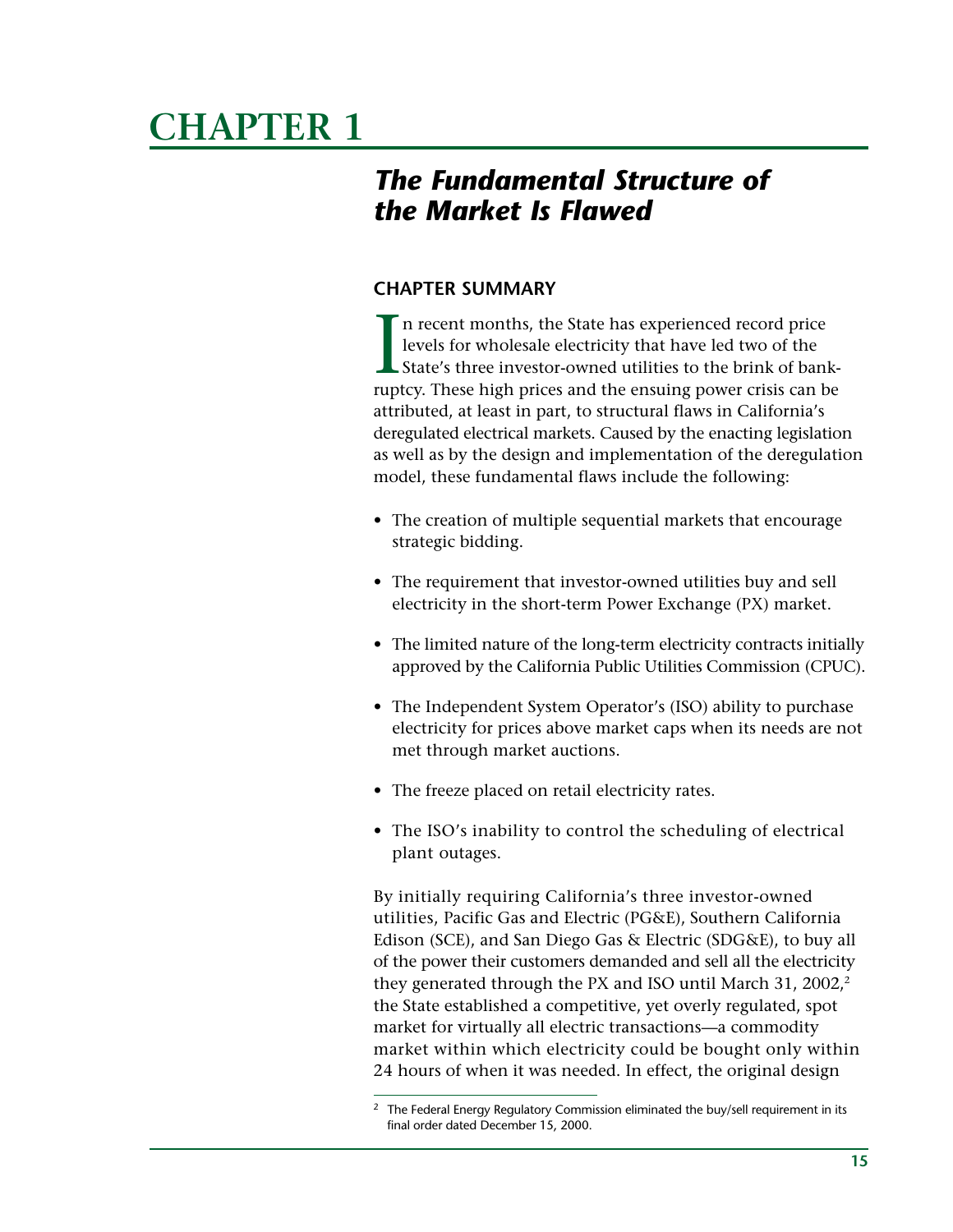eschewed long-term transactions and created multiple markets that were segregated both physically and by their timing. This market structure created the possibility for strategic bidding buyers and/or sellers underscheduled their next day's electricity demand or supply in an attempt to reduce or increase the PX's single market-clearing price—while regulators initially limited the use of long-term contracts that might have neutralized some of the effects of price jumps. In other words, the market structure encouraged price volatility while regulation limited the sorts of contracts that might have served as a safety net.

# **THE MULTIPLE SEQUENTIAL MARKETS OPERATED BY THE PX AND ISO RESULTED IN STRATEGIC BIDDING**

Assembly Bill 1890, the legislation requiring the deregulation of California's electrical market, included provisions for creating two nonprofit institutions: the PX, intended to provide an open, competitive commodity market for buying and selling wholesale electricity, and the ISO, intended to centrally manage and control the State's transmission grid. However, the relationship between the ISO and PX was over-designed. Rather than creating one market or entity through which the purchasing and selling of wholesale electricity took place, the two organizations were structured to operate several markets in sequence, as described in the Introduction.

Market participants soon recognized the potential for strategic bidding and adopted various tactics to manipulate wholesale electricity prices. Both buyers and sellers appear to have bid strategically. The market participants' strategic bidding had the result of driving energy sales and purchases out of the PX's primary market and into the ISO's secondary market, which was originally designed to accommodate only 3 percent to 5 percent of the State's electricity needs. The use of the ISO as a primary market is one factor that contributed significantly to the current high energy prices and crisis operations.

# **The Relationship Between the PX and ISO Markets Encouraged Underscheduling**

The PX's market design could be described as a single-price auction because one market-clearing price was paid for all of the volume sold in the PX market each hour. (See Appendix B for a further discussion of single-price auctions.) Under the terms of deregulation, the PX's "day-ahead" market was designed to be

*Market participants soon recognized the potential for strategic bidding and adopted various tactics to manipulate wholesale prices.*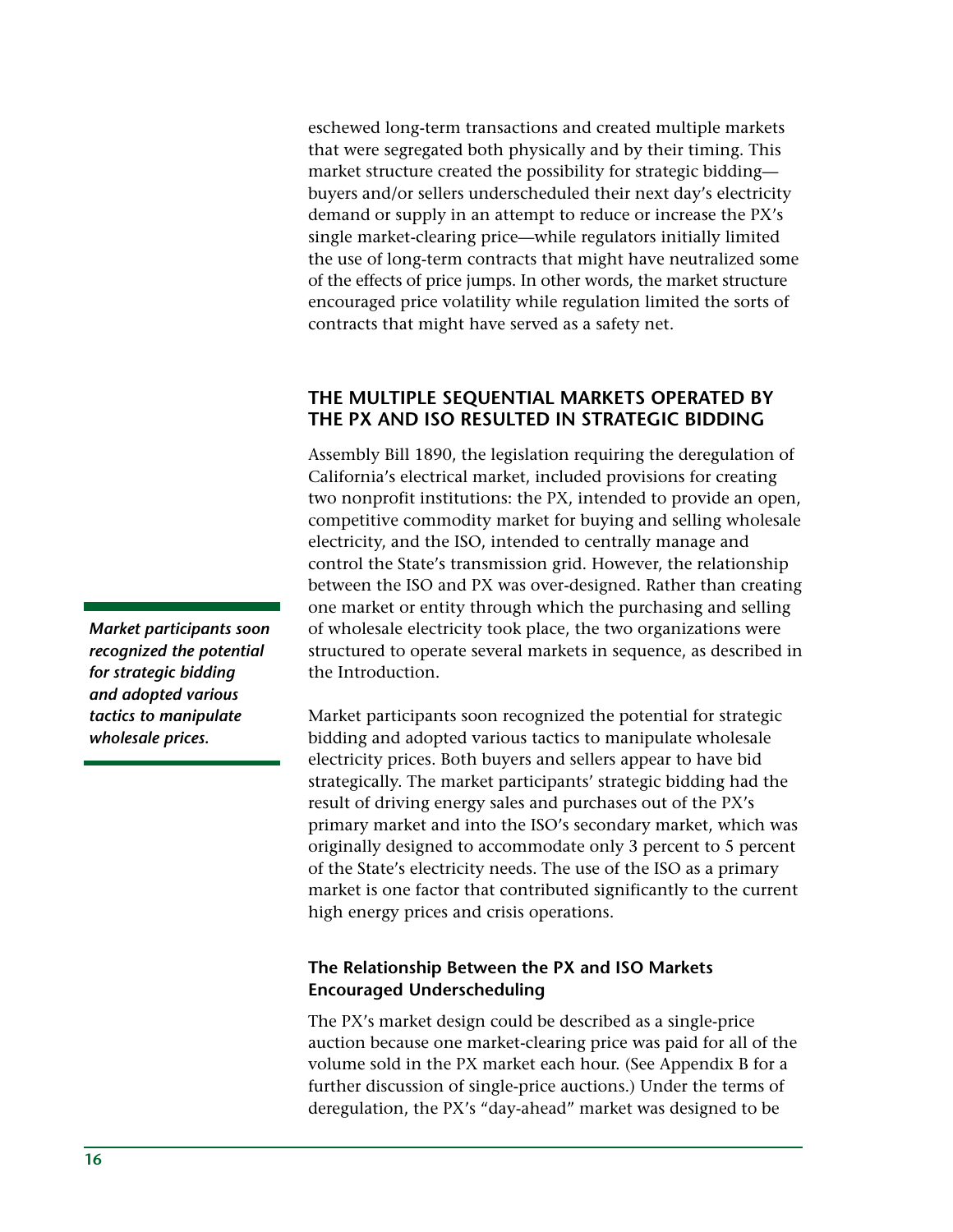the State's primary market for wholesale electricity. As the name implies, the PX day-ahead market allowed market participants (both buyers and sellers) to buy and sell energy 24 hours in advance of when it was needed. Market participants estimated their needed demand or available supply and then used these estimates to provide the PX with bid schedules listing the quantity of electricity they wanted to buy or sell at different market prices for each hour of the following day. Sellers submitted schedules of asking prices for various volumes each hour, and buyers submitted schedules indicating how much they would purchase and how much they were willing to pay in each hour.

After these schedules had been submitted, the PX separately ranked the various supply and demand schedules for each hour. The price of the highest supply bid necessary to satisfy the total quantity of electricity demanded within each hour became the market-clearing price. All buyers paid and all sellers received this single market-clearing price for all of the wholesale electricity transacted in the PX market in that hour. It was also possible to buy and sell electricity in real time on the day of the purchase through the ISO. However, the ISO's real-time markets were designed to be secondary to the PX's for the following reasons:

- All sales in these markets are made on the day on which the electricity is actually needed to achieve a balance between actual demand and actual supply.
- The ISO's markets were designed solely for reliability purposes and were expected to accommodate at most 3 percent to 5 percent of the State's wholesale electricity needs.

The ISO's energy imbalance market was created for the procurement of energy necessary to provide real-time reliability. For example, if the actual demand for electricity exceeds the actual supply, the ISO is required to purchase additional electricity to balance the system. This market was expected to account for a very small percentage of power purchases and sales in the market.

Overall, the California electricity wholesale marketplace was structured with the expectation that most electricity (usually measured in megawatt hours, or MWh, with 1 MWh equal to 1,000 kilowatt hours—roughly the amount of electricity it would take to power two average households for a month) would be bought and sold each hour, one day in advance, through the PX's market. For two years, the PX and ISO markets operated more or less as designed, and wholesale prices were less than

*The ISO's energy imbalance market was expected to accommodate at most 3 percent to 5 percent of the State's wholesale electricity needs.*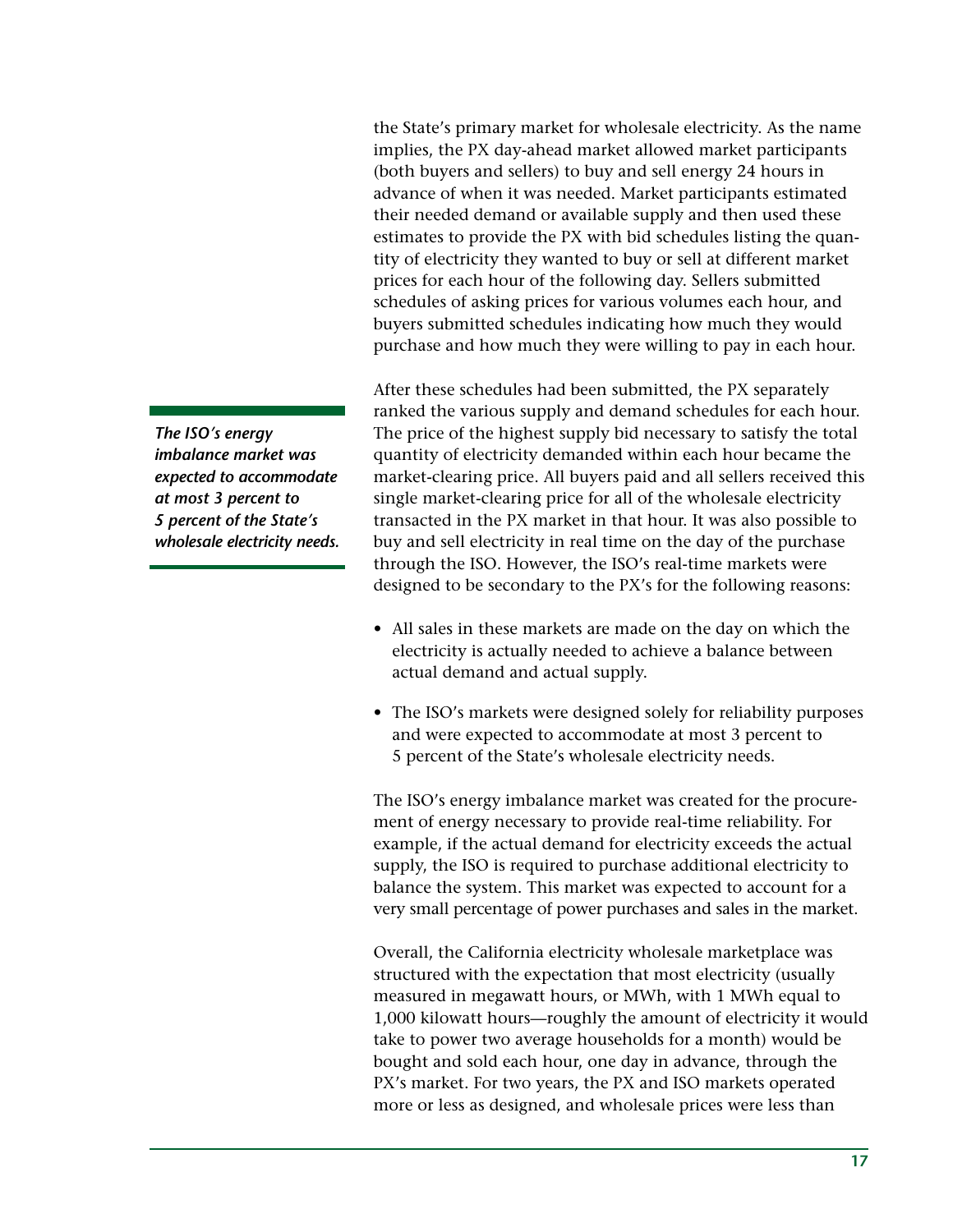retail prices. However, during the past year, the relationship between the PX's day-ahead market and the ISO's real-time market changed drastically. This unanticipated shift began with some decidedly noncompetitive market behavior by both buyers and sellers.

In California's unique market, two buyers—PG&E and SCE purchase nearly 90 percent of the energy traded in the wholesale market. The CPUC required these two buyers to purchase and sell all of their energy in the PX market at single market-clearing prices, as discussed earlier. However, because the ISO's real-time day-of market followed the PX's day-ahead market, buyers knew they had a second opportunity to purchase energy to cover their demand. According to the laws of supply and demand illustrated in Figure 1, if demand decreases in a market, such as the PX's day-ahead market, prices should decline. Using this logic, buyers had an incentive to underschedule their next day's electricity demand in an attempt to reduce the PX's single market-clearing price. If buyers could reduce demand in the PX's day-ahead market, the single market price for that hour should be lower and buyers would pay less for all energy purchased from the PX during that hour. Buyers could thus reduce their overall energy costs even if they had to make up their remaining demand requirements by buying the remaining portion of their energy needs in the ISO's real-time market at potentially higher prices.



# **FIGURE 1**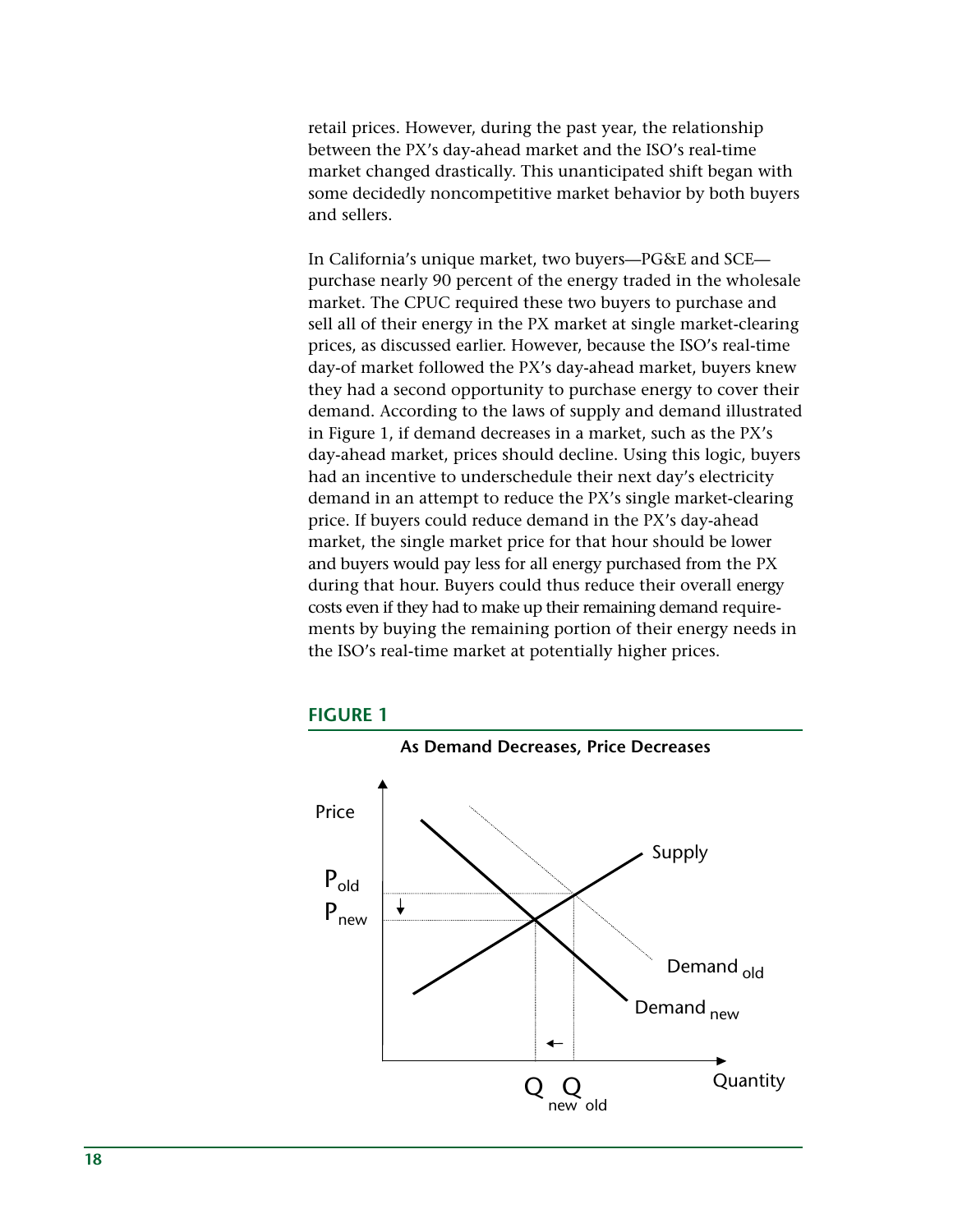Sellers could employ a similar bidding strategy, hoping for the reverse effect. If sellers could reduce the amount of energy available in the PX's day-ahead market, supply would decrease, potentially increasing the market-clearing price. Thus, although sellers would sell less energy in the PX market, they would be paid a higher price for that energy than they might otherwise have received. Sellers could then try to sell any remaining generation they had in the ISO's secondary real-time market, perhaps at a lower price.

Therefore, the structure of the PX and ISO markets provided an opportunity for both buyers and sellers to attempt to manipulate the weighted average prices in these two markets. Figure 2 demonstrates why sellers would want to underschedule supply in the PX's day-ahead market. In theory, such conflicting buyer and seller behavior could be offsetting. However, this offset did not happen, and the shift to the ISO's real-time market caused sharp price increases.



### **FIGURE 2**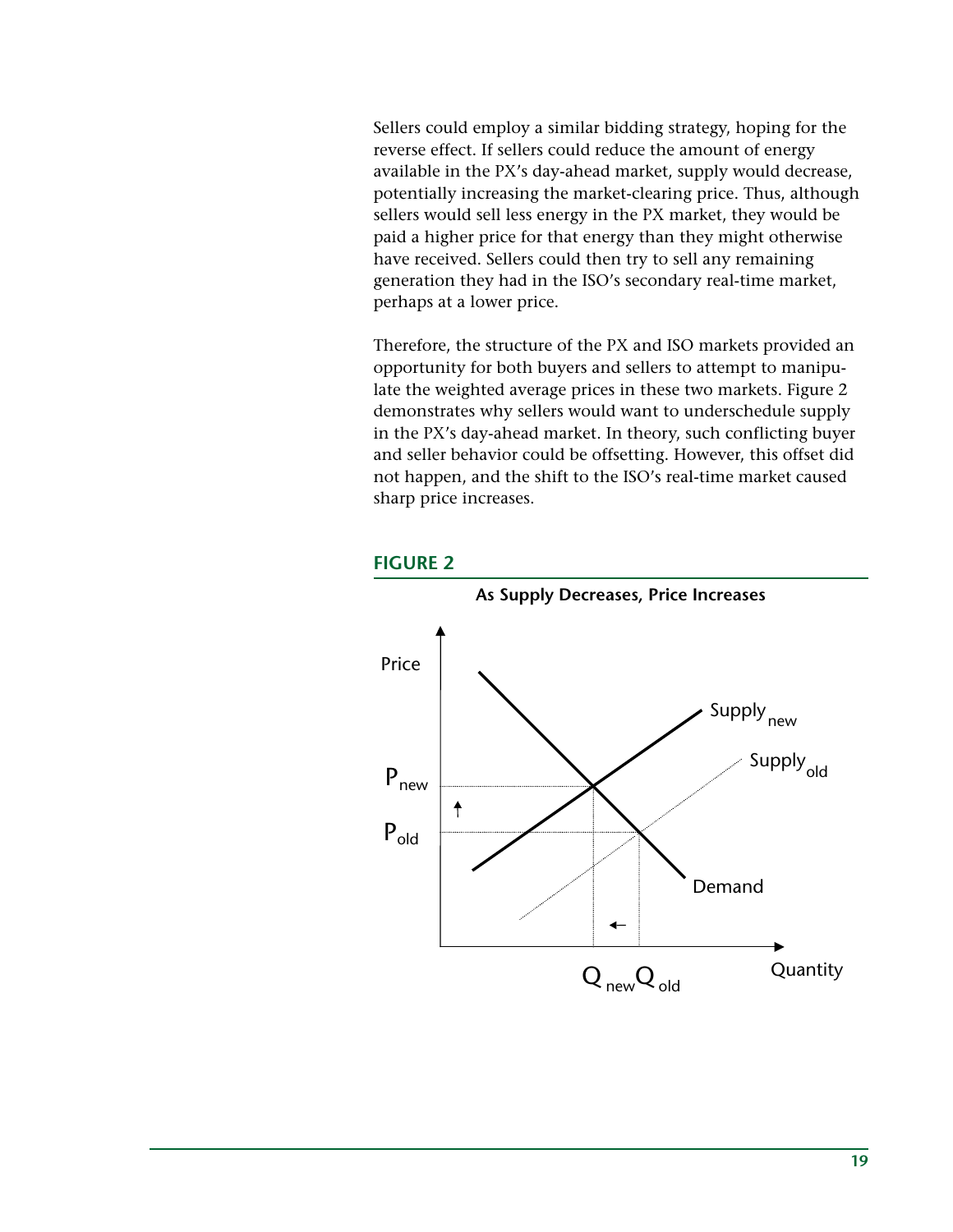# **Data Suggests That Both Buyers and Sellers Used Underscheduling to Bid Strategically**

Strategic bidding is often evidenced by market participants underscheduling their supply of and demand for electricity in one market to affect the weighted average price across the PX and ISO's markets. California's sequential market design offered market participants a prime opportunity to engage in this type of behavior. Although unforeseen increases in demand—caused, for example, by hotter weather than anticipated—could also cause scheduled demand to be less than actual demand, that does not appear to be the only factor that caused the shift between the PX and ISO markets in California. Bidding data from the last year suggests that both sellers and buyers utilized underscheduling in an attempt to manipulate electricity prices for their respective advantages.

The investor-owned utilities have historically been able to forecast the next day's electricity demand within at least 2 percent to 3 percent of actual demand—that is, within 500 to 1,000 MW each day—depending upon the time of year. Figure 3, which compares scheduled demand to actual demand for 1999 and 2000 during hours of high demand, demonstrates that underscheduling in 2000 significantly exceeded underscheduling in 1999. In 1999, the investor-owned utilities underscheduled by more than 2,000 MW a day about a dozen times; in 2000, this number was exceeded hundreds of times. Underscheduling reached its most extreme level during the last 40 days of 2000. This suggests that strategic bidding increasingly played a major role in shifting purchases to the ISO's real-time market. Since the ISO often pays any price necessary to maintain system balance and reliability, this shift to the ISO's market increased wholesale price levels in California in 2000.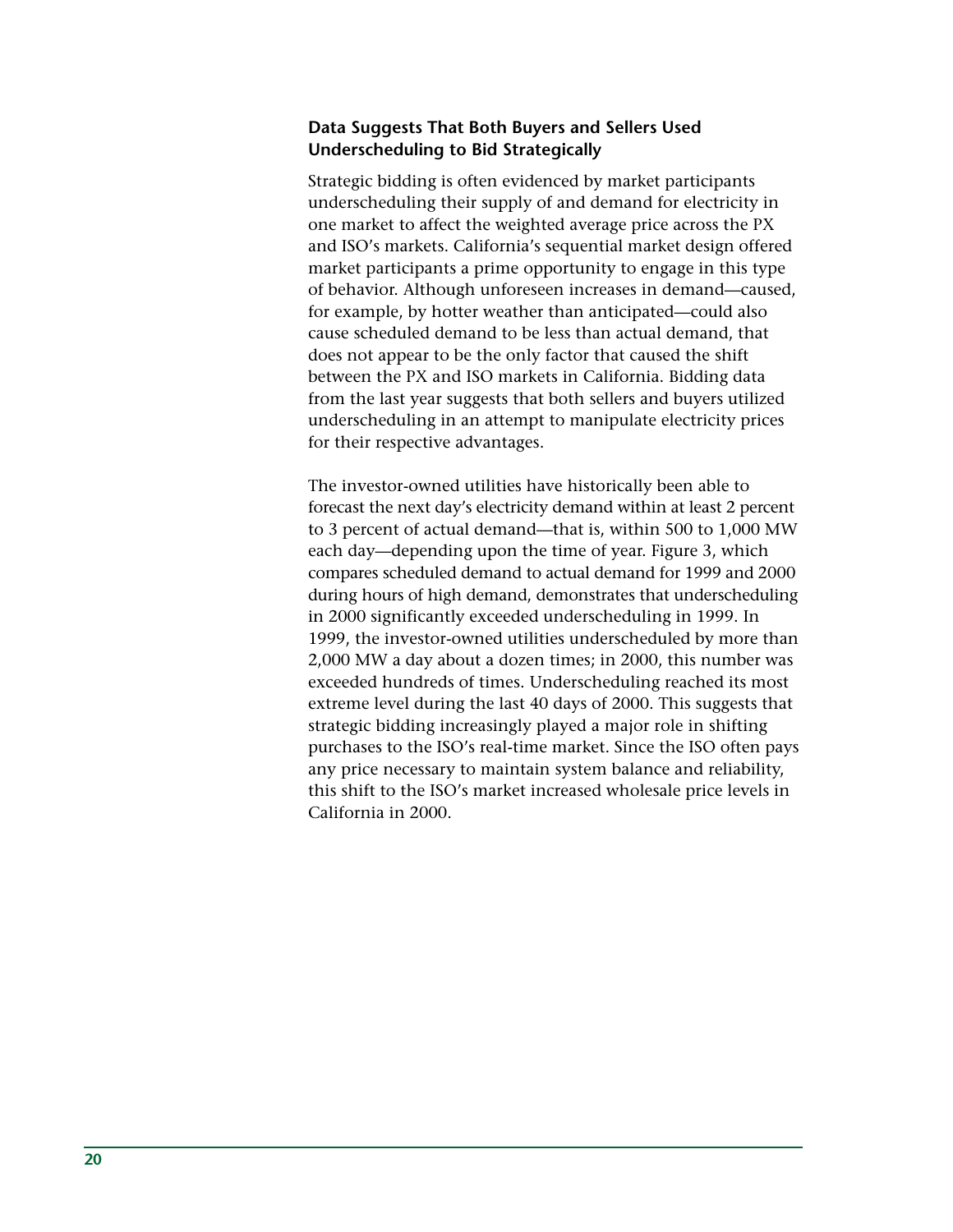

**<sup>21</sup>**Source: University of California Energy Institute.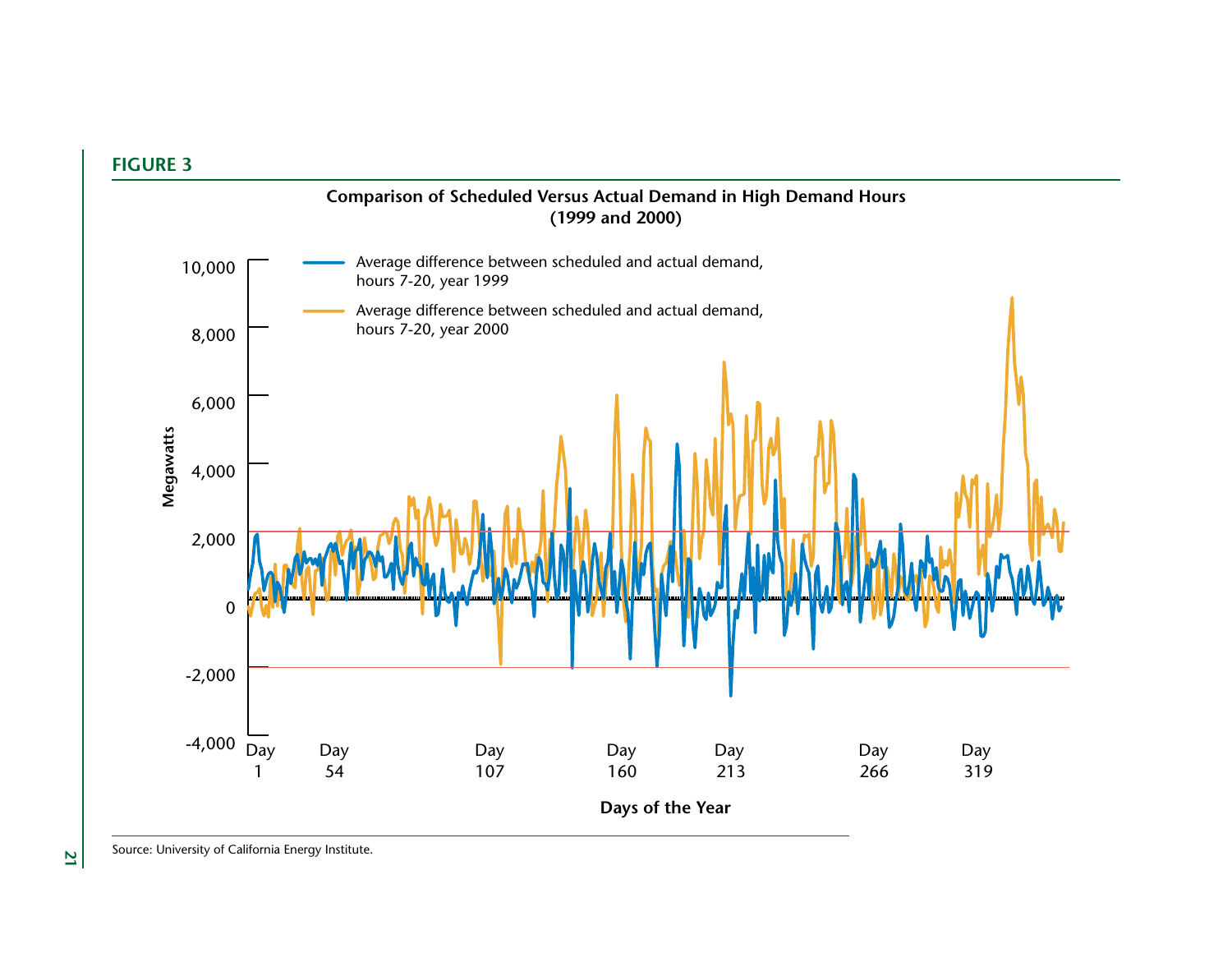The total amount of energy purchased through the ISO's real-time market further supports the conclusion that market participants were deliberately underscheduling their PX bids. As shown in Figure 4, the ISO's real-time market has, on average, purchased 5 percent to 20 percent or more of the energy sold in the State since March 2000—up to four times more than what it was expected to purchase (3 percent to 5 percent) under the initial market design.

# **FIGURE 4**



Source: California ISO.

These bidding strategies shifted the buying and selling activities that would normally occur in the PX's primary day-ahead market to the ISO's secondary, real-time market. As the choice of market shifted, the ISO was forced to conduct auctions and emergency purchases at levels neither anticipated nor built into the initial market design. This strained the ISO's ability to find the increased supply demanded, triggered stage 2 and 3 power emergencies, and often forced the ISO to make out-of-market purchases at exorbitant prices to guarantee system reliability. Buyers were required to take the out-of-market energy purchased by the ISO, regardless of the price. Sellers, particularly outof-market sellers, knew that the ISO was in a "must buy"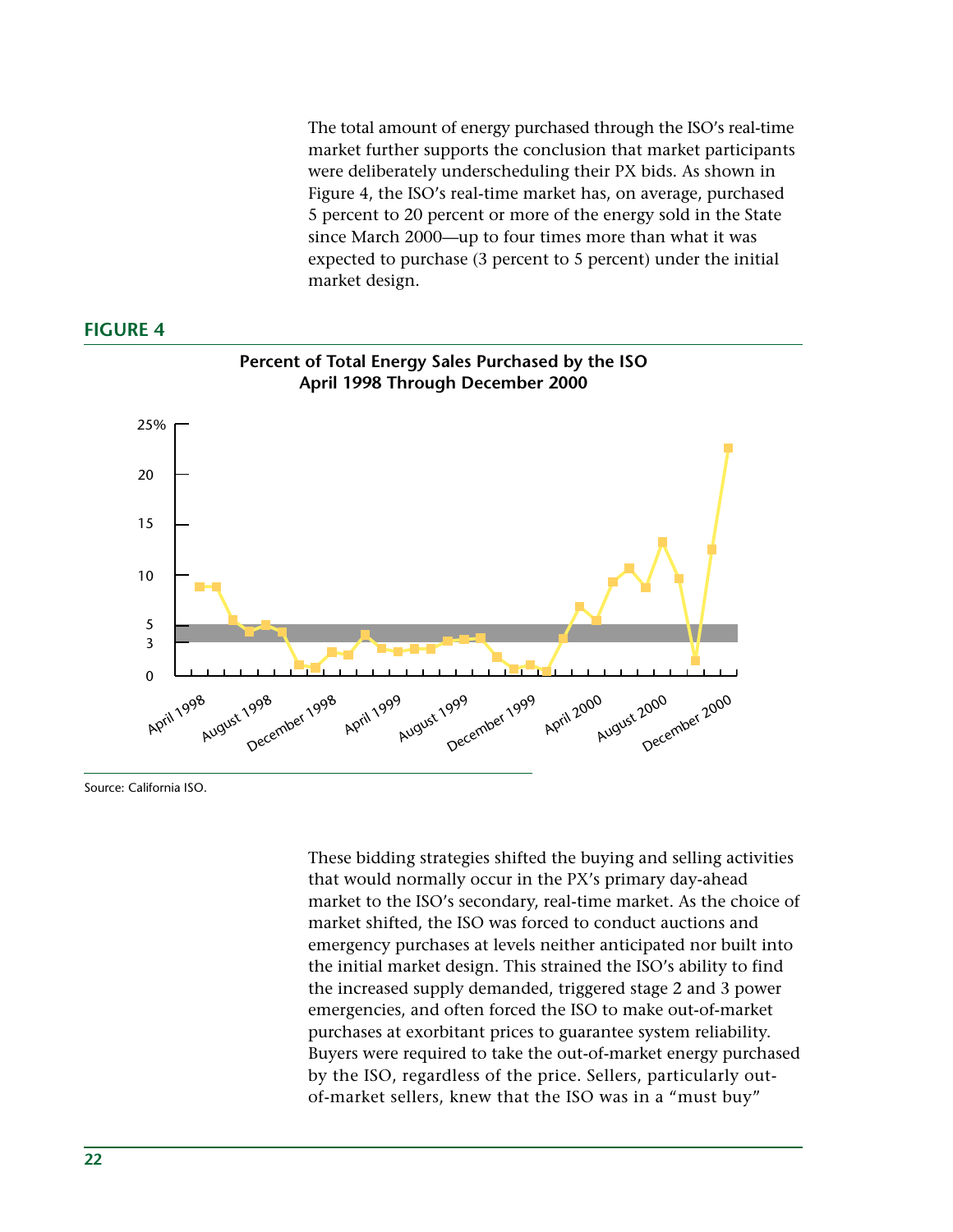circumstance whenever a stage 2 or 3 emergency was declared. Therefore, through strategic bidding, sellers were able to set higher prices in both the PX and ISO markets during tight supply situations or emergencies.

# **THE TERMS OF DEREGULATION AND THE SUBSEQUENT CPUC-IMPOSED REQUIREMENTS LIMITED THE ABILITY OF INVESTOR-OWNED UTILITIES TO IMPLEMENT LONG-TERM CONTRACTS**

Regulating what was intended to be a competitive market is, to some degree, illogical. Yet the CPUC, Federal Energy Regulatory Commission (FERC), and the ISO all exert a considerable amount of regulation on this market. One of the most problematic forms of this over-regulation was the requirement that virtually all investor-owned wholesale electricity be bought and sold in short-term commodity or spot markets. Moreover, once forward contacts, long-term contracts, and other financial hedging instruments became available through the PX market, they were initially restricted by the CPUC. Forward and long-term bilateral contracts for electricity are contracts that specify that a purchaser can buy a certain amount of electricity at a predefined price over some future period of time. These types of contracts potentially provide investor-owned utilities with a highly effective hedge against volatile changes and sharp future increases in short-term and spot energy prices. Such contracts can provide both the buyer and the seller with future price certainty, as well as supply availability.

# **California's Model for Deregulation Differs Significantly From the Models Used by Other States**

There were three primary reasons why the State mandated shortterm energy trading. First, when the State introduced competition, there was significant excess supply, which kept short-term wholesale energy prices low. Second, investor-owned utilities owned most of the generation (approximately 70 percent in 1996), and by requiring the three investor-owned utilities to bid all of their generation into the PX's short-term markets and to make all of their energy purchases within these markets, regulators made these transactions easier to monitor. This requirement also allowed the CPUC to calculate how much each investor-owned utility had recovered of their investment in certain generation assets as allowed by AB 1890 at any point in time. Third, markets need liquidity, or sufficient participation, to function efficiently.

*Long-term contracts for electricity potentially provide investor-owned utilities an effective hedge against price volatility and sharp future increases in short-term and spot energy prices.*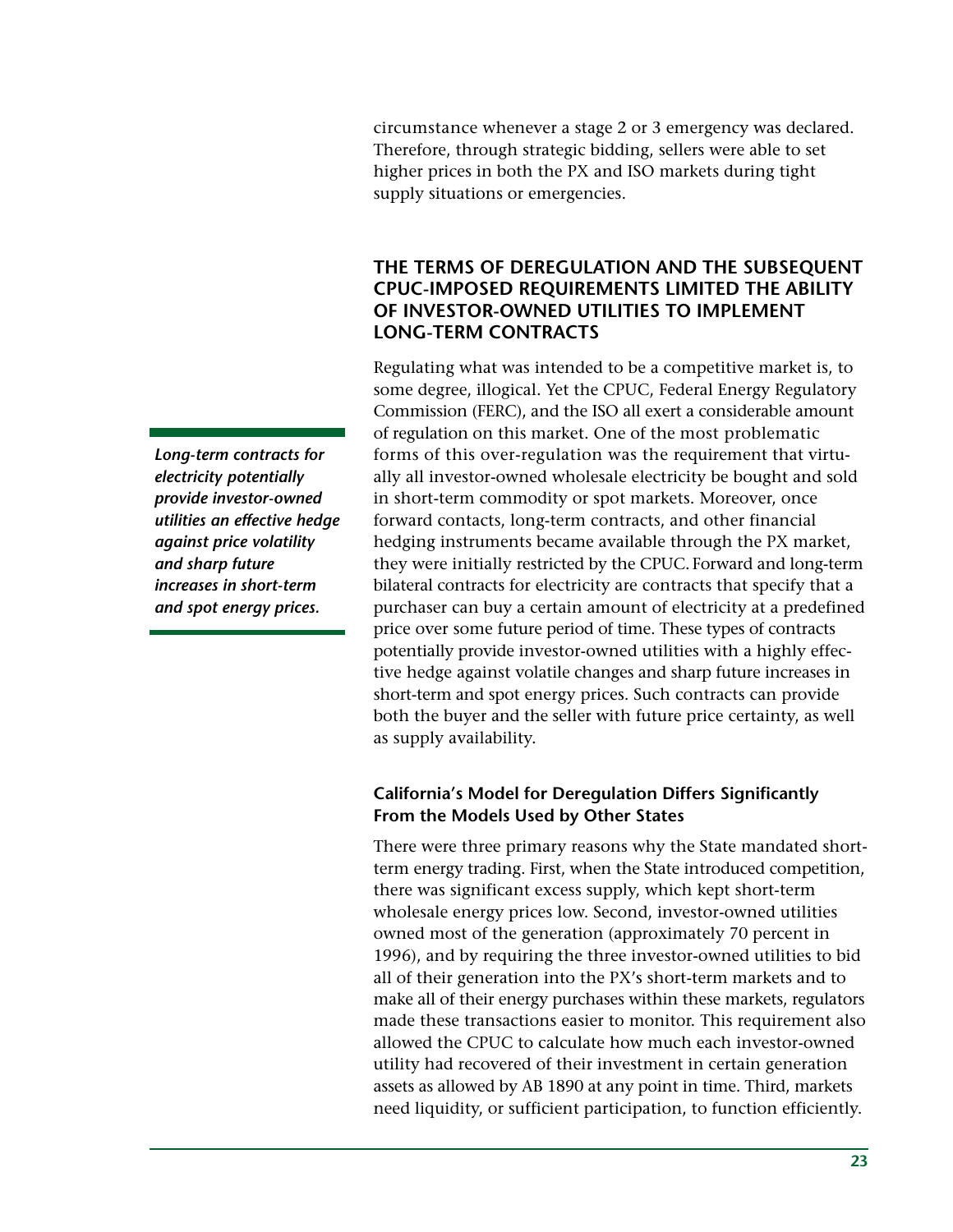Forcing investor-owned utilities into the PX helped ensure sufficient market participation and the market's continued financial viability.

As Table 1 shows, in other states and countries, restructured competitive electric markets were introduced under nearly the opposite conditions, with almost all power sold under long-term or forward contracts and very little sold in the short-term commodity or spot market. Buyers in these other deregulated energy markets use short-term commodity and spot markets for a very limited amount of their electricity needs.

# **TABLE 1**

|                                             | <b>Percent of Market Hedged</b><br>(long-term forward contracts or<br>self-owned generation) | Percent of<br><b>Unhedged Spot Market</b> |  |  |  |
|---------------------------------------------|----------------------------------------------------------------------------------------------|-------------------------------------------|--|--|--|
| Pennsylvania,<br>New Jersey, Maryland (PJM) | 85-90%                                                                                       | 10-15%                                    |  |  |  |
| New England                                 | 80                                                                                           | 20                                        |  |  |  |
| Australia                                   | 90                                                                                           | 10                                        |  |  |  |
| Norway                                      | 85-90                                                                                        | $10 - 15$                                 |  |  |  |
| Sweden                                      | 85-90                                                                                        | $10 - 15$                                 |  |  |  |

# **The Use of Market Hedges Compared to the Spot Market in Other Deregulated Electric Markets**

Source: California ISO.

# **The Investor-Owned Utilities Did Not Fully Utilize Forward Contracts**

The State's view of long-term contracts began to change in March 1999, when the PX asked FERC to approve a new product called a "block-forward market service." FERC approved the PX request on May 26, 1999. The PX described this new product as a way to improve California's overall electricity market efficiency by offering long-term trading instruments to help participants hedge short-term price risk. The product offered buyers the advance purchase of power in 16-hour blocks, from 6 a.m. to 10 p.m., for each day of the month except Sundays and holidays, with the energy to be delivered from one to six months following the month of order. On February 24, 2000,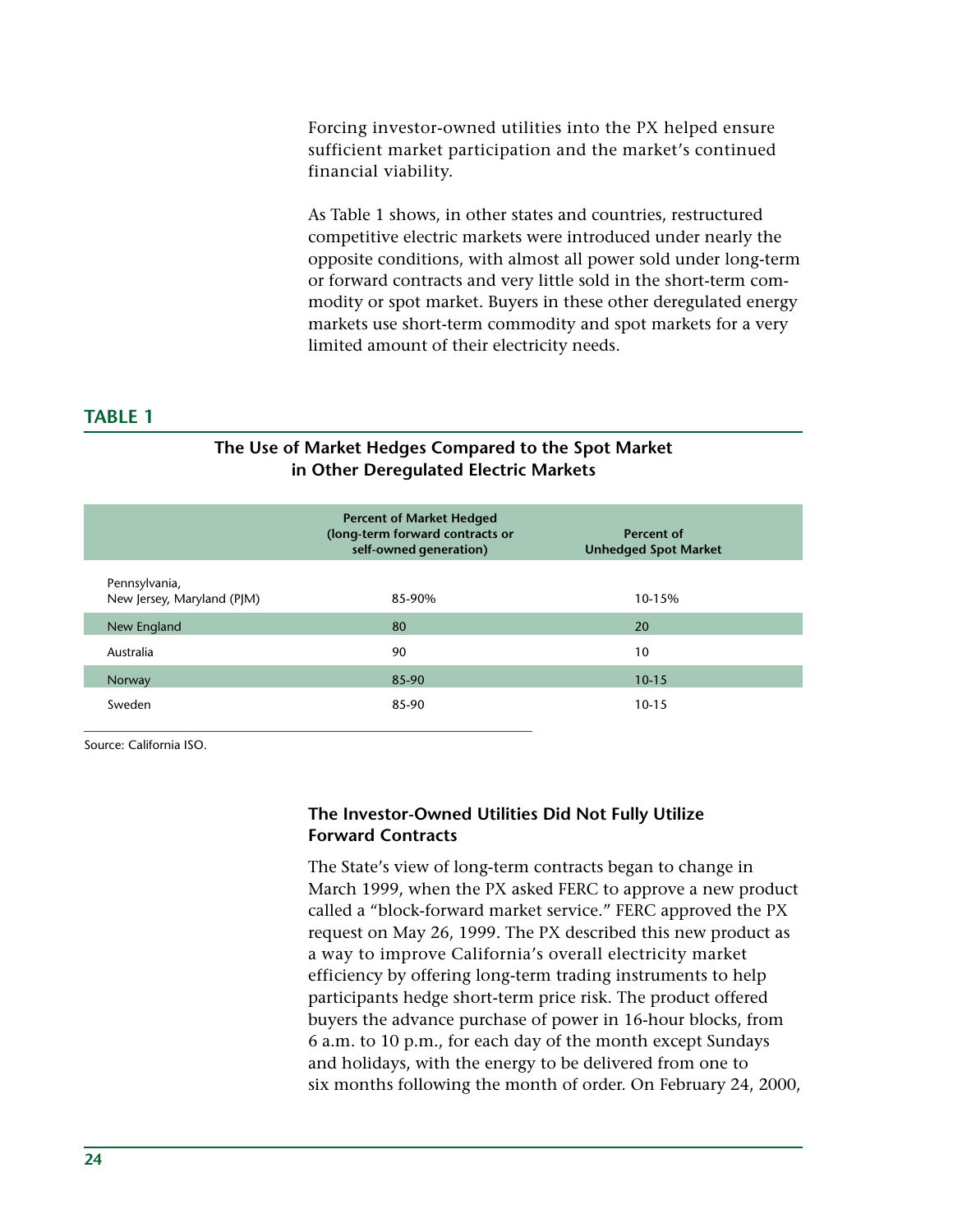FERC conditionally approved the PX's request to expand forward contract products to cover peak hours, when energy demand is highest.

These actions prompted the two largest investor-owned utilities to seek the CPUC's authority to buy future energy in the PX block-forward market. In July 1999, the CPUC granted that authority, with certain limitations designed to prevent the utilities from speculating: The amount of power the two utilities could buy through the forward market was limited to no more than one-third of their respective historical minimum hourly demand by month, and the utilities had to take delivery of these purchases no later than October 2000.

These original restrictions were loosened in March 2000, when the CPUC authorized requests by the two larger investor-owned utilities to increase their ability to forward contract through the PX up to the amount of their respective "net short position"<sup>3</sup> with the stipulation that, under certain circumstances, the CPUC reserved the right to conduct future reasonableness reviews, with the wholesale rates paid under contract subject to refund. Reserving the right to conduct future reasonableness reviews put forward contracts at risk for later disallowance by the CPUC. This would increase an investor-owned utility's reluctance to enter into such contracts because the costs of the contracts might later be disallowed and therefore not be recaptured.

Then, in August 2000, the CPUC granted emergency authorization for the two largest investor-owned utilities to enter into bilateral contracts that would end by December 31, 2005. These contracts could not exceed the purchasing limits for forward contracts already approved. The CPUC also continued to reserve the right to conduct future reasonableness reviews of the terms and conditions of these bilateral contracts, with the wholesale rates paid subject to review and refund.

Despite these options for long-term contracts, the investorowned utilities were still far too dependent on spot market sales during the summer of 2000. Even after the CPUC's action in March 2000 increased the amount that the two largest investorowned utilities could purchase through forward contracts to an upper limit of 3,000 MW for one and 5,200 MW for the other

*In two separate actions during the year 2000, the CPUC authorized PG&E and SCE to enter into long-term agreements to purchase wholesale electricity.*

 $3$  The net short position is the amount of ratepayer demand that a utility's own supply (total customer demand less generation owned and under contract) falls short for any given hour*.*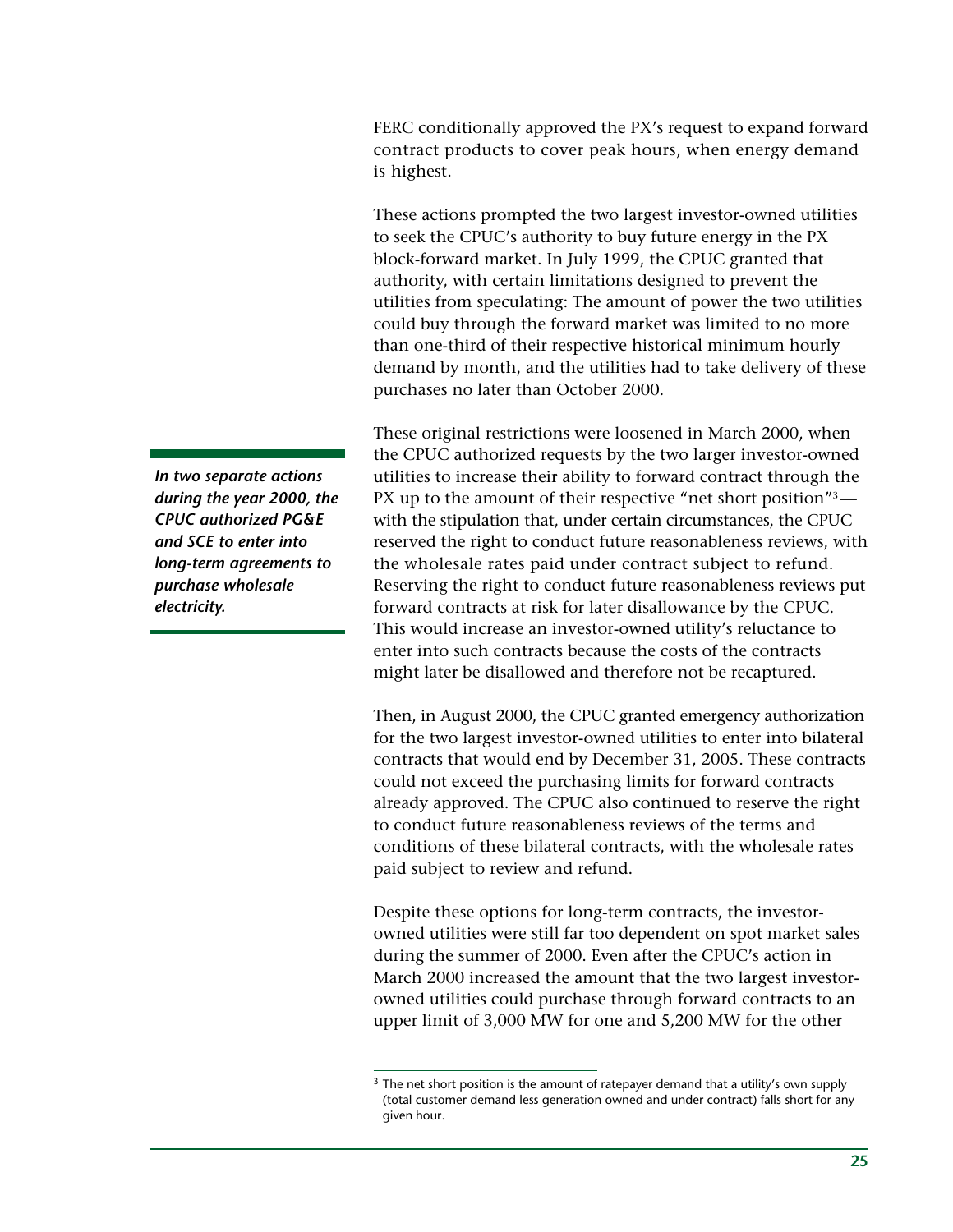*Even though PG&E and SCE only made limited use of their ability to enter long-term agreements, the PX reported that between May and September 2000, these agreements saved the utilities \$706 million.*

(their respective hourly net short positions), market data show that the utilities underused this option. According to data from FERC and the ISO, SCE used about 80 percent of its forward contracting authority of 2,200 MW in June 2000 and about 58 percent to 67 percent of its 5,200 MW limit for the months of July through August 2000. The other large utility, PG&E, used approximately 37 percent of its 3,000 MW limit in June 2000 and roughly 60 percent of its limit in both July and August 2000. The smallest investor-owned utility, SDG&E, did not participate in the PX forward contract market during this period. Yet even with this limited use of their forward contracting capability, the PX has reported that the investor-owned utilities participating in the PX forward contract market saved a total of \$706 million from May through September 2000.4

The investor-owned utilities' own caution appears to have prevented them from hedging their exposure to short-term price increases by purchasing additional forward contracts. Their decision not to fully participate in the forward contract market may also have been influenced by the CPUC's refusal to waive its right to review these forward contracts for reasonableness under certain circumstances in a future proceeding. In other words, if future wholesale market prices dropped below the rate for which the utility had contracted, CPUC reserved the right to require that utility to refund the difference in price to its customers. This requirement meant that the utilities were taking a significant risk in entering into contracts—a risk that they could not share with their customers.

# **The Debt Incurred by the Investor-Owned Utilities Has Inhibited Their Ability to Purchase Electricity**

As conditions in the power market worsened between June and December 2000, the question of whether the reluctance to enter into forward contracts was based on the investor-owned utilities' business judgment or on a perception that regulation was still too restrictive proved to be moot. Beginning with the wholesale price spikes early in the summer of 2000, PG&E and SCE regularly bought power at exorbitant spot prices that they were unable to pass onto their retail customers because of the retail price freeze. As a result, these utilities quickly incurred huge

<sup>&</sup>lt;sup>4</sup> The PX reported that only 5,400 of a possible 10,000 PX forward contracts were used by the investor-owned utilities between July and September 2000. "Price Movements in California Power Exchange Markets, May–September 2000," PX Compliance Unit, November 1, 2000, pp. 79, 80.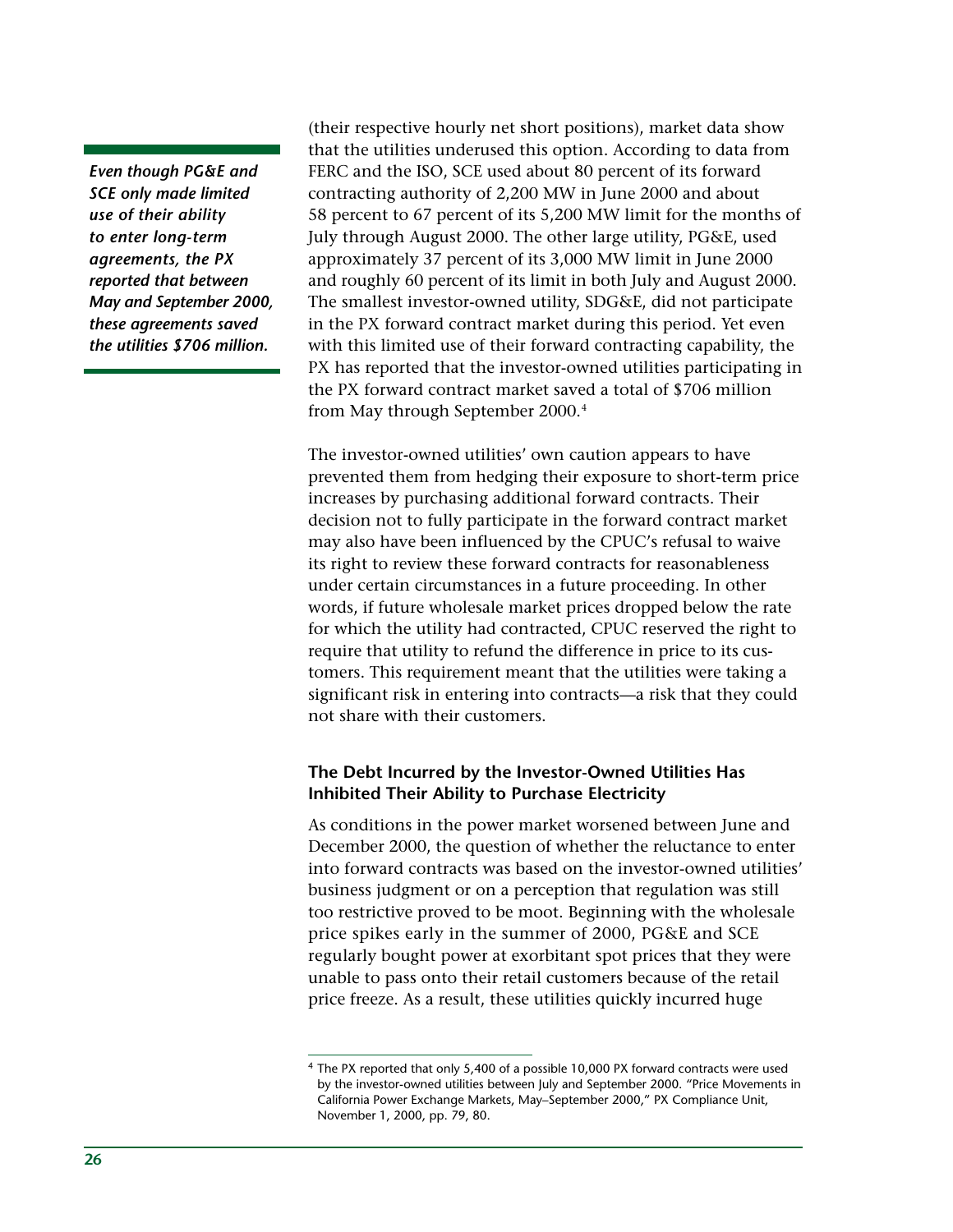amounts of debt for the wholesale electricity they bought from power generators. Various credit rating firms took note of the utilities' worsening financial condition and, in January 2001, downgraded their credit to junk bond status. This eliminated their ability to enter into long-term contracts or, indeed, to purchase any electricity at all.

In an attempt to correct for volatile wholesale spot prices and provide long-term customer protection, FERC issued a final order in December 2000 removing the requirement that investor-owned utilities buy and sell all electricity through the PX, thus creating the possibility for unlimited bilateral and forward contracts. However, this action came too late. The combination of the utilities' impending insolvency and FERC's decision to allow contracting outside the PX effectively eliminated the PX as California's primary wholesale spot market for electricity, leaving the State without a primary market because the investor-owned utilities no longer were required to buy or sell in the PX's market. Because the credit status of the two investor-owned utilities inhibited their entering into contracts with generators, the State has had to buy the power needed to meet these utilities' daily net short positions since mid-January 2001.

# **The Imposition of Price Caps May Have Contributed to Escalating Prices**

As we discussed previously, the over-regulation of a supposedly competitive market is at least partly to blame for the recent energy crisis. The wholesale price caps imposed by both the ISO and FERC are another symptom of this over-regulation. Some have argued that these caps have succeeded in containing prices; others believe that they have failed. Regardless, the imposition of price caps had at least two undeniable results. First, placing a price cap on the ISO's real-time energy market in effect placed somewhat of a bidding floor on PX day-ahead prices when demand was low, that is, when there was sufficient surplus energy for suppliers to assume that PX day-ahead market sales would supply most of the demand. Under these circumstances, sellers had nothing to gain from withholding generation from the PX day-ahead market (which is not subject to the price cap). Instead, the seller would bid some of its available supply into the PX's day-ahead market, using the ISO's price cap as the price offered. If the seller's strategy was successful, the single marketclearing price in the PX day-ahead market for that particular

*Some have argued that wholesale price caps have succeeded in containing prices; others believe that price caps have failed.*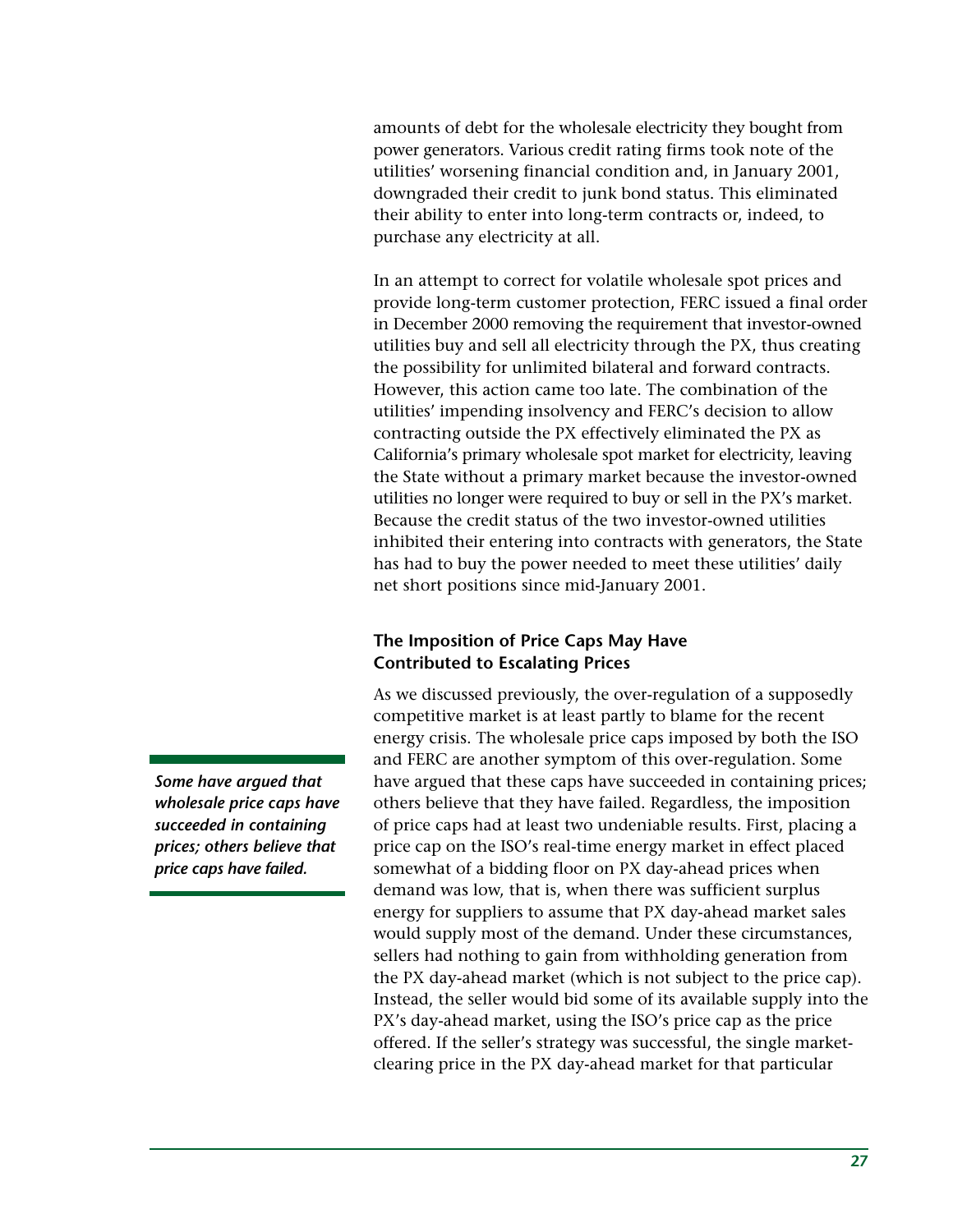hour would equal the ISO price cap. Thus, in times of sufficient supply, the ISO price cap could set the single market-clearing price in the PX.

The second result of the ISO's price cap is that in times of high demand, the price cap might have caused some sellers to bid into the ISO market through out-of-market transactions, which are not subject to the price cap. $^5$  For example, assume that a \$250 per MWh price cap is in effect at the ISO. A generator could sell directly to a municipal utility for \$300 per MWh. Because the municipal utility is not a market participant and thus is not subject to the ISO price cap, it could then sell this same power to the ISO for \$325 per MWh. During times of high demand or when sellers strategically bid into the system, the price cap might actually have motivated sellers (including outof-market) to sell into the ISO's real-time marketplace.

# **Regional Purchases Are Not Covered by the State's Price Caps**

As large as California's markets are, they are interdependent with municipal-owned utilities in the State and with other utilities in the region represented by the Western Systems Coordinating Council (WSCC).<sup>6</sup> Therefore, the marketplace for power sales extends well beyond California. To ensure reliability, the ISO must sometimes purchase power from sellers throughout the western region, rather than restricting its purchases to sellers covered by the State's price caps. This means that the ISO will, and does, make out-of-market purchases, often paying considerably higher prices than it would through its normal markets.<sup>7</sup> The map in Figure 5 shows the different states that comprise the western region as well as the other regions within the contiguous United States.

*As large as California electricity markets are, they are interdependent with other utilities in the region. Therefore, the marketplace for power sales extends well beyond California.*

<sup>5</sup> Analysis of the impact of ISO price caps on out-of-market sales initially indicated that these sales were generally below the ISO real-time energy price cap, leading some to conclude that the cap had some intrinsic effect. However, this changed in December 2000 when ISO out-of-market purchases significantly exceeded the price cap.

<sup>&</sup>lt;sup>6</sup> The WSCC oversees the western grid, which includes all or parts of 14 western states, 2 Canadian provinces, and a small portion of Mexico. The WSCC develops operating reliability criteria and policies that its voluntary members agree to follow. The WSCC, in turn, is part of the North American Electric Reliability Council, which was formed in 1968 to promote the reliability of North America's electricity supply.

 $7$  Out-of-market purchases are purchases made from generators or marketers that do not directly participate in the ISO or PX markets.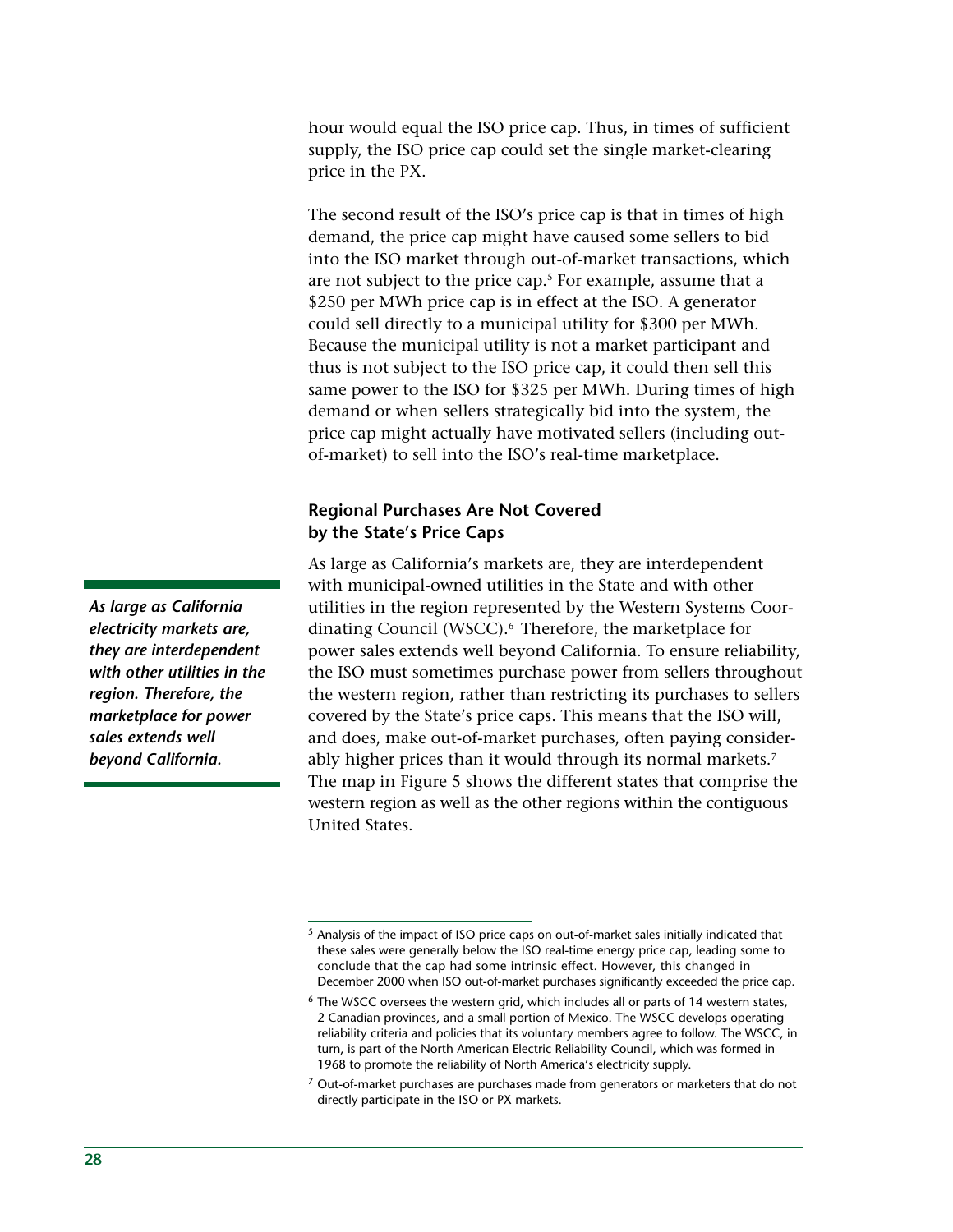# **FIGURE 5**

**North American Electric Reliability Council Regions for the Contiguous United States**



\* The WSCC also includes the provinces of Alberta and British Columbia, Canada, and a small portion of Baja California Norté, Mexico.

> The regional nature of the energy marketplace introduces a series of problems. In this tight market, generation owners that might otherwise participate in the PX and ISO markets can instead choose to sell to California municipal utilities and out-of-state investor-owned utilities at prices that exceed the ISO's price cap. As the ISO-regulated cap fell this past year, the level of such out-of-market sales increased significantly, as shown in Table 2.

# **TABLE 2**

# **Volume of Megawatts Purchased Out-of-Market June Through December 2000**

|                                                                                | <b>lune</b> | <b>July</b> |        | August September October November December |        |         |         |
|--------------------------------------------------------------------------------|-------------|-------------|--------|--------------------------------------------|--------|---------|---------|
| Average hourly out-of-market<br>MWs purchased (hours 12-19 only) 26,880 79,205 |             |             | 46.872 | 45.150                                     | 40.796 | 208,950 | 487.382 |
| Source: California ISO.                                                        |             |             |        |                                            |        |         |         |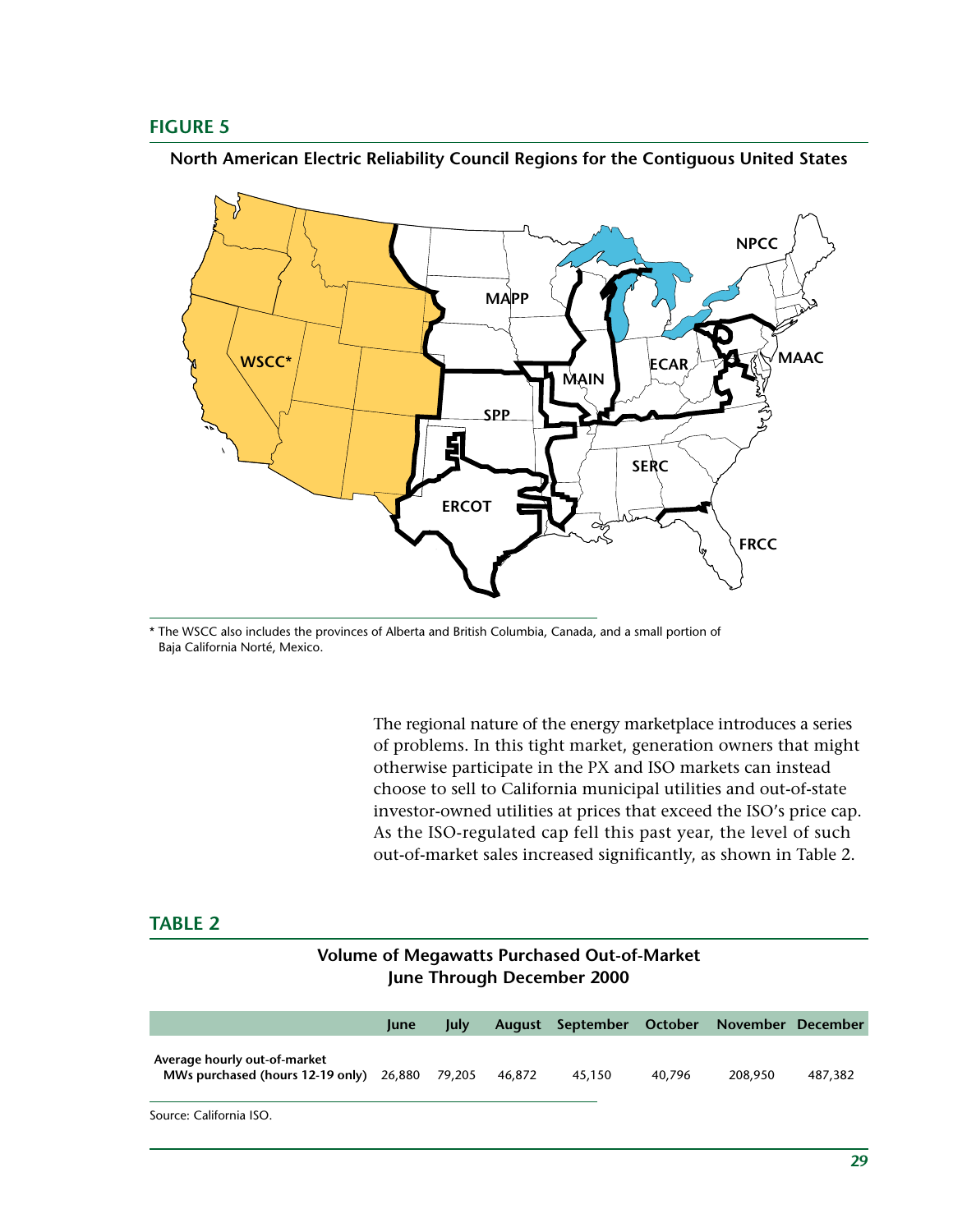In turn, the same non-market participants (that is, California municipal utilities and out-of-state utilities) that purchase electricity directly from generators can then sell the electricity to the ISO at prices at or above the cap. Table 3 indicates that the average price paid by the ISO for out-of-market purchases remained at or very near the ISO price cap for most of the latter half of 2000, and in December greatly exceeded it.<sup>8</sup> Finally, rather than buying directly from generators, market participants other than the investor-owned utilities can purchase from the PX day-ahead market and resell the same electricity in the ISO market and avoid the price cap. In fact, a successful strategy for avoiding ISO price caps would be for market participants to sell electricity purchased in the PX day-ahead market to exempt utilities (either within the State or outside California's borders) that would, in parallel, sell electricity back to the ISO at prices above its price cap. All parties to this transaction could gain from any such roundabout sales to the ISO.

# **TABLE 3**

# **Out-of-Market Purchase Prices Compared to the ISO Price Cap June Through December 2000**

|                                                   | <b>lune</b> | lulv  | <b>August</b> | September | October | November | December |
|---------------------------------------------------|-------------|-------|---------------|-----------|---------|----------|----------|
| ISO price cap \$/MWh                              | \$750       | \$500 | \$250         | \$250     | \$250   | \$250    | \$250    |
| Average out-of-market<br>purchase price in \$/MWh | 680         | 500   | 252           | 250       | 193     | 245      | 382      |

Source: California ISO.

# **Price Caps Appear to Have Influenced Bidding in the PX Market**

Although it is difficult to prove that ISO price caps encouraged strategic bidding behavior, the evidence that ISO price caps can influence PX day-ahead markets became more compelling in the summer of 2000. Aggregate PX bid data for the past two summers indicate that the supply offered in the PX market was lower in

<sup>&</sup>lt;sup>8</sup> A review of ISO out-of-market sales through January 2001 indicated that these purchases continued to exceed the \$150 soft price cap.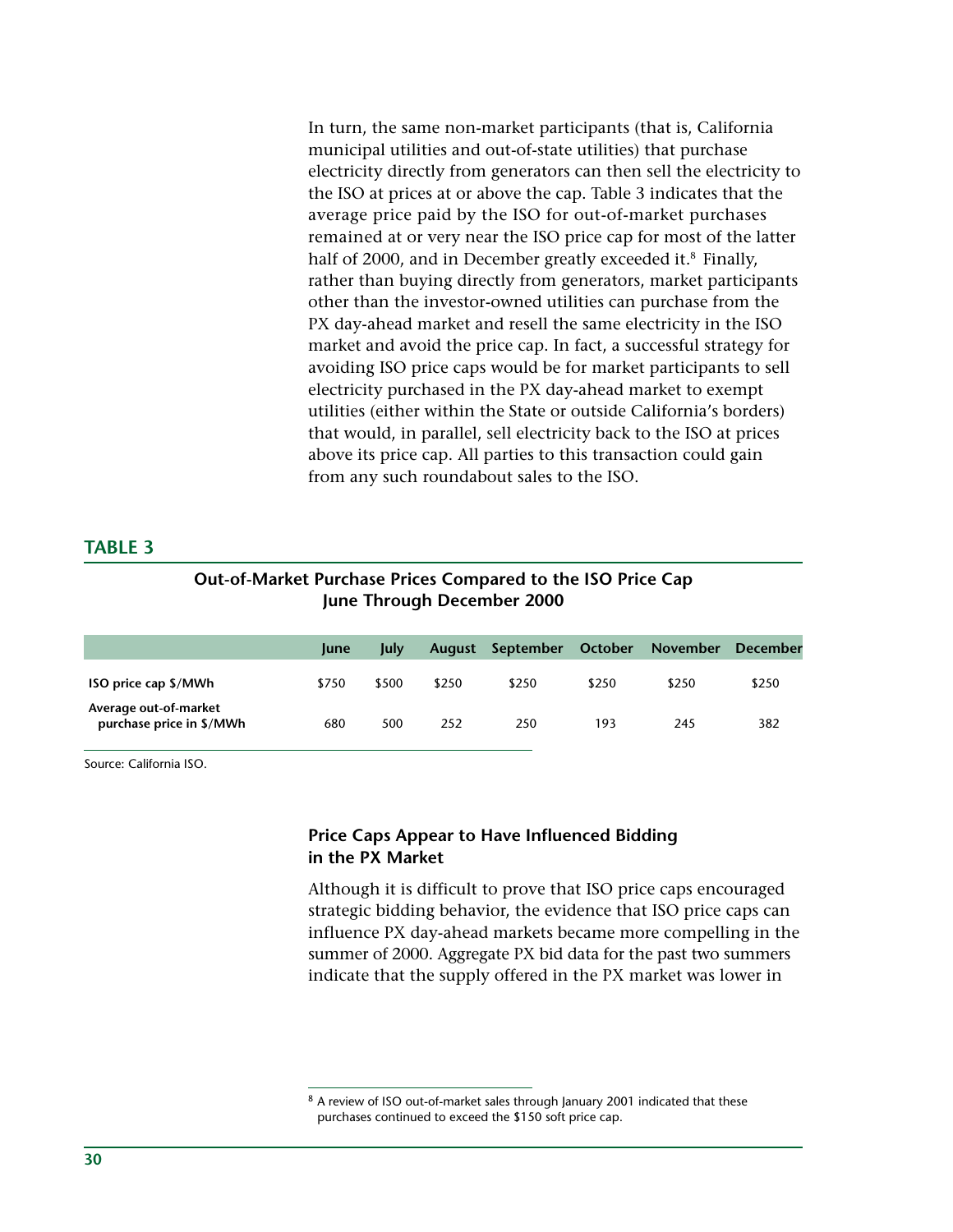quantity and higher in price in the summer of 2000 (with an ISO price cap of first \$750 per MWh and then \$500 per MWh in effect for most of the summer) than in the summer of 1999 (with a price cap of \$250 per MWh). This bidding pattern, particularly in times of high inelastic demand, supports the proposition that suppliers in the summer of 2000 were withholding generation from the PX day-ahead market in an attempt to sell into the ISO real-time market. Withholding bids from the PX day-ahead market in 2000 meant the possibility, particularly during hours of peak demand, of sellers selling into the ISO real-time market and receiving prices of \$500 to \$750 per MWh, whereas in 1999, under the same conditions, the price would have been capped at \$250 per MWh.

Withholding generation from the PX day-ahead market could mean that generators forced the ISO to purchase more real-time energy this year than last, under the same demand conditions. In fact, Figure 6 shows that, as the estimated demand for electricity increased from June through September 2000, the volume of demand that was underscheduled in the PX increased as well. For example, the figure shows that from June through September 2000, whenever the State's projected demand rose above 41,000 MW, more than 7,000 MW (at least 17 percent) of that demand was underscheduled in the PX and had to be met in the ISO real-time market.

Although it appears that the ISO price caps influenced bidding behavior, the most pertinent question is whether they actually led to lower prices. The data from the recent energy crisis at first seem to indicate that the answer is yes. For example, in July 2000, when the ISO price cap was \$500 per MWh, and in August and September when the ISO price cap was \$250 per MWh, the hourly caps were reached several hundred times. This lends credence to the belief that the cap restrained ISO real-time energy prices during the energy crisis.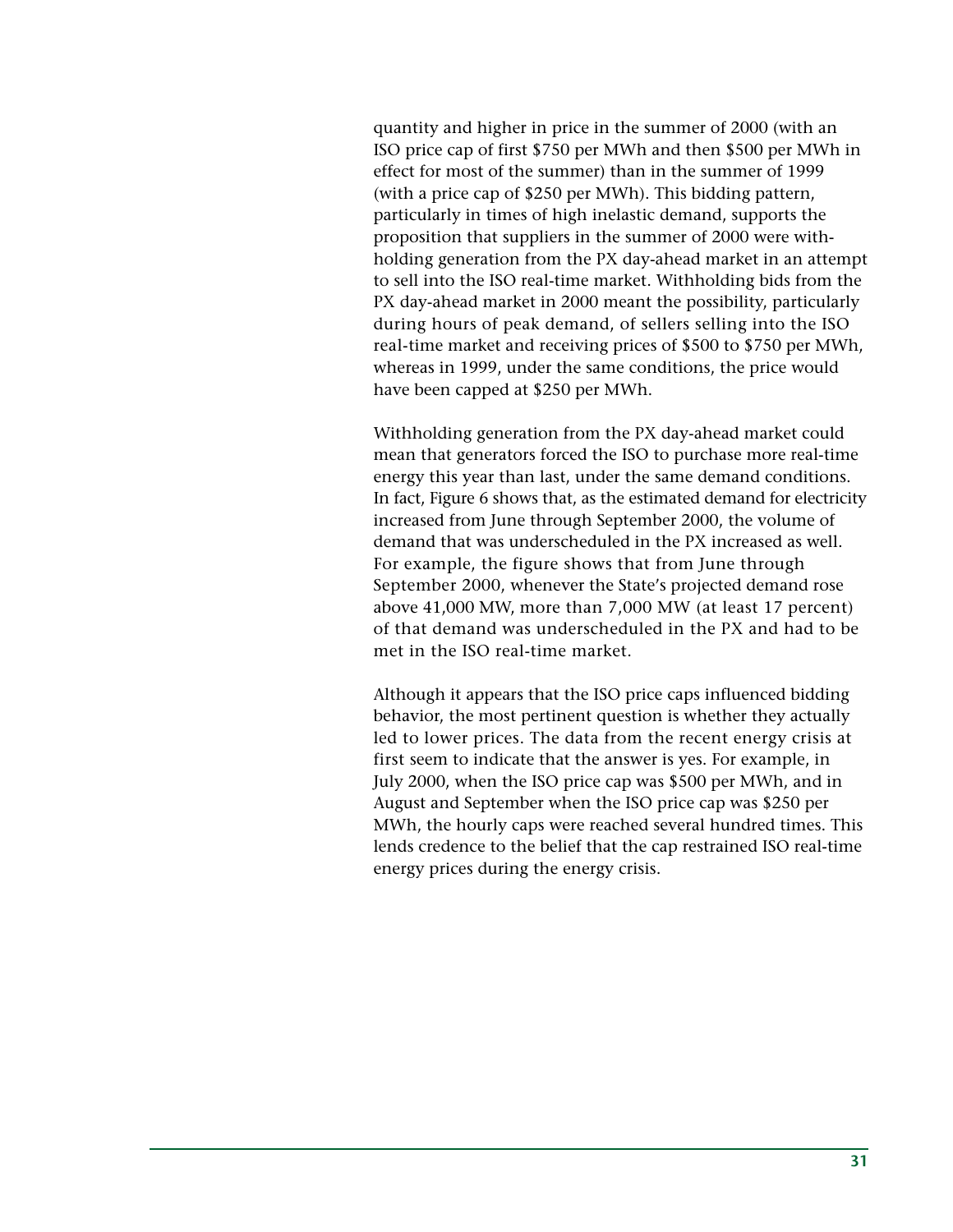**32 FIGURE 6**



Source: California ISO.

\* One gigawatt equals 1,000 megawatts.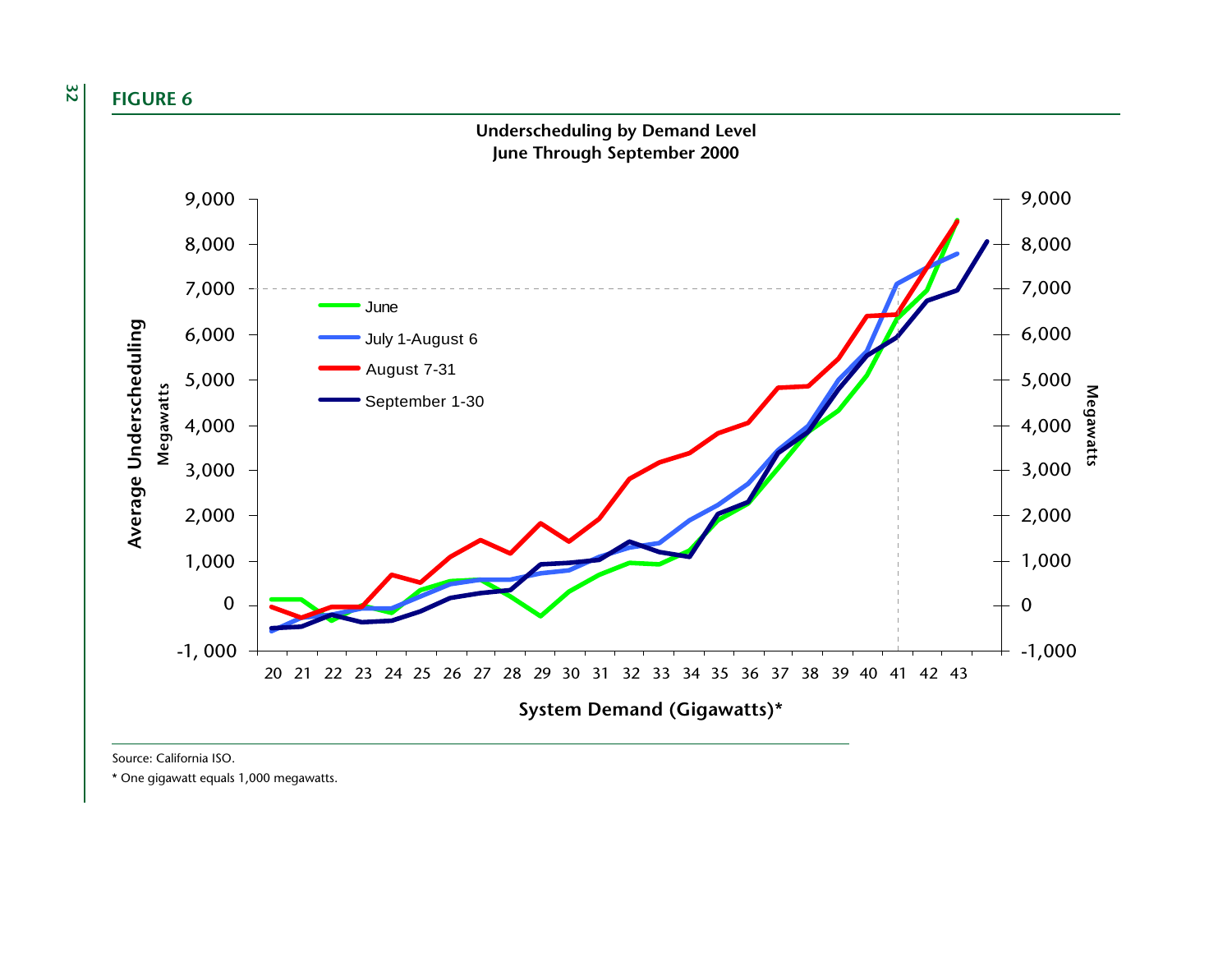However, to fully understand the influence of the ISO price cap, one must consider whether it has had an observable effect on PX day-ahead prices and out-of-market ISO purchases. To answer this question, consider the fact that in 1998 and 1999, the PX day-ahead price never reached the level of the ISO real-time price cap, which fluctuated between \$125 per MWh and \$750 per MWh. Table 4 shows that this changed dramatically in the latter half of 2000, when the ISO price cap was reached numerous times. This suggests that although the price cap may have restrained real-time prices in the ISO's markets, it may also have raised the prices in the PX day-ahead market and contributed to a bidding strategy on the part of sellers.

#### **TABLE 4**

| <b>ISO Real-Time</b><br><b>Price Cap</b> | Number of Hours the ISO<br><b>Price Cap Was Reached in</b><br>the PX Day-Ahead Market* | Dates the Price Cap<br>Was Reached in the<br>PX Day-Ahead Market <sup>†</sup> |
|------------------------------------------|----------------------------------------------------------------------------------------|-------------------------------------------------------------------------------|
| \$750 MWh                                | 16                                                                                     | 6/28/00                                                                       |
| 500 MWh                                  | 43                                                                                     | 7/17/00 to 8/6/00                                                             |
| 250 MWh                                  | $842^{\dagger}$                                                                        | 8/7/00 to 12/31/00                                                            |

# **Frequency With Which PX Prices Reached the ISO Price Cap June Through December 2000**

\* Actual observations of the number of hours the PX day-ahead unconstrained market-clearing price was within \$2 of the ISO price cap.

 $\dagger$  On 12/9/00 the \$250 price cap began to be exceeded.

Although not reflected in the table, market data also show that May 2000, when the PX price first hit the ISO's price cap, is quite probably when bidders began to fully understand and use the ISO market and its price cap as a strategic bidding "tool" to set a floor price in the PX day-ahead market. The effects of this strategy were not completely felt until December 2000. What Table 4 does not show is that 425, or 51 percent of the 842 hours shown for the period beginning August 7, the PX day-ahead price exceeded the ISO price cap, with all 425 of those hours occurring between December 9 and December 31, 2000. This means that during those hours, wholesale energy in the PX sold for more than the ISO's \$250 per MWh price cap. Therefore, when it needed energy, the ISO was forced to make out-ofmarket purchases at an uncapped price because sellers had already sold their available energy in the PX market for more than the ISO's cap and would most likely be unwilling to sell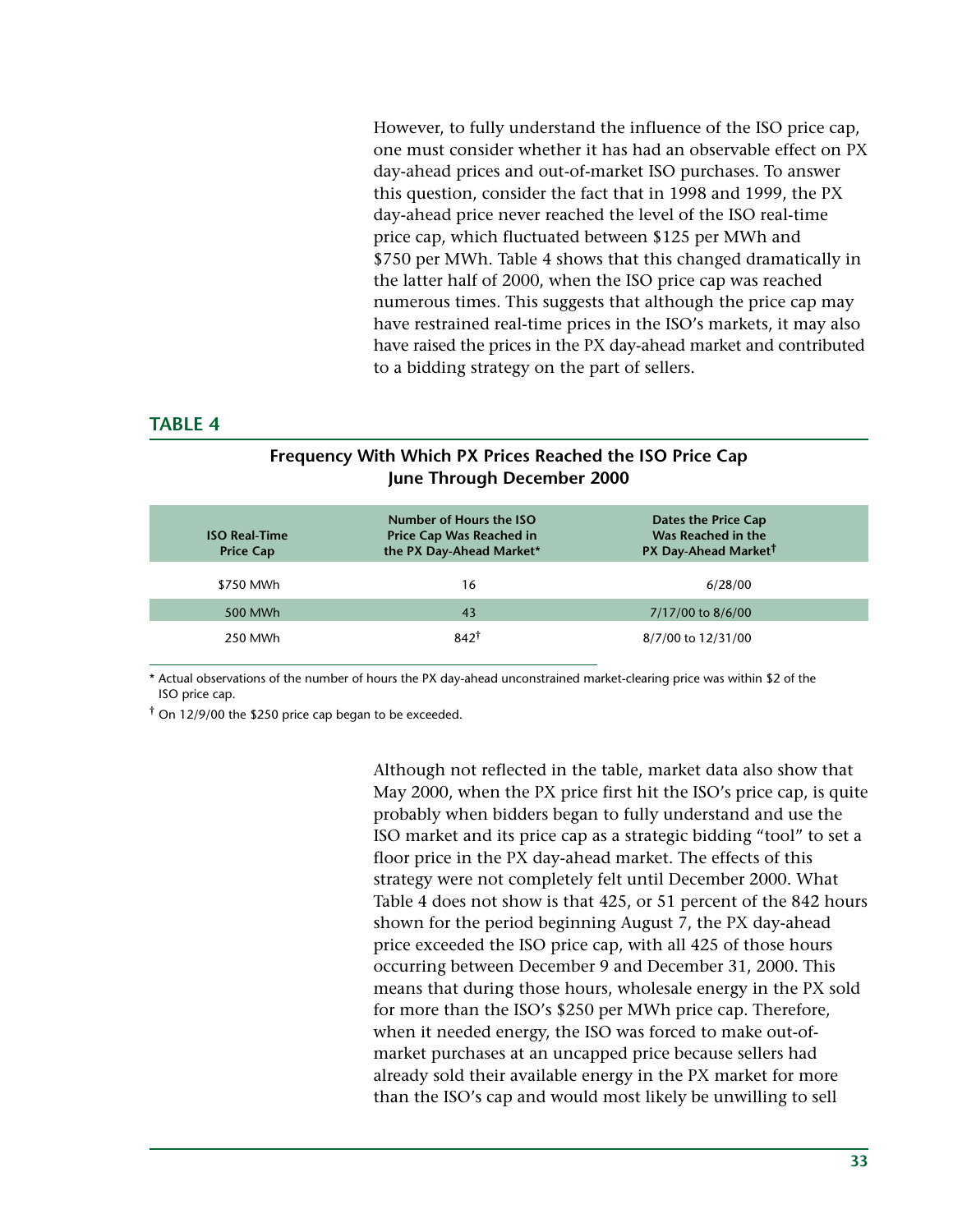power directly to the ISO for a lesser amount. Thus, the seemingly positive benefits of price caps are mitigated, if not entirely reversed, when wholesale energy prices in the PX market exceed the ISO price cap, because the ISO is forced to make energy purchases at higher, uncapped prices from out-of-state utilities, California municipal utilities, and other entities that are exempt from the ISO's price caps.

# **Experts Disagree About the Necessity of Price Caps**

The ISO Market Surveillance Committee (ISO surveillance committee), the ISO Department of Market Analysis, and the PX Compliance Unit have all concluded that it is necessary to continue price caps. The ISO surveillance committee calls for caps reluctantly, referring to them as a "damage control" mechanism. Their primary reason for continuing caps is the lack of a competitive market, which requires:

- Price-responsive demand, in which retail consumers receive price signals in the form of changes in wholesale electricity prices, causing them to alter their demand.
- An active and liquid long-term futures market with options that allow buyers to protect themselves against the risk of volatile wholesale prices.
- An adequate supply, so that sellers cannot sustain market power or charge higher prices because of scarcity.
- An adequate transmission infrastructure, so as not to restrict the supply of electricity to certain areas.
- No undue barriers to entry for supply or transmission, so that it is relatively easy for new competitors to enter the market when prices seem high relative to entry costs.

There are also legitimate arguments against imposing low price caps or, indeed, against having any price caps at all. These arguments include the following:

- Lower price caps provide less incentive to build new generation facilities.
- Caps will lead to in-state generators selling outside of California when the "outside" prices exceed the price cap. These outside participants may then resell the electricity back into the State for prices above the cap.

*The ISO's surveillance committee called for price caps reluctantly, referring to them as a "damage control" mechanism.*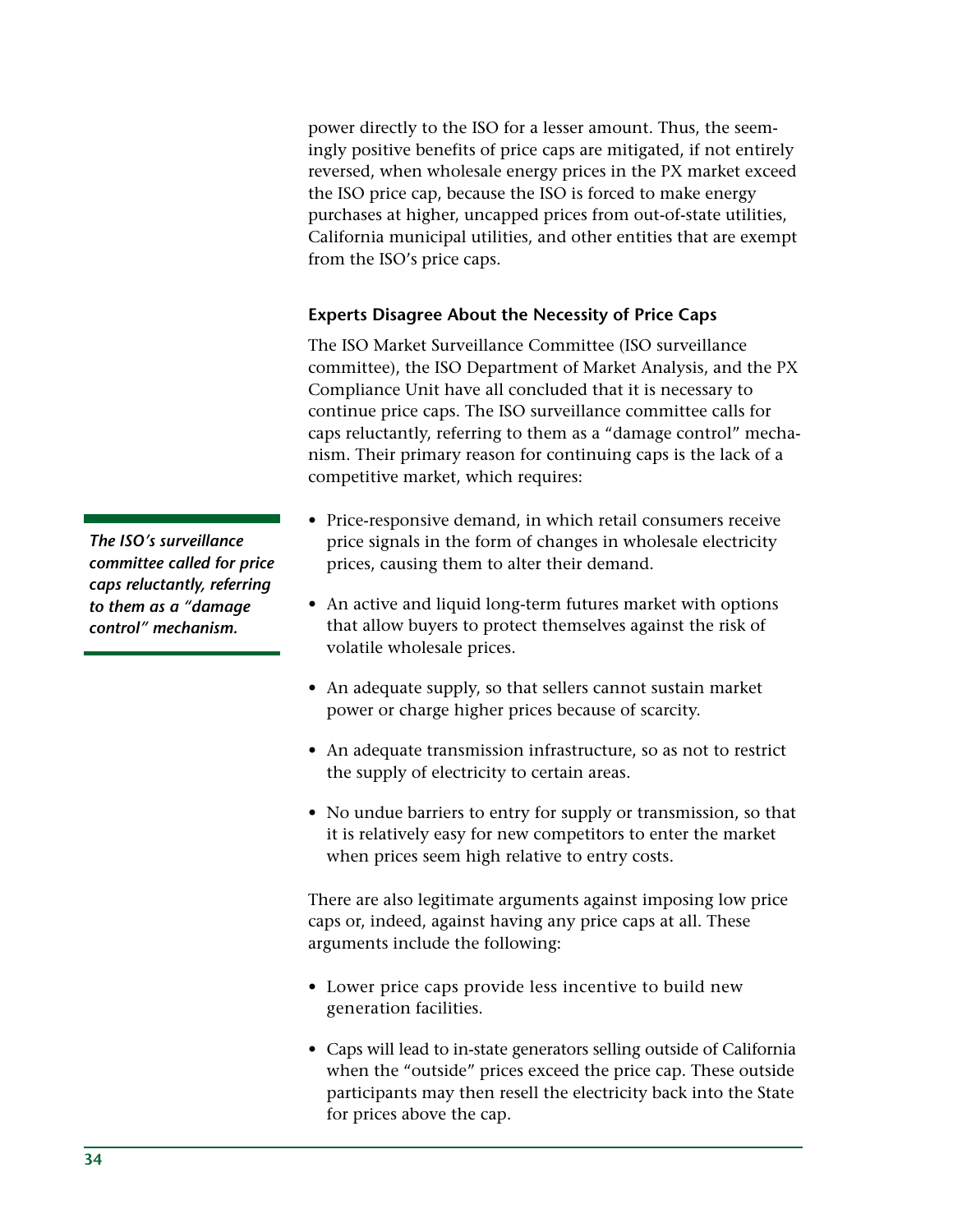- Caps remove the incentives for retail consumers to respond to wholesale prices.
- Caps remove the incentive to schedule demand in the dayahead market because prices are capped in the ISO real-time market. As such, caps can discourage investor-owned utilities and other market participants from using day-ahead and forward markets.

FERC's current solution to this situation is a \$150 per MWh soft price cap, which allows generators to be paid for bids above \$150 made in either the PX day-ahead market or the ISO real-time market. However, the generators must later justify their bids to FERC, and bids over \$150 will not set the PX or ISO marketclearing price. This soft price cap seems problematic in part because of the administrative difficulties involved in justifying bids and in part because it implicitly allows market-based pricing without a cap once sellers decipher how to justify costs above the cap. In addition, the low amount of the soft price cap fails to address the larger regional issues, since California's natural gas prices at the border this winter have easily surpassed the soft price cap equivalent. This means that high natural gas prices could cause a generating plant's fuel costs alone to exceed FERC's soft price cap. The cost of natural gas and its effect on wholesale electricity costs are discussed more fully in Chapter 3.

#### **The Price Freeze on Retail Rates Has Constrained the Competitive Market**

As the State pressed ahead with wholesale competition in the power market, its freeze on retail electric rates effectively delayed retail competition. Although customer choice is available to consumers of the three participating investor-owned utilities, there is little incentive for retail customers to choose a different energy service provider because current rates are frozen. In addition to virtually ensuring that no new utility service providers will enter retail competition, the rate freeze has also reduced the market incentives to both conserve and implement new technologies, such as distributed generation.<sup>9</sup>

*The conservation seen during the recent energy crisis has been based largely upon public appeals to avoid blackouts, not a reaction to higher wholesale market prices.*

 $9$  Distributed generation consists of generating units of very small size that can include generators small enough to power a single home or a group of commercial buildings. Unlike large, central generation stations, this type of generating unit can be installed very quickly and close to where the energy is needed.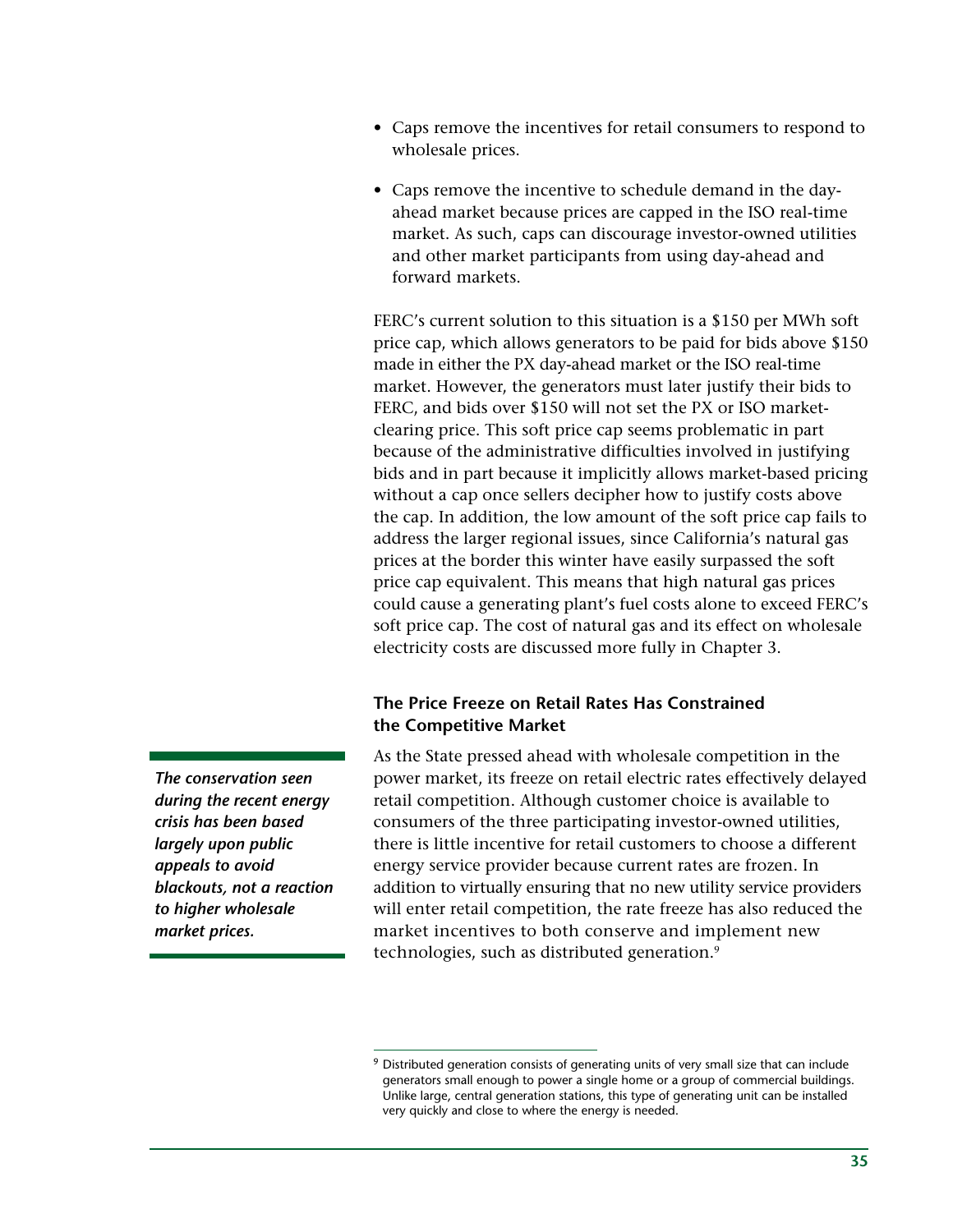Even though wholesale prices increased dramatically between May and December 2000, consumers other than customers of SDG&E received no price signal causing them to reduce usage because of their frozen rates. Consequently, most consumers received no real-time price signal that might create an incentive to conserve or shift demand to less costly time periods. The conservation seen during the energy crisis has been based largely upon public appeals to avoid blackouts, not a reaction to higher wholesale market prices.

#### **The ISO Lacks Authority to Effectively Schedule Outages**

A final weakness in the structure of the State's power market involves the ISO's lack of authority over generator behavior with respect to scheduled plant outages for maintenance. In light of the evidence that the market is not yet workably competitive, it is unreasonable to grant generators full autonomy concerning the scheduling of plant outages. In fact, when the ISO was being formed, it argued that it needed to control scheduled plant maintenance outages in order to be able to effectively balance the system's reliability. The plant owners, however, contended that they were the ones who best knew their plants' requirements and demanded that they be allowed to maintain control over scheduled plant outages. Ultimately, the plant owners prevailed.

As a result, the ISO has virtually no control over scheduled outages other than Reliability Must Run (RMR) contracts with certain generating units.<sup>10</sup> The ISO's lack of authority contributed to the problems this winter, as scheduled plant outages coincided with high demand, decreasing supplies, and unscheduled outages due to problems with equipment. If the ISO had some control over the scheduled outages, as do the independent system operators for PJM, New York, and New England, it could have coordinated the outages more effectively to help alleviate the problems with shortages in supply.

<sup>&</sup>lt;sup>10</sup> An RMR contract is made with a specific generator to ensure that certain power plants remain in operation. Frequently, these power plants serve areas where limited transmission lines restrict the amount of power that can be imported into the area.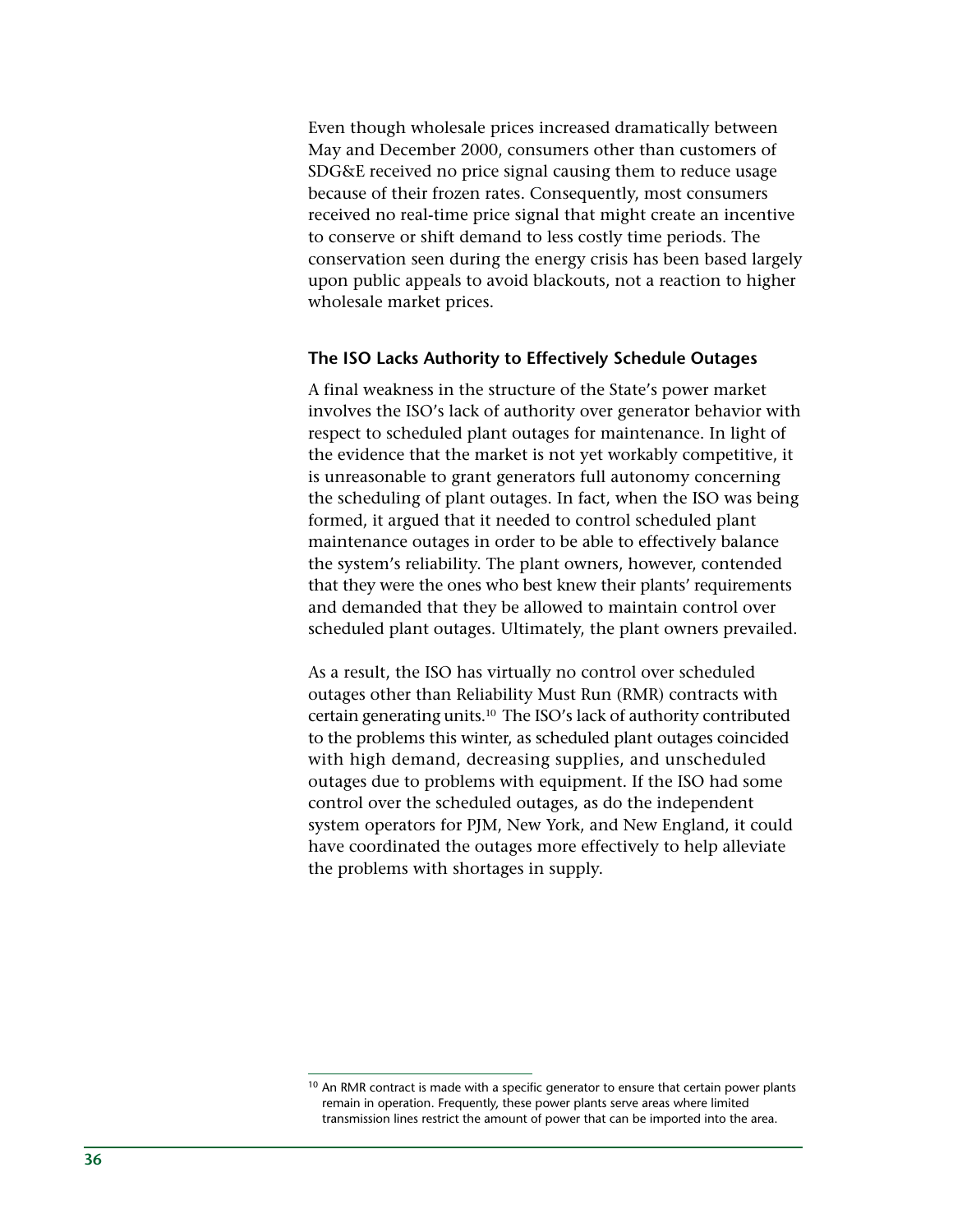# **RECOMMENDATIONS**

#### **Eliminate the Opportunity for Strategic Bidding**

Market participants used the sequential structure of the PX's and the ISO's electricity markets to minimize or maximize the price of wholesale electricity by strategic bidding through underscheduling their supply and demand in the PX market. As a result, large amounts of energy sales and purchases were driven from the PX's primary market into the ISO's secondary markets, causing higher energy prices and crisis operations. To reduce market participants' opportunity for strategic bidding through underscheduling, the ISO should do the following:

- Cease conducting real-time markets. To fulfill its real-time energy needs, the ISO should undertake to execute forward contracts with generators to provide imbalance energy and reserves for reliability services.
- Consider penalizing scheduling coordinators who submit schedules that do not reflect real-time demand and supply conditions. Penalties would be shared amongst buyers and sellers.

The ISO should cease purchasing ancillary services in the spot market. Instead, the ISO should:

- Make purchases through sealed bids for most of its forecasted ancillary services requirements and significantly reduce its use of spot markets to purchase energy.
- Purchase any short-term ancillary services requirements at individually determined prices, as opposed to paying one price for all such purchases at any point in time. The ISO might accomplish this by using a spot market system and simply paying the next available bid above the market-clearing price without raising the market-clearing price or paying any individual seller more than its specific bid price.
- Consider the option of contracting for generation capacity. If contracted supply exceeds demand, the ISO should be allowed to sell unneeded capacity at cost plus an administrative fee to others through the PX or similar markets.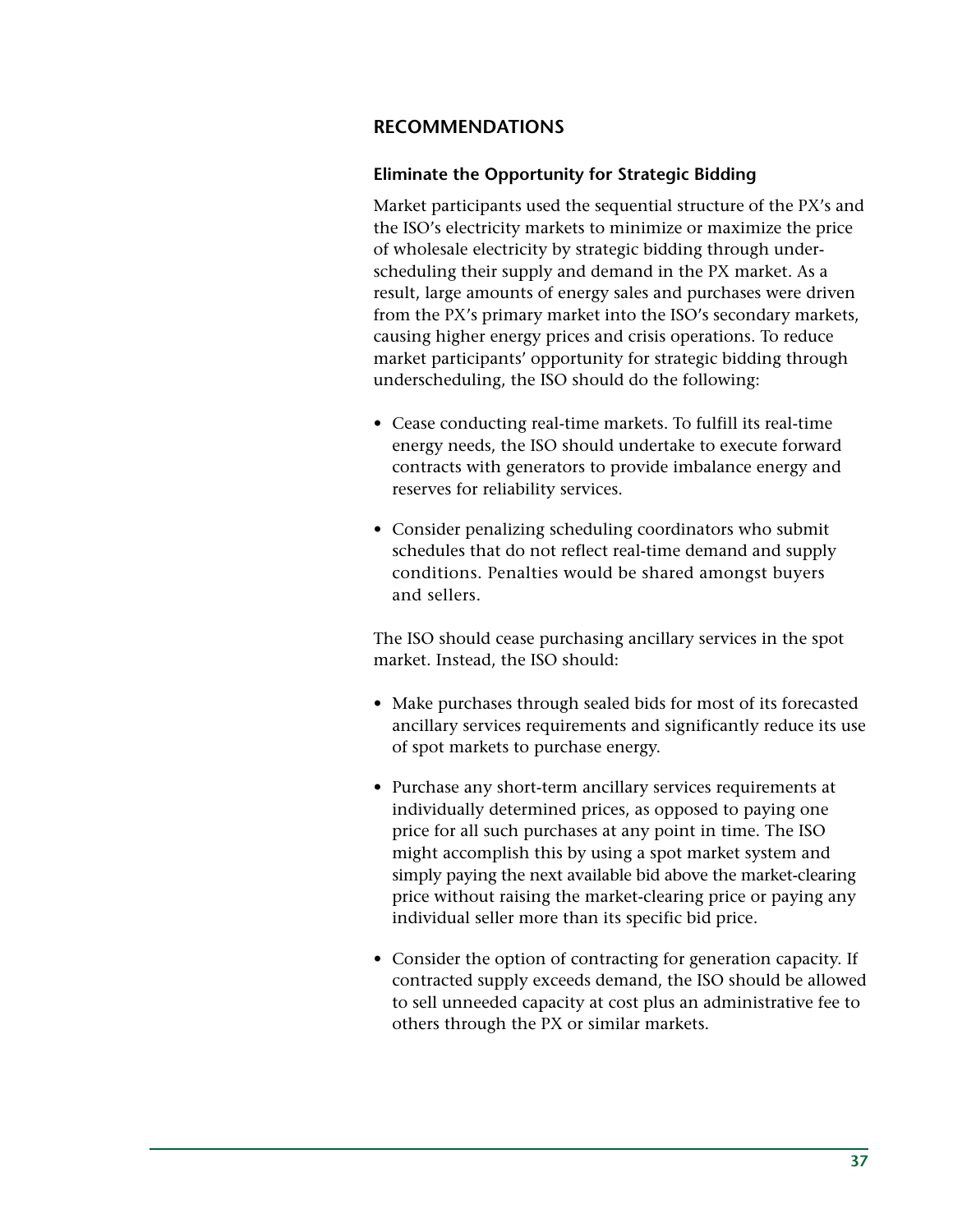#### **Avoid Using a Single State Wholesale Price Cap**

Both the ISO and FERC have used price caps in an effort to control the prices paid in the California market, with mixed success. First, even when demand in the PX was low, the ISO price cap became the minimum bid in some peak demand hours. Additionally, in times of high demand, it is unclear whether any price cap is effective, simply because sellers can bid into the ISO's market through out-of-market transactions, which are not subject to the price cap. The result is higher energy prices, despite the effort to control them. Thus, if the ISO is unsuccessful in limiting spot market purchases to very small amounts, price caps should be used only if markets are found to be noncompetitive and supply is being withheld to force prices higher. Without such a finding, regulators should let the markets work to increase supply.

# **The ISO Should Have Additional Authority for Scheduling Power Plant Maintenance**

The problems encountered in California during the winter of 2000, when scheduled plant outages coincided with high demand and unscheduled plant outages, triggering stage 2 and 3 emergencies because of scarce supplies, underscores the need for more effective scheduling of plant outages. Therefore, the ISO should coordinate with power generators in scheduling outages for plant maintenance over the next two to three years, or until a competitive market is established. This may not necessarily require that the ISO determine outage schedules, but it will, at a minimum, require generator participation in scheduling known outages well in advance and in keeping to the schedule established.  $\blacksquare$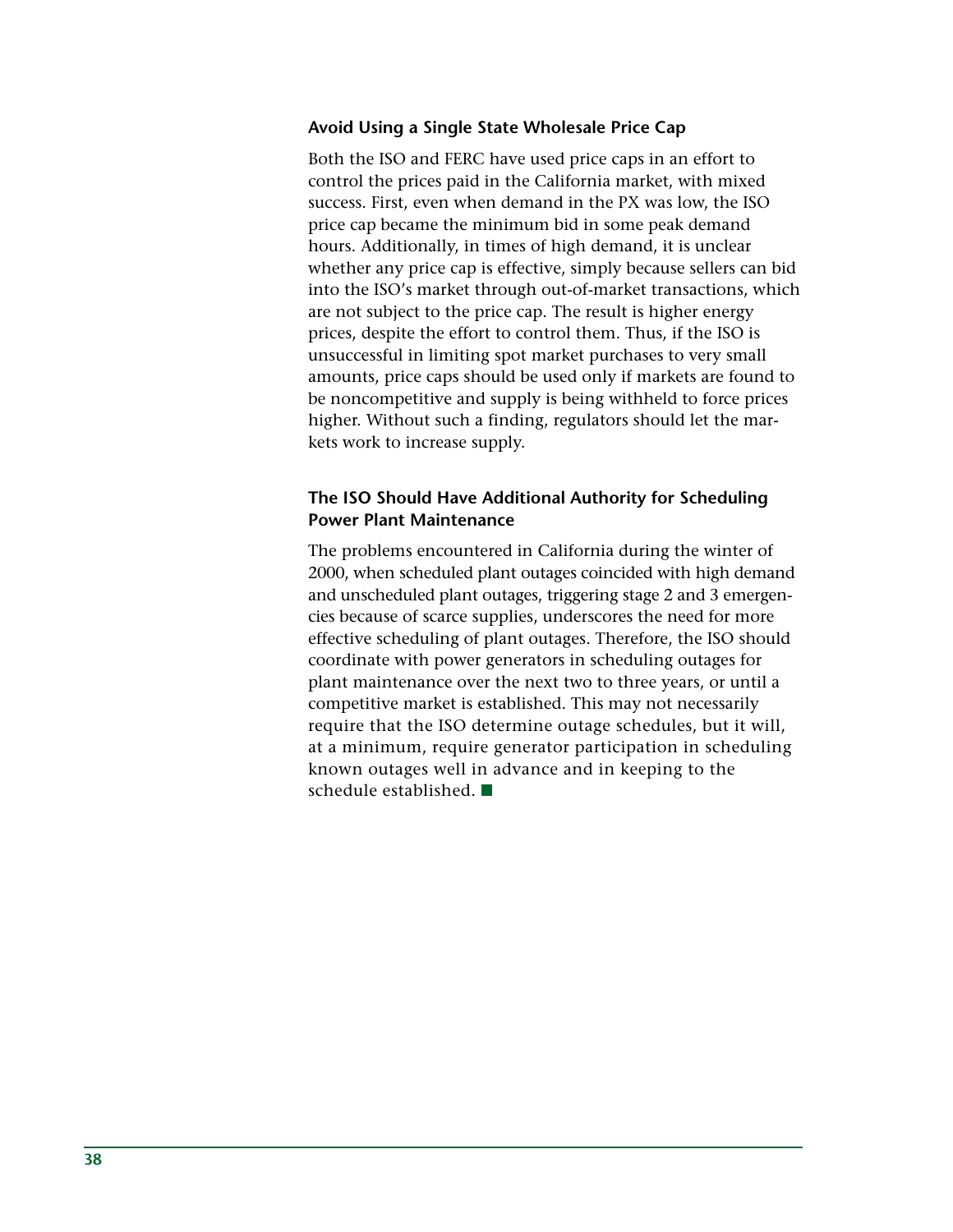# **CHAPTER 2**

# *Market Monitoring Identified Problems That Regulators Were Unsuccessful in Correcting*

# **CHAPTER SUMMARY**

 $\prod_{\rm geno}$ n the State's wholesale electricity marketplace, market monitoring and oversight are closely interconnected. In order for the market to function efficiently, market-monitoring groups must quickly and accurately identify potential concerns, and those responsible for market oversight must respond effectively when informed of these problems. Beginning in August 1998, market-monitoring groups within the Independent System Operator (ISO) and the Power Exchange (PX) identified a number of fundamental flaws in California's power market structure, many of which are discussed at length in Chapter 1. These monitoring groups warned the California Public Utilities Commission (CPUC) and the Federal Energy Regulatory Commission (FERC) of potential problems caused by underscheduling, increased demand and the mandated use of short-term markets. The escalation of electricity prices that began last summer might have been significantly mitigated had the CPUC and FERC been more successful in fully addressing and correcting the problems. When the power crisis forced FERC to take action in December 2000, it focused on modifying the market rather than further investigating and imposing sanctions against possible abusers of market power.

Although the market-monitoring groups accurately anticipated problems in the electricity market, we did identify one possible concern: The market data and analysis the PX and ISO publish on the Internet may have contributed to the use of strategic bidding through underscheduling, as discussed in Chapter 1.

# **ISO AND PX MARKET-MONITORING GROUPS ANTICIPATED CURRENT PROBLEMS**

Market-monitoring groups within the ISO and PX began to identify problems in the electricity market structure as early as the fall of 1998. The problems identified primarily required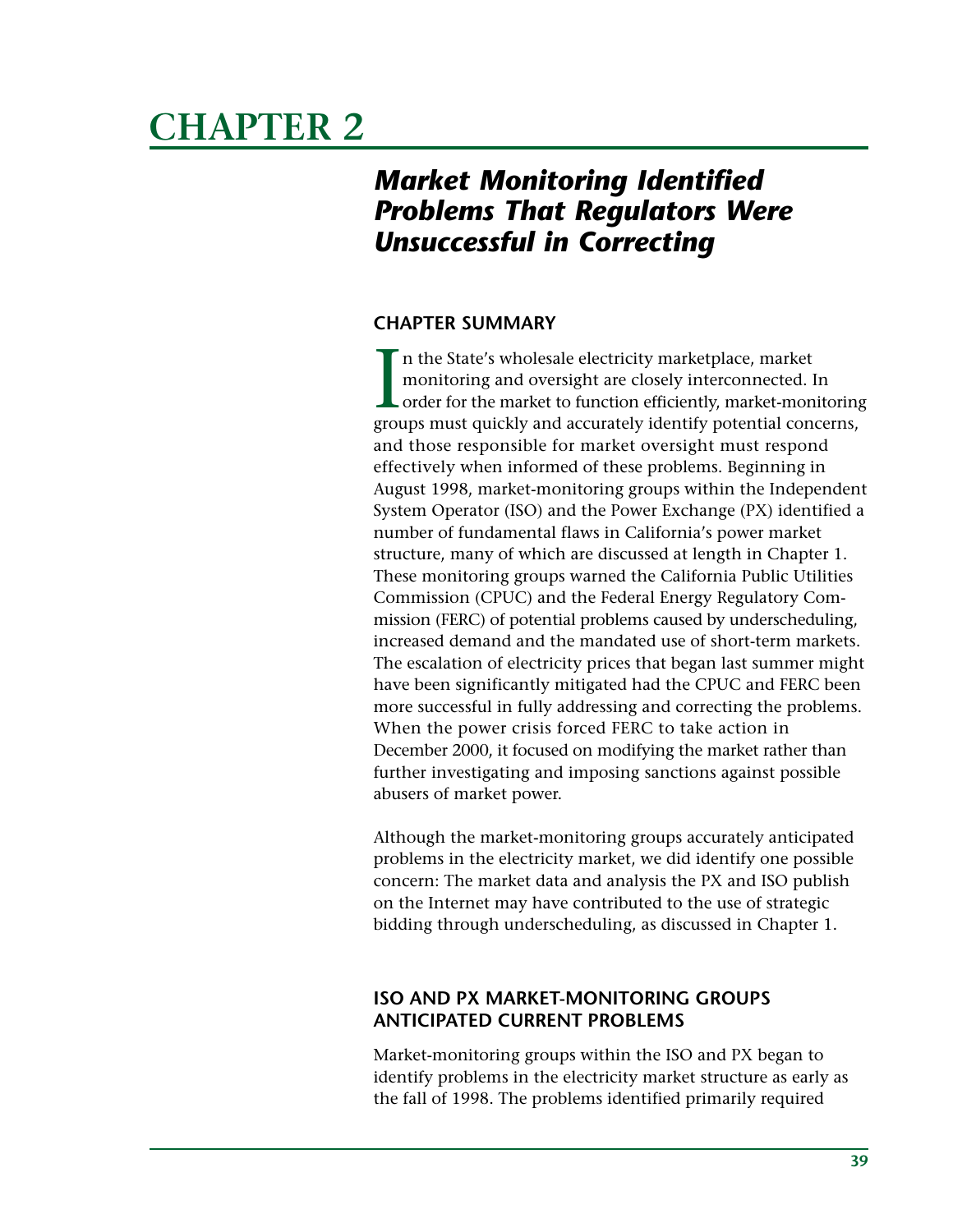regulatory and/or legislative action to be corrected. As required by their tariffs and protocols, these groups reported their concerns first to their senior management and governing boards, and then if warranted, to officials at FERC and the CPUC. Had the problems reported to regulators been fully addressed when initially identified, the current power crisis might have been mitigated. However, the CPUC and FERC were not successful in fully addressing and correcting the problems, and as a result, the problems escalated and eventually contributed significantly to the State's electricity crisis.

#### **ISO and PX Monitoring Groups Were Responsible for Assessing Potential Problems in the Market**

As described in Chapter 1, AB 1890 created two nonprofit institutions through which wholesale energy could be traded: the  $PX<sub>11</sub>$  which was responsible for operating a series of markets through which energy could be purchased or sold the day before it was needed, and the ISO, which was and continues to be responsible for overseeing the State's transmission grid and, when necessary, for purchasing additional energy for reliable grid operation. Each of these organizations operates under the auspices of the Electricity Oversight Board (EOB), and each was given tariff and protocol authorization by FERC to develop formal market-monitoring capabilities. The FERC, among other things, regulates interstate energy transactions and plays an oversight role because the ISO and PX each facilitate wholesale electricity transactions that may cross state lines, which is considered interstate commerce.

The structures the ISO and PX established for monitoring their respective markets were similar. The PX hired a relatively small staff, called the Compliance Unit, to issue periodic reports (both monthly and quarterly) on PX market activity. It also assembled a group of outside academic experts as its Market Monitoring Committee, intended to provide an independent assessment of issues and trends that would affect the market. In addition to its quarterly meetings, the Market Monitoring Committee was required to submit an annual report concerning market issues to FERC. The ISO designed its Department of Market Analysis (market analysis group) to perform functions parallel to those of the Compliance Unit and created the Market Surveillance Committee (ISO surveillance committee) to provide independent reporting on market issues and trends.

*Both the ISO and PX established special market-monitoring units in addition to committees of outside experts to provide an independent assessment of issues that would affect the market.*

<sup>&</sup>lt;sup>11</sup> As a result of a December 2000 FERC order, the PX suspended trading on January 31, 2001.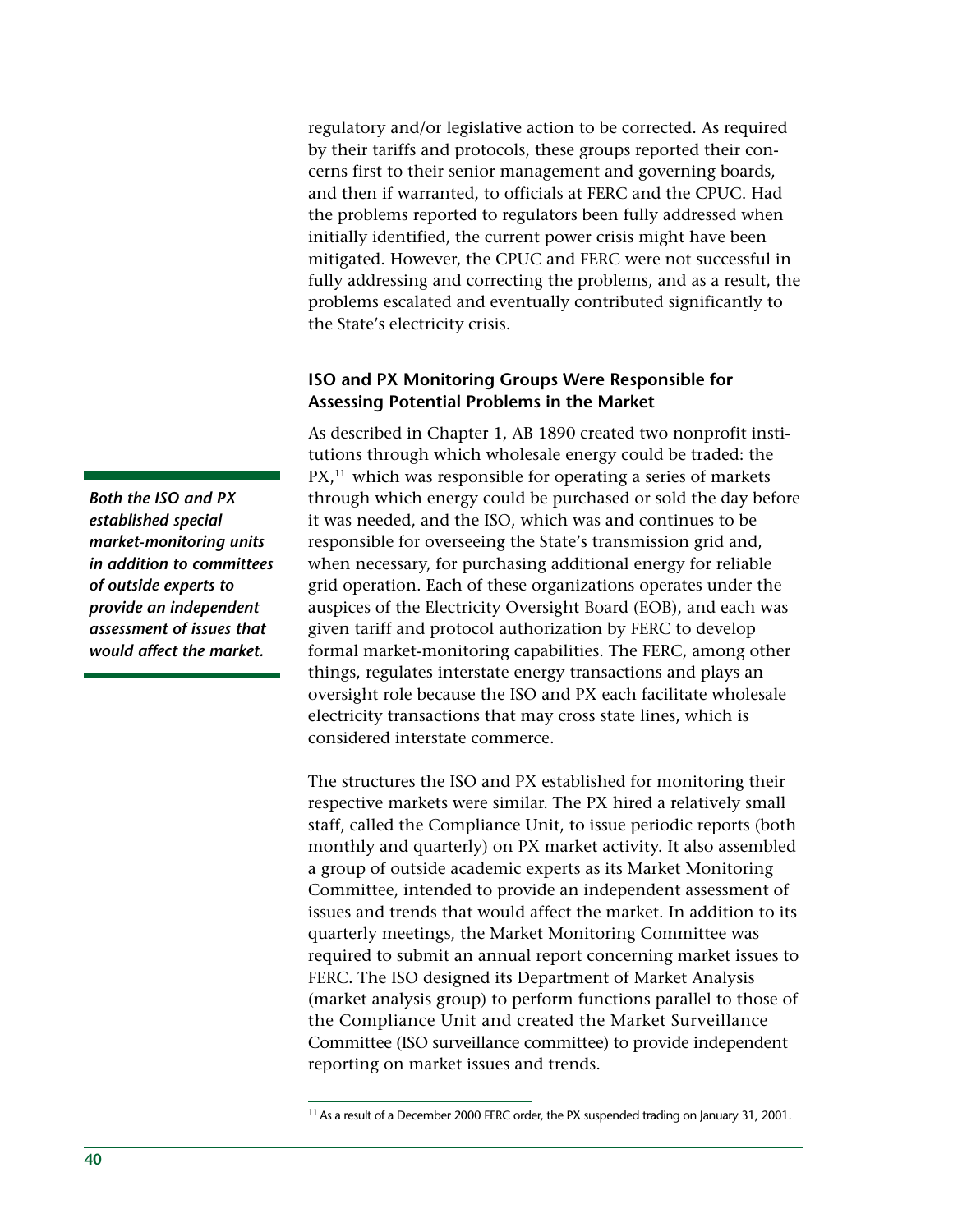The tariffs and protocols that enabled each organization to monitor its particular market were similar as well. As an example, the ISO charged its market analysis group with the following duties:

- Observing the ISO's markets and developing indicators of market performance by studying market prices, bids, and overall competitiveness.
- Reviewing and identifying deliberate or inadvertent violations of market rules.
- Ensuring that the ISO's market rules promote efficient market operations.
- Determining the existence of anticompetitive behavior and notifying the appropriate regulators.

In addition, under their tariffs and protocols, the market monitors were responsible for reporting "undue concentrations of market power in generation or other structural flaws" to their chief executive officer, their external monitoring committee, or their governing board. "After due internal consultation," the tariffs state, the market monitors, when instructed, should "also provide such information or evidence to the appropriate regulatory and antitrust enforcement agency or agencies . . . (and) shall provide such other evidence, views, analyses or testimony as may be appropriate or required and as it is reasonably capable of providing to assist the investigations of such agencies." Thus, the market monitors were directed to report concerns first to senior management or the board, and then to external agencies, if necessary.

# **ISO and PX Monitoring Groups Identified and Reported Market Structural Flaws**

Beginning as early as August 1998, both the ISO and PX monitoring groups identified anomalous market behavior and structural design flaws that hindsight has shown contributed to the recent spikes in wholesale electricity prices. Table 5 outlines a number of the issues the ISO and PX market-monitoring groups identified in their various reports. For example, between March and October of 1999, the ISO's surveillance committee issued reports outlining what it believed to be key market concerns. Prominent among these concerns were underscheduling in the PX dayahead market, the fact that retail consumers could not modify

*As early as August 1998 both the ISO and PX monitoring groups identified anomalous market behavior and structural design flaws.*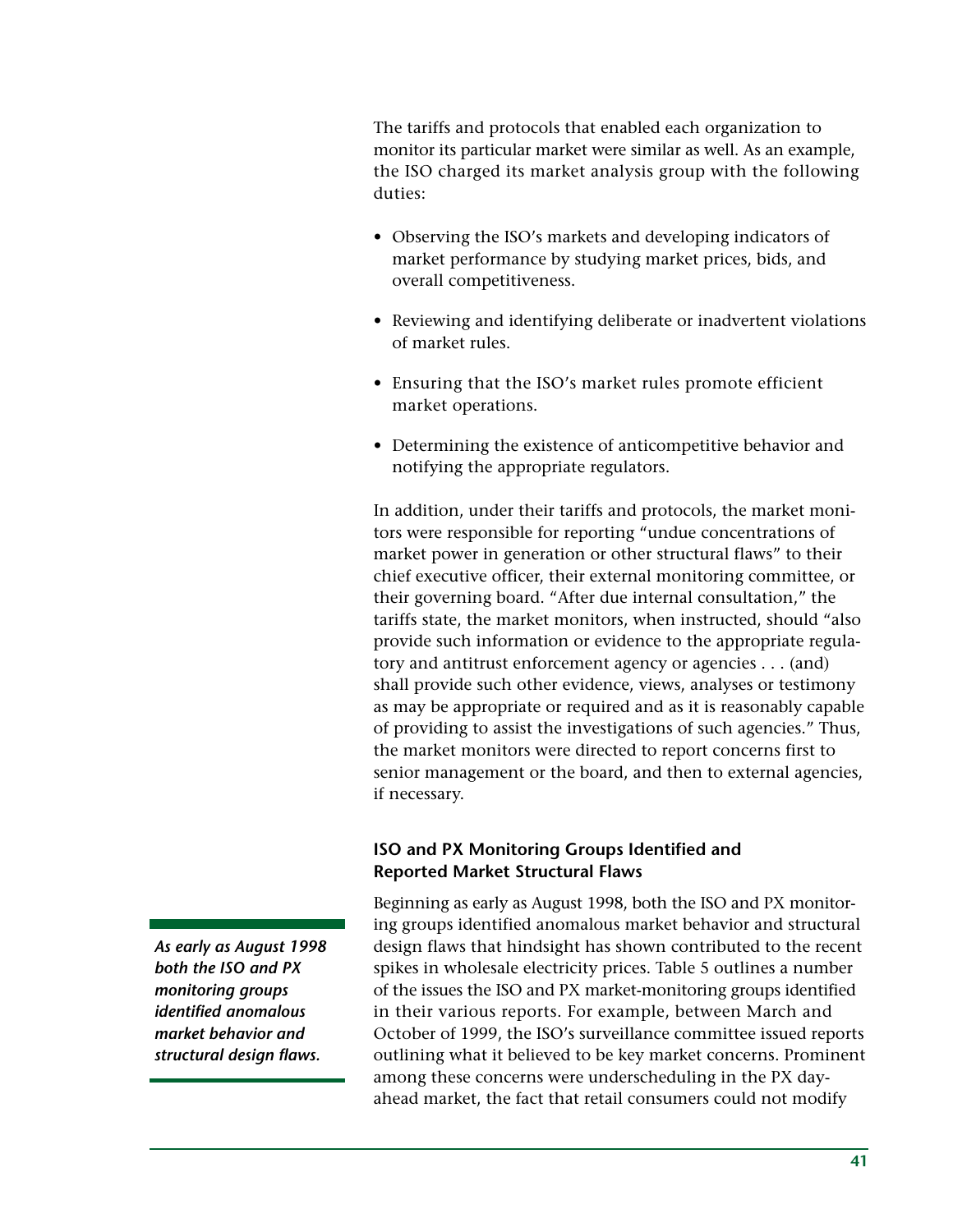their demand for energy in response to wholesale prices (demand elasticity), and the investor-owned utilities' overreliance on spot market energy purchases. Similarly, in March 1999, the PX concluded in a report to FERC that during periods of very high demand, a small number of power generators had the ability to determine the price for wholesale electricity.<sup>12</sup> By identifying and reporting these concerns, the monitoring groups raised red flags that should have indicated the increased potential for a significant disruption in the market.

#### **FERC and the CPUC Only Partially Addressed the Concerns the ISO and PX Identified**

In order to improve their market operations, the ISO and PX monitoring groups took certain actions to address problems over which they had direct control. For example, the ISO modified the order in which it purchased ancillary services by substituting, when possible, a higher-quality service for a lower-quality, more costly service. However, the primary causes of the summer price spikes, aside from changes in competitive market forces, involved the fundamental structure of the market, as discussed in Chapter 1. These problems required regulatory and/or legislative action to be corrected.

As we noted earlier, the market-monitoring groups were responsible for reporting market concerns to senior management or to their board and then to external agencies as required. As Table 5 indicates, the PX and the ISO monitoring groups appear to have followed this protocol to the best of their abilities. For example, between August 1998 and March 2000, both the ISO surveillance committee and the market analysis group contacted FERC and the CPUC on several occasions regarding the flaws they perceived in the structure of the market. In some of these instances, FERC and/or the CPUC responded by making changes in market requirements. However, for the most part, FERC and the CPUC were not successful in fully addressing and correcting the problems. As a result, many of the potential concerns identified by the monitoring groups contributed to what later became a power crisis.

<sup>12</sup> "Second Report on Market Issues in the California PX Energy Markets," PX Market Monitoring Committee, March 9, 1999.

*Many of the potential concerns identified by the monitoring groups contributed to what later became a power crisis.*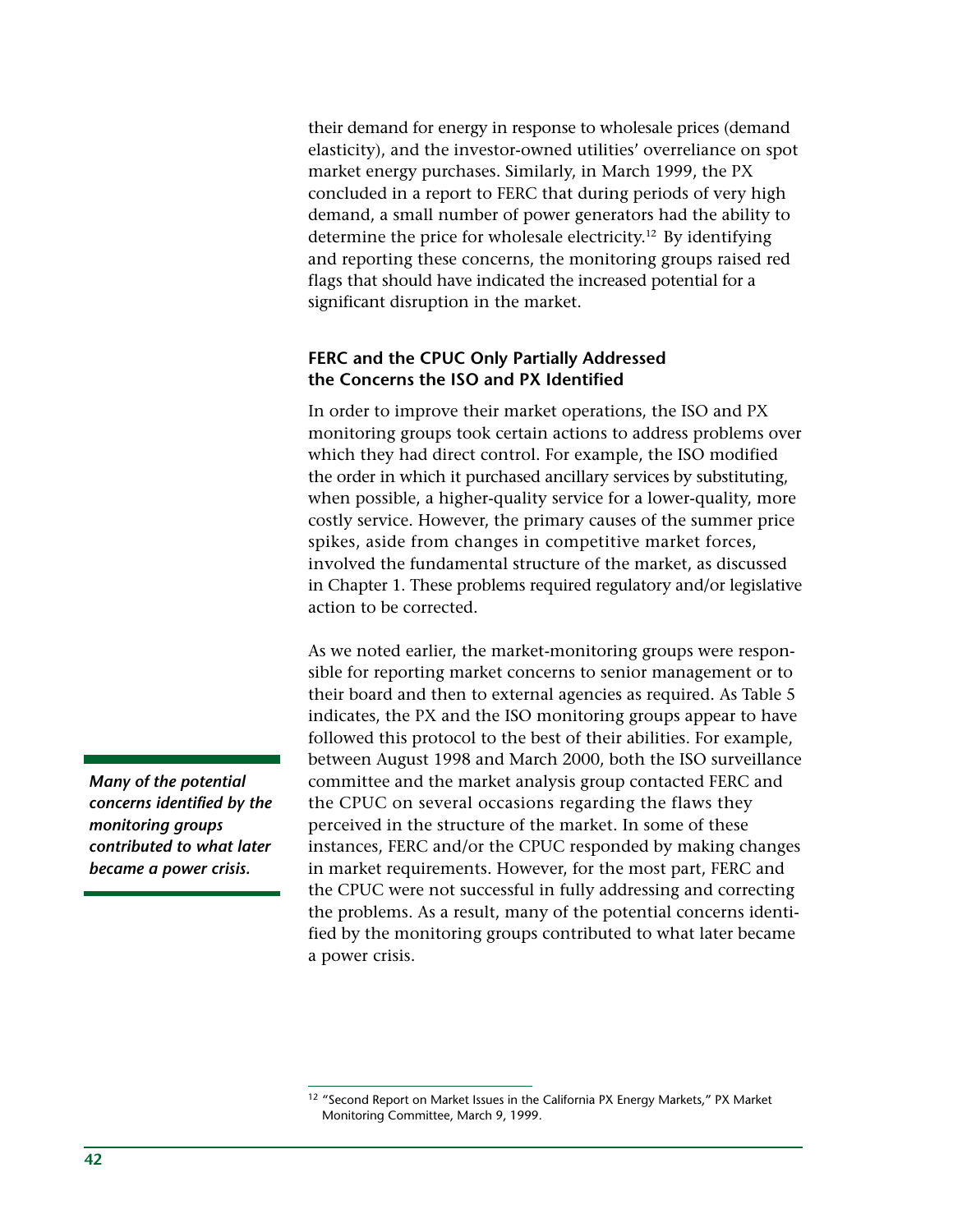# **TABLE 5**

| <b>Month</b><br><b>Reported</b> | <b>Monitoring</b><br>Group                                                                                              | <b>Nature of Potential</b><br><b>Market Concern</b>                                                                                                                                                                                                                                                                                          | <b>Regulatory Authority to</b><br><b>Whom Concern Was Reported</b> |
|---------------------------------|-------------------------------------------------------------------------------------------------------------------------|----------------------------------------------------------------------------------------------------------------------------------------------------------------------------------------------------------------------------------------------------------------------------------------------------------------------------------------------|--------------------------------------------------------------------|
| August 1998                     | <b>ISO</b><br>surveillance committee<br><b>PX</b><br>market-monitoring committee                                        | ISO is facing higher-than-<br>anticipated demand<br>for ancillary services.                                                                                                                                                                                                                                                                  | <b>CPUC</b><br><b>FERC</b>                                         |
| March 1999                      | <b>ISO</b><br>surveillance committee<br><b>ISO</b><br>market analysis group<br><b>PX</b><br>market-monitoring committee | Generators are underscheduling<br>supply in the PX day-ahead market.<br>Investor-owned utilities<br>may be underscheduling<br>demand in the PX day-ahead market.<br>The sequential structure of the PX<br>and ISO markets has a strong effect<br>on prices in the PX markets.<br>Generators can set prices during<br>periods of high demand. | <b>CPUC</b><br><b>FERC</b>                                         |
| June 1999                       | <b>ISO</b><br>surveillance committee                                                                                    | The investor-owned utilities needed more<br>authority to enter into forward contracts.<br>Consumers cannot respond to fluctuations<br>in the wholesale price of electricity.                                                                                                                                                                 | <b>CPUC</b>                                                        |
| <b>July 1999</b>                | <b>PX</b><br>market compliance unit                                                                                     | Consumers cannot respond to fluctuations<br>in the wholesale price of electricity.                                                                                                                                                                                                                                                           | <b>FERC</b>                                                        |
| October 1999                    | <b>ISO</b><br>surveillance committee                                                                                    | Generators can set prices during<br>periods of high demand.<br>Investor-owned utilities are prohibited<br>from contracting outside of the PX<br>day-ahead market.                                                                                                                                                                            | <b>FERC</b>                                                        |
| <b>March 2000</b>               | <b>ISO</b><br>surveillance committee<br><b>ISO</b><br>market analysis group                                             | The size of the forward contracts available<br>to the investor-owned utilities is too limited<br>and restricts their ability to guard against<br>price fluctuations.                                                                                                                                                                         | <b>CPUC</b><br><b>FERC</b>                                         |

# **Potential Concerns Identified by the Market-Monitoring Groups**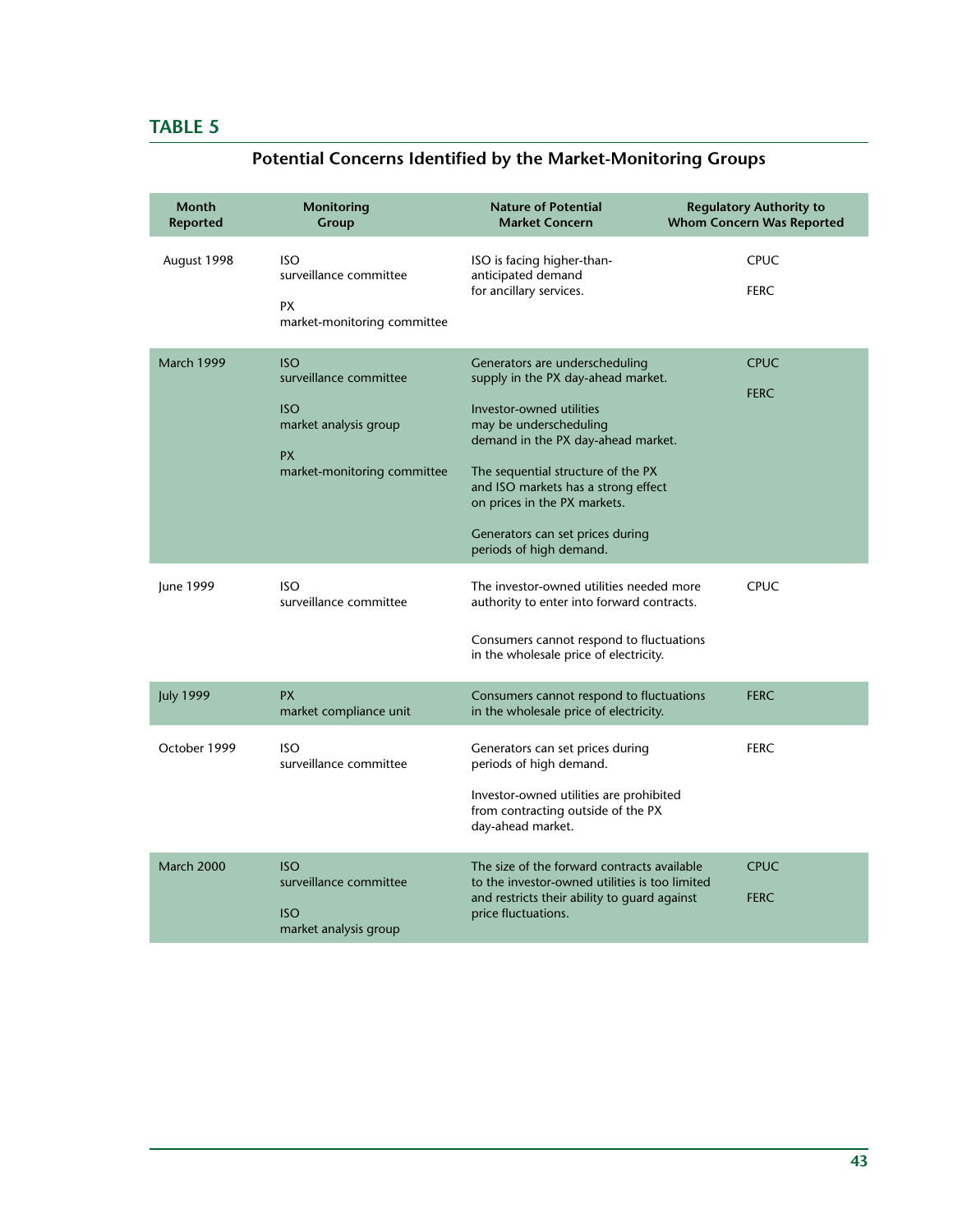*Although FERC and the CPUC made changes to the market requirements, they were not successful in fully addressing and correcting concerns raised by market-monitoring groups.*

The requirement that all trading initially occur in the short-term market without the option of entering into forward contracts is perhaps the most compelling example of this. According to interviews with the director of the ISO market analysis group and the chair of the ISO surveillance committee, they approached the CPUC as early as July 1999—almost one full year before the price spikes in May 2000—to discuss market design flaws in general and to implore that restrictions on forward contracting be eased in particular. As we discussed in Chapter 1, forward contracting is one way the investor-owned utilities could protect themselves against unanticipated wholesale price fluctuations by securing energy at a predetermined price for a specified period of time.

Although the CPUC in July 1999 issued a decision allowing at least two of the investor-owned utilities to buy energy through forward contracts, it required that the utilities make these purchases only through the PX, and it limited the amount of energy that could be purchased under forward contracts. In making this decision, the CPUC stated that it was limiting the amount and duration of the power that could be secured using forward contracts because it was concerned that the investorowned utilities would use forward contracts to do speculative trading in the PX market. Apparently, the CPUC's July 1999 decision did not go far enough in providing the investor-owned utilities with the price protection they sought, because it had to act again in March 2000 to increase the amount of electricity the utilities could purchase in the forward market. Nonetheless, possibly due to the threat of reasonableness reviews, the investor-owned utilities did not avail themselves fully of their ability to obtain forward contracts. Moreover, the CPUC had to act again in August 2000 to grant the larger investor-owned utilities the flexibility to enter into bilateral contracts. By that time, severe wholesale price spikes were already affecting the marketplace.

Similarly, some of FERC's actions failed to fully address and correct problems identified by the PX and ISO monitoring groups. For example, in November 2000, FERC acknowledged that a change it had approved in May 1999 to the ISO's procedures for procuring replacement reserves proved ineffective at reducing the amount of energy underscheduled in the PX markets. As a result, this problem escalated and eventually contributed significantly to the State's electricity problems, as we discussed in Chapter 1.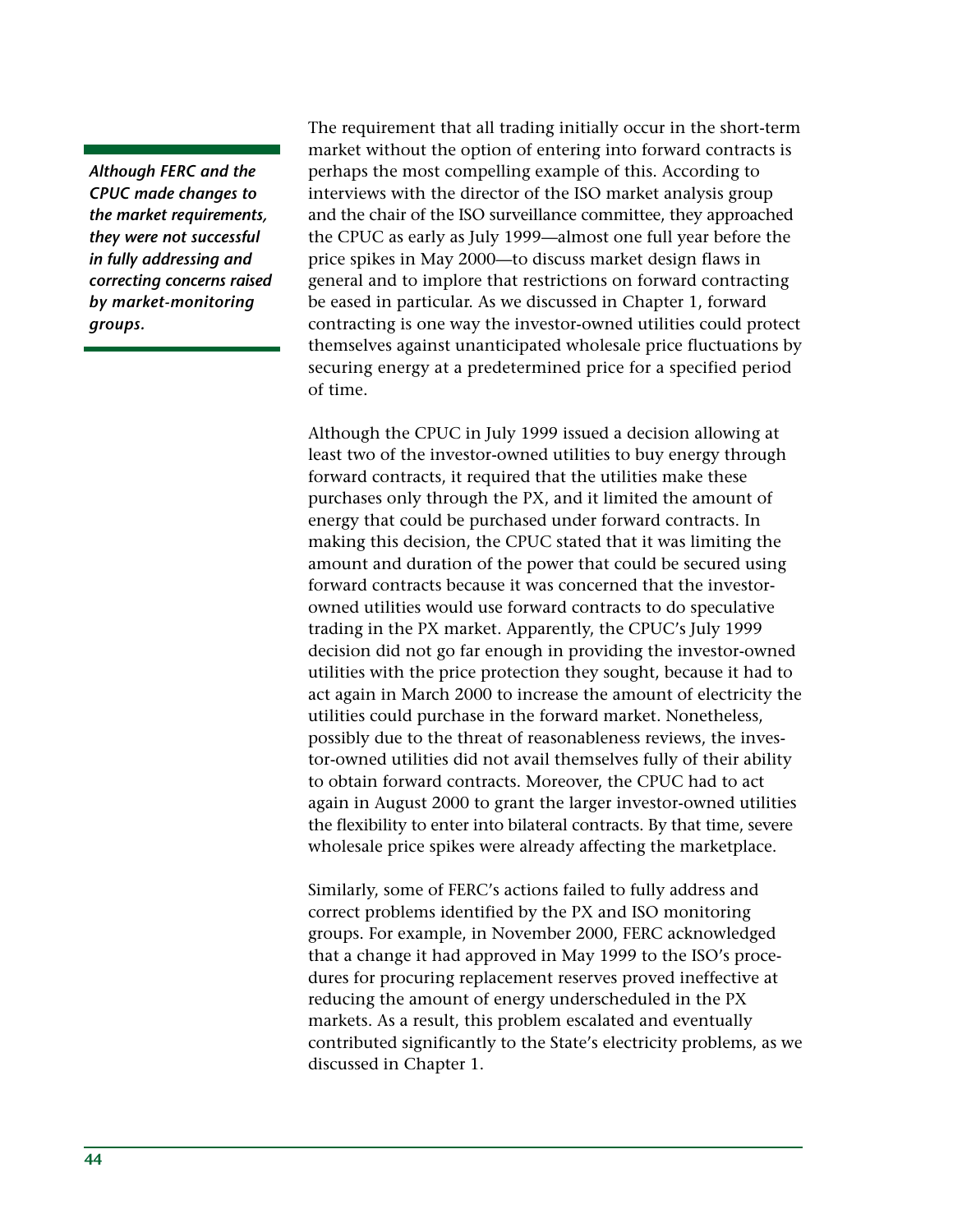# **FERC LIMITED ITS REACTION TO SUMMER 2000 ENERGY PRICES TO MODIFYING THE MARKET DESIGN**

On August 23, 2000, after California's wholesale electricity markets experienced huge price increases, FERC commissioned an investigation by its staff into the conditions affecting California's power markets. The results of this staff investigation prompted FERC to issue a preliminary order in November 2000 and a final order in December 2000 that outlined the changes it believed were necessary to restore order to the State's wholesale electricity markets. Despite evidence suggesting that sellers during the past summer had the potential to exercise market power—defined by FERC as the ability of an entity to influence market outcomes for a sustained period—that may have contributed to higher wholesale electricity prices, FERC concluded that the evidence analyzed during its investigation was inconclusive in determining whether individual sellers exercised actual market power. FERC stated that further study of high bids made by individual firms or information concerning periods when generators were not running would be needed to substantiate any charges of market power abuse. However, FERC never conducted such a study. Instead, it argued that because California's markets are still developing, altering the market rules is the best way to correct design and implementation flaws and to deal with scarce supply. Even though FERC stated previously that it believed that summer 2000 wholesale electricity prices were unjust and unreasonable, FERC informed the Western Governors Association in late December 2000 that it would not pursue individual power generator repayments to those who purchased wholesale power because tracing the transactions would be a time-consuming, if not impossible, task.

Stating in its preliminary order that "the deregulatory approach adopted by California not only failed to address many of the existing problems which were plaguing the State, but in many ways it exacerbated and magnified those problems," FERC concluded that "the electric market structure and market rules for wholesale sales of electric energy in California are seriously flawed." In an attempt to rectify these problems, FERC, among other things, mandated in its December 15, 2000, order the following:

• The elimination of the requirement that the investor-owned utilities buy and sell all electricity through the PX short-term markets.

*Despite evidence suggesting that sellers had the potential to exercise market power, FERC stated that further study would be needed to substantiate charges of market abuse, but did not follow through with such a study.*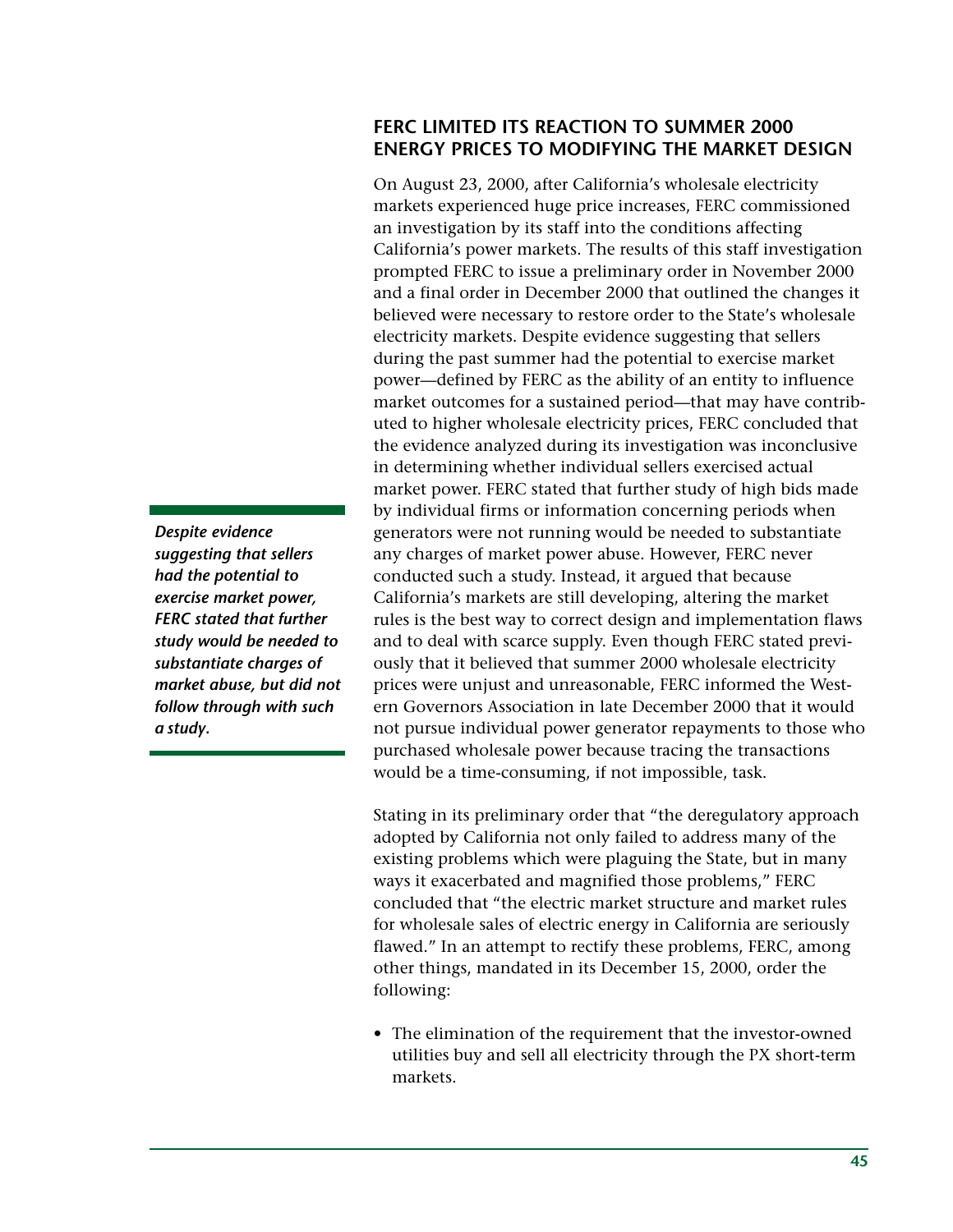- The restructuring of the governing board of the ISO to remove stakeholders and replace them with members that are independent of market participants.
- The imposition by the ISO of penalties when 95 percent of an entity's demand is not scheduled a day ahead.

Although these changes do represent a step in the right direction, they do not fully address the flaws in the market structure. In fact, some of FERC's modifications may introduce new problems to the power market.

# **FERC Did Not Investigate Market Power Abuse Despite Empirical Evidence That Prices Significantly Exceeded Production Costs**

In its November report, FERC acknowledged that the ISO surveillance committee employed a specific technique for analyzing the abuse of market power and that its findings suggested that market power was exercised in June 2000.

The [surveillance committee] estimated a significant degree of market power being exercised in California markets for the period October 1, 1999, to June 30, 2000 . . . . For the last month of the sample, June 2000, they estimated that prices were 64.6 percent higher than they would have been under competitive conditions. The highest previous monthly market power index was in June 1998, when prices were estimated to be 39.9 percent higher than they would have been under competitive conditions. These [findings] certainly suggest that market power was exercised in June by the standard of short run marginal costs.

Yet, despite its apparent agreement with the ISO surveillance committee's analysis, FERC chose not to pursue a further investigation of potential market power abuse in order to mete out potential sanctions. In explaining its decision, FERC noted the difficulty in separating higher prices due to the payment of scarcity premiums from the exercise of market power, as well as the difficulty of proving market abuse by individual firms. FERC argued that a power plant owner could exercise market power either by submitting bids in significant excess of its opportunity cost in order to raise the market-clearing price or by physically withholding power from the market in order to decrease the

*In November 2000, FERC acknowledged that the ISO surveillance committee's findings suggest that market power was exercised in June 2000.*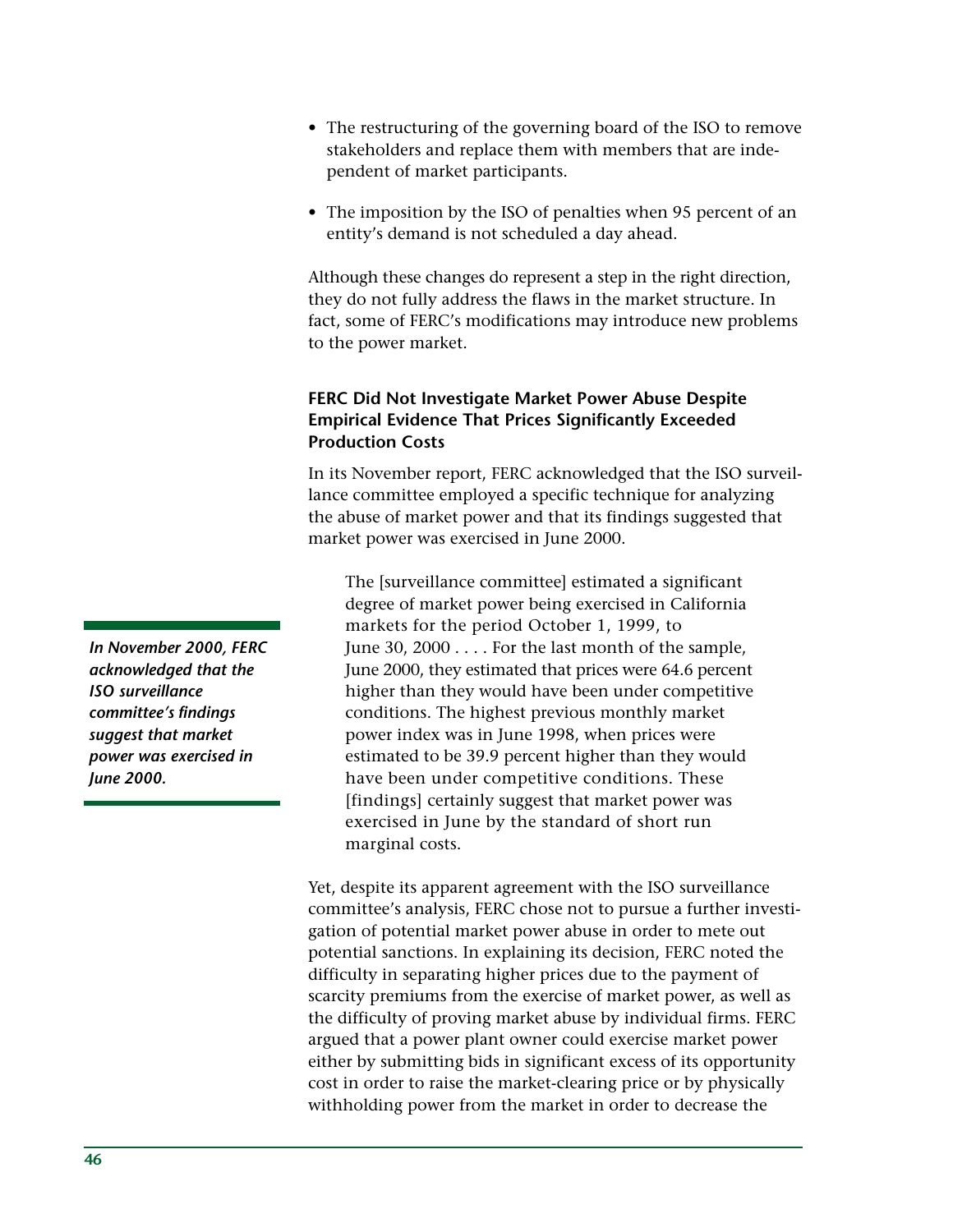available supply, and that determining either type of market power abuse is problematic. Because power plant owners have many markets to choose from in California, assessing true opportunity cost—the difference between the revenue gained and the revenue forfeited by rejecting alternative courses of action—is difficult, and during periods of high demand, it is hard to differentiate physical withholding from real unit outages. Thus, what appears to be the exercise of market power may be a power plant owner responding to price signals or operational considerations.

Moreover, as a developing market, California's problems may have been exacerbated by market design and implementation flaws. For this reason, FERC stated, the best solution for the State was to change the market rules.

Significant market power abuses that violate market rules need to be dealt with directly, but market power in a newly developing market may be magnified by flaws in market rules. The best approach in these cases may be to change the rules in order to mitigate the impact of market power exercise. Mitigation in the form of rule changes may be appropriate even in the absence of findings of market power exercise by specific sellers or buyers, if there are clear incentives for its exercise, and there are potentially large impacts that cannot be adequately separated from the effects of scarcity.

According to FERC, during periods of scarce supply, the price naturally increases. However, during those same periods, the ability and incentive to exercise market power also increases. Thus, it is difficult to separate scarcity from market power. Under these circumstances, FERC argued, it makes more sense to alter the rules than to try to determine whether market power was being exercised.

#### **FERC Argued That the Reasonableness of Rates Cannot Be Determined From Isolated Time Periods**

FERC's preliminary order, issued in November 2000, stated that "while the record did not support findings of specific exercises of market power in these spot markets, and while we were not able to reach definite conclusions about the actions of individual sellers, there was clear evidence that the California market structure and rules provide the opportunity for sellers to exercise market

*FERC stated that as a developing market, California's problems may have been exacerbated by market design and implementation flaws. For this reason, FERC believed the best solution was to change market rules.*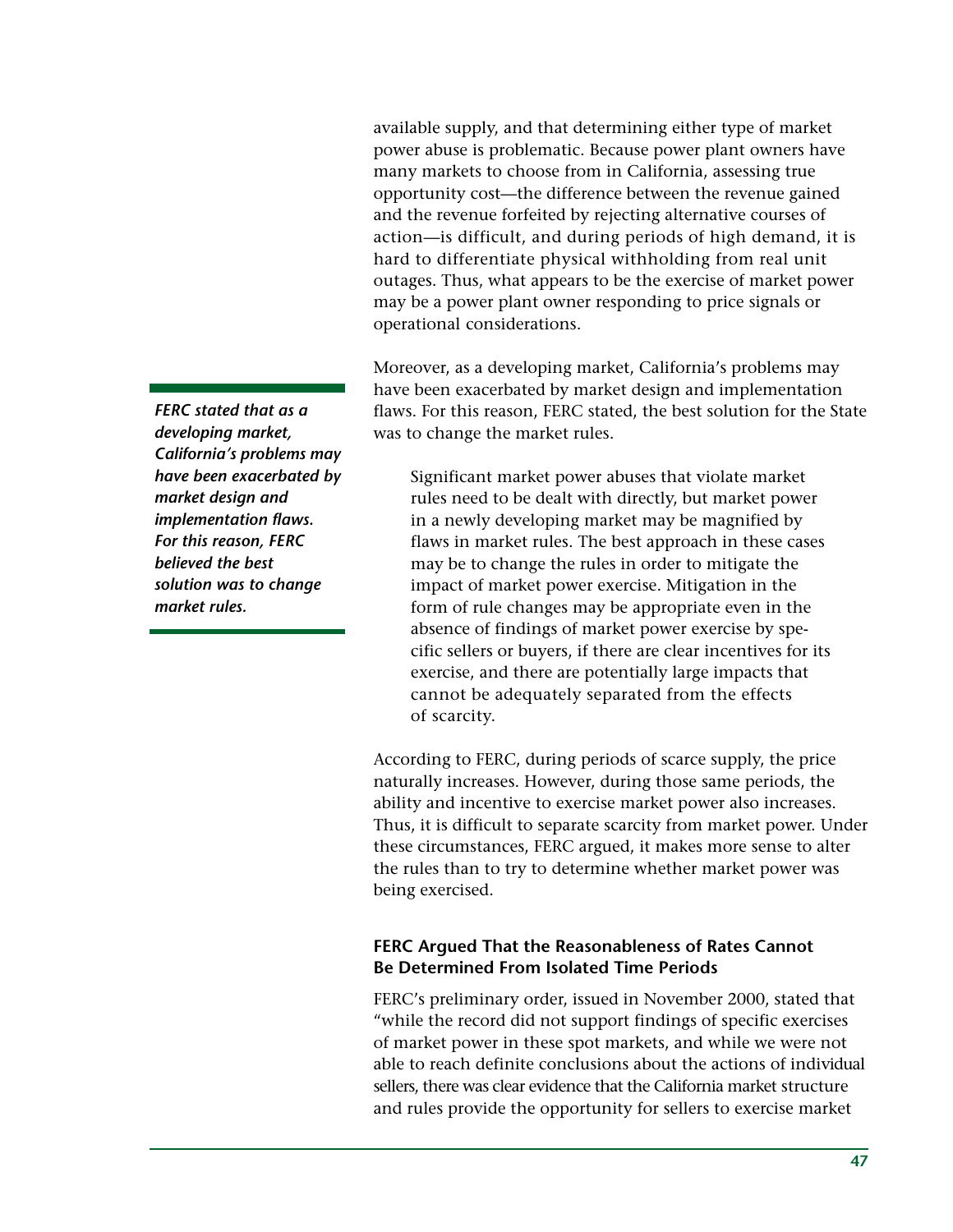*FERC concluded that California's electricity rates during the summer of 2000 were unjust and unreasonable under the Federal Power Act.*

power when supply is tight and can result in unjust and unreasonable rates under the [Federal Power Act]." In response to this statement, various generators contacted FERC to challenge these findings or demand clarification. In its final order, FERC concluded that California's electricity rates during the summer of 2000 were unjust and unreasonable under the Federal Power Act. However, responding to the comments of one generator, Dynegy, FERC also found that when analyzing rates for reasonableness it could not look at an isolated time period but must look instead at a representative time period.

In response to Dynegy, we agree that in analyzing the reasonableness of rates in a particular market we cannot look at prices based on an isolated time period, but rather must look at a representative time period. We further agree that we need to distinguish scarcity rents from exercises of market power; however, we disagree that, absent exercise of market power, prices are necessarily just and reasonable. Our analysis must be, as discussed above, based on a determination of whether the rate falls within a zone of reasonableness.

Even with its finding that the rates were not just and reasonable, because of the complexity of the task, FERC informed the Western Governors Association in late December 2000 that it would not trace the dollars related to the transactions that occurred in the summer of 2000. At the meeting, the former chair of FERC stated, "Because any attempt to trace all of these dollars would be a time-consuming, if not impossible, exercise, the [FERC] has focused its efforts in western markets on operating procedures and fixing structural flaws in the underlying market design." Moreover, as FERC outlined in its December 2000 order, it decided to limit the time it would use to analyze future transactions for assessing any potential refunds.

We clarify that, unless the [FERC] issues some form of notification to a seller that its transaction is still under review, refund potential on a particular transaction will close 60 days after the initial report $13$  is filed with the [FERC]. The institution of a 60-day period for the review of the transactions will provide sellers with the certainty they request and allows a reasonable period for analysis by staff.

<sup>&</sup>lt;sup>13</sup> The initial report refers to FERC's requirement that generators that are paid more than \$150 per megawatt hour in the PX or ISO markets, report to FERC information on their costs of production.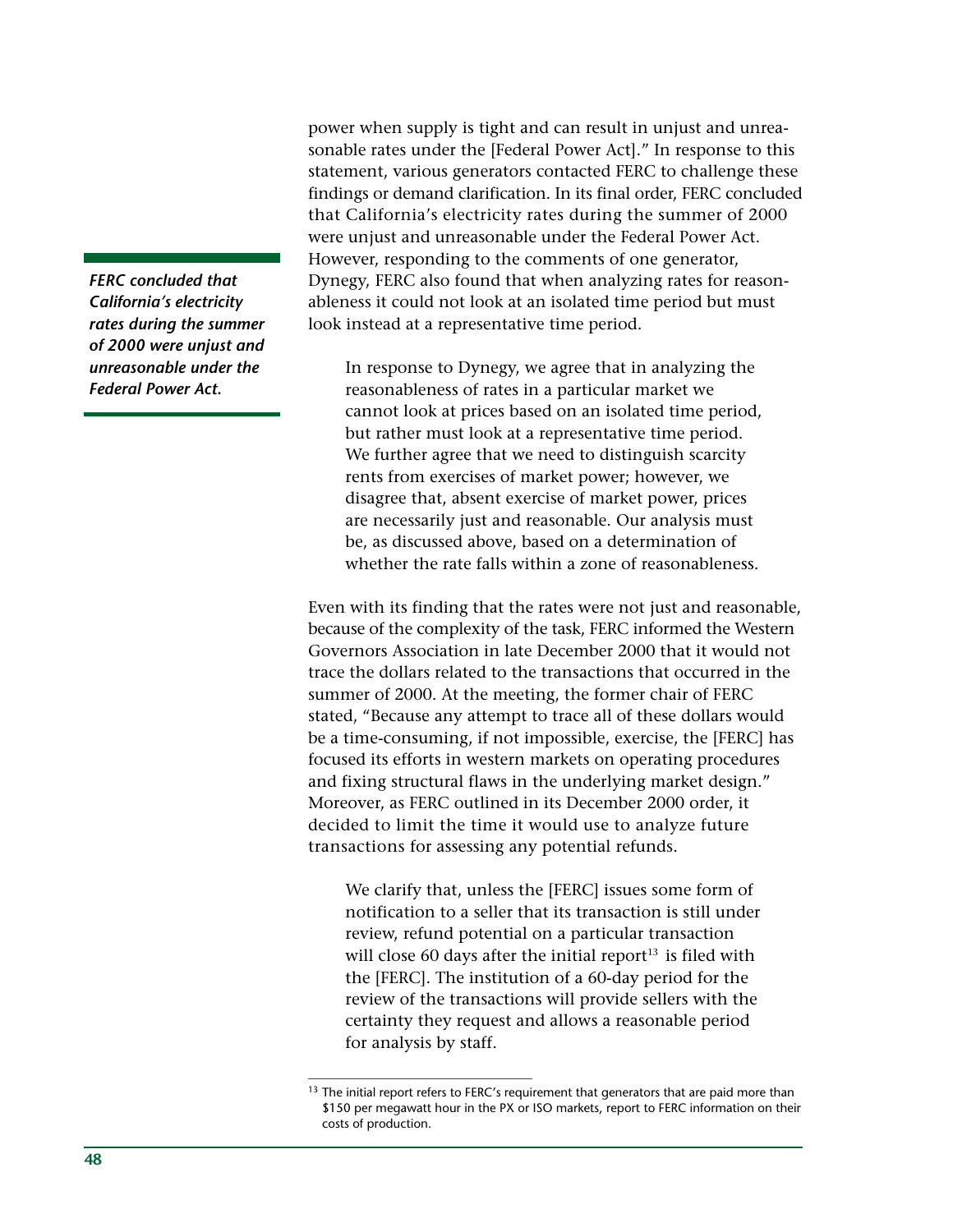# **FERC Found That Channeling Power Through Out-of-State Markets Into the ISO Is Not Necessarily Against Market Rules**

As we discussed in Chapter 1, the ISO can purchase power when necessary from out-of-state sellers for prices above the ISO price cap. This creates the potential for in-state generators to channel power through an out-of-state distributor that can in turn sell the power back to the ISO for higher prices. Despite the fact that this practice in effect circumvents the ISO price caps, FERC concluded in its December 2000 order that it becomes a problem if it is done to drive up prices. Because there are no specific administrative rules requiring sellers to participate in the PX market, such maneuvers are not improper. According to FERC:

In one sense, this is not [improper] since there are no administrative rules on the amount of capacity (electricity) that must be provided to meet [demand] as there are in the eastern ISOs. [Buyers] are required to bid into the PX, but there is no capacity (seller) penalty imposed if corresponding supply does not bid into the PX.

According to the FERC order, "These exporting practices are permitted under the rules and are not necessarily a market power problem. It may simply be the normal working of a market where sellers are maximizing profits in a competitive market, where sellers or buyers see an opportunity at one time, take an option, and exercise it at a later date." However, FERC does state that:

It becomes a problem if it is associated with a pattern of withholding resources from the market in order to drive up prices. For example, if a large seller outside California were able to influence the price of power in the West by acquiring power from California, withholding power from the market at a critical time, and [then] selling the power back to California. As such, it is part of the overall issue of market power and scarcity in the West . . .

*According to FERC, there are no administrative rules on the amount of electricity that sellers must provide in the PX market to meet demand.*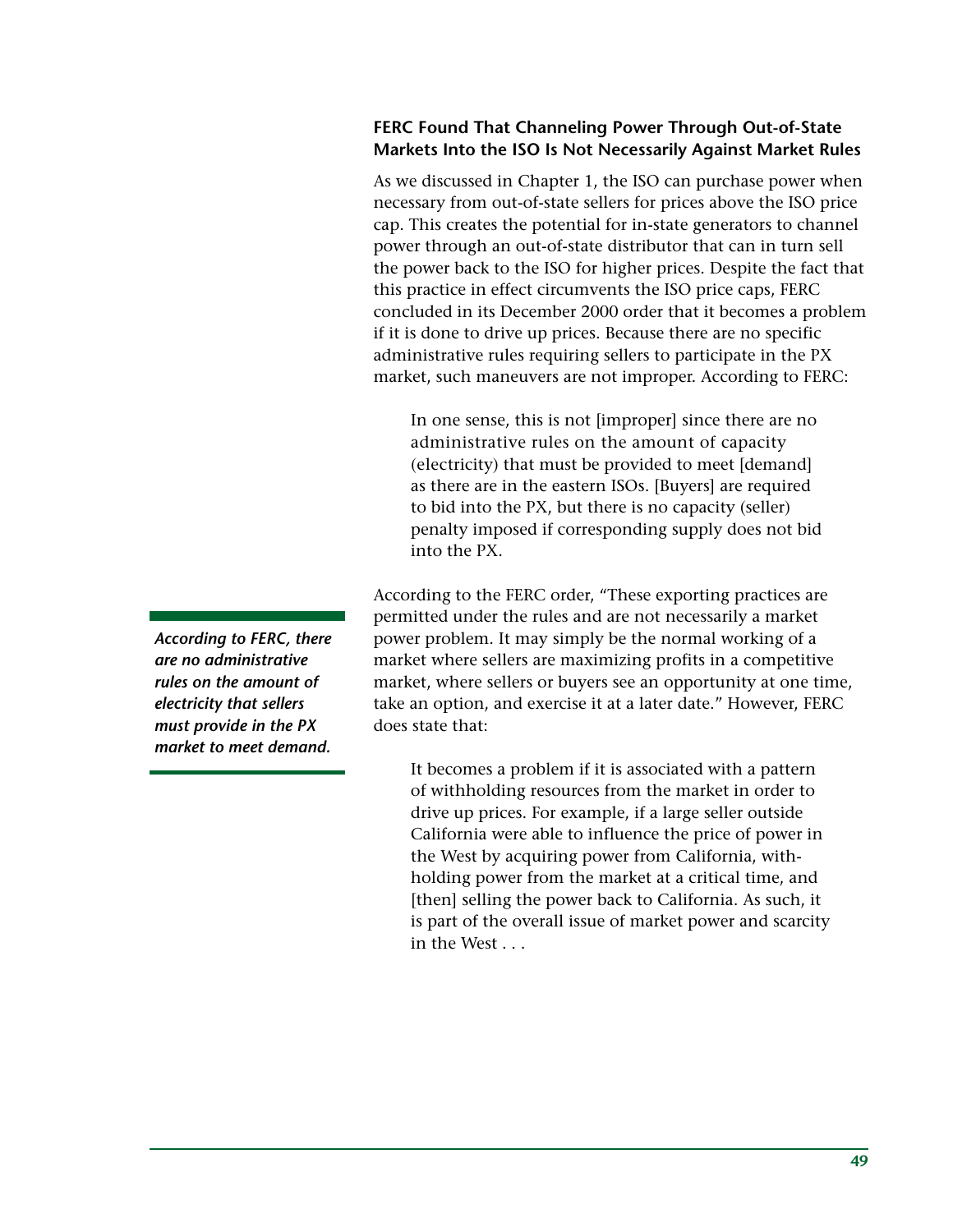#### **FERC's Elimination of the Requirement That the Investor-Owned Utilities Purchase Energy Through the PX May Introduce New Problems**

FERC's most significant market modification in its December 2000 order was the elimination of the PX buy/sell requirement for investor-owned utilities. As we discussed in Chapter 1, the original terms of deregulation required that these utilities make all of their energy purchases and sales in the PX's short-term markets. FERC eliminated this restriction, enabling the investorowned utilities both to enter into new bilateral or long-term contracts to meet demand and to use the 25,000 megawatts (MW) of generation they had not divested to serve their own customers. Under FERC's order, the CPUC was responsible for approving the prices and terms of these new contracts. FERC also adopted, for one year, a benchmark price of \$74 per megawatt hour (MWh) that it will use to monitor whether rates for five-year wholesale supply contracts for electricity (forward contracts) are just and reasonable. However, FERC acknowledged that the benchmark is intended to provide guidance to market participants and that the CPUC still has the ultimate authority for approving the prices and terms of contracts involving investor-owned utilities.

In response to the December order, the ISO surveillance committee commented that FERC's modifications might lead to more forward contracting, but at the expense of the ISO's ability to monitor the markets because the terms of bilateral transactions would not be reported. The ISO surveillance committee also had concerns that the elimination of the buy/sell arrangement, coupled with FERC's \$150 per MWh "soft price cap," would result in the PX losing significant volumes of trading, since sellers could avoid the cap by signing bilateral contracts, selling through other scheduling coordinators, or selling outside California.14 The ISO surveillance committee recommended that the investor-owned utilities be given greater freedom to enter into a variety of forward contracts, but that they still be required to schedule the forward contracts through the PX. It also recommended that the CPUC remove the retail rate freeze, thus introducing retail competition into the marketplace. The ISO surveillance committee's reasoning was that under retail competition, investor-owned utilities would have an effective incentive to acquire electricity as cheaply as possible.

*The ISO surveillance committee correctly predicted that eliminating the buy/sell arrangement coupled with the \$150 "soft price cap" would result in the PX losing significant volumes of trading.*

<sup>&</sup>lt;sup>14</sup> Note that the latter action may simply mean that the same power is resold back into California via an out-of-state market transaction. It is unclear how the tracking of such costs would be monitored and deemed excessive even should they exceed FERC's soft cap.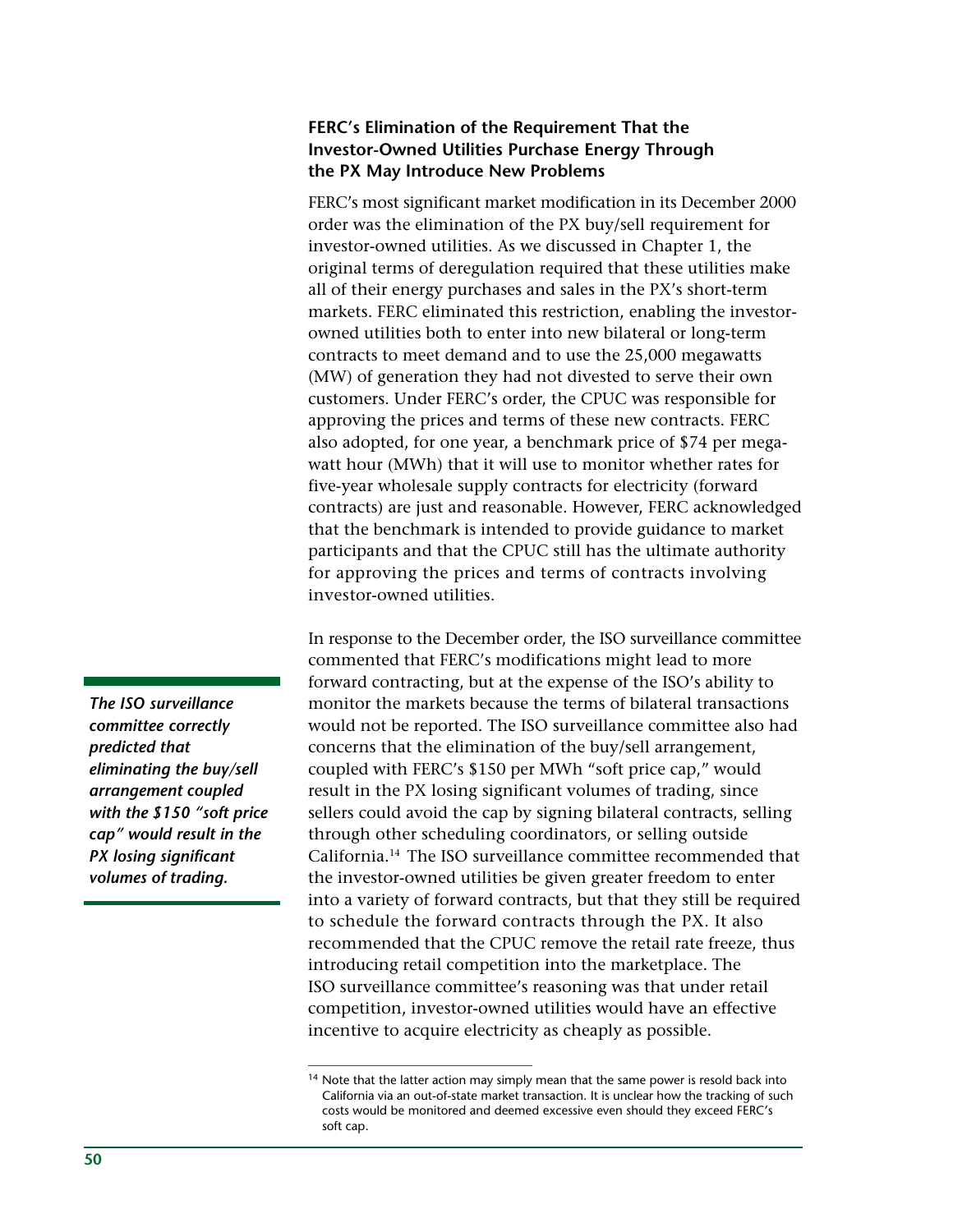In fact, the past few months have shown that the ISO surveillance committee was accurate in anticipating the effect that eliminating the buy/sell requirement would have on the PX. Shortly after the adoption of FERC's December order, the PX suspended all wholesale energy trading. As a result, it has been unable to recover enough revenues to stay in business and has announced that it is going to shut down its operations; it has already begun to make layoffs.

Regarding the imposition of FERC's \$74 per MWh benchmark price, the fact that FERC found it necessary to mandate a benchmark suggests that it believes the market is not truly competitive and that sellers might have some ability to exercise market power. Moreover, if sellers are unwilling to contract with the investor-owned utilities at this benchmark price, the utilities may be driven to make more purchases through the ISO real-time market, where they are likely to pay \$150 per MWh—the soft price cap—or more.

# **FERC Imposed Penalties on Buyers That Underscheduled But Did Not Impose Penalties on Sellers**

FERC's December order required investor-owned utilities to schedule 95 percent of their demand through forward contracts or the day-ahead market. If the utilities failed to schedule more than 5 percent of the energy required for any hour, FERC authorized the ISO to impose a monetary penalty equal to two times the ISO's real-time cost of energy, not to exceed \$100 per MWh, with the penalty revenues to be disbursed among those market participants that accurately scheduled 95 percent or more of their demand for electricity in forward contracts or in the PX day-ahead market. FERC's objective in directing the ISO to assess this penalty, combined with its elimination of the mandatory buy/sell requirement, was to eliminate the chronic underscheduling of demand that forced the ISO to purchase significant levels of power in real time at unreasonably high prices during the last half of 2000.

The ISO surveillance committee expressed concern with this proposal because it does not mandate that suppliers enter into forward contracts, nor does it penalize suppliers who underschedule. The likely result is that sellers will in effect incorporate the possible price of penalties into their selling prices, reflecting the fact that buyers are willing to pay more to be fully scheduled to avoid an underscheduling penalty in the

*FERC's objective in directing the ISO to assess penalties against buyers was to eliminate chronic underscheduling of demand.*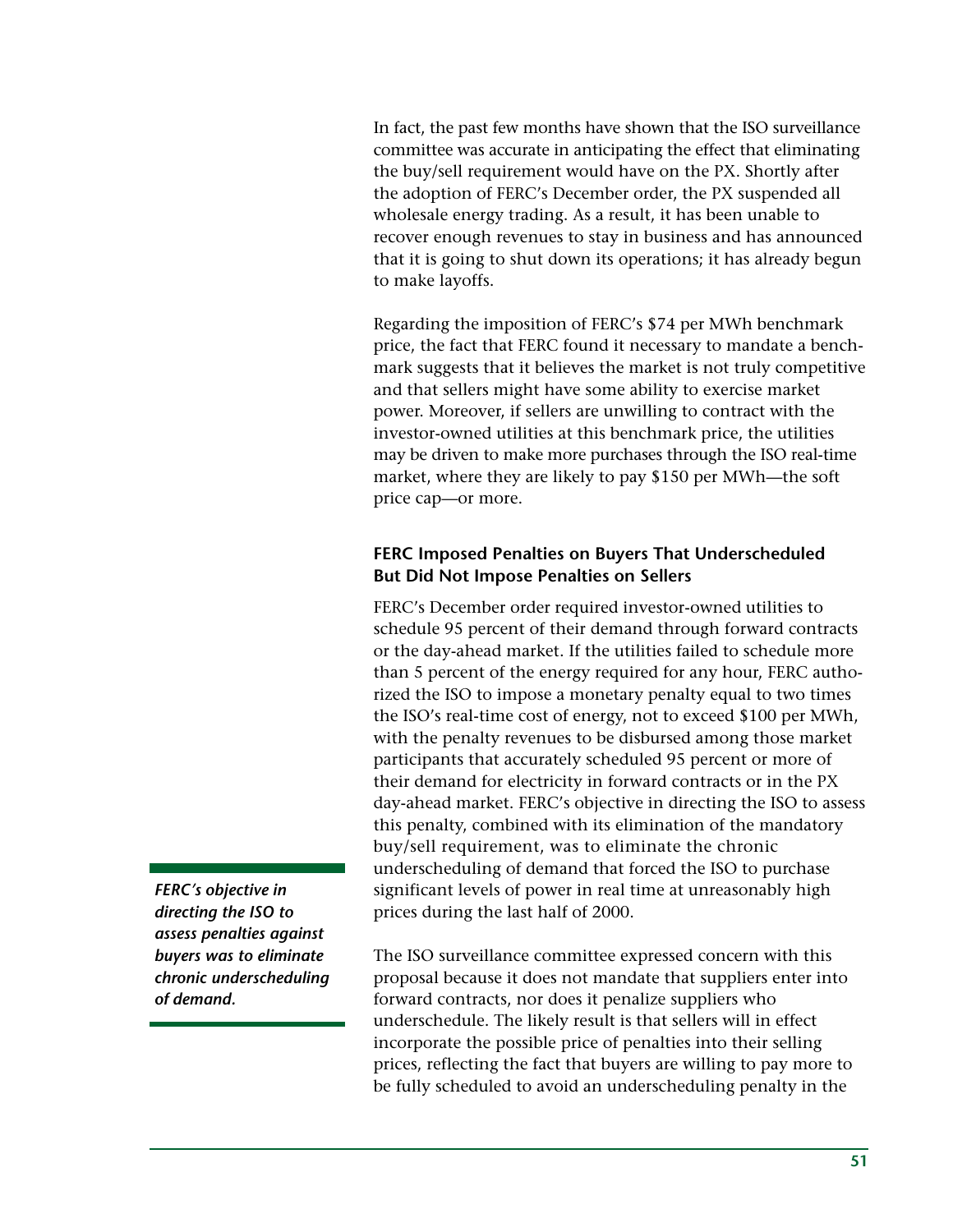ISO real-time market. For a more complete list of the changes that FERC and others have recommended for California's energy market, see Appendix C.

# **Data Published on the PX and ISO Web Sites May Adversely Affect Competitive Markets**

Within the California market, specific bidding data are confidential; nevertheless, the ISO and, when it was operating, the PX, periodically, have published market-clearing price and quantity data on their respective Web sites. The PX also published its market models and gave market participants access to data that would enable them to formulate their own econometric models, such as data on market prices and volume. The argument in favor of publishing the models and detailed market information is that it helps competitive markets function more effectively, as understanding the workings of these markets is key for new and existing market participants to compete. However, by making some of the data publicly available, or not further delaying the release of certain data, the PX and ISO have facilitated the market participants' ability to bid strategically. As we discussed in Chapter 1, strategic bidding has contributed to high wholesale energy prices in the PX and ISO markets and perpetuated crisis operations for the ISO.

# **RECOMMENDATIONS**

#### **Limit the Amount of Market Data Published on Web Sites**

Some argue that it was necessary for the ISO and the PX to publish as much data on price and volumes as possible so as to encourage new entry into the market. Although the data have been published only after the fact, when coupled with the published PX pricing model, this has meant that predicting market-clearing prices became increasingly easy. Even using stale data, market participants could begin to develop their own models and bidding strategies, and to check their bidding strategy assumptions and adjust them where necessary. With respect to the PX, this point is moot, because recent events have caused the PX to cease trading in its markets. The ISO, however, should:

*By making bidding data publicly available, the PX and ISO have facilitated the market participants' ability to bid strategically.*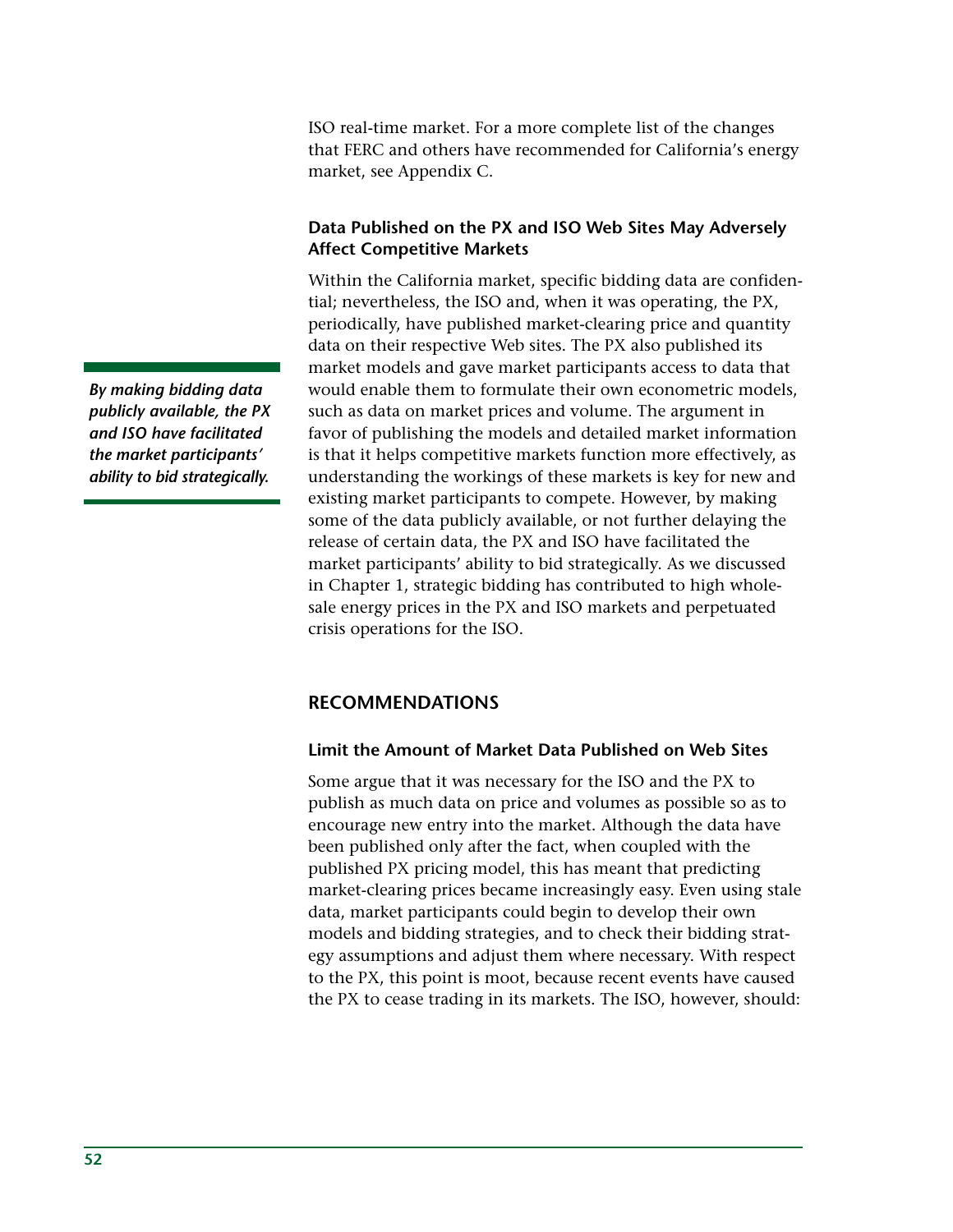- Avoid making available to the public any new oversight and market-monitoring models developed.
- Delay making public for at least one year, data for bidding and winning bids. This is especially critical for information concerning long-term contracts the ISO might enter into to meet its ancillary services needs.  $\blacksquare$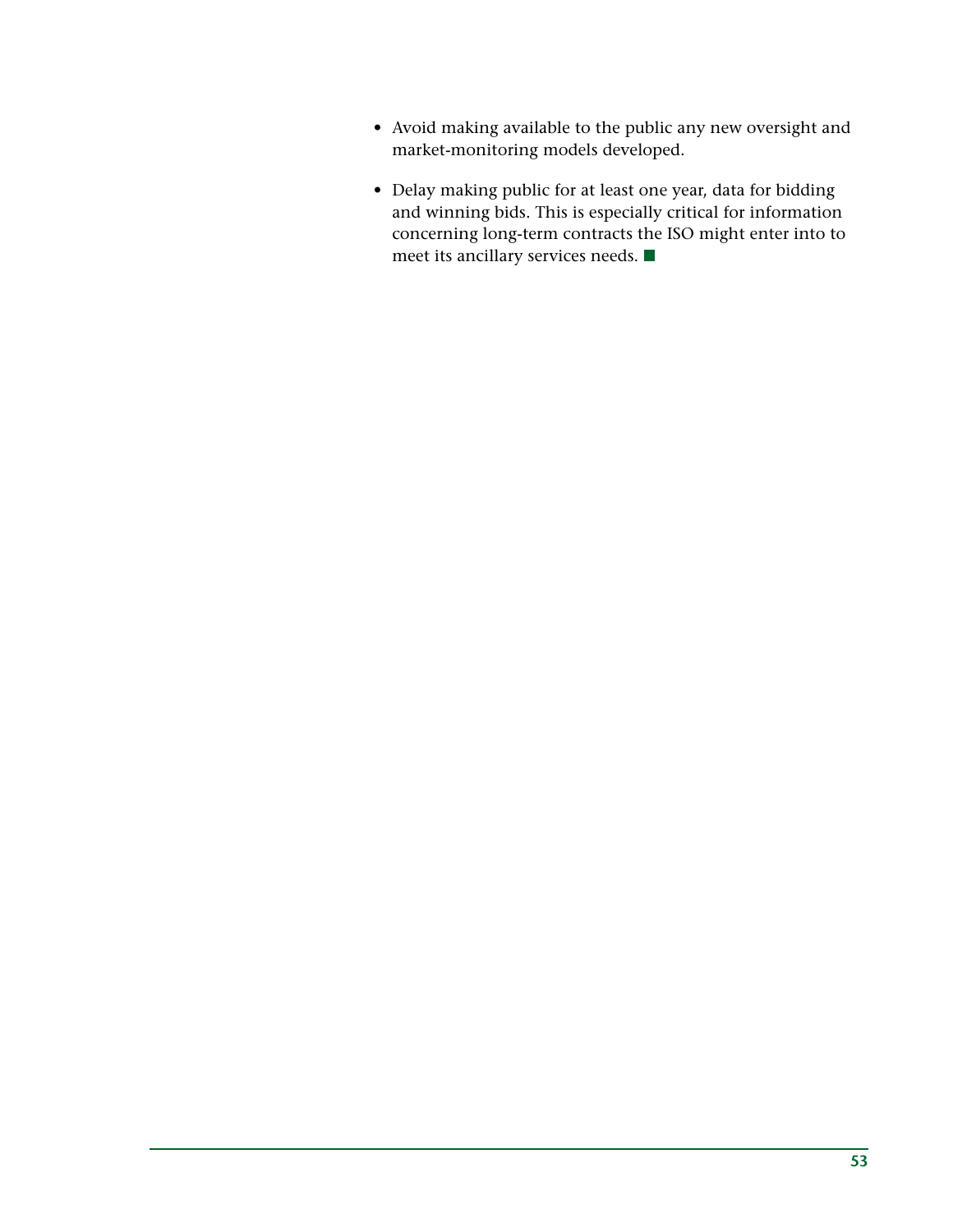Blank page inserted for reproduction purposes only.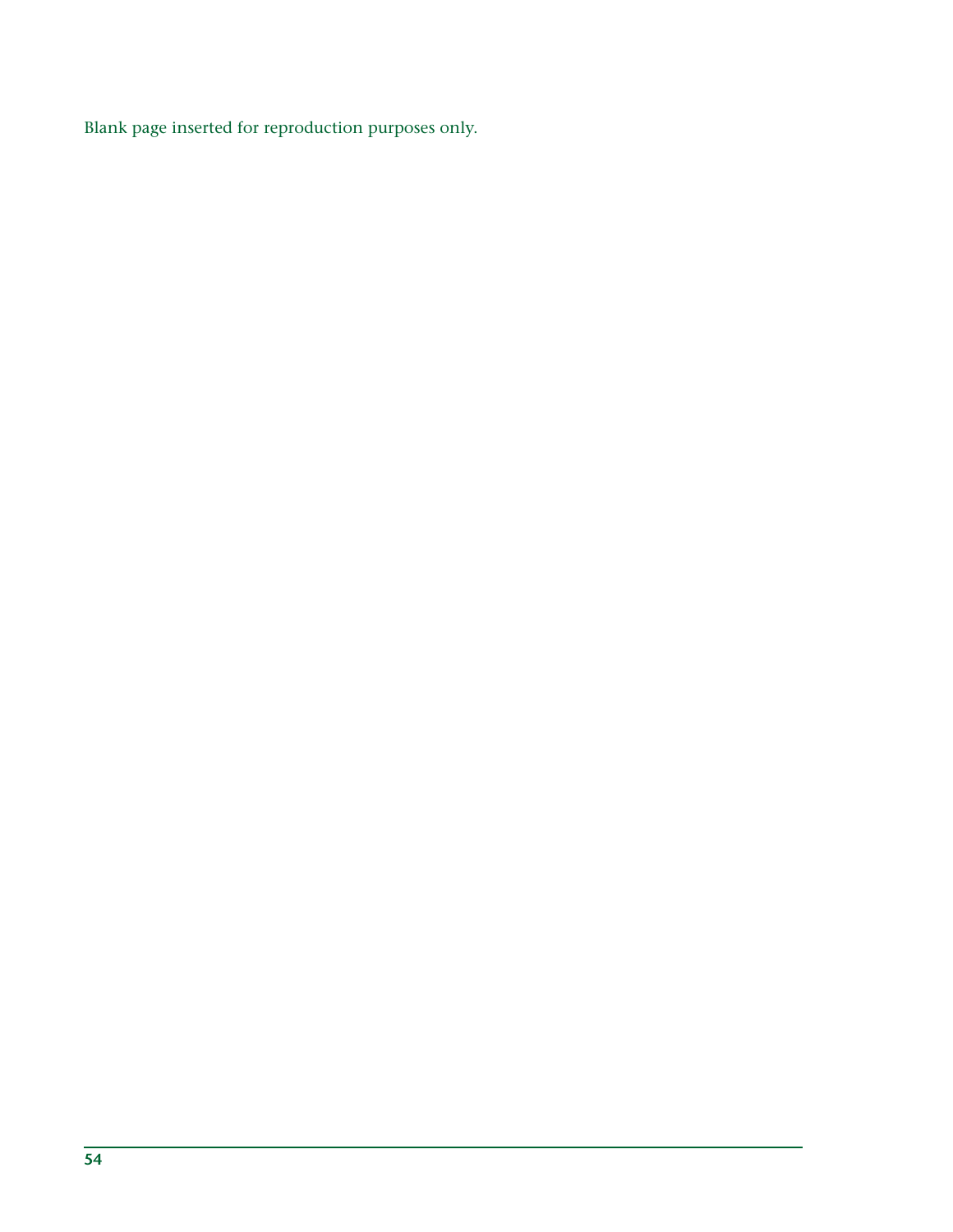# **CHAPTER 3**

# *Uncontrollable Shifts in Competitive Market Forces Affected Wholesale Energy Prices*

# **CHAPTER SUMMARY**

t the time California switched to a competitive wholesale power market, the State was emerging from a recession and had more generating capacity than it needed. In other words, the supply of electricity in California exceeded demand, and it was nearly inevitable that the creation of the Power Exchange (PX) and Independent System Operator (ISO) markets would lead to a reduction in wholesale prices. However, the competitive market forces that resulted in lower wholesale prices in 1998 shifted significantly during 2000. The following forces outside the control of the ISO and PX contributed to the recent sharp increases in the State's electricity prices:

- Growth in California and the western region's electric demand was not matched by increases in supply.
- Unusual climatic conditions in California and the entire West contributed to increased electric demand while also inhibiting the generation of hydroelectric power.
- An unexpected and dramatic rise in natural gas prices significantly increased the cost of producing electricity through gas-fired power plants.
- A high demand for power resulted in increased costs for meeting the State's air quality emissions limits.

It is important to note that although these market forces played a role in the rising wholesale electricity prices during the summer of 2000, they do not explain the entire increase. As we discussed in Chapters 1 and 2, the effect of these market forces was exacerbated by a flawed market structure and problems with market rules.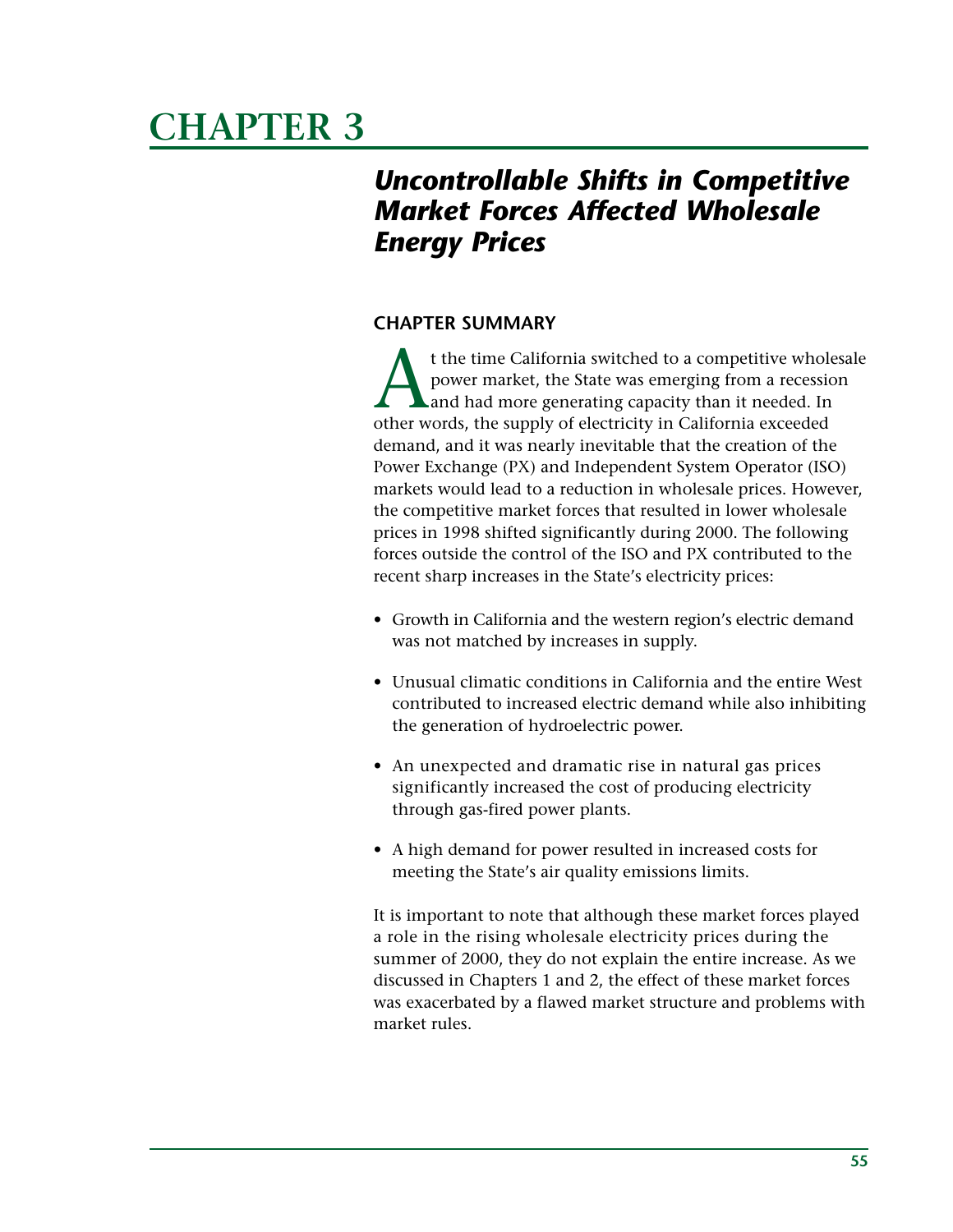# **GROWTH IN DEMAND AND LIMITED INCREASES IN SUPPLY INFLUENCED ENERGY PRICES**

When the California Legislature voted to deregulate the State's wholesale electricity markets in 1996, the State and the whole western region had excess generating capacity that kept California's wholesale electricity prices relatively low. However, between 1996 and 2000, demand for electricity in both California and the rest of the western region grew at unanticipated rates. During this period, generators chose not to site and build sufficient new power generation to keep pace with demand within the State. In addition, atypical weather patterns across the West during the year 2000 affected supplies of electricity while heightening demand. As a result, the excess energy available when deregulation took effect in 1998 had all but disappeared by the summer of 2000. The increased demand and decreased supply contributed to California's unprecedented wholesale electricity prices.

#### **Regional Increases in Demand Were Not Matched by Additions to Supply**

The western states' supply of and demand for electricity are interdependent. Power often flows back and forth between the states in the winter and summer months when certain states are warm and others are cold. For example, during the summer months, the Northwest typically sends power to the Southwest, and in the winter months, the reverse is generally true. This coordination of the supply of and demand for electricity optimizes each state's electrical generation year round, reducing the overall need to build power plants in the western region.

In 1996, when California's Legislature voted to deregulate the State's wholesale electricity markets, the whole western region had approximately 20 percent excess generating capacity. Because of the energy interdependence of these states, the excess capacity helped serve the electricity needs of California and the other western states. However, between 1996 and 2000, demand for electricity in both California and the rest of the western region grew at unanticipated rates. Regionwide, total power consumed rose 8.3 percent, while consumption in California climbed 9.2 percent during the same period. As Figure 7 demonstrates, neither California nor the region as a whole added capacity at a pace that matched demand growth.

*Between 1996 and 2000, the western region's demand for electricity grew at unanticipated rates. Neither California nor the region added enough capacity to keep pace with demand.*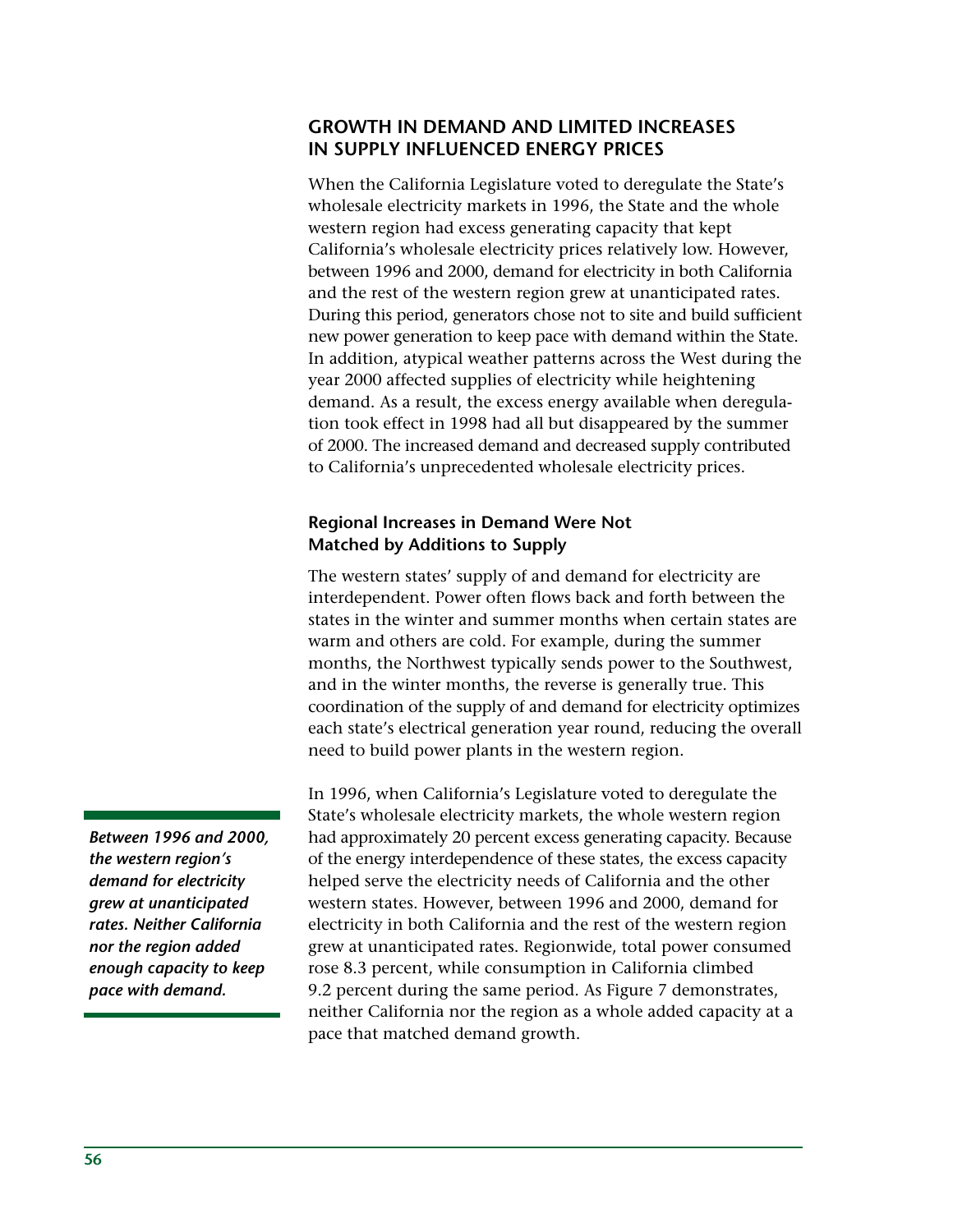#### **FIGURE 7**



#### **Comparison of Growth in Peak Demand Versus Growth in Generating Capacity—1996-2000**

In competitive markets, the selling price of a commodity is determined by a combination of three basic factors: the cost of producing that commodity, the quantity of the commodity available on the market, and the level of buyer demand for the commodity. When any of these three factors shift—for instance, if supply increases or demand changes—the price of the commodity is directly affected. The recent popularity of a certain computer game is a good example of prices rising when demand increases and supply does not. As parents (and their children) demanded this game as a holiday gift, the price increased because there were not enough of the computer games to satisfy all of the buyers. Figure 8 illustrates this example. In commodity markets, shifts in both demand and supply are often commonplace. This means that competitive prices and quantities can be quite variable, particularly with a commodity such as electricity that cannot be readily stored.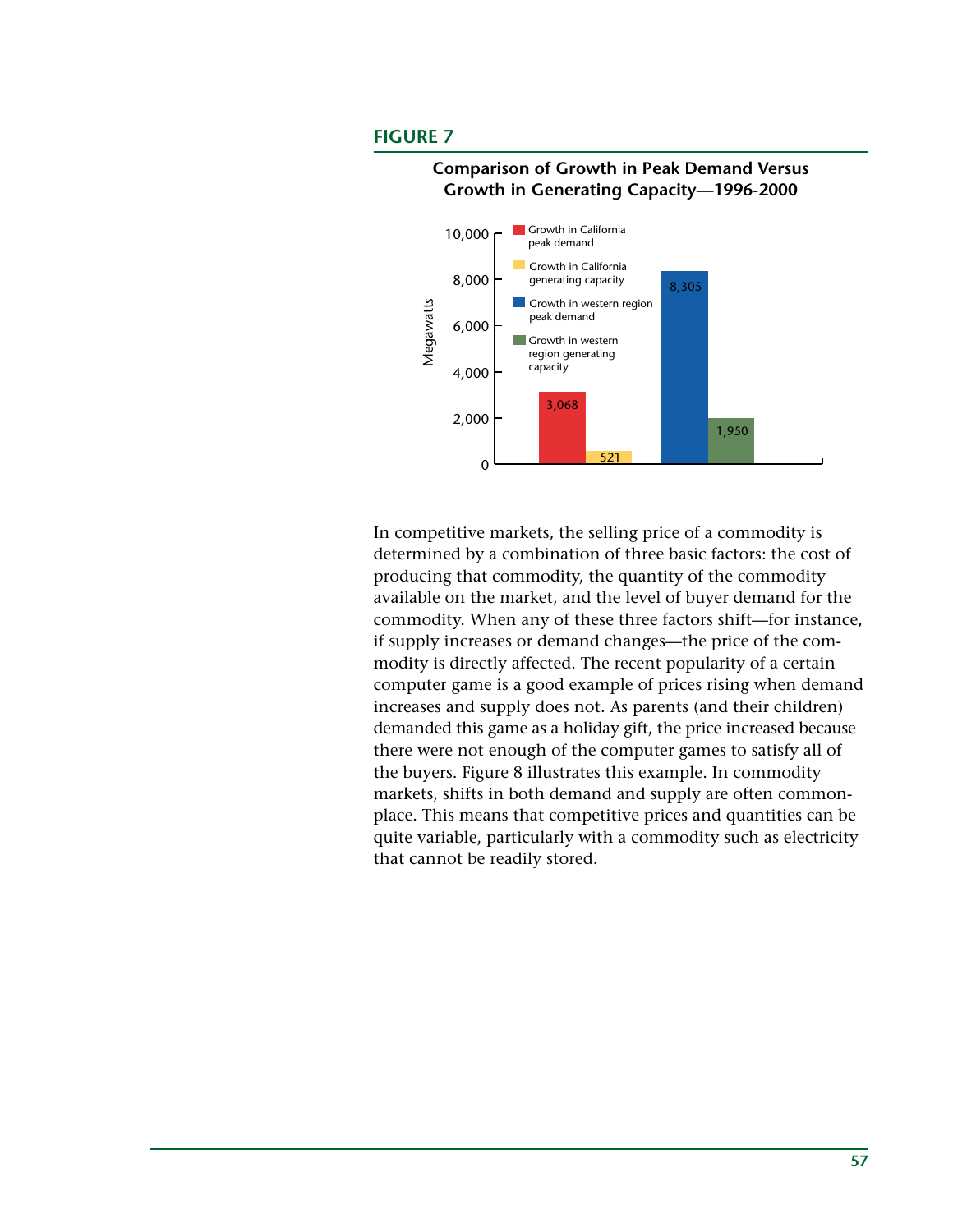#### **FIGURE 8**



The recent increases in demand for electricity can be partially explained by the western region's expanding economy. Between 1996 and 1999, regional personal income grew at more than 6 percent per year. In 2000, the western states enjoyed an 8.9 percent increase in personal income; California's personal income growth rate was slightly higher, at 9.3 percent. Additional personal income is tightly linked to an increased demand for goods and services, and electricity is a major factor in producing those goods and services. Therefore, as the West's economy grew, so did its demand for electricity.

Related to the West's healthy economy is population growth. Over the four years from 1996 through 2000, the western region collectively grew at a compound annual rate of 2 percent, compared to the nationwide pace of 1.5 percent. The population within California grew by more than 400,000 each year from 1996 through 1999, equating to a growth rate of over 4 percent. Moreover, between 1999 and 2000 alone, the State's population increased by roughly 725,000. Population growth leads to rising electricity demand, simply because more people and households require more electrical service.

Although California and the region experienced additional demand for electricity, no significant centralized generation was added to the State between 1996 and 2000. Data from the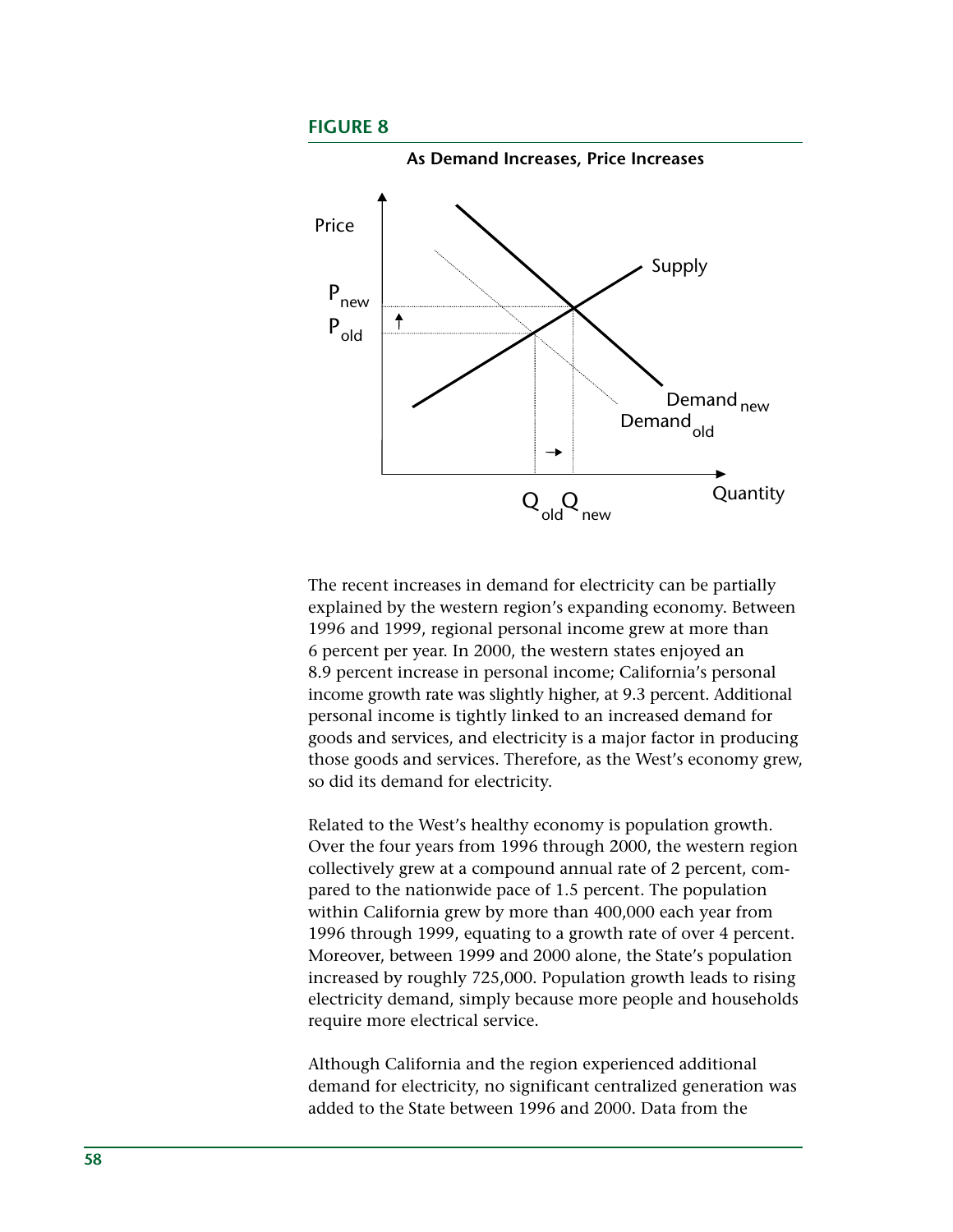California Energy Commission indicate that only three generating plants larger than 50 megawatts (MW) were built during this time; one 240 MW plant in 1996 and two plants (123 MW and 158 MW) in 1997, for a total of 521 MW of new generation.15 According to a report by the Federal Energy Regulatory Commission (FERC), the region as a whole reflected a similar failure to construct new power sources during the period. As was shown previously in Figure 7, additions to the electricity supply were less than sufficient to meet the increase in demand in California and the western region. The failure to close this gap to keep pace with rising demand is one of the factors leading to California's unprecedented wholesale electricity prices beginning in the summer of 2000.

#### **Unusual Weather Patterns Upset Regional Demand and Generation Trends**

As we mentioned previously, power typically flows between the states of the western region during the winter and summer months when certain states are warm and others are cold. Although weather cannot be predicted with certainty, wet years in the Northwest have often been associated with warm conditions in the Southwest, and conversely, dry years in the Northwest have been generally linked with cooler temperatures in the Southwest. The utilities located in the various western states depend on these past weather patterns to coordinate their plans to meet the region's supply and demand needs for electricity in any given year.

However, these weather patterns did not hold true in 2000, when low amounts of precipitation in the Northwest combined with extremely hot temperatures in the Southwest. As Figure 9 shows, the water runoff for the Northwest in the first seven months of 2000 was below the 30-year average; it was also less than any year since 1995. Because the rain and snow normally fuels the Northwest's hydroelectric generators, thereby producing electricity to help cool the Southwest, the shortfall in precipitation meant that 8,000 to 12,000 MW of electricity were not available to be sent to the Southwest in 2000. As much of the energy California uses in the summer is produced by hydroelectric generators located in the Northwest, this meant that 15 percent to 20 percent of the electricity California needed for the summer was not available from traditional out-of-state sources. The lower Northwest hydroelectric capability was thus a factor

*Past weather patterns did not hold true in 2000; low amounts of precipitation in the Northwest combined with extremely hot temperatures in the Southwest. This meant that 15 percent to 20 percent of the electricity California needed for the summer was not available.*

<sup>&</sup>lt;sup>15</sup> A 100 MW plant will provide enough electricity to power 100,000 households.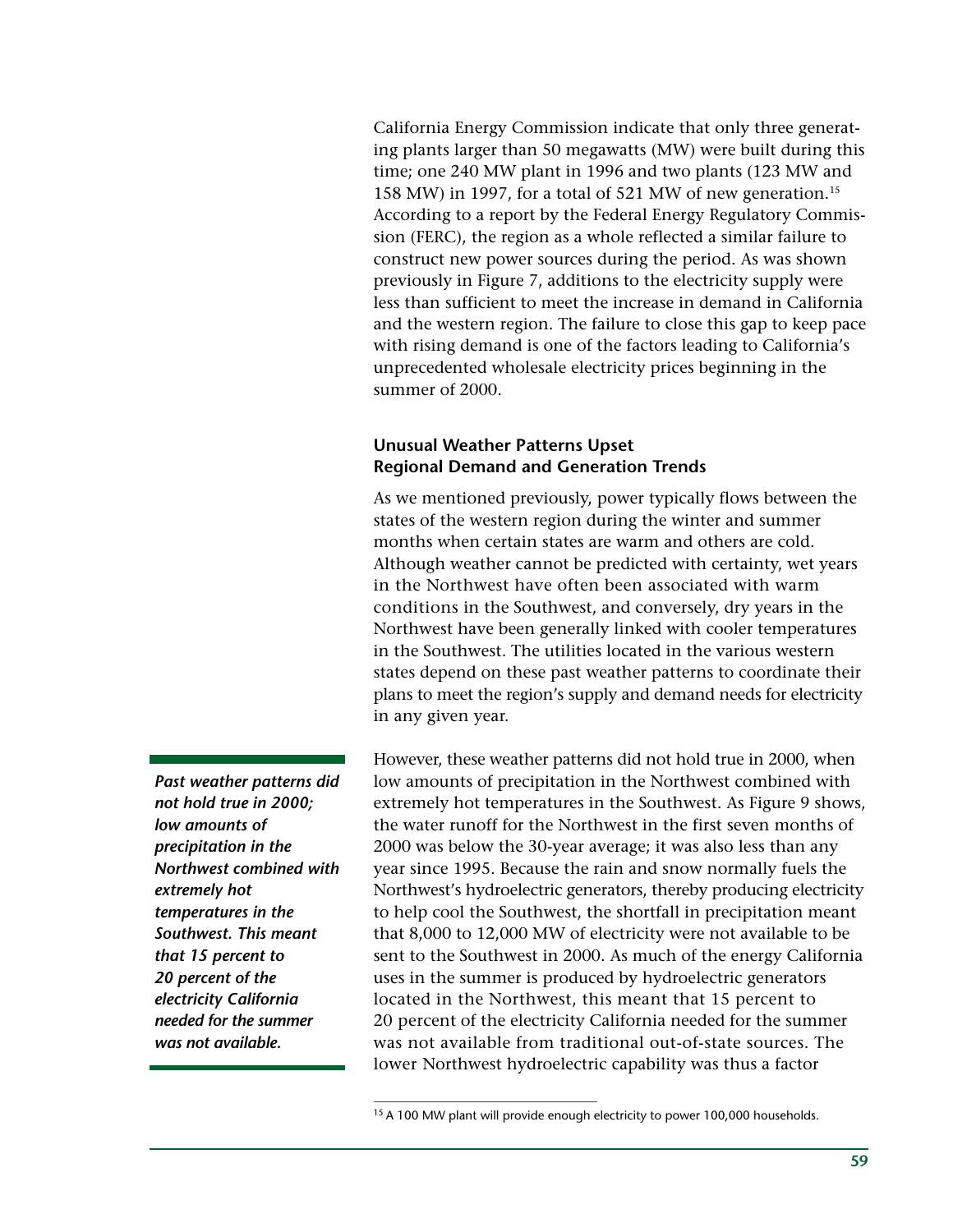contributing to the increased prices that began in May and June of 2000 and that have continued through the summer and the rest of the year.

#### **FIGURE 9**



Source: FERC staff report dated November 1, 2000, and PX Compliance Unit.

The earlier-than-normal hot weather and the overall higher temperatures experienced throughout the western region last summer compounded the problem of decreased hydroelectric capability in the Northwest. According to FERC, May and June 2000 ranked among the 15 hottest May/June periods in the western region in the last 100 years. This was true for California as well. As shown in Figure 10, the average demand for electricity in California in May and June 2000 was significantly higher than during the previous two years.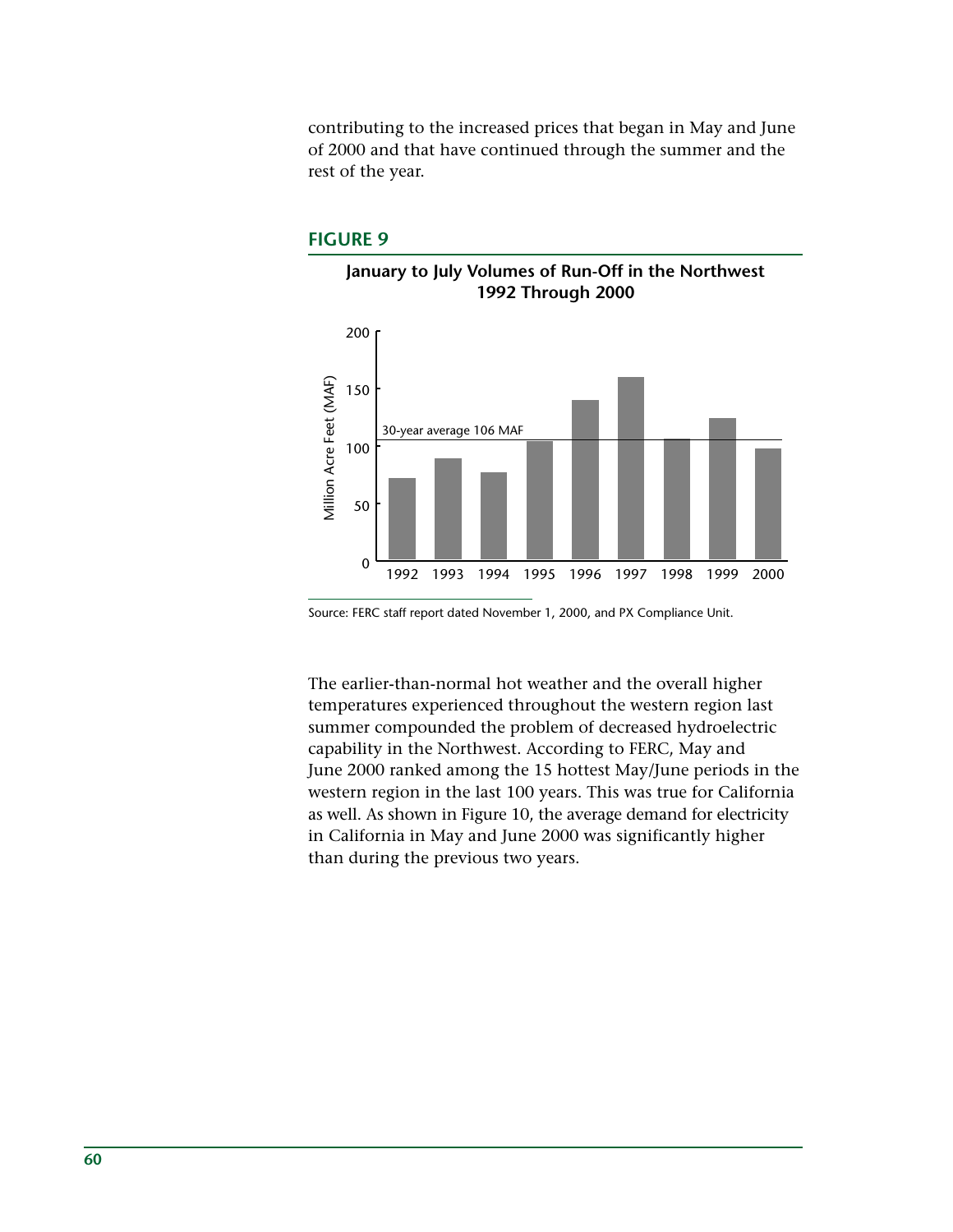#### **FIGURE 10**



Source: FERC staff report dated November 1, 2000.

These high temperatures and the subsequent increased demand for energy continued throughout the summer. For example, California's average temperatures for May and June 2000 were the hottest on record in over 80 years, July was the hottest in over 20 years, and August was the hottest in more than 60 years. In other parts of the western region, such as the Southwest, the four months from May through August were ranked among the hottest in more than 80 years. This coupling of hot weather with the Northwest's low water runoff conditions contributed to higher wholesale electricity prices in California. Low water conditions curtailed the Northwest's generating capacity and, because of the weather, the energy that was produced in the Northwest was needed to serve local demand and therefore was not available for import into California.

# **RISING NATURAL GAS PRICES INCREASED THE COST OF GENERATING ELECTRICITY**

The price of fossil fuels, in particular natural gas, is a fundamental determinant of the price of electricity. Between January and December 2000, the cost of natural gas delivered to California's electric generators more than doubled. Because 52.3 percent of the State's power is produced using natural gas, this caused a sharp increase in the operating costs of these gas-fired generating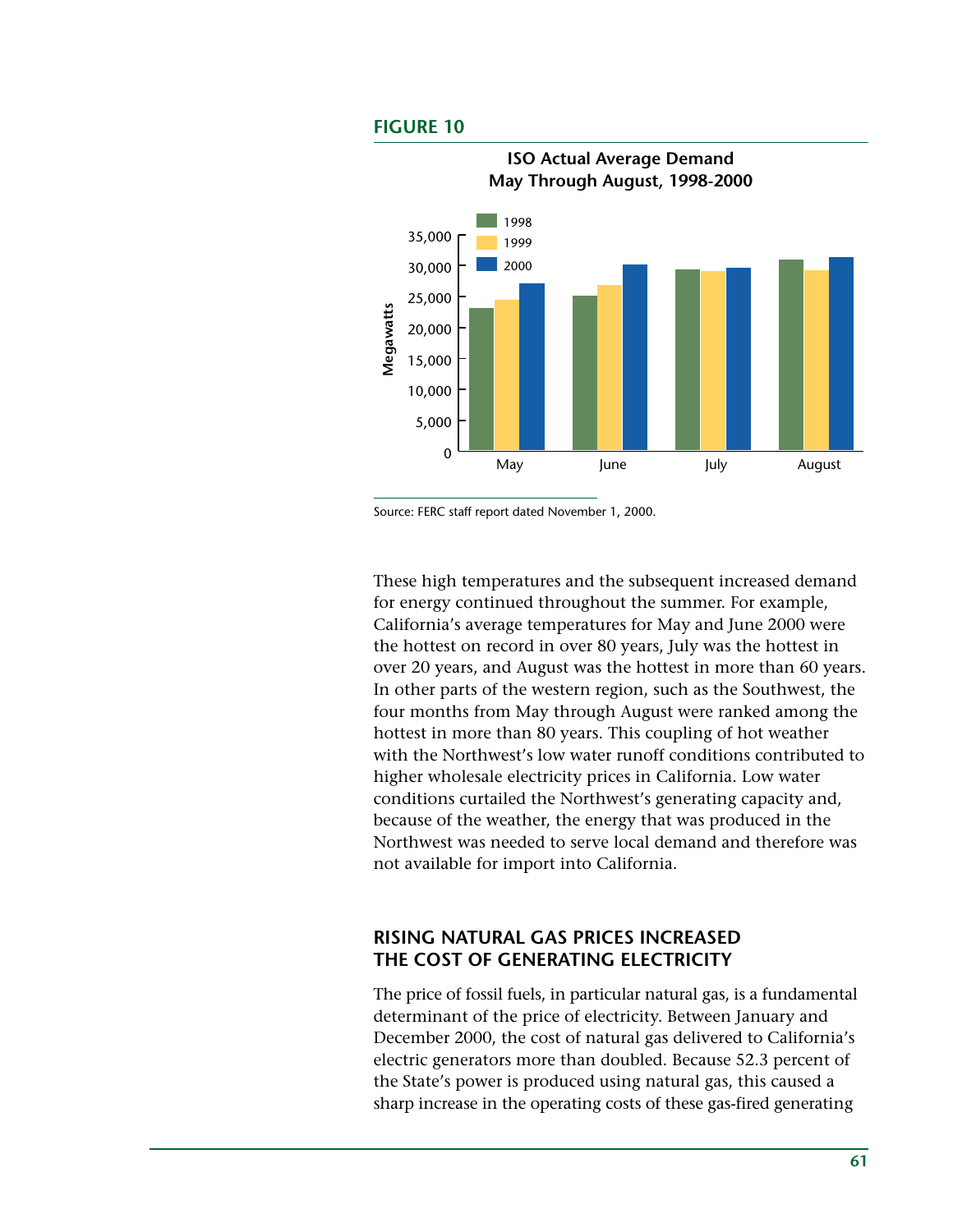plants that is reflected in their wholesale prices for the sale of electricity. Moreover, the rising prices for natural gas have also had an effect on the overall wholesale price of electricity. Because of the single market-clearing price used in the State's electricity market, the price of all electricity traded during certain hours is often set by natural gas-powered generators. Thus, the increase in the cost of gas-generated power has in turn caused an increase in the price of electricity generated through other methods. Like the changes in supply and demand and the unpredictability of the weather, the price of natural gas is a competitive market force, a force that affects the price of electricity but is beyond the control of either the PX or ISO.

Throughout the State, there are approximately 1,000 power plants. If all were running at the same time and essentially at capacity, California is capable of producing approximately 53,200 MW of electric power. Of the total number of power plants within the State, approximately 325 are run principally on natural gas; these plants constitute 52.3 percent, or 27,829 MW, of the State's total generating capacity. Power plants that run on natural gas provide several advantages over those that use other fuel sources. First, natural gas plants typically emit fewer pollutants than plants that run on coal or diesel fuel, making them attractive in meeting California's environmental requirements. Additionally, gas-fired plants can be constructed in a variety of sizes and are thus more flexible in terms of size and operation than coal and nuclear plants. Moreover, in recent years, the cost of natural gas was low, which made gas-fired plants a relatively inexpensive source of electric power.

However, during 2000, the cost of natural gas hit historic highs in California. Natural gas can generally be purchased in one of two ways: under delivery contract or on the spot market. Buying commodities under contract reduces the purchaser's exposure to unexpected price fluctuations and may reduce the overall cost of the commodity because the purchaser is promising to buy a certain amount at a certain price. Without a delivery contract, electricity generators buy their natural gas supplies on the spot market, where the price is subject to greater fluctuation and includes a convenience and availability surcharge.

*The more than doubling of the price of natural gas in California during 2000 had a profound impact on the wholesale price of electricity.*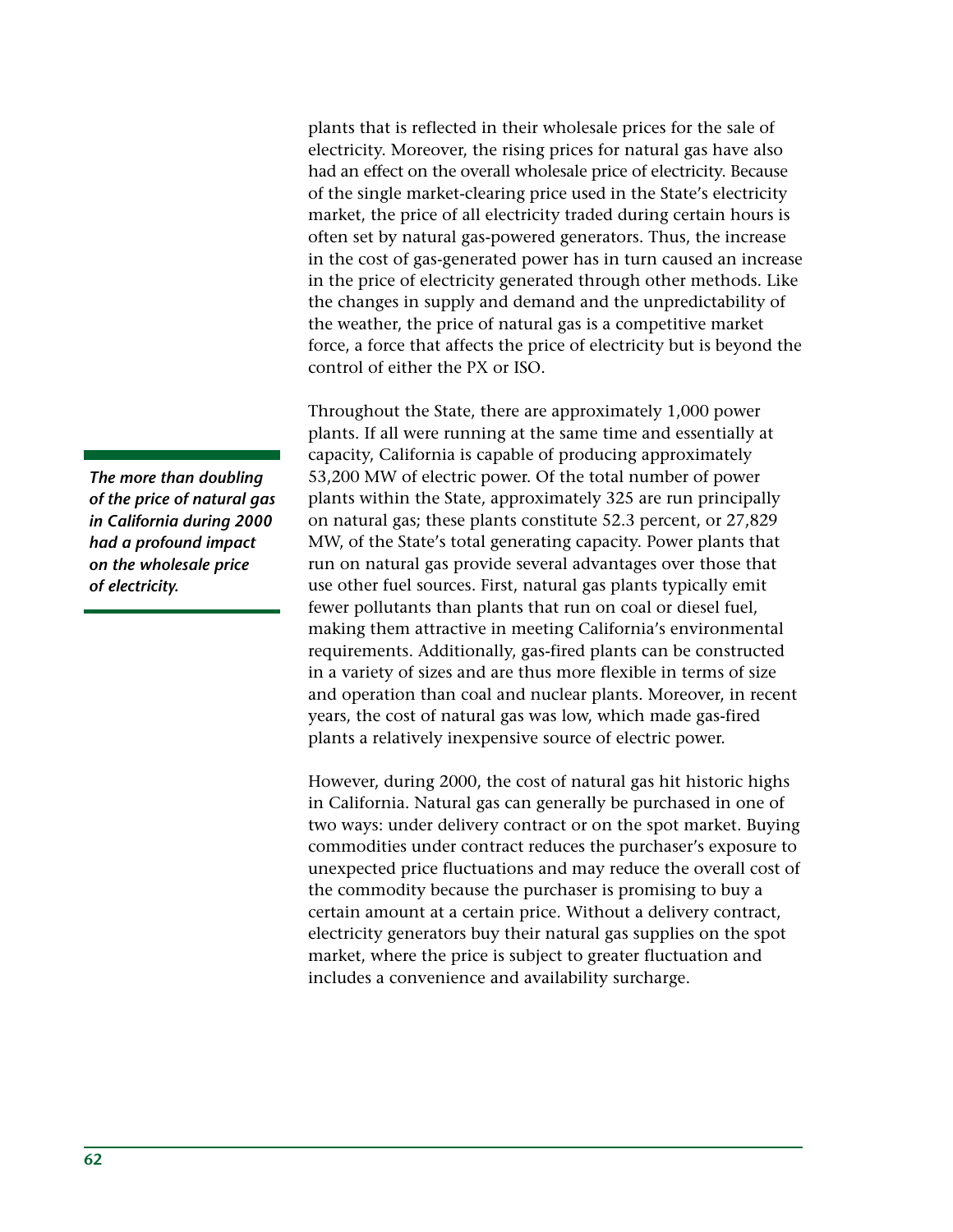Nationwide, natural gas prices were about \$2.50 per thousand cubic feet (Mcf) in 1999. The cost of natural gas delivered to electricity generators in California was comparable. However, between January and December 2000, the cost of natural gas delivered to California electricity generators doubled to about \$6 per Mcf as shown in Figure 11. Until June 2000, prices on the natural gas spot market were just slightly above delivery contract prices, but by December, spot market prices were roughly four times higher (see Figure 12). According to the Energy Information Administration, the rise in natural gas prices in both markets was driven by the inability of natural gas production to keep pace with the rapid growth in demand. Demand for natural gas is a result of overall economic growth and the shift toward natural gas as both a direct energy source and a means to fuel electricity production.

#### **FIGURE 11**

**Cost of Natural Gas Delivered to California Electricity Generators (\$/Mcf)\* 1995 Through November 2000**



Source: Energy Information Administration (EIA) for data through August 2000. September through November data estimated based on EIA data.

\* Dollars per thousand cubic feet.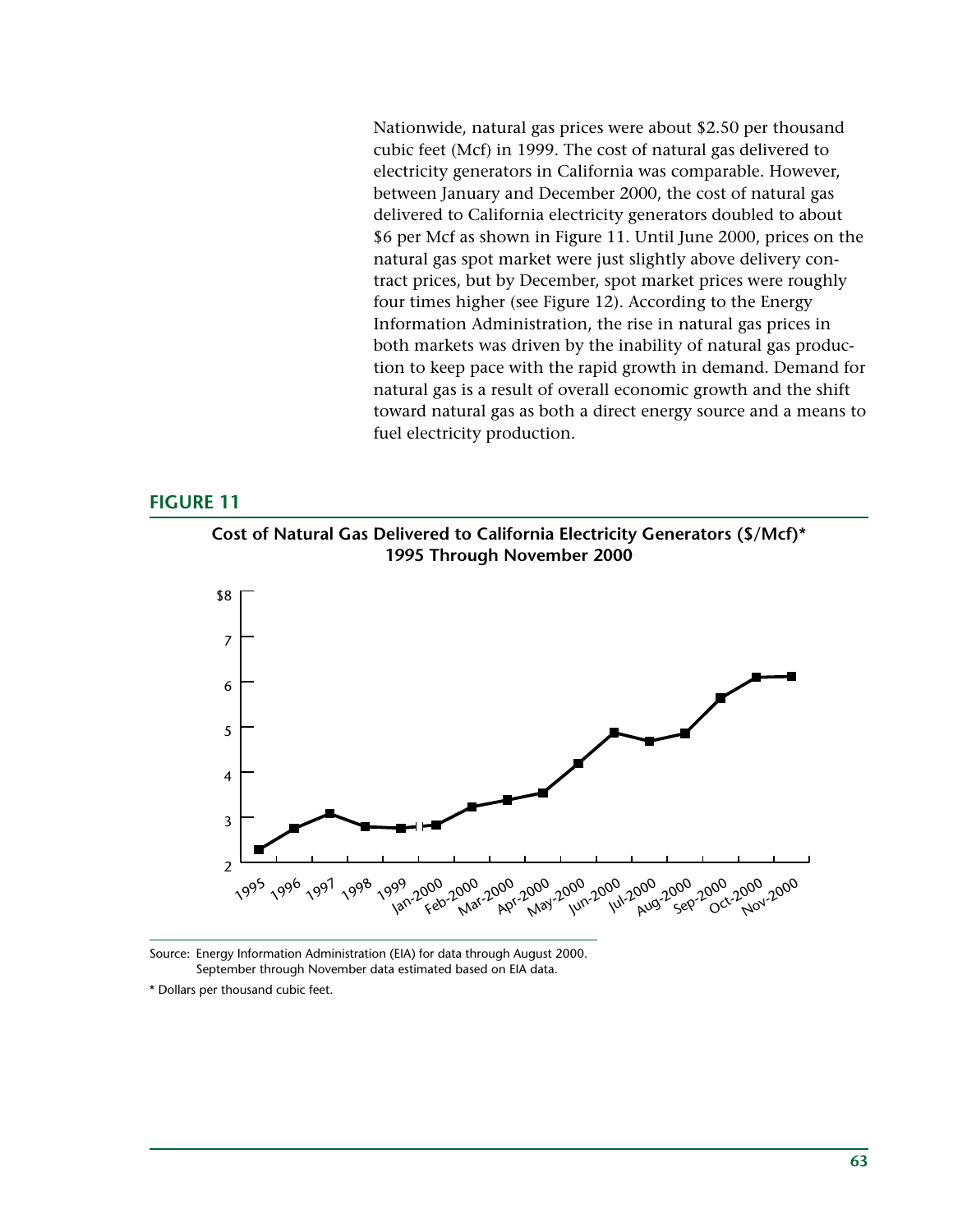#### **FIGURE 12**



Source: California ISO.

\* The spot price noted represents spot prices at California's main natural gas delivery point—the SoCal Border.

† Dollars per thousand cubic feet.

The sharp rise in natural gas prices has had a considerable impact on California's wholesale electricity prices. For example, assume that a typical gas-fired power plant consumes approximately 10 million British thermal units (10 MMBtu) of natural gas to produce one megawatt hour (MWh) of electricity and the wholesale spot price for one MWh of electricity was \$20. If the price of natural gas rises from \$2 per MMBtu to \$4 per MMBtu, the fuel cost increases from \$20 per MWh to \$40 per MWh. The actual increase in natural gas prices in California has caused electricity production costs in these gas-fired plants at least to double.

Because of the way the power market is structured, at times this increase has been reflected in the wholesale cost of all electricity sold through the PX. As the State's primary wholesale market for electricity, the PX was run as a single-price auction. This meant that bids to buy electricity during a given hour and bids to sell electricity during that same hour were ranked and the point where the two intersected was the price that all buyers paid and all sellers received for that hour. (See Appendix B for a further discussion of single-price auctions.) Many of the State's gas-fired power plants are used specifically to meet peak electricity demand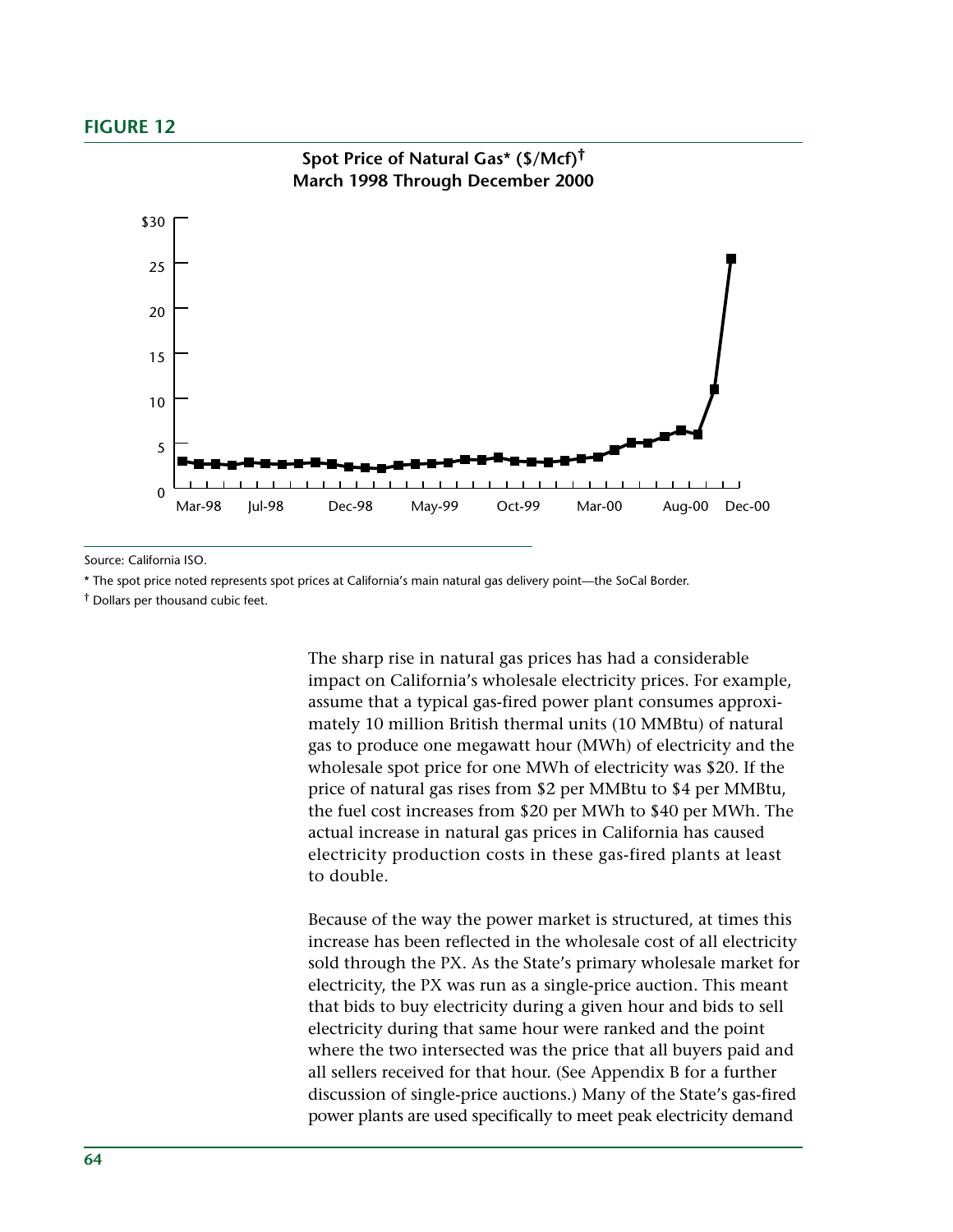and are more costly to run because they are operationally less efficient than those plants designed to meet the ever-present minimum demand for electricity. Thus, at times of high demand, such as summer in warm-weather areas and winter in colder areas, peak-demand plants were bid into the PX wholesale electricity market at prices reflecting their higher operating costs. As we noted earlier, in the single-price auction, the intersection of supply and demand sets the price for all electricity sold during a particular hour. Thus, when hourly demand was high, it was the higher cost of peak-demand units run on natural gas that set the price in the PX single-price auction.

# **CALIFORNIA'S AIR QUALITY RESTRICTIONS HAVE CONTRIBUTED TO THE COST AND SHORTAGE OF ELECTRICITY**

Power plants must adhere to air quality standards set by the State's Air Resources Board, which is responsible for developing the State's air pollution standards and overseeing the operation of numerous air quality districts that implement state and federal clean air standards. Annually, power plants are allocated "pollution credits" or reclaim credits allowing that plant to emit a certain amount of pollutants the most significant of which are nitric oxide and nitrogen dioxide, commonly referred to as NOx. Typically, one NOx reclaim credit is equal to one pound of emissions, and a reasonably efficient natural gas-powered plant emits one to two pounds of NOx per MWh.

Once a plant exceeds its allocation of reclaim credits, the plant operator faces the choice of obtaining additional credits from other plants that will not use up their yearly allotment or shutting the plant down. The cost of these NOx reclaim credits was another competitive market force affecting the cost of wholesale electricity this summer and through the end of the year. At the start of 2000, a NOx reclaim credit traded for \$1. By May the price was up to \$5, and by December NOx reclaim credits were selling for \$46 as shown in Table 6. Comparatively, the 1999 average trading cost of a NOx reclaim credit was \$6.94.

Because the prices of NOx reclaim credits jumped so significantly, plants that had exceeded their pollution credits faced increased production costs or, if they chose not to purchase additional credits, had to curtail power generation. Either choice affected the wholesale price for electricity. For example, if a power plant was emitting two pounds of NOx per MWh produced and the

*The increased cost of the credits that allow power plants to emit pollutants into the atmosphere, also contributed to increases in the price of wholesale electricity.*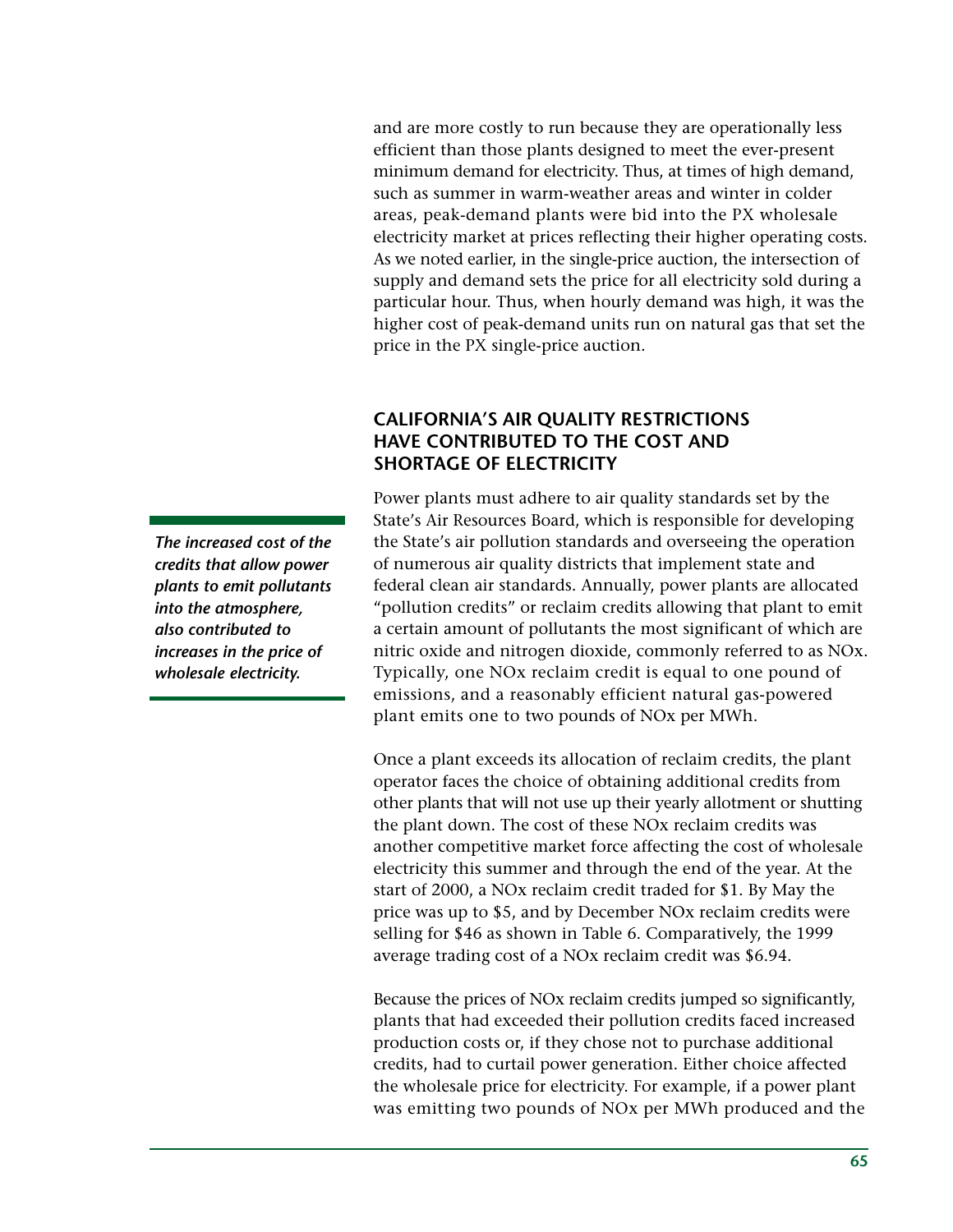operator chose to purchase NOx reclaim credits in August 2000, the cost of these credits would have added \$60 (2 x \$30) to the cost of producing each MWh. Thus, a MWh that cost \$35 to produce in January would have cost \$95 to produce in August, based on the increased cost for NOx credits and assuming all other factors remained equal.

# **TABLE 6**

| Estimated Average Monthly Price of $NOx$ Reclaim Credits<br>May Through December 2000 |     |             |      |               |           |         |                 |                 |  |  |
|---------------------------------------------------------------------------------------|-----|-------------|------|---------------|-----------|---------|-----------------|-----------------|--|--|
|                                                                                       | May | <b>lune</b> | July | <b>August</b> | September | October | <b>November</b> | <b>December</b> |  |  |
| Price of $NO_x$<br>reclaim credits                                                    | \$5 | \$10        | \$20 | \$30          | \$45      | \$47    | \$47            | \$46            |  |  |

Source: FERC staff report dated November 1, 2000, and California ISO.

On the other hand, if operators chose to curtail power production rather than pay high prices for reclaim credits, the supply of electricity available on the market was diminished. During 2000, there are indications that a number of gas-fired power plants had to curtail their output because they had exhausted their available NOx reclaim credits. At times of diminished supply, if demand does not change or increases, the laws of economics dictate that the price of electricity goes up. Therefore, whether plants chose to purchase high-cost reclaim credits or to curtail production, the decision resulted in higher wholesale prices for electricity.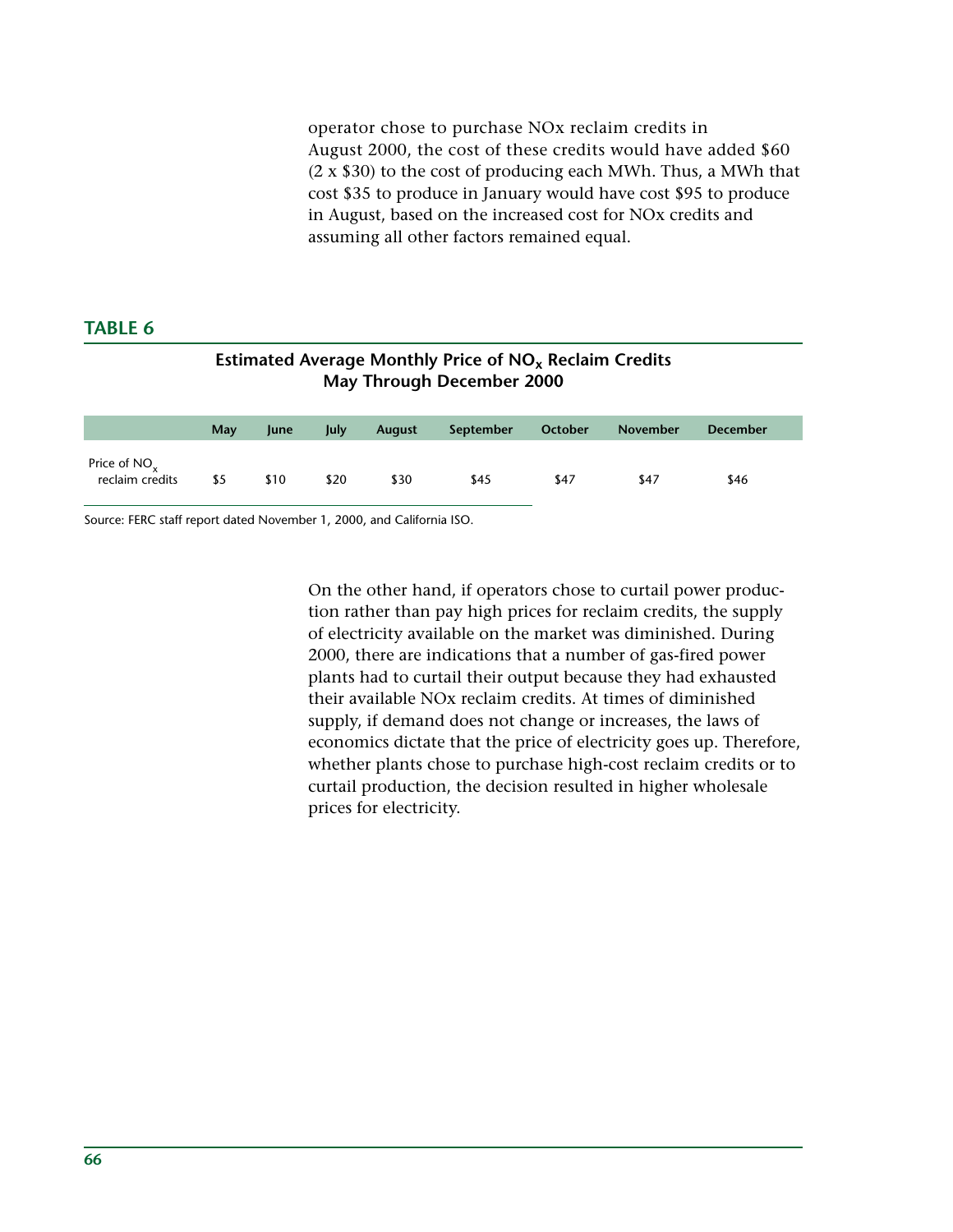We conducted this review under the authority vested in the California State Auditor by Section 8543 et seq. of the California Government Code and according to generally accepted government auditing standards. We limited our review to those areas specified in the audit scope section of this report.

Respectfully submitted,

Elaine M. Howle

ELAINE M. HOWLE State Auditor

Date: March 22, 2001

Staff: Doug Cordiner, Audit Principal Sharon L. Smagala, CPA Sharon Reilly, Esq. Rob Hughes Joel Riphagen Mandi R. Steele Ryan Storm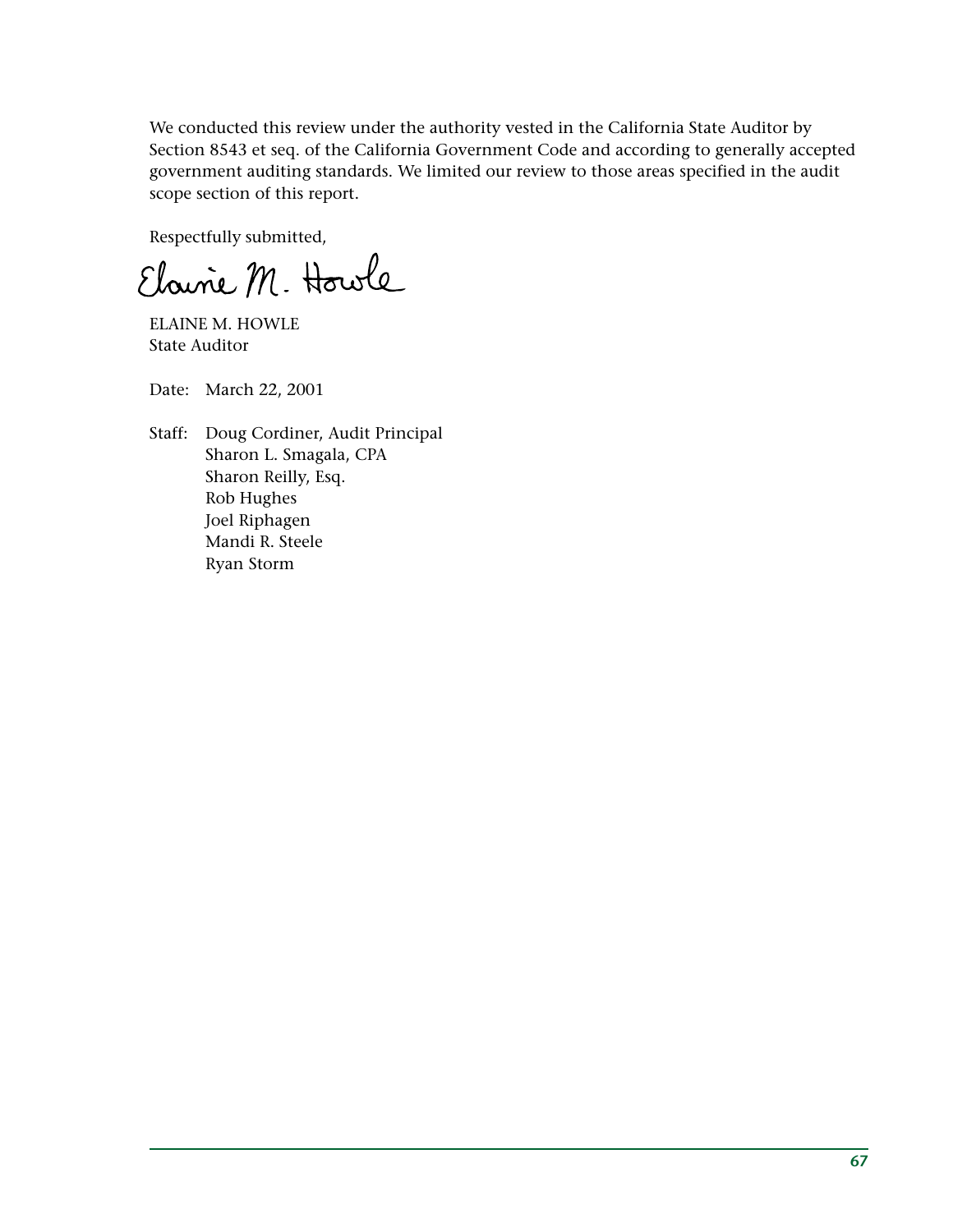Blank page inserted for reproduction purposes only.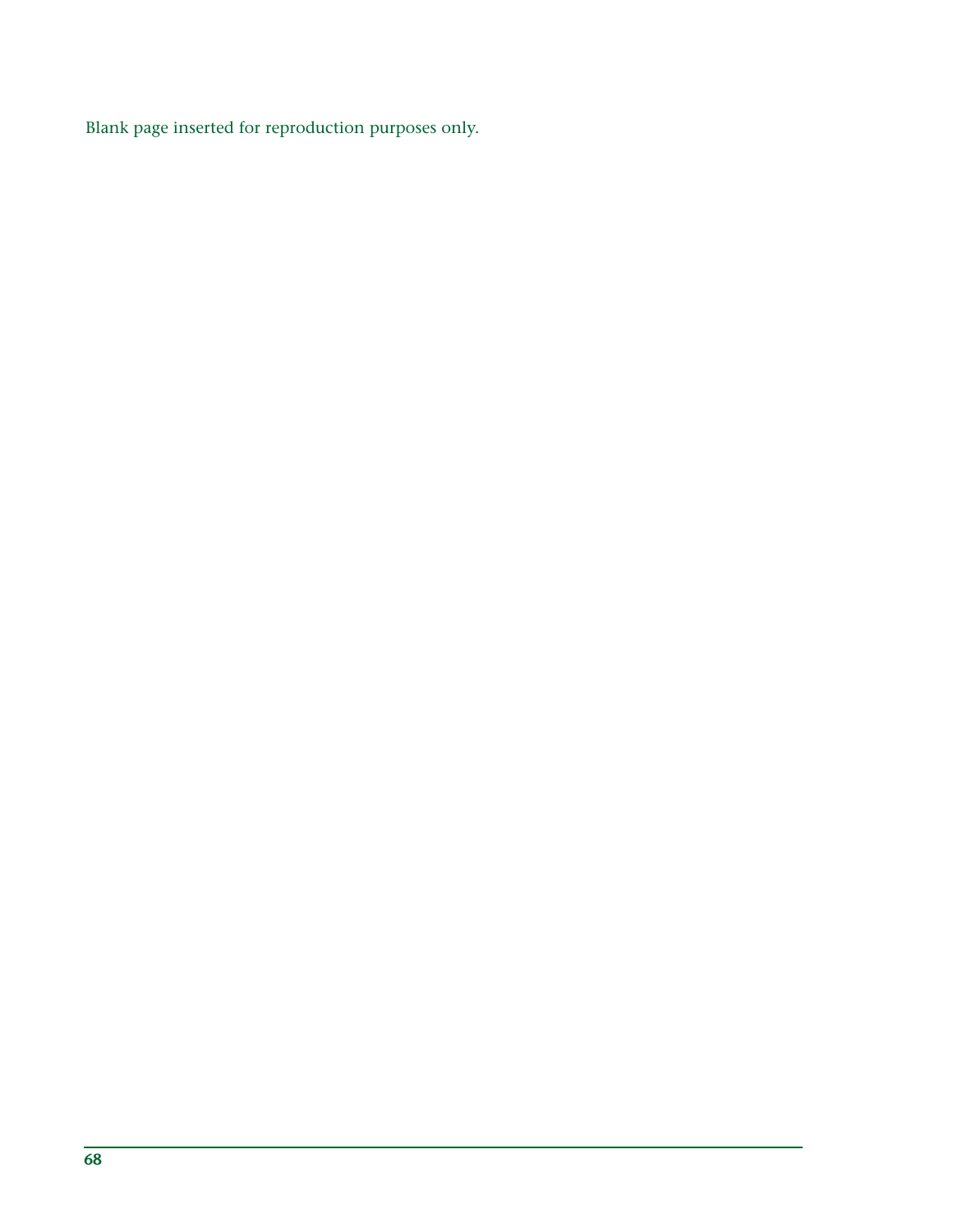# **APPENDIX A**

# *Legislation and Executive Orders Addressing the Energy Crisis*

ppendix A contains the following information on<br>actions taken by the Legislature and the governor<br>address the energy crisis: actions taken by the Legislature and the governor to address the energy crisis:

- Legislation enacted from the 2001-02 First Extraordinary Session of the Legislature. Each of these bills was enacted as an urgency statute.
- Executive Orders issued by the governor as of March 13, 2001.
- Legislation pending in the 2001-02 Regular Session and the 2001-02 First Extraordinary Session of the Legislature as of March 8, 2001. This exhibit is intended to provide an overview of the wide range of issues covered by the pending legislation and is not intended to be an exhaustive description of the subject matter of each bill. Bills that address multiple issues may be listed in more than one category.

Except in the case of urgency legislation or a tax levy, bills enacted at the Regular Session will take effect on January 1, 2002, and bills enacted at the First Extraordinary Session will take effect on the 91<sup>st</sup> day after adjournment of the extraordinary session. Urgency statutes and statutes providing for tax levies take effect immediately upon enactment. The vote requirement for passage of the bills is generally a majority vote of the membership of each house of the Legislature, with urgency measures or bills making an appropriation from the General Fund requiring a vote of not less than two-thirds of the membership of each house of the Legislature.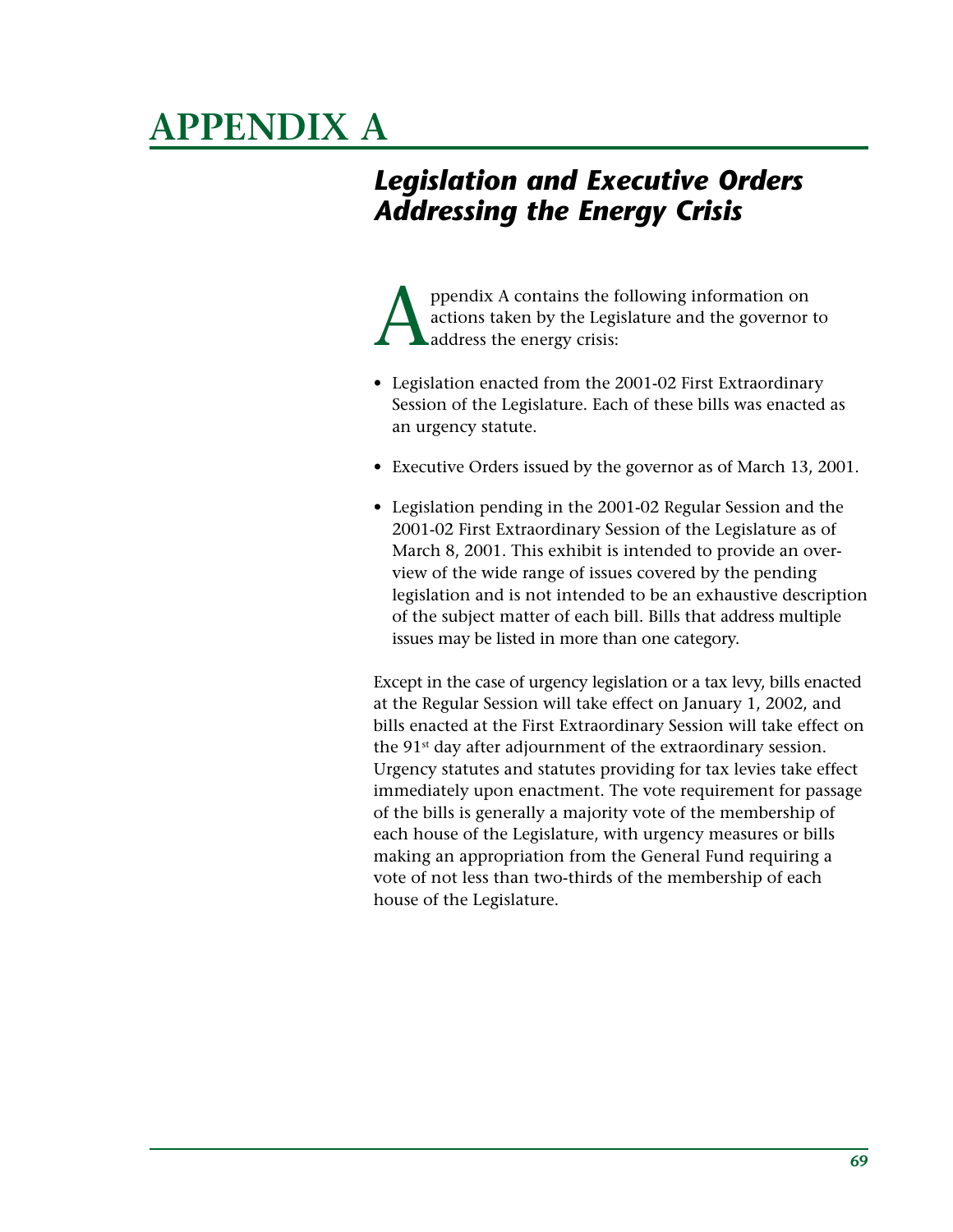## **TABLE 7**

# **Chaptered Legislation\***

| <b>Bill Number<sup>T</sup></b> | Author(s) | <b>General Description/Purpose</b>                                                                                                                                                                                                                                                                                                                                        | <b>Status of Bill</b>          |
|--------------------------------|-----------|---------------------------------------------------------------------------------------------------------------------------------------------------------------------------------------------------------------------------------------------------------------------------------------------------------------------------------------------------------------------------|--------------------------------|
| AB 1X                          | Keeley    | Authorizes the Department of Water Resources (department) to enter into contracts<br>for the purchase of power under terms, conditions, and rates the department<br>deems appropriate, taking into consideration certain factors.                                                                                                                                         | Chapter 4,<br>Statutes of 2001 |
|                                |           | Terminates the department's authority to enter into those contracts<br>on January 1, 2003.                                                                                                                                                                                                                                                                                |                                |
|                                |           | Authorizes the department to sell the power it acquires to retail end-use customers and<br>to local publicly owned electric utilities for prices not to exceed the department's<br>purchase cost and requires that all money collected from that sale be deposited into<br>the department's Electric Power Fund (fund).                                                   |                                |
|                                |           | Authorizes the department to issue bonds with the approval of the Director of Finance<br>and the State Treasurer. Those bonds would not be backed by the full faith and credit<br>or taxing power of the State.                                                                                                                                                           |                                |
|                                |           | Appropriates \$495,755,000 to the fund for the purposes of the bill.                                                                                                                                                                                                                                                                                                      |                                |
|                                |           | Requires the California Public Utilities Commission (CPUC) to calculate the California<br>Procurement Adjustment and to determine the amount of the adjustment that pertains<br>to the power sold by the department. This amount is payable to the department for<br>deposit in the fund upon receipt by the electrical corporation of revenues from<br>retail customers. |                                |
|                                |           | Requires the department to make quarterly and annual reports to the governor and<br>Legislature with regard to its activities and expenditures authorized under the bill.                                                                                                                                                                                                 |                                |
|                                |           | Requires the Bureau of State Audits to audit and report on the department's<br>implementation of the bill on or before March 31, 2003.                                                                                                                                                                                                                                    |                                |
|                                |           | Exempts an aggregator or supplier of electric power for small commercial and<br>residential customers from verification requirements when a customer calls directly<br>to change service providers.                                                                                                                                                                       |                                |
|                                |           | Authorizes the department to hire employees at salaries exceeding Department of<br>Personnel Administration standards and to contract with public agencies or private<br>companies to carry out the bill's provisions.                                                                                                                                                    |                                |
| AB 5X                          | Keeley    | Requires the existing Independent System Operator's (ISO) governing board to be<br>replaced by a five-member independent governing board appointed by the<br>governor within 90 days of the bill's effective date.                                                                                                                                                        | Chapter 1,<br>Statutes of 2001 |
|                                |           | Requires Electricity Oversight Board approval for the ISO to enter into a multistate<br>entity or a regional organization.                                                                                                                                                                                                                                                |                                |
|                                |           | Requires the ISO to make available and update daily, a list of all power plants<br>within the State that are nonoperational due to a planned or unplanned outage.                                                                                                                                                                                                         |                                |
| AB 6X                          | Dutra     | Requires the CPUC to regulate electricity generation facilities owned by any public<br>utility prior to January 1, 1997, until their disposition has been reviewed and<br>approved by the CPUC.                                                                                                                                                                           | Chapter 2,<br>Statutes of 2001 |
|                                |           | Prohibits the disposal of electricity generation facilities owned by a public utility<br>to be disposed of prior to January 1, 2006.                                                                                                                                                                                                                                      |                                |
| SB <sub>7</sub> X              | Burton    | Authorizes the department to purchase electric power from any party and to make<br>that power available at cost to the ISO, public utility electrical corporations,<br>or retail customers for not more than 12 days from the bill's effective date. That<br>authority lapsed on February 2, 2001.                                                                        | Chapter 3,<br>Statutes of 2001 |
|                                |           | Transfers \$400 million from the General Fund to the department's fund for the<br>purpose of implementing the bill.                                                                                                                                                                                                                                                       |                                |

\* Each chaptered bill took effect immediately as urgency legislation.

† An "X" following the bill number indicates a bill introduced in the 2001-02 First Extraordinary Session.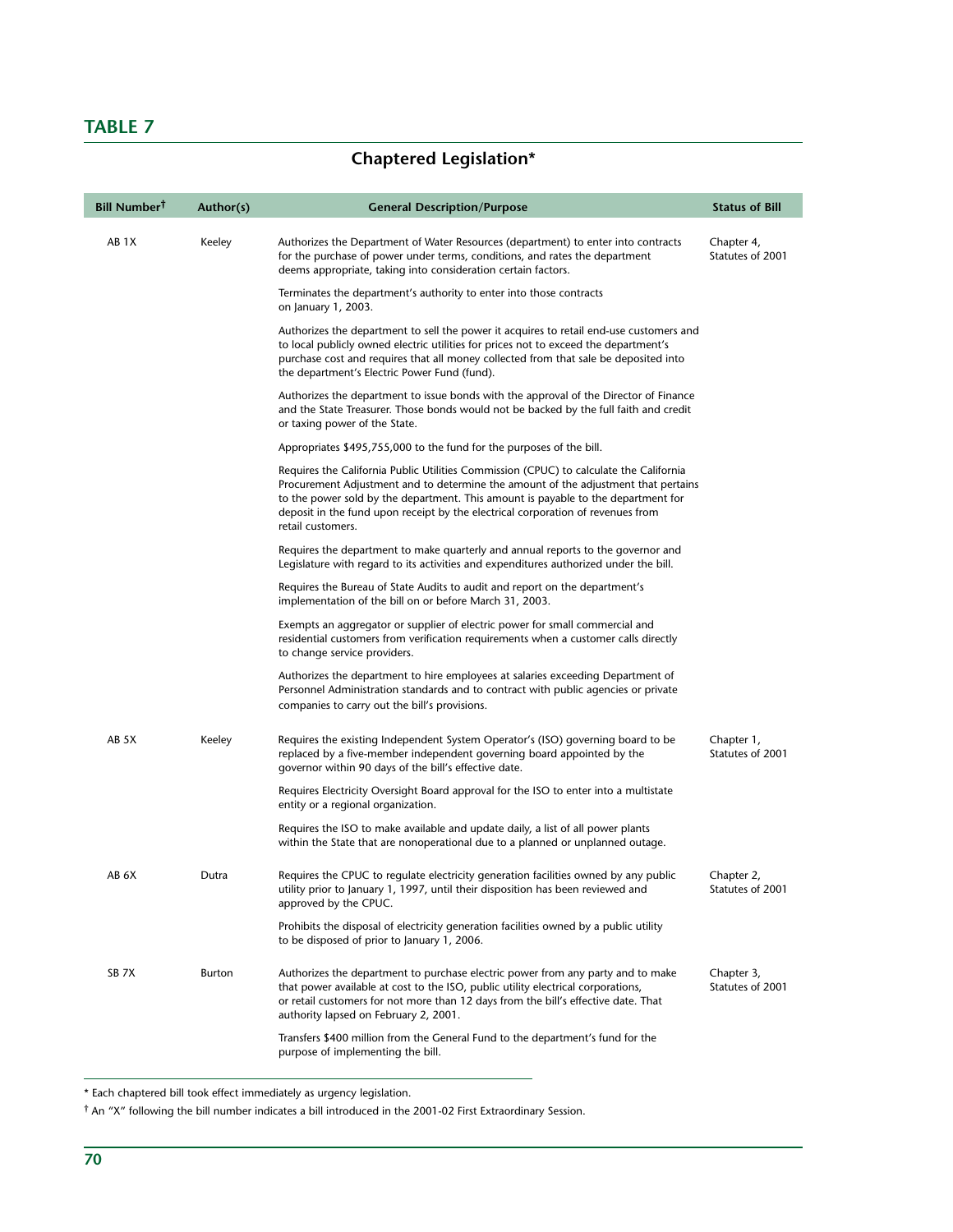# **TABLE 8**

## **Executive Orders**

| <b>Executive</b><br>Order<br><b>Number</b> | Date<br>Signed by<br>Governor | <b>General Description/Purpose</b>                                                                                                                                                                                                                                                                                           |
|--------------------------------------------|-------------------------------|------------------------------------------------------------------------------------------------------------------------------------------------------------------------------------------------------------------------------------------------------------------------------------------------------------------------------|
| D-18-01                                    | 2/1/01                        | Orders the Department of Consumer Affairs to conduct a media awareness campaign to<br>inform the public of the importance of, and methods to, conserve energy.                                                                                                                                                               |
| $D-19-01$                                  | 2/1/01                        | Orders all California retail establishments to substantially reduce maximum outdoor lighting<br>capability during nonbusiness hours except as necessary to the health and safety of the<br>public, employees, or property.                                                                                                   |
|                                            |                               | Requires the Office of Emergency Services (OES), in consultation with the commissioner of<br>the California Highway Patrol and the sheriffs of certain counties, to develop plans for the<br>voluntary implementation of the order as soon as practicable and the mandatory<br>implementation by March 15, 2001.             |
|                                            |                               | Requires the Technology, Trade and Commerce Agency, with assistance as necessary from<br>OES and the State and Consumer Services Agency, to notify the public, retail establishments,<br>and local officials of the order.                                                                                                   |
|                                            |                               | Requires the Technology, Trade and Commerce Agency, and the State and the Consumer<br>Services Agency, to submit a report recommending additional steps by commercial<br>establishments to conserve energy.                                                                                                                  |
| $D-20-01$                                  | 1/31/01                       | Orders the state seizure of forward contracts for the delivery of electricity by Southern<br>California Edison to the Power Exchange (PX).                                                                                                                                                                                   |
| $D-21-01$                                  | 1/31/01                       | Orders the state seizure of forward contracts for the delivery of electricity by Pacific Gas and<br>Electric to the PX.                                                                                                                                                                                                      |
| $D-22-01$                                  | 2/8/01                        | Orders that all existing power plants that increase their output above authorized levels by less<br>than 50 megawatts between June 1, 2001, and October 1, 2001, not be subject to the<br>California Energy Resources Conservation and Development Commission's (Energy<br>Commission) jurisdiction for that period of time. |
|                                            |                               | Requires the Energy Commission to expedite the processing of applications for certification<br>for existing thermal power plants that require retooling and a current license to operate.                                                                                                                                    |
|                                            |                               | Requires all local, regional, and state agencies involved in the licensing of proposed power<br>plants to work with the Energy Commission, within its timeline, to review all such<br>applications for certification.                                                                                                        |
|                                            |                               | Requires the State Water Resources Control Board to ensure that power plants are not kept<br>from operating as a result of thermal limits in waste discharge requirements.                                                                                                                                                   |
|                                            |                               | Requires the Department of Water Resources (department) to contract for power from power<br>plants using renewable and other resources that do not have a market for their power.                                                                                                                                            |
|                                            |                               | This order expires on December 31, 2001.                                                                                                                                                                                                                                                                                     |
| D-23-01                                    | 2/8/01                        | Orders the Independent System Operator (ISO) to:                                                                                                                                                                                                                                                                             |
|                                            |                               | 1. Require generators to submit planned outage schedules.                                                                                                                                                                                                                                                                    |
|                                            |                               | 2. Prepare a quarterly coordinated outage plan.                                                                                                                                                                                                                                                                              |
|                                            |                               | 3. Identify maintenance criteria to be met by generation facilities.                                                                                                                                                                                                                                                         |
|                                            |                               | 4. Maintain and provide the Electricity Oversight Board (EOB) with daily records of any<br>unplanned generation facility outages.                                                                                                                                                                                            |
|                                            |                               | 5. Conduct independent audits of generation facilities that have fallen below performance<br>benchmarks established by the ISO.                                                                                                                                                                                              |
|                                            |                               | 6. Consider seeking the authority under state law or federal regulation to impose fines on<br>those generators whose facilities have fallen below the performance benchmarks.                                                                                                                                                |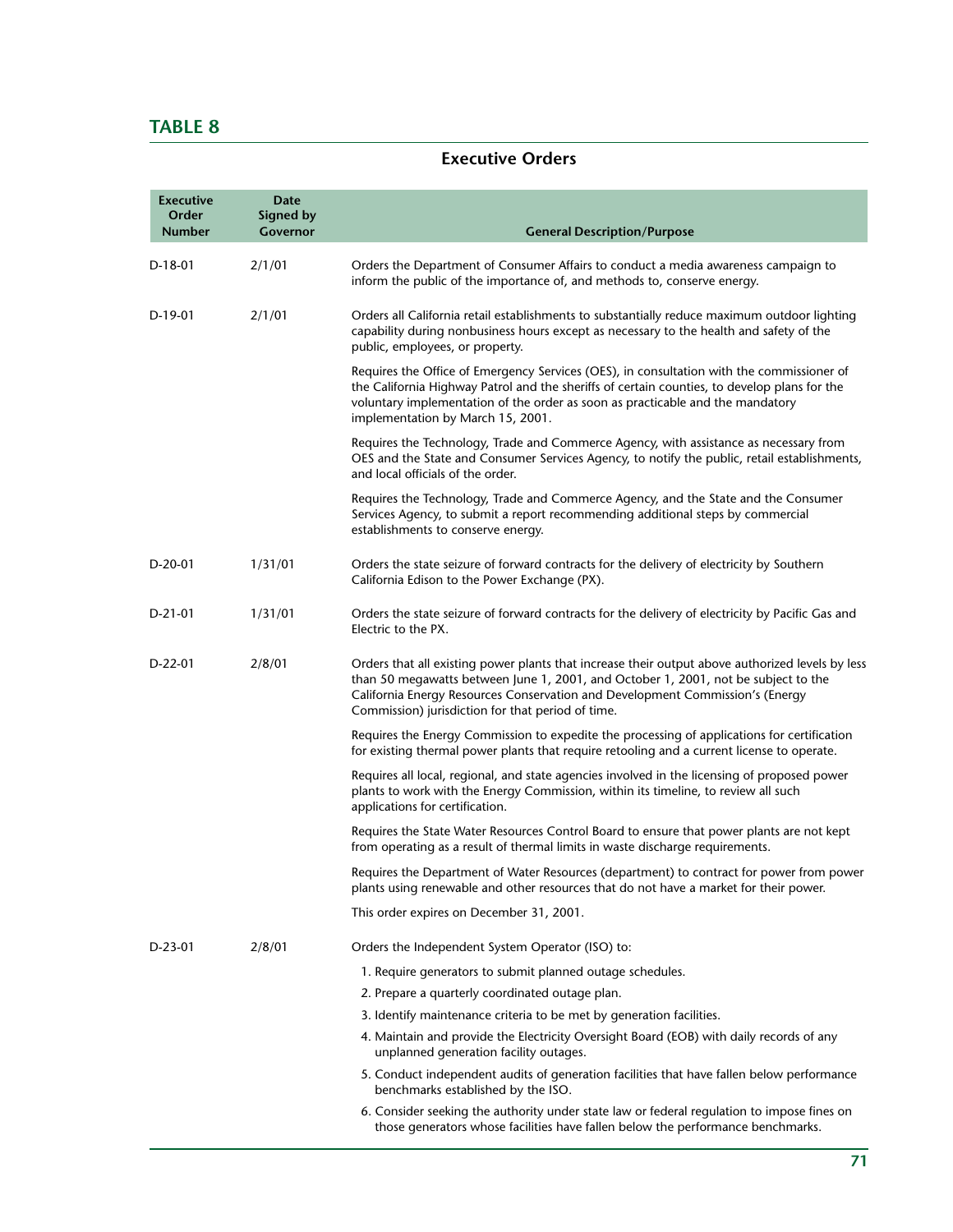| <b>Executive</b><br>Order<br><b>Number</b> | <b>Date</b><br>Signed by<br>Governor | <b>General Description/Purpose</b>                                                                                                                                                                                                                                                                                                                                                                                                                                                                                                                                                                                                                                              |
|--------------------------------------------|--------------------------------------|---------------------------------------------------------------------------------------------------------------------------------------------------------------------------------------------------------------------------------------------------------------------------------------------------------------------------------------------------------------------------------------------------------------------------------------------------------------------------------------------------------------------------------------------------------------------------------------------------------------------------------------------------------------------------------|
|                                            |                                      | Requires the EOB and the ISO to review the ISO Tariffs and Protocols to identify any necessary<br>revisions to increase the ISO's ability to ensure adequate energy availability during peak<br>demand periods.                                                                                                                                                                                                                                                                                                                                                                                                                                                                 |
|                                            |                                      | Requires the ISO board to make the necessary filings with the Federal Energy Regulatory<br>Commission to implement any revisions to the Tariffs and Protocols.                                                                                                                                                                                                                                                                                                                                                                                                                                                                                                                  |
|                                            |                                      | Requires the California Public Utilities Commission (CPUC) to ensure that the power plants still<br>owned by regulated utilities are operated in a manner that assures the availability and<br>reliability of the electric supply.                                                                                                                                                                                                                                                                                                                                                                                                                                              |
|                                            |                                      | Requires the EOB to propose emergency legislation to expand its authority to issue audits of<br>generators that do not meet benchmarks for availability and performance, and issue fines<br>against those plants, after a hearing.                                                                                                                                                                                                                                                                                                                                                                                                                                              |
| $D-24-01$                                  | 2/8/01                               | Orders the local air pollution control and air quality management districts to modify emissions<br>limits in air quality permits that restrict the hours of operation for power plants under contract<br>with the department. Directs these districts to require a mitigation fee for all applicable<br>emissions in excess of the original limits. The Air Resources Board (ARB) is required to ensure<br>all modifications to permits are made in a timely manner.                                                                                                                                                                                                            |
|                                            |                                      | Requires the ARB to establish an emissions reduction credit bank through which power plants<br>with emissions in excess of the established limits can be offset by emission reduction credits<br>from other sources allowing the power plants to expand capacity for the summer. These<br>offsetting credits will be provided at up to the market rate, unless the facility is under contract<br>with the department in which case the credits will be provided at up to a 50 percent<br>reduction in price. Requires the proceeds from the sale of credits to go to fund emission<br>reduction programs in the air districts where the new or expanded facilities are located. |
| $D-25-01$                                  | 2/8/01                               | Orders the Energy Commission to expedite the review and approval of post-certification<br>amendments regarding thermal power plants by suspending the requirements that normally<br>control the review and approval process of such amendments.                                                                                                                                                                                                                                                                                                                                                                                                                                 |
|                                            |                                      | Requires the Energy Commission to establish specific performance milestones for the initiation<br>of construction within one year of certification of the project and for the construction itself.<br>Failure to meet these milestones will result in a forfeiture of the certification.                                                                                                                                                                                                                                                                                                                                                                                        |
|                                            |                                      | This order expires on December 31, 2001.                                                                                                                                                                                                                                                                                                                                                                                                                                                                                                                                                                                                                                        |
| $D-26-01$                                  | 2/8/01                               | Authorizes state and local agencies to use a shortened seven-day review of environmental<br>documents prepared under the California Environmental Quality Act for all power plants<br>not subject to the jurisdiction of the Energy Commission and that can be online by the<br>summer of 2001.                                                                                                                                                                                                                                                                                                                                                                                 |
|                                            |                                      | Requires the Energy Commission to expedite its licensing process by:                                                                                                                                                                                                                                                                                                                                                                                                                                                                                                                                                                                                            |
|                                            |                                      | 1. Expediting applications for peaking or renewable power plants, including those with a<br>current contract with the ISO, that can be online by July 2001.                                                                                                                                                                                                                                                                                                                                                                                                                                                                                                                     |
|                                            |                                      | 2. Suspending restrictions that would otherwise delay the licensing of proposed simple<br>cycle thermal power plants that can be online by August 31, 2002.                                                                                                                                                                                                                                                                                                                                                                                                                                                                                                                     |
|                                            |                                      | 3. Exempting applicants from securing emission offset credits at the time of applying for<br>certification.                                                                                                                                                                                                                                                                                                                                                                                                                                                                                                                                                                     |
|                                            |                                      | 4. Conducting a study identifying potential peaking power plant sites and reporting to the<br>governor by February 21, 2001.                                                                                                                                                                                                                                                                                                                                                                                                                                                                                                                                                    |
|                                            |                                      | Requires the CPUC to ensure that the investor-owned utilities complete transmission<br>interconnection studies within seven days of receipt of a completed application.                                                                                                                                                                                                                                                                                                                                                                                                                                                                                                         |
|                                            |                                      | This order expires on December 31, 2001.                                                                                                                                                                                                                                                                                                                                                                                                                                                                                                                                                                                                                                        |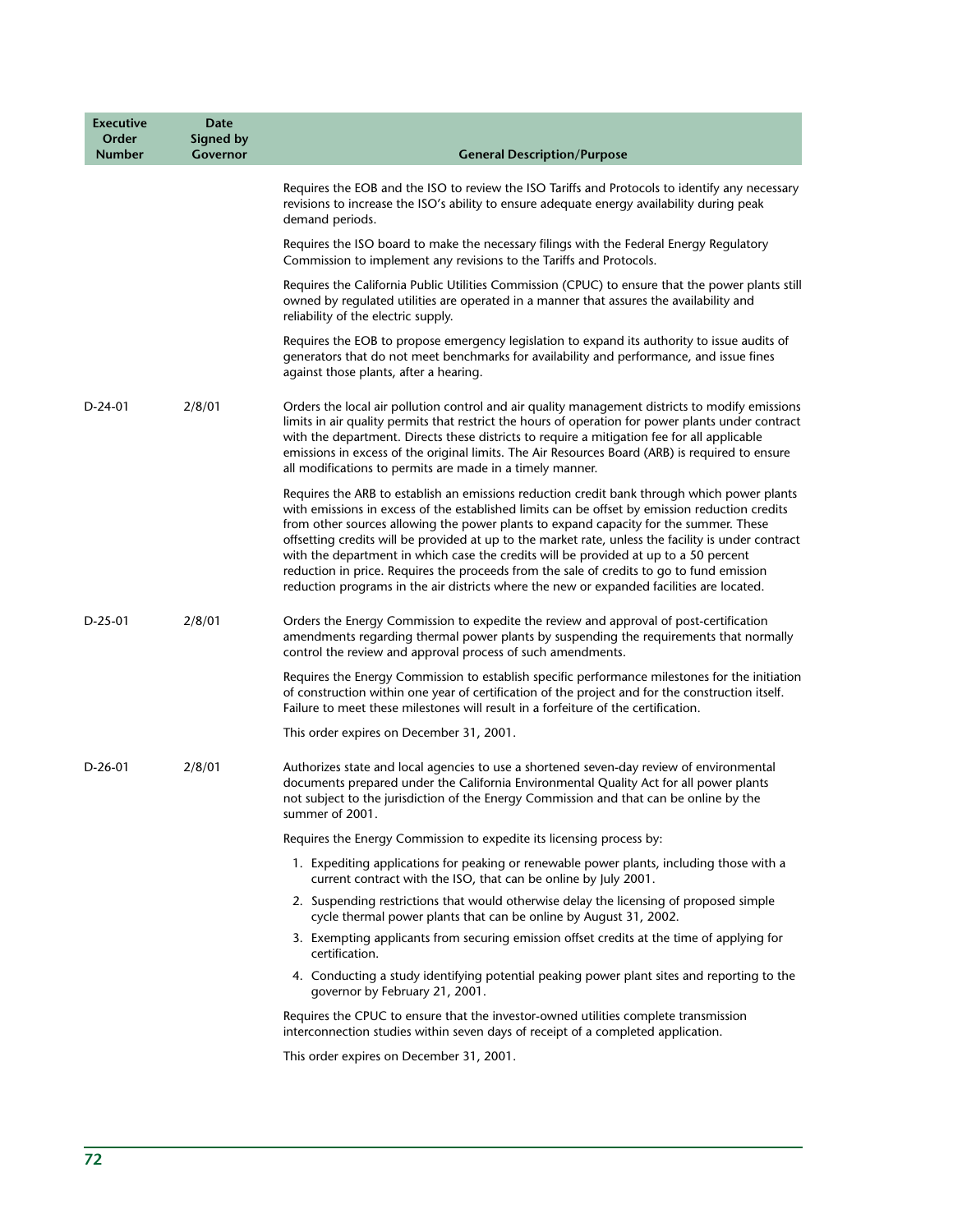| <b>Executive</b><br>Order<br><b>Number</b> | <b>Date</b><br><b>Signed by</b><br>Governor | <b>General Description/Purpose</b>                                                                                                                                                                                                                                                                                                                   |
|--------------------------------------------|---------------------------------------------|------------------------------------------------------------------------------------------------------------------------------------------------------------------------------------------------------------------------------------------------------------------------------------------------------------------------------------------------------|
| $D-27-01$                                  | 2/8/01                                      | Orders the Department of Parks and Recreation to make its remaining appropriated funds<br>available at the direction of the governor to the Energy Commission for the purpose of<br>providing incentives to new power plants brought online before July 1, 2001.                                                                                     |
| $D-28-01$                                  | 3/7/01                                      | Grants the Energy Commission and other reviewing agencies the authority to modify their<br>procedural requirements for the review of the programs covered by Executive Orders D-22-01,<br>D-24-01, D-25-01, and D-26-01.                                                                                                                             |
|                                            |                                             | Requires the Energy Commission to expedite certification applications for the construction and<br>operation of peaking or renewable power plants by September 30, 2001, including those with<br>a current contract with the ISO.                                                                                                                     |
|                                            |                                             | Extends the provisions of Executive Order D-24-01 requiring modification of emissions limits<br>in air quality permits that restrict hours of operation to include any power-generating facility,<br>including those that are not currently operating. No permit modification may be valid for<br>more than three years from the date of this order. |
|                                            |                                             | This order expires on December 31, 2001.                                                                                                                                                                                                                                                                                                             |
| $D-30-01$                                  | 3/13/01                                     | Orders a rate reduction program giving customers who reduce consumption by 20 percent<br>between the months of June and September 2001 a rebate on their electricity bills.                                                                                                                                                                          |
|                                            |                                             | Finances program through a reduction in payments made to the department by<br>utility companies.                                                                                                                                                                                                                                                     |
|                                            |                                             | This order expires on December 31, 2001.                                                                                                                                                                                                                                                                                                             |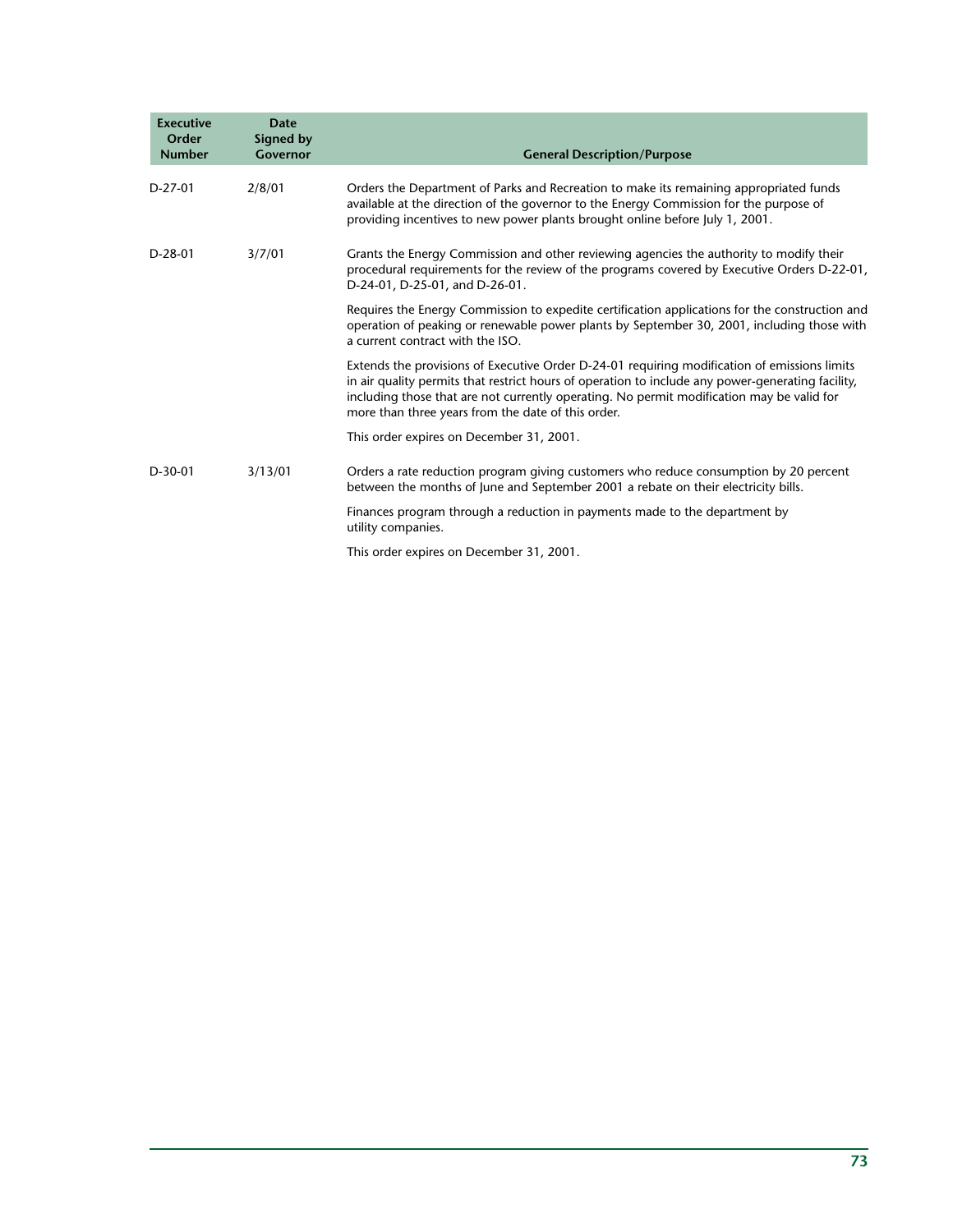# **Pending Legislation**

| Subject/Description                                                                                                                    | <b>Bill Number*</b>     | Author <sup>†</sup>          |
|----------------------------------------------------------------------------------------------------------------------------------------|-------------------------|------------------------------|
| <b>Alternative Energy</b>                                                                                                              |                         |                              |
| Numerous bills have been introduced to encourage the use of alternative                                                                | AB 10X                  | Goldberg                     |
| and renewable energy, such as solar power, qualifying facilities, cogeneration,                                                        | <b>AB 33X</b>           | Robert Pacheco               |
| biomass to energy, microgeneration, wind facilities, and onsite generation.                                                            | AB 37X                  | Frommer                      |
| The subject matters include:                                                                                                           | AB 48X                  | Migden                       |
| Programs to convert agricultural biomass to energy.                                                                                    | <b>AB 38X</b>           | Jackson                      |
| Tax exemptions for purchase of alternative energy generation.                                                                          | AB 53X                  | Reyes                        |
| Tax credits for use of alternative energy.                                                                                             | <b>AB 58X</b>           | Cox                          |
| Standby charge waivers for installation of alternative energy generation.                                                              | AB 64X                  | Strom-Martin                 |
|                                                                                                                                        | <b>AB 75X</b>           | Calderon                     |
| Loans to local public utilities for alternative energy.                                                                                | <b>AB 79X</b><br>AB 83X | Nakano                       |
| Funding for research and financing for renewable energy.                                                                               | <b>AB 86X</b>           | Keeley<br><b>B.</b> Campbell |
| Clean distributed energy resources.                                                                                                    | AB 93X                  | <b>B.</b> Campbell           |
|                                                                                                                                        | AB 94X                  | <b>B.</b> Campbell           |
| Loan quarantees for joint powers agreements between public power<br>entities, independent generators, and utilities to develop new and | AB 95X                  | <b>B.</b> Campbell           |
| renewable energy.                                                                                                                      | <b>AB 98X</b>           | Calderon                     |
| Solar energy in local building standards.                                                                                              | AB 99X                  | Pavley                       |
|                                                                                                                                        | AB 103X                 | Keeley                       |
| Grants to public school facilities for use of emerging technology.                                                                     | <b>AB 108X</b>          | Simitian                     |
| Expediting California Environmental Quality Act (CEQA) process for new                                                                 | SB <sub>1</sub> X       | Soto                         |
| clean energy plants.                                                                                                                   | SB <sub>6</sub> X       | <b>Burton</b>                |
| Customer credits for use of renewables.                                                                                                | SB <sub>9X</sub>        | Morrow                       |
| Loan guarantees for businesses for renewable energy systems purchases.                                                                 | <b>SB 15X</b>           | Alarcon                      |
|                                                                                                                                        | <b>SB 17X</b>           | <b>Brulte</b>                |
| On-site generation for state buildings.                                                                                                | <b>SB 29X</b>           | Soto                         |
| Energy independence for community colleges.                                                                                            | <b>SB 47X</b>           | <b>Battin</b>                |
| Net energy metering contracts for use of alternative energy.                                                                           | <b>SB 54X</b>           | Haynes                       |
| Local funding for energy efficient technology.                                                                                         | SB 64X                  | Costa                        |
|                                                                                                                                        | AB 497                  | Robert Pacheco               |
|                                                                                                                                        | AB 802                  | <b>Dickerson</b>             |
|                                                                                                                                        | AB 1264                 | <b>B.</b> Campbell           |
|                                                                                                                                        | AB 1319                 | Cox                          |
|                                                                                                                                        | SB 365                  | McPherson                    |
|                                                                                                                                        | SB 625                  | Costa                        |
| <b>Conservation Efforts</b>                                                                                                            |                         |                              |
| Numerous bills have been introduced to encourage conservation efforts by                                                               | <b>AB 10X</b>           | Goldberg                     |
| private citizens, businesses, and state and local governmental agencies. The                                                           | AB 15X                  | Rod Pacheco                  |
| subject matters include:                                                                                                               | AB 29X                  | Kehoe                        |
| Meters to measure electricity usage.                                                                                                   | <b>AB 31X</b>           | Wright                       |
| Three-tier rate structure for residential customers—lowest rate for lowest use.                                                        | AB 32X                  | Nation                       |
| Baseline quantities of gas and electricity needed to supply average residential                                                        | <b>AB 40X</b>           | Steinberg                    |
| energy needs.                                                                                                                          | AB 41X                  | Lowenthal                    |
|                                                                                                                                        | <b>AB 42X</b>           | Cedillo                      |

\* An "X" following the bill number indicates a bill introduced in the 2001-02 First Extraordinary Session.

† For bills with multiple authors or co-authors, this matrix lists the first named author.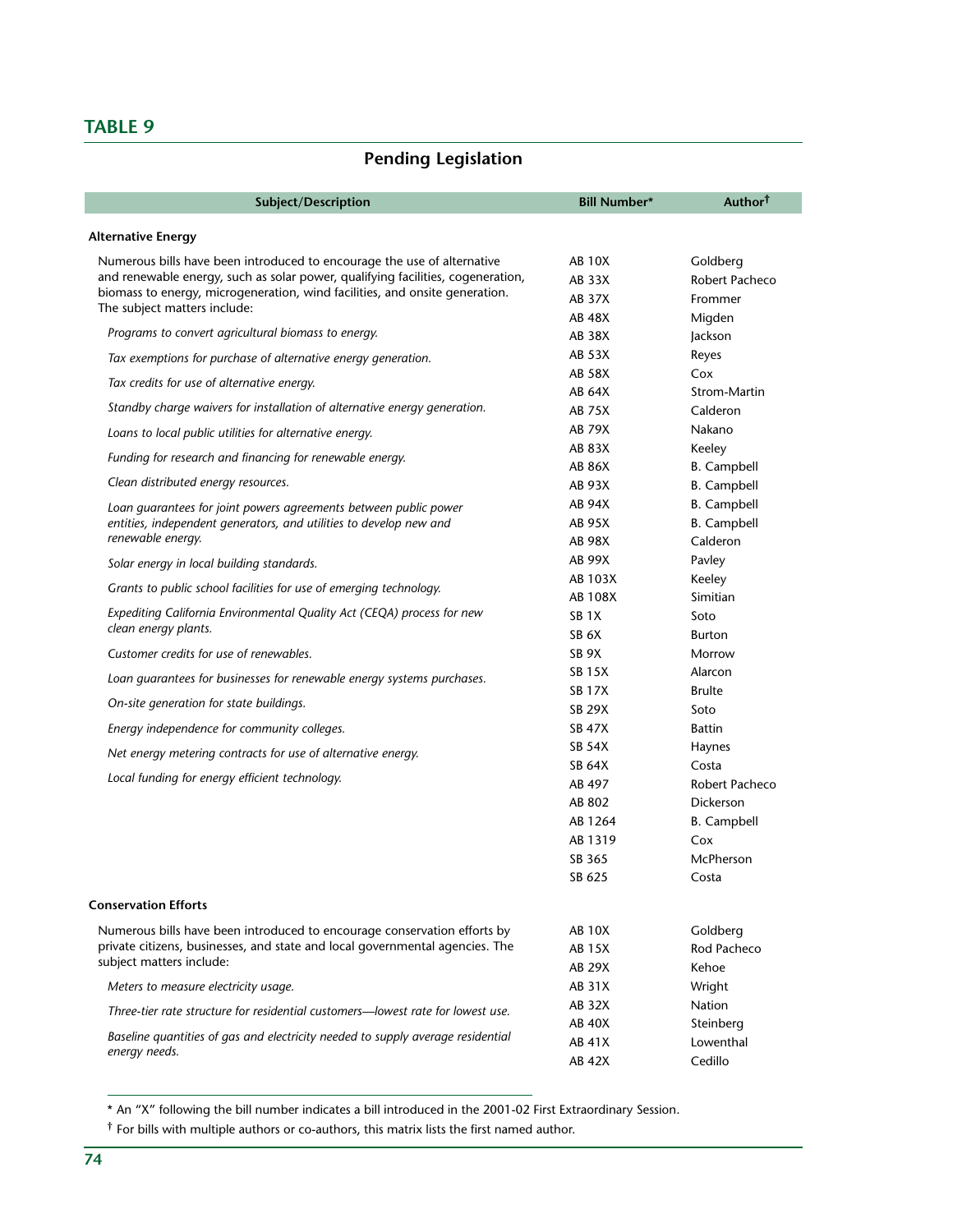| Subject/Description                                                                                                                       | <b>Bill Number*</b>            | Author <sup>†</sup> |
|-------------------------------------------------------------------------------------------------------------------------------------------|--------------------------------|---------------------|
| Grants for energy efficient appliances, building construction, and retrofits.                                                             | <b>AB 43X</b>                  | Kehoe               |
| Energy conservation project loans for shopping malls.                                                                                     | <b>AB 44X</b>                  | Cohn                |
|                                                                                                                                           | AB 56X                         | Leslie              |
| Assistance to low-income households for energy efficiency measures.                                                                       | AB 64X                         | Costa               |
| Funding to school districts, cities, and counties for energy conservation and                                                             | AB 66X                         | Correa              |
| efficiency efforts.                                                                                                                       | AB 67X                         | McLeod              |
| Tax credits for natural gas and electricity conservation and for purchase of                                                              | <b>AB 84X</b>                  | <b>B.</b> Campbell  |
| energy reducing devices.                                                                                                                  | <b>AB 90X</b>                  | <b>B.</b> Campbell  |
| State agency conservation, including decisions that may affect peak demand                                                                | AB 109X                        | Simitian            |
| and shutdowns during electricity emergencies.                                                                                             | SB <sub>2X</sub>               | Alarcon             |
| Peak-load and demand reduction programs.                                                                                                  | AB 102X                        | Wayne               |
|                                                                                                                                           | SB <sub>5</sub> X              | Sher                |
| Energy efficient standards for public buildings.                                                                                          | SB <sub>6</sub> X              | Burton              |
| Building standards to increase efficiency and to decrease peak-load                                                                       | <b>SB 21X</b>                  | Machado             |
| wastefulness.                                                                                                                             | <b>SB 28X</b>                  | Sher                |
| Taxing local utility users on per unit basis.                                                                                             | <b>SB 31X</b>                  | Bowen               |
| Requiring investor-owned utilities (IOUs) to give rebates for reduced                                                                     | <b>SB 37X</b><br><b>SB 41X</b> | <b>Brulte</b>       |
| energy consumption.                                                                                                                       | <b>SB 42X</b>                  | Speier              |
| Energy efficient technologies rebates.                                                                                                    | <b>SB 46X</b>                  | Speier<br>Soto      |
|                                                                                                                                           | <b>SB 51X</b>                  | Polanco             |
| Financing authority to promote conservation and renewable energy.                                                                         | <b>SB 52X</b>                  | Chesbro             |
|                                                                                                                                           | <b>SB 53X</b>                  | Margett             |
|                                                                                                                                           | SB 62X                         | Poochigian          |
|                                                                                                                                           | SB 63X                         | Perata              |
|                                                                                                                                           | SCA 1X                         | Poochigian          |
|                                                                                                                                           | AB <sub>1</sub>                | Aanestad            |
|                                                                                                                                           | AB 549                         | Longville           |
|                                                                                                                                           | AB 1268                        | <b>B.</b> Campbell  |
|                                                                                                                                           | SB 497                         | Sher                |
|                                                                                                                                           | SB 705                         | Margett             |
|                                                                                                                                           | SB 1085                        | Bowen               |
| <b>Environmental Issues</b>                                                                                                               |                                |                     |
| Several bills have been introduced to address the environmental issues that arise                                                         | AB 20X                         | Zettel              |
| with regard to electrical energy generation, such as air emission standards, the                                                          | AB 28X                         | Daucher             |
| permitting process, and CEQA. The subject matters include:                                                                                | AB 31X                         | Wright              |
| Expediting retrofit of electrical generators while protecting and improving air                                                           | AB 34X                         | La Suer             |
| quality (including clean or green plants).                                                                                                | AB 36X                         | Wright              |
| Environmental quidelines for distributed energy installation.                                                                             | AB 55X                         | Rod Pacheco         |
|                                                                                                                                           | AB 59X                         | Robert Pacheco      |
| Expediting and streamlining environmental decisions on permits for power<br>plants.                                                       | AB 65X                         | Wyman               |
|                                                                                                                                           | <b>AB 76X</b>                  | Leslie              |
| Tax credits for reductions in air emissions.                                                                                              | AB 92X                         | <b>B.</b> Campbell  |
| Exemptions for back-up generators used during power emergencies or peak                                                                   | AB 94X                         | <b>B.</b> Campbell  |
| demand periods.                                                                                                                           | <b>AB 97X</b>                  | Canciamilla         |
| Exemptions and priorities for ultraclean thermal plants.                                                                                  | AB 100X                        | Mountjoy            |
| Expediting permits to repower or retrofit existing plants.                                                                                | AB 106X                        | Frommer             |
|                                                                                                                                           | SB 21X                         | Machado             |
| CEQA exemptions for retrofits of existing power plants, the Path "15"<br>transmission path and for a specified hydroelectric power plant. | <b>SB 28X</b>                  | Sher                |
|                                                                                                                                           | SB 34X                         | Knight              |
| Retrofit of existing energy generating facilities.                                                                                        | <b>SB 35X</b>                  | Morrow              |
|                                                                                                                                           | <b>SB 38X</b>                  | Oller               |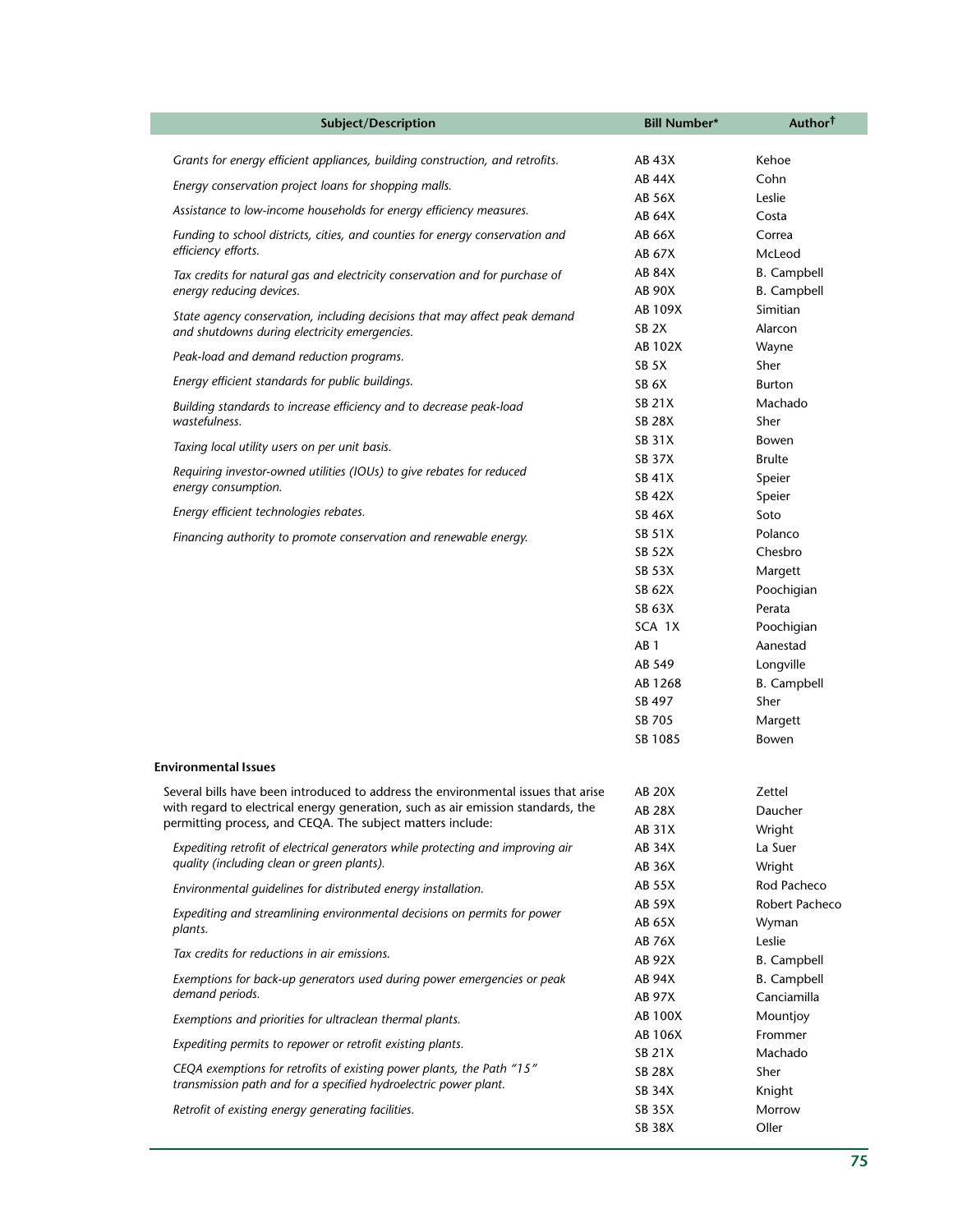| Subject/Description                                                                                                                       | <b>Bill Number*</b>            | Author <sup>†</sup> |
|-------------------------------------------------------------------------------------------------------------------------------------------|--------------------------------|---------------------|
|                                                                                                                                           |                                |                     |
| Air emission credits.                                                                                                                     | <b>SB 50X</b>                  | Polanco             |
| Air quality standards for distributed energy.                                                                                             | <b>SB 55X</b>                  | <b>McClintock</b>   |
|                                                                                                                                           | <b>SB 57X</b><br><b>SB 58X</b> | <b>Battin</b>       |
|                                                                                                                                           | AB 69                          | Battin              |
|                                                                                                                                           | AB 94                          | Wright<br>Daucher   |
|                                                                                                                                           | AB 569                         | La Suer             |
|                                                                                                                                           | AB 621                         | Corbett             |
|                                                                                                                                           | AB 1577                        | Zettel              |
|                                                                                                                                           | SB 863                         | Knight              |
|                                                                                                                                           | SB 1110                        | <b>Battin</b>       |
|                                                                                                                                           |                                |                     |
| <b>Forward/Bilateral Contracts</b>                                                                                                        |                                |                     |
| Several bills have been introduced to address the use of forward or bilateral                                                             | AB <sub>2X</sub>               | Pescetti            |
| contracts by IOUs to purchase electricity and ensure long-term electricity price                                                          | <b>SB 48X</b>                  | Morrow              |
| stability. The subject matters includes:                                                                                                  | AB 57                          | Wright              |
| Requiring the CPUC or Energy Commission to permit and deem reasonable                                                                     | AB 1577                        | Zettel              |
| forward contracts and prohibiting a later just and reasonableness review of                                                               | SB 997                         | Morrow              |
| the contracts.                                                                                                                            | SB 1012                        | <b>Battin</b>       |
| Requiring the CPUC to preapprove forward contracts.                                                                                       |                                |                     |
| Requiring IOUs to maintain portfolios of forward contracts for not less than<br>50 percent nor more than 95 percent of electricity needs. |                                |                     |
| <b>Hydroelectric Power</b>                                                                                                                |                                |                     |
| Several bills have been introduced to address the use of hydroelectric power.                                                             | AB 76X                         | Leslie              |
| The subject matters includes:                                                                                                             | AB 110X                        | Kelley              |
| CEQA exemptions for a specified hydroelectric project.                                                                                    | <b>SB 12X</b>                  | Johannessen         |
| General obligation bonds to finance Auburn Dam power generation.                                                                          | <b>SB 45X</b>                  | Oller               |
|                                                                                                                                           | SB 102                         | Johannessen         |
| Use of water storage facilities that generate hydroelectric power.                                                                        | SB 1008                        | Perata              |
| Use of reclaimed groundwater to generate electricity.                                                                                     |                                |                     |
| Formation of joint powers authority for hydroelectric generation.                                                                         |                                |                     |
| <b>Investor-Owned Utility Assistance</b>                                                                                                  |                                |                     |
| Several bills have been introduced to address the problems the IOUs are facing                                                            | AB 18X                         | Hertzberg           |
| as a result of soaring electricity costs, including proposed modifications to                                                             | <b>AB 25X</b>                  | Florez              |
| AB 1X, which has been enacted and authorizes the Department of Water                                                                      | <b>AB 27X</b>                  | Koretz              |
| Resources (DWR) to enter long-term contracts for the purchase of electricity. The                                                         | <b>AB 18X</b>                  | Hertzberg           |
| subject matters include:                                                                                                                  | <b>AB 35X</b>                  | <b>Bates</b>        |
| Assessments on the real property of IOUs that the state purchases power for.                                                              | AB 63X                         | Florez              |
| DWR's purchase and sale of electricity.                                                                                                   | AB 107X                        | Florez              |
| DWR's undercollection in the sale of electricity.                                                                                         | AB 60X                         | Hertzberg           |
| State purchase of transmission lines from IOUs.                                                                                           | <b>SB 13X</b>                  | Polanco             |
| IOUs' recovery of uneconomic costs and undercollected amounts.                                                                            | <b>SB 14X</b><br><b>SB 18X</b> | Alarcon<br>Escutia  |
|                                                                                                                                           | <b>SB 27X</b>                  | Bowen               |
| Providing stability to prices.                                                                                                            | SB 33X                         | Burton              |
| IOU rate freeze.                                                                                                                          | AB 30                          | Pescetti            |
|                                                                                                                                           |                                |                     |

p.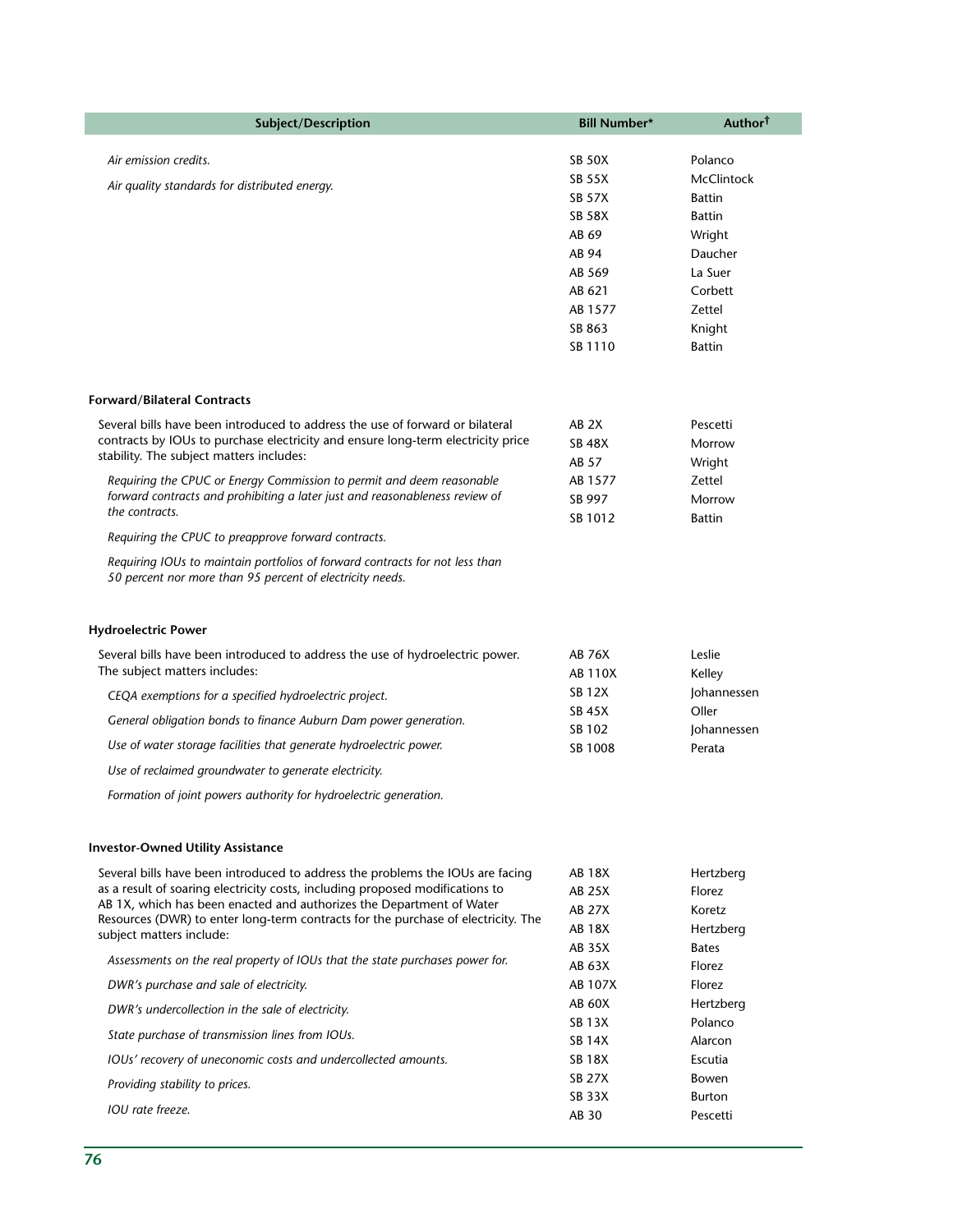| Subject/Description                                                                                                                    | <b>Bill Number*</b>            | Author <sup>†</sup> |
|----------------------------------------------------------------------------------------------------------------------------------------|--------------------------------|---------------------|
| Financing for electricity overpayment debts of IOUs.                                                                                   | AB 868                         | <b>Bates</b>        |
|                                                                                                                                        | AB 1124                        | Koretz              |
|                                                                                                                                        |                                |                     |
| ISO, PX, EOB                                                                                                                           |                                |                     |
| Several bills have been introduced that pertain to the structure and duties of the                                                     | AB <sub>8X</sub>               | Migden              |
| Independent System Operator (ISO), the Power Exchange (PX), and the<br>Electricity Oversight Board (EOB). The subject matters include: | <b>AB 22X</b>                  | Koretz              |
|                                                                                                                                        | <b>AB 48X</b>                  | Migden              |
| Merging the functions of the ISO and PX purchase of electricity from non-PX<br>markets.                                                | <b>SB 26X</b>                  | Bowen               |
|                                                                                                                                        | <b>SB 31X</b><br><b>SB 50X</b> | Bowen<br>Polanco    |
| Reconfiguring the ISO board.                                                                                                           | AB 58                          | Keeley              |
| Monitoring of power plant maintenance schedules by ISO and reports to EOB.                                                             | SB 36                          | Burton              |
| Notice of rolling blackouts by ISO.                                                                                                    | SB 38                          | Bowen               |
| Priority for ultraclean power plants during transmission system overload.                                                              | SB 47                          | Bowen               |
|                                                                                                                                        | SB 570                         | Morrow              |
| Exercise of market power.                                                                                                              |                                |                     |
| <b>Municipal Utilities/Local Issues</b>                                                                                                |                                |                     |
| Numerous bills have been introduced to address a wide variety of issues that                                                           | AB <sub>9X</sub>               | Richman             |
| arise for local government and municipal utilities. The subject matters includes:                                                      | <b>AB 23X</b>                  | Canciamilla         |
| Incentives for counties and cities to site power plants within their boundaries                                                        | <b>AB 37X</b>                  | Frommer             |
| such as exemptions from rolling blackouts, use of property tax revenues                                                                | <b>AB 47X</b>                  | Wiggins             |
| generated by the power plants, and right of first refusal to electricity.                                                              | AB 48X                         | Migden              |
| Identification of potential sites for power plants and transmission lines.                                                             | AB 49X                         | <b>B.</b> Campbell  |
| Local building standards requiring use of alternative energy or                                                                        | <b>AB 54X</b>                  | Wright              |
| efficient designs.                                                                                                                     | AB 61X                         | Alquist             |
|                                                                                                                                        | AB 62X                         | Cohn                |
| Eminent domain for power purposes.                                                                                                     | AB 68X                         | Firebaugh           |
| Encouraging use of distributed energy to serve local electric loads.                                                                   | AB 69X                         | La Suer             |
| Community aggregators and aggregating municipal utilities for electricity                                                              | <b>AB 91X</b>                  | <b>B.</b> Campbell  |
| purchases.                                                                                                                             | AB 93X                         | <b>B.</b> Campbell  |
| Joint power agreements for electricity distribution and transmission                                                                   | AB 101X<br>AB 112X             | Lowenthal<br>Wyland |
| assets conservation efforts.                                                                                                           | SB <sub>8X</sub>               | Alarcon             |
| County approval of natural gas drilling applications.                                                                                  | SB <sub>9X</sub>               | Morrow              |
| Rate caps on local publicly owned utility sale of surplus electricity.                                                                 | <b>SB 10X</b>                  | Morrow              |
| San Diego Gas & Electric Company users-rate ceilings and recovery of                                                                   | <b>SB 11X</b>                  | Morrow              |
| undercollected amounts.                                                                                                                | <b>SB 22X</b>                  | Chesbro             |
| Electricity purchases from the Los Angeles Department of Water and Power by                                                            | <b>SB 23X</b>                  | Soto                |
| local government.                                                                                                                      | <b>SB 28X</b>                  | Sher                |
| Energy conservation grants.                                                                                                            | <b>SB 30X</b>                  | <b>Brulte</b>       |
|                                                                                                                                        | <b>SB 32X</b>                  | Alpert              |
| Natural gas in Long Beach tidelands.                                                                                                   | <b>SB 35X</b>                  | Morrow              |
| Special districts formed to furnish electricity or gas services.                                                                       | SB 36X<br><b>SB 42X</b>        | Polanco             |
|                                                                                                                                        | <b>SB 43X</b>                  | Speier<br>Alpert    |
|                                                                                                                                        | <b>SB 54X</b>                  | Haynes              |
|                                                                                                                                        | AB 226                         | <b>B.</b> Campbell  |
|                                                                                                                                        | AB 1042                        | Richman             |
|                                                                                                                                        | AB 1085                        | Calderon            |
|                                                                                                                                        | AB 1133                        | La Suer             |
|                                                                                                                                        |                                |                     |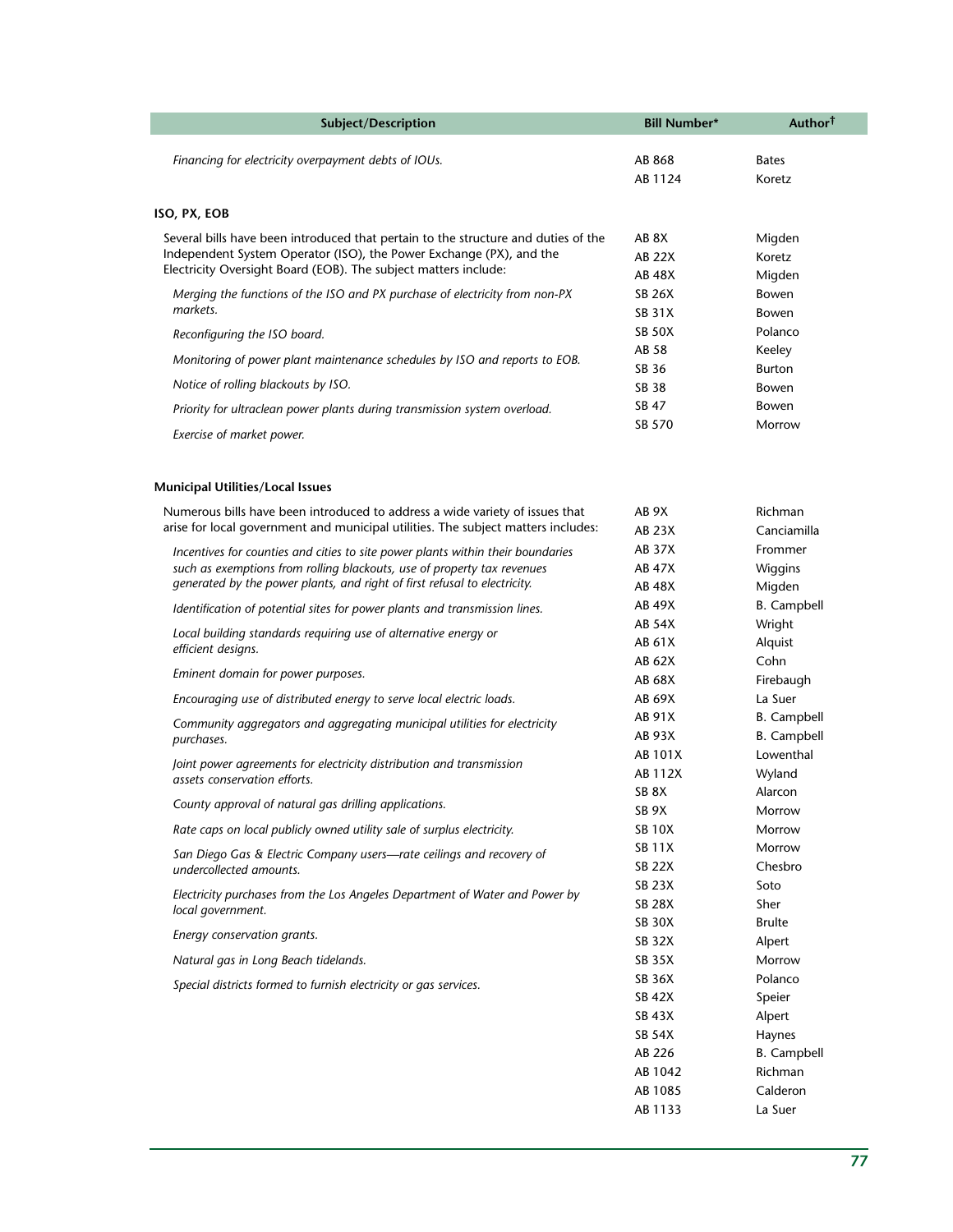| Subject/Description                                                                                                                        | <b>Bill Number*</b> | Author <sup>†</sup> |
|--------------------------------------------------------------------------------------------------------------------------------------------|---------------------|---------------------|
|                                                                                                                                            | AB 1443             | Alquist             |
|                                                                                                                                            | SB 60               | Morrow              |
|                                                                                                                                            | SB 62               | Morrow              |
|                                                                                                                                            | SB 203              | Morrow              |
|                                                                                                                                            | SB 500              | Torlakson           |
|                                                                                                                                            | SB 654              | Haynes              |
|                                                                                                                                            | SB 1076             | Soto                |
|                                                                                                                                            | SB 1126             | Alarcon             |
| <b>Natural Gas Issues</b>                                                                                                                  |                     |                     |
| Several bills have been introduced that address natural gas supply and cost                                                                | AB 11X              | Rod Pacheco         |
| issues. The subject matters include:                                                                                                       | AB 15X              | Rod Pacheco         |
| Issuing revenue bonds to finance the construction and operation of natural                                                                 | <b>AB 57X</b>       | Dutra               |
| gas pipelines.                                                                                                                             | <b>AB 73X</b>       | Canciamilla         |
| Feasibility of direct state purchase of natural gas.                                                                                       | <b>AB 78X</b>       | Canciamilla         |
| Natural gas surcharges.                                                                                                                    | <b>AB 89X</b>       | <b>B.</b> Campbell  |
|                                                                                                                                            | AB 91X              | <b>B.</b> Campbell  |
| Natural gas conservation.                                                                                                                  | AB 101X             | Lowenthal           |
| Increasing natural gas supply or ensuring adequate supply in-state.                                                                        | AB 105X             | Cogdill             |
| Natural gas infrastructure: pipelines, transportation, or storage.                                                                         | AB 114X             | Cardoza<br>Pescetti |
| Expediting county approval of natural gas drilling applications.                                                                           | AB 116X<br>AB 117X  | Pescetti            |
|                                                                                                                                            | SB 6X               | <b>Burton</b>       |
| Priority treatment during natural gas curtailments for firms manufacturing,                                                                | <b>SB 12X</b>       | Johannessen         |
| transporting, or storing critical fuels.                                                                                                   | <b>SB 44X</b>       | Alarcon             |
| Irrigation district purchase of natural gas.                                                                                               | SB 102              | Johannessen         |
| Natural gas in Long Beach tidelands.                                                                                                       |                     |                     |
| <b>Power Plant Maintenance</b>                                                                                                             |                     |                     |
| Several bills have been introduced to address the electricity shortfalls that arise                                                        | AB <sub>8X</sub>    | Migden              |
| when power plants are shut down for scheduled or unscheduled maintenance.                                                                  | AB 16X              | Oropeza             |
| The subject matter of those bills includes:                                                                                                | <b>AB 48X</b>       | Migden              |
| Requiring the ISO to prepare coordinated outage plans each year and to                                                                     | <b>AB 70X</b>       | La Suer             |
| report to the EOB.                                                                                                                         | AB 570              | La Suer             |
| Requiring EOB approval of maintenance protocols.                                                                                           |                     |                     |
| Limiting scheduled maintenance shutdowns to one power plant at a time or<br>during off-peak periods, and limiting unscheduled maintenance. |                     |                     |
| Requiring the ISO to report to the Legislature on coordinating maintenance.                                                                |                     |                     |
| <b>Power Plant Construction/Siting</b>                                                                                                     |                     |                     |
| Numerous bills have been introduced to address the shortage of electricity                                                                 | AB 9X               | Richman             |
| generators that exist in the State and propose solutions that range from                                                                   | <b>AB 10X</b>       | Goldberg            |
| expediting the review of plans for the construction and operation of power                                                                 | <b>AB 20X</b>       | Zettel              |
| plants to providing incentives to local government to authorize construction in                                                            | AB 23X              | Canciamilla         |
| their boundaries. The subject matters include:                                                                                             | AB 34X              | La Suer             |
| Identifying regions in the State with the greatest supply and                                                                              | AB 36X              | Wright              |
| demand imbalance.                                                                                                                          | AB 39X              | Cardoza             |
| Identifying barriers to the full use of existing power plants.                                                                             | AB 49X              | <b>B.</b> Campbell  |
| Identifying counties with the highest populations and demand.                                                                              | AB 60X              | Hertzberg           |
|                                                                                                                                            |                     |                     |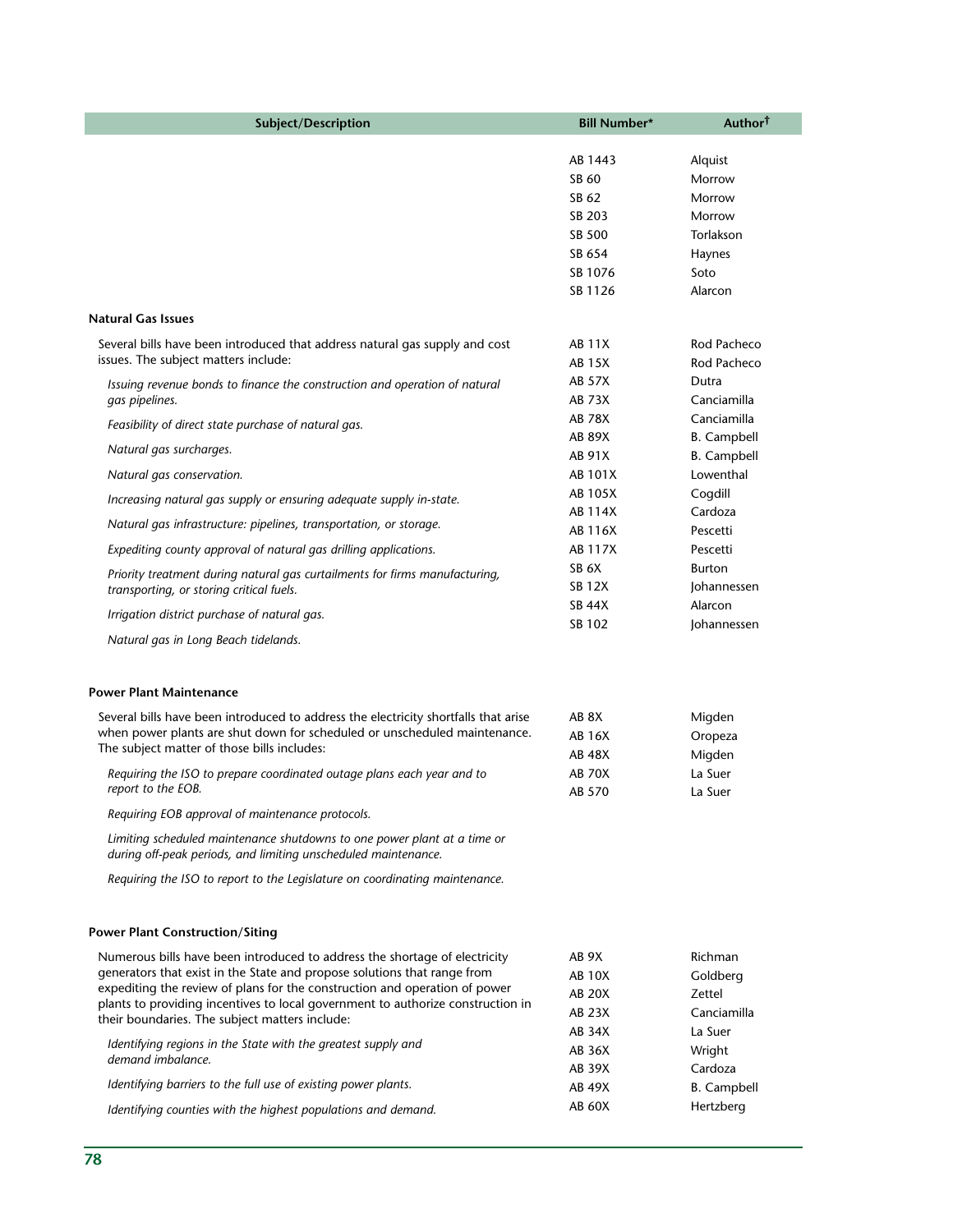| Subject/Description                                                              | <b>Bill Number*</b>            | Author <sup>†</sup> |
|----------------------------------------------------------------------------------|--------------------------------|---------------------|
| Low interest loans for repowering of existing facilities or new peak demand      | AB 62X                         | Cohn                |
| facilities                                                                       | AB 68X                         | Firebaugh           |
| Conditioning siting of power plant on applicant offering to sell electricity in  | AB 71X                         | La Suer             |
| the State.                                                                       | AB 72X                         | La Suer             |
| Expediting review, permitting, construction, and operation of power plants.      | AB 81X                         | Zettel              |
|                                                                                  | AB 87X                         | <b>B.</b> Campbell  |
| Leasing or using state land for the siting and operation of power plants.        | AB 88X                         | <b>B.</b> Campbell  |
| Expediting the environmental review of power plants.                             | AB 94X                         | <b>B.</b> Campbell  |
| Incentives for local governments to construct power plants within their          | AB 106X                        | Frommer             |
| boundaries.                                                                      | SB <sub>6</sub> X              | <b>Burton</b>       |
| Financing for constructing, acquiring, and operating electricity                 | <b>SB 28X</b>                  | Sher                |
| generating facilities.                                                           | <b>SB 30X</b>                  | <b>Brulte</b>       |
| Expedited review of existing or new power plants on active or closed military    | <b>SB 34X</b>                  | Knight              |
| bases.                                                                           | <b>SB 40X</b><br><b>SB 50X</b> | Speier<br>Polanco   |
| Expediting repowering of existing facilities.                                    | <b>SB 56X</b>                  | <b>Battin</b>       |
|                                                                                  | <b>SB 58X</b>                  | <b>Battin</b>       |
| Expedited conversion of existing power plants to larger facility.                | <b>SB 59X</b>                  | <b>Battin</b>       |
| Exempting power plant siting on specified Tribal land from                       | AB 69                          | Wright              |
| siting requirements.                                                             | AB 226                         | <b>B.</b> Campbell  |
| Additional transmission lines.                                                   | AB 569                         | La Suer             |
|                                                                                  | AB 578                         | La Suer             |
|                                                                                  | AB 1042                        | Richman             |
|                                                                                  | AB 1138                        | La Suer             |
|                                                                                  | AB 1577                        | Zettel              |
|                                                                                  | SB 863                         | Knight              |
|                                                                                  | SB 1110                        | <b>Battin</b>       |
| <b>Rising Energy Costs</b>                                                       |                                |                     |
| Numerous bills have been introduced to address the soaring costs of electricity. | AB 3X                          | Wright              |
| The subject matters include:                                                     | AB 7X                          | Wright              |
| Assistance to public schools and postsecondary institutions to pay unexpected    | AB 13X                         | Firebaugh           |
| energy costs.                                                                    | AB 26X                         | Leach               |
| Capping rates on agriculture related usage.                                      | AB 67X                         | McLeod              |
| Improvements to the California Alternate Rate for Energy (CARE) program and      | <b>AB 74X</b>                  | Shelley             |
| other assistance for persons with low-incomes and for seniors.                   | <b>AB 80X</b>                  | Reyes               |
| Reimbursements to consumers for high retail rates.                               | AB 104X<br>AB 113X             | Cardoza<br>Wyland   |
| Extending rate reductions for residential and small commercial customers.        | SB <sub>2X</sub>               | Alarcon             |
|                                                                                  | <b>SB 10X</b>                  | Morrow              |
| Wholesale electricity stability.                                                 | <b>SB 11X</b>                  | Morrow              |
| San Diego Gas & Electric customers.                                              | <b>SB 20X</b>                  | Soto                |
|                                                                                  | <b>SB 32X</b>                  | Alpert              |
|                                                                                  | <b>SB 43X</b>                  | Alpert              |
|                                                                                  | AB 30                          | Pescetti            |
|                                                                                  | AB 836                         | Wyland              |
|                                                                                  | SB 60                          | Morrow              |
|                                                                                  | SB 431                         | Monteith            |
|                                                                                  | SB 1116                        | Alarcon             |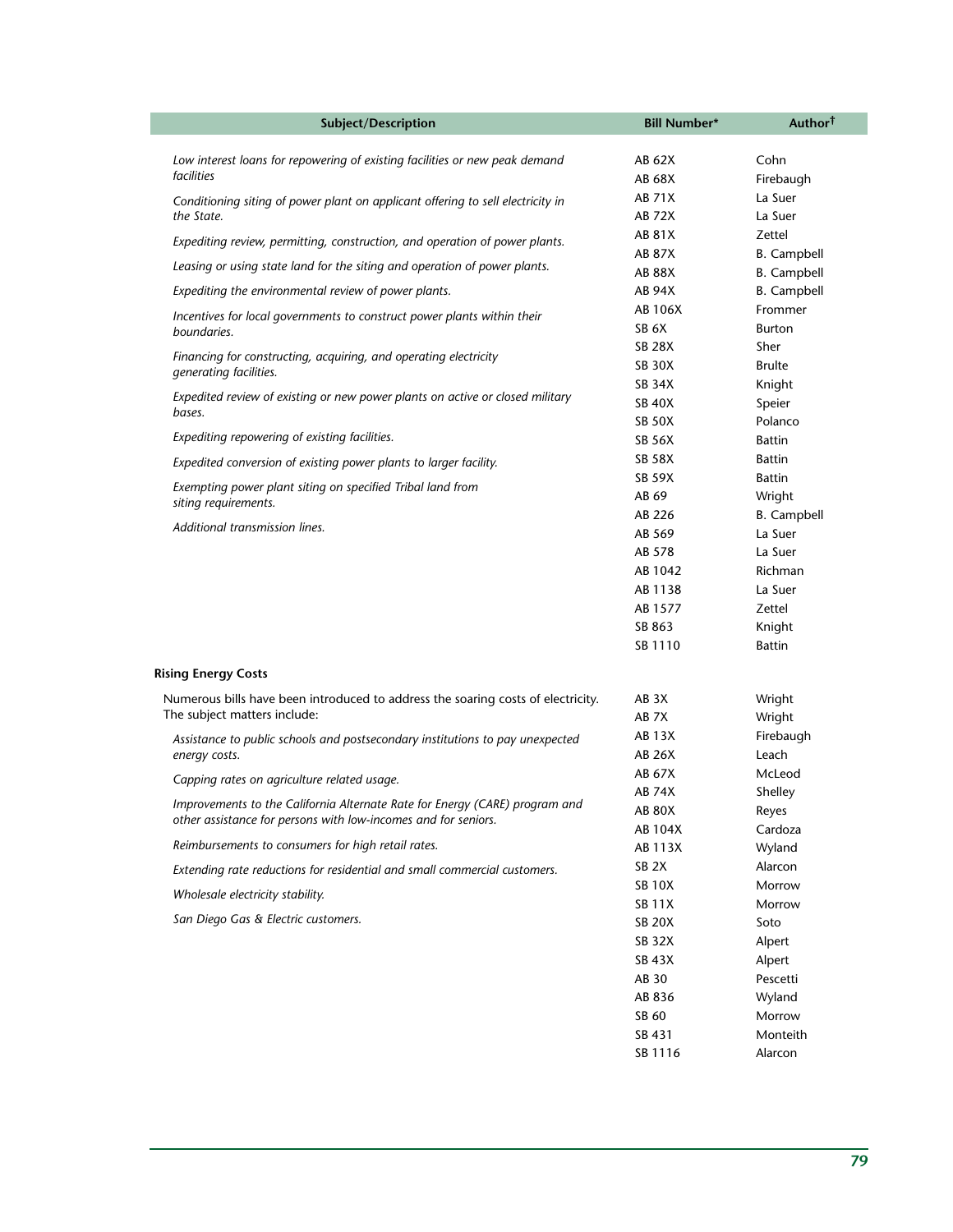| Subject/Description                                                                                                                                            | <b>Bill Number*</b> | Author <sup>†</sup> |
|----------------------------------------------------------------------------------------------------------------------------------------------------------------|---------------------|---------------------|
| Rolling Blackouts/Interruptions in Services                                                                                                                    | <b>AB 12X</b>       | Rod Pacheco         |
|                                                                                                                                                                | <b>AB 14X</b>       | Havice              |
| Numerous bills have been introduced addressing interruption in services,                                                                                       | <b>AB 17X</b>       | Leonard             |
| including bills to provide exemptions from interruptions for users with special<br>needs. The subject matters include:                                         | AB 21X              | J. Campbell         |
|                                                                                                                                                                | <b>AB 22X</b>       | Koretz              |
| Limits on interruptions in power supplies to schools, colleges, and universities;                                                                              | <b>AB 23X</b>       | Canciamilla         |
| essential medical services; fire protection and law enforcement; perishable<br>food handlers; manufacturers or transporters of critical fuels; and electricity | <b>AB 24X</b>       | Daucher             |
| users within a certain radius of a power plant.                                                                                                                | <b>AB 30X</b>       | Cardoza             |
|                                                                                                                                                                | <b>AB 31X</b>       | Wright              |
| Notice of impending service interruptions.                                                                                                                     | <b>AB 46X</b>       | Calderon            |
| Opting out of or amending interruptible services contracts; waiving                                                                                            | <b>AB 50X</b>       | <b>Bates</b>        |
| penalties paid for noncompliance with those contracts.                                                                                                         | AB 51X              | Daucher             |
| Assistance to school districts and community college districts for additional                                                                                  | <b>AB 52X</b>       | J. Campbell         |
| expenses incurred in not complying with interruptible services contracts.                                                                                      | <b>AB 57X</b>       | Dutra               |
| State building shutdowns during electricity emergencies.                                                                                                       | <b>AB 77X</b>       | Robert Pacheco      |
| Funding installation and use of backup generation.                                                                                                             | AB 109X             | Simitian            |
|                                                                                                                                                                | AB 111X             | Florez              |
| Curtailment of seasonal users.                                                                                                                                 | SB <sub>3</sub> X   | Soto                |
| Looting during blackouts.                                                                                                                                      | SB <sub>4X</sub>    | Soto                |
| Expanding and encouraging interruptible services programs.                                                                                                     | <b>SB 19X</b>       | Haynes              |
|                                                                                                                                                                | <b>SB 21X</b>       | Machado             |
|                                                                                                                                                                | <b>SB 24X</b>       | Knight              |
|                                                                                                                                                                | <b>SB 25X</b>       | Knight              |
|                                                                                                                                                                | <b>SB 39X</b>       | Speier              |
|                                                                                                                                                                | <b>SB 60X</b>       | Perata              |
|                                                                                                                                                                | SB 61X              | Morrow              |
|                                                                                                                                                                | AB 57               | Dutra               |
|                                                                                                                                                                | <b>SB 500</b>       | Torlakson           |
|                                                                                                                                                                | SB 570              | Morrow              |
|                                                                                                                                                                | SB 645              | Perata              |
|                                                                                                                                                                | SB 820              | Costa               |
|                                                                                                                                                                | SB 1032             | Costa               |
|                                                                                                                                                                | SB 1055             | Morrow              |
|                                                                                                                                                                | SB 1075             | Soto                |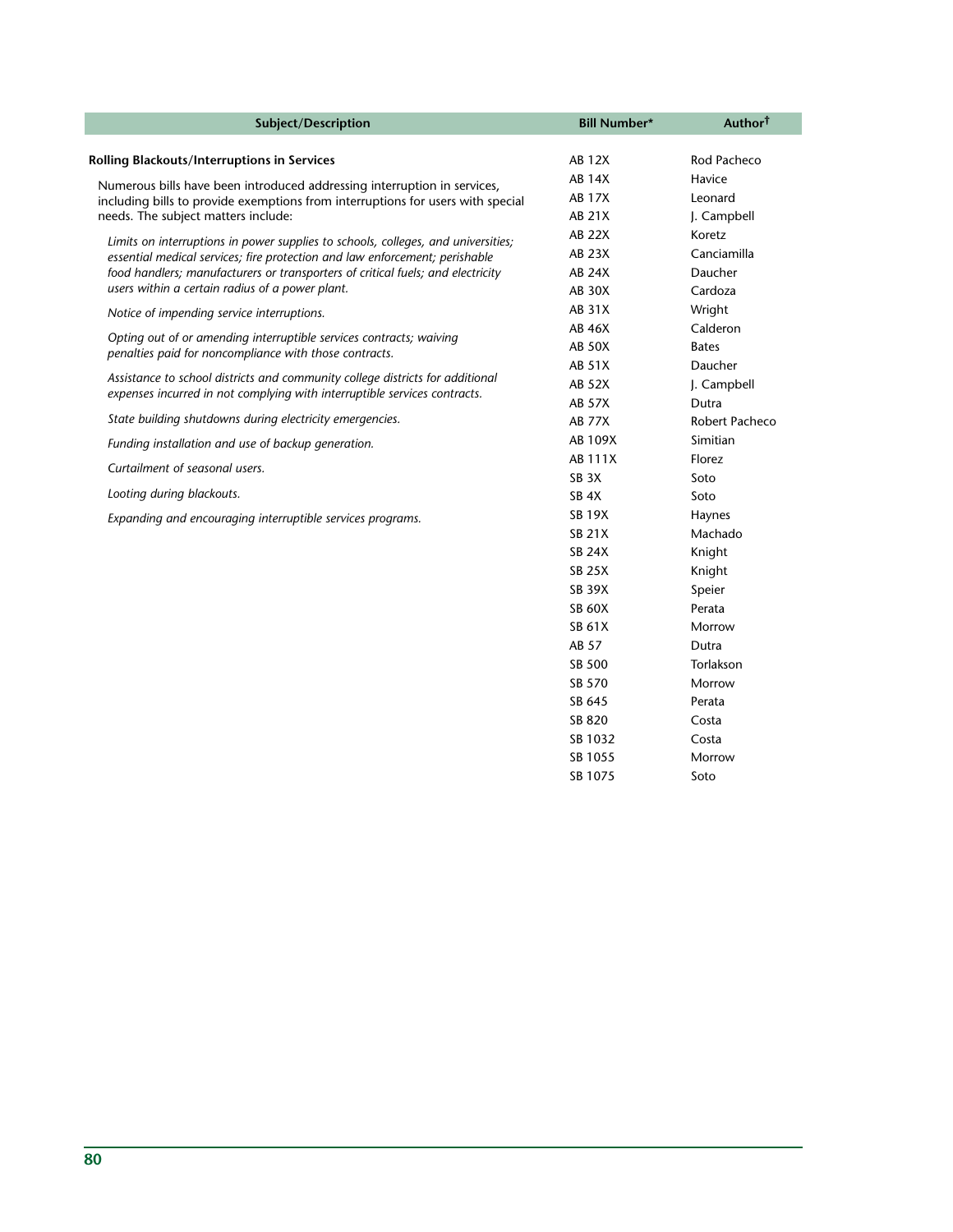| Subject/Description                                                                                                                                         | <b>Bill Number*</b> | Author <sup>†</sup> |
|-------------------------------------------------------------------------------------------------------------------------------------------------------------|---------------------|---------------------|
| <b>Tax Incentives</b>                                                                                                                                       |                     |                     |
| Numerous bills have been introduced proposing various tax incentives designed                                                                               | AB 4X               | Daucher             |
| to encourage efforts to ease the energy crisis. The subject matters includes:                                                                               | <b>AB 10X</b>       | Goldberg            |
|                                                                                                                                                             | <b>AB 11X</b>       | Rod Pacheco         |
| Sales and use tax exemptions for alternative energy generation purchases and<br>the use of diesel fuel for farming activities.                              | <b>AB 15X</b>       | Rod Pacheco         |
|                                                                                                                                                             | <b>AB 19X</b>       | <b>Briggs</b>       |
| Tax credits for the purchase and installation of solar energy systems, on-site                                                                              | <b>AB 27X</b>       | Koretz              |
| generators generally, on-site generators for dairy farms, excessive energy costs,                                                                           | <b>AB 45X</b>       |                     |
| emission reduction credits, conservation efforts, electric power generation<br>placed in service of or offered to the State, alternative energy generation, |                     | Kelley              |
| investment in electric power generation, and power generators installed under                                                                               | <b>AB 51X</b>       | Daucher             |
| qualified interruptible service contracts.                                                                                                                  | <b>AB 58X</b>       | Cox                 |
| Exemption from property taxes for conservation improvements to                                                                                              | <b>AB 79X</b>       | Nakano              |
| real property.                                                                                                                                              | <b>AB 84X</b>       | <b>B.</b> Campbell  |
|                                                                                                                                                             | <b>AB 85X</b>       | <b>B.</b> Campbell  |
| Repeal of the surcharges on natural gas and electricity consumption.                                                                                        | AB 86X              | <b>B.</b> Campbell  |
|                                                                                                                                                             | AB 96X              | <b>B.</b> Campbell  |
|                                                                                                                                                             | AB 102X             | Wayne               |
|                                                                                                                                                             | AB 115X             | Harman              |
|                                                                                                                                                             | SB <sub>1</sub> X   | Soto                |
|                                                                                                                                                             | <b>SB 16X</b>       | Soto                |
|                                                                                                                                                             | <b>SB 17X</b>       | <b>Brulte</b>       |
|                                                                                                                                                             | <b>SB 49X</b>       | Morrow              |
|                                                                                                                                                             | SCA <sub>1</sub> X  | Poochigian          |
|                                                                                                                                                             | AB 94               | Daucher             |
|                                                                                                                                                             | AB 240              | Runner              |
|                                                                                                                                                             | AB 1124             | Koretz              |
|                                                                                                                                                             | AB 1169             | <b>B.</b> Campbell  |
|                                                                                                                                                             | AB 1264             | <b>B.</b> Campbell  |
|                                                                                                                                                             | AB 1276             | <b>B.</b> Campbell  |
|                                                                                                                                                             | AB 1319             | Cox                 |

SB 365

McPherson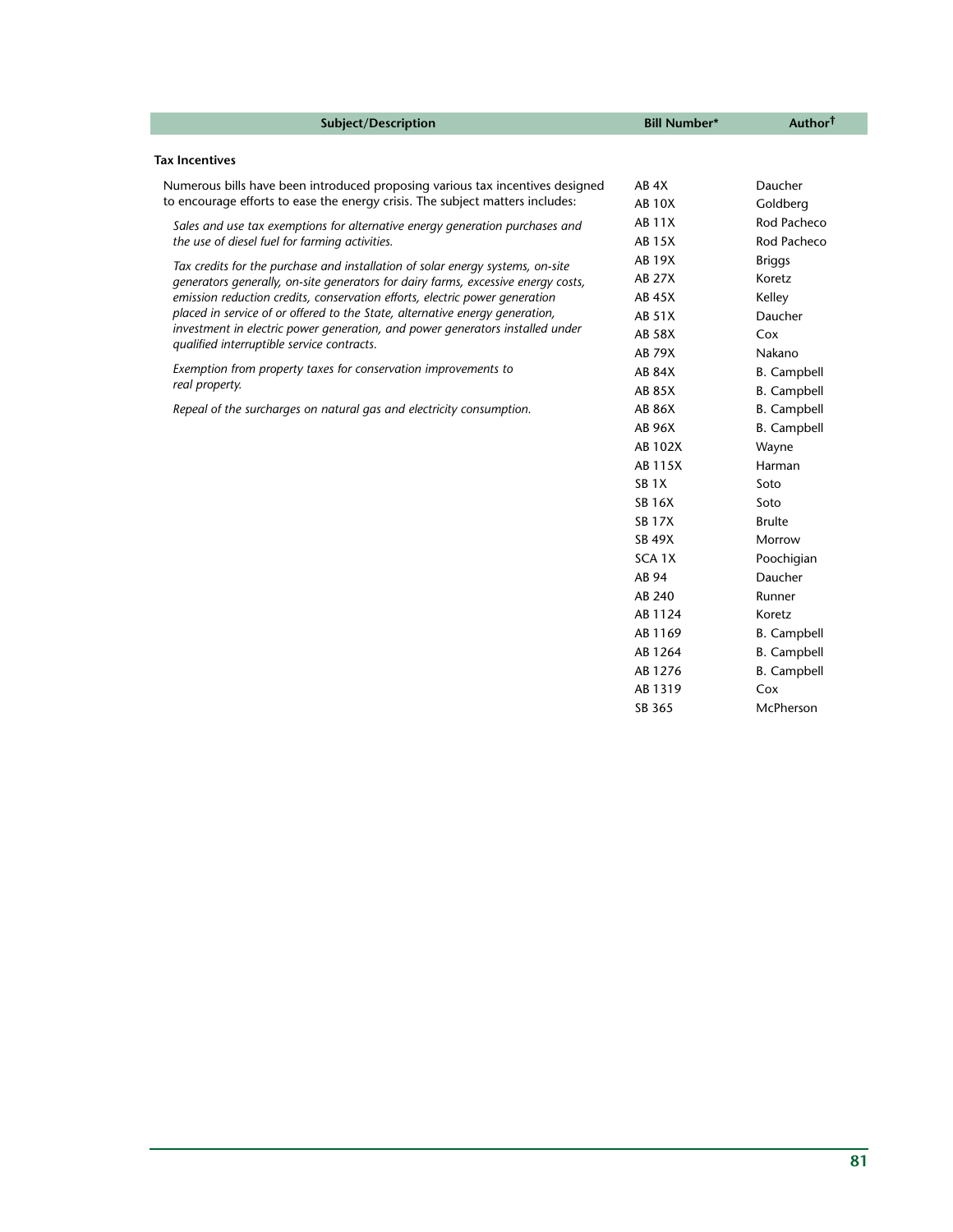Blank page inserted for reproduction purposes only.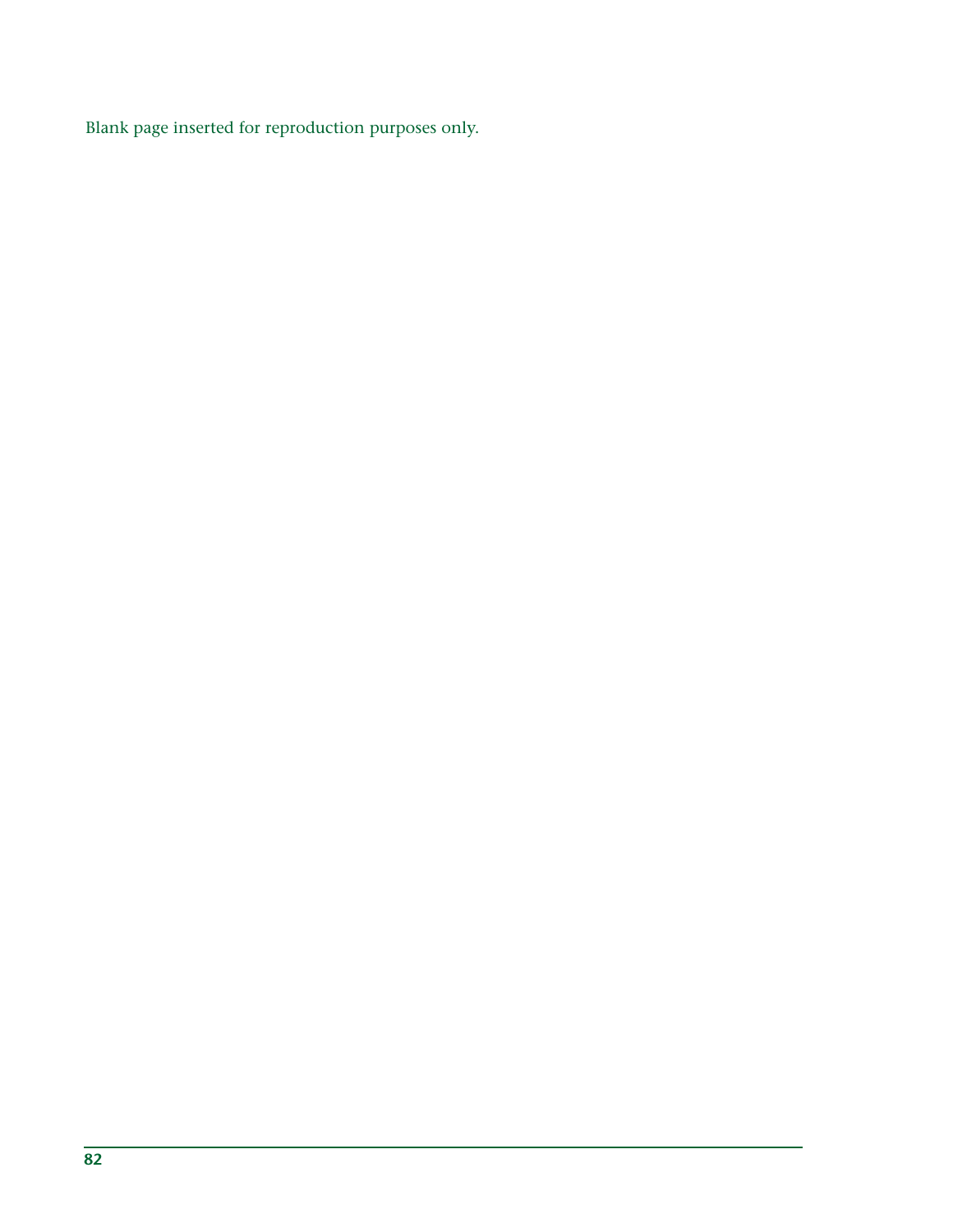# **APPENDIX B**

# *Single Price Auctions*

uctions are useful in circumstances in which goods do<br>not have fixed or determined market values—in other<br>words, when a seller is unsure of the price he or she<br>could receive. The form an auction takes can varv. depending not have fixed or determined market values—in other words, when a seller is unsure of the price he or she could receive. The form an auction takes can vary, depending on the type of good being auctioned and the nature of the demand for that good. Some auctions are open and others involve sealed bids. In some auctions the price ascends, and in others the price drops at regular intervals. Generally, experts agree that there are four major one-sided auction formats, but variations on these formats abound.

Although not classified as one of the major four auction types, the double auction has been the principal trading format in U.S. financial institutions for more than a hundred years. In this type of auction, both sellers and buyers submit bids that are then ranked highest to lowest to generate supply-and-demand profiles. From the profiles, the maximum quantity exchanged can be determined by matching selling offers (starting with the lowest price and moving up) with demand bids (starting with the highest price and moving down). This format allows buyers to make offers and allows sellers to instantly accept those offers. The double auction is essentially the format used in California's energy market, with the added factor that all successful bidders are paid the last, or highest, price accepted for a given hour. It is because of this added factor that California's auction format is called a single-price auction.

Other deregulated electricity markets, such as the spot market in New England, employ a similar auction format. Whether such a system is economically efficient is debatable. One argument against the single-price auction is based on market conditions. The argument suggests that in times of scarcity, particularly in an energy marketplace where short-term demand is inelastic, necessity can sometimes force the Independent System Operator (ISO) to accept all bids, including out-of-market bids. In these circumstances, the single-price auction becomes meaningless because sellers will receive whatever prices they ask. In fact, the availability of public market data, combined with the ISO's declarations of emergencies, in effect signal sellers that they can bid high prices and still be assured that their offers will be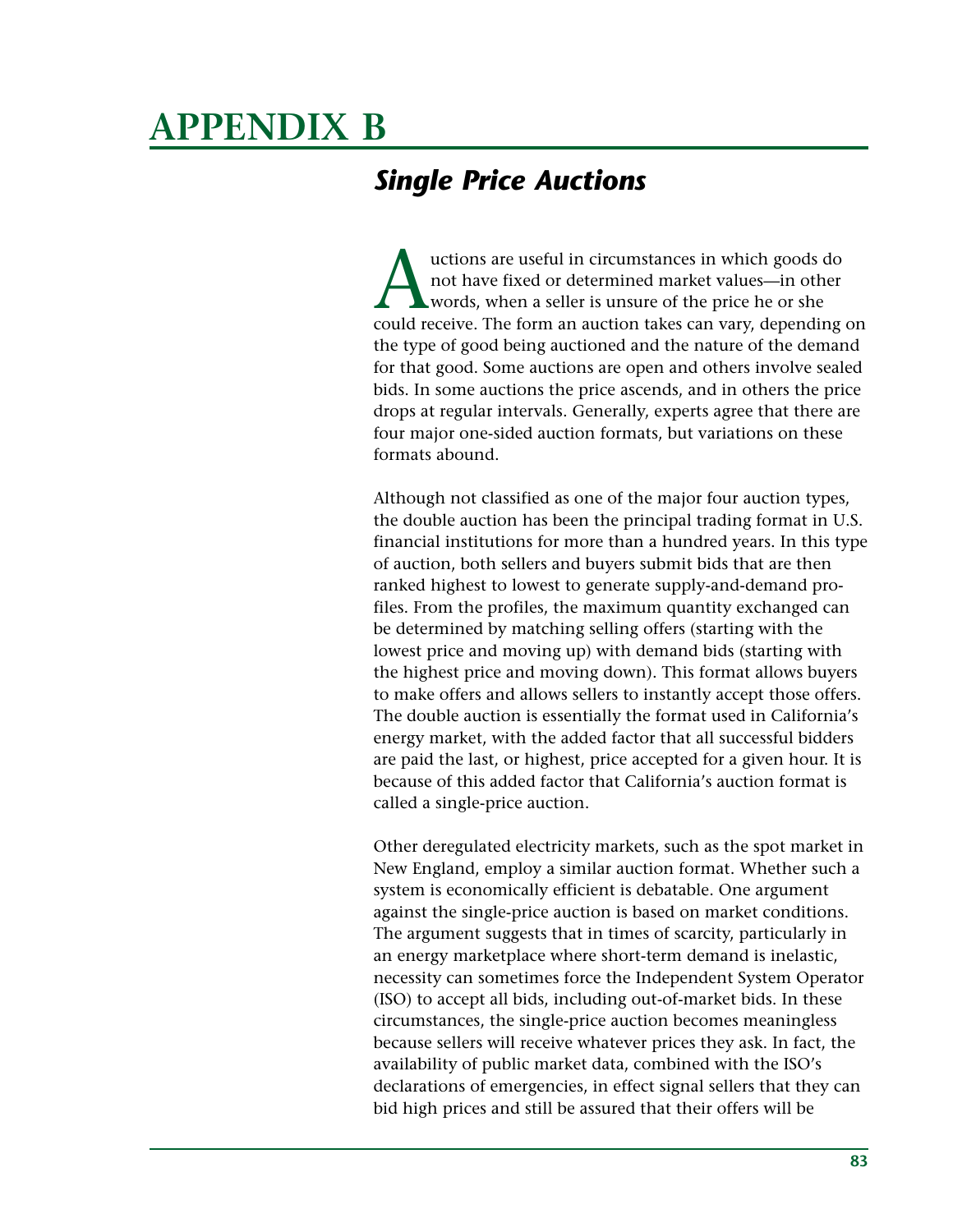accepted. In other words, the auctioneer, in this case the ISO, has signaled sellers in advance that whatever they wish to sell will be purchased, and it will be purchased at the highest bid offered (subject to any price cap).<sup>16</sup>

Critics of the single-price auction have suggested an iterative bidding process as an improvement to the current, single round, single-price auction. In an iterative bidding process, an auction is conducted over several iterations. This would allow participants in the Power Exchange (PX) day-ahead market to change their bids in response to prices revealed in earlier rounds of the auction. The major potential benefit would be that information obtained over several iterations would allow sellers to continue to reduce their bids right up to the point of recovering their marginal costs. Theoretically, this would be the minimum market price. However, at the end of the iterative bidding process, energy would still be sold at a single clearing price.

However, proponents of the single-price auction claim that conducting such an iterative process is not feasible within the current time constraints of the PX and ISO markets. They also argue that this process would significantly increase the current auction transaction costs and might allow even more strategic bidding by sellers. The PX studied the costs and benefits associated with switching to an iterative bidding process in November 1998 and concluded that the costs of such a bidding system would outweigh any benefits.

Another popular proposal has been to change the current singleprice auction to an "as bid" market. Unlike the current single-price auction, in which all bidders are paid the last, and highest, bid accepted in each hour, the "as bid" auction pays successful sellers only what they bid. Unfortunately, an "as bid" system will not produce any lasting benefits in a sales market as brief as the day-ahead energy market that the PX used, because both buyers and sellers would soon be able to see the prices that other participants have paid and received. Thus, one can expect that over the course of a short time (several days at most), successive

<sup>&</sup>lt;sup>16</sup> One way to circumvent this potential problem would be for the ISO to conduct more of its business in futures, bilateral, and sealed bid markets.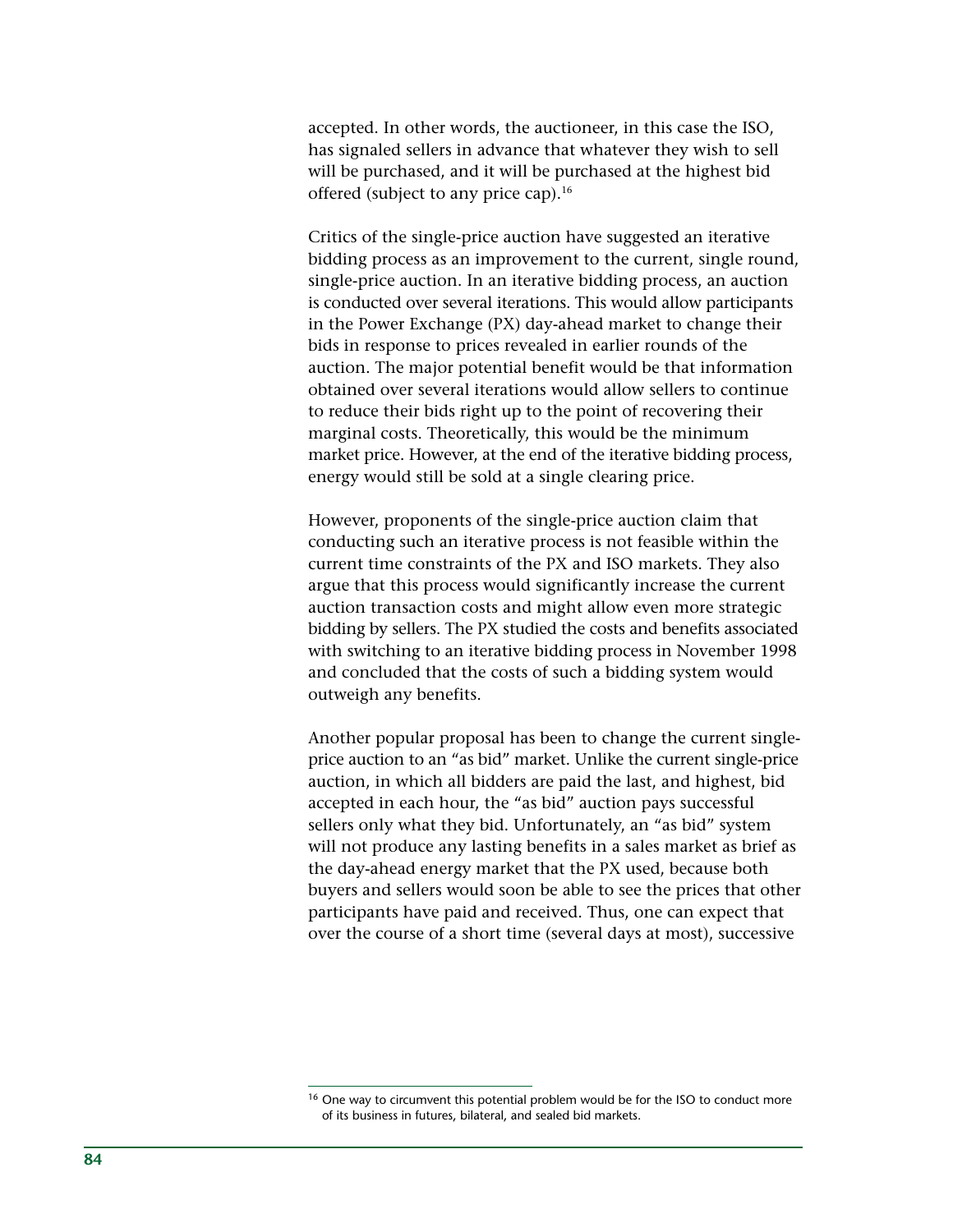rounds of bidding will result in the entire marketplace converging on a single, market-clearing, price.17 That single price would be the same price as would be found in the single-price auction. The PX also commissioned a blue ribbon panel to examine whether an "as bid" market would be preferable to the current single-price auction. In its report issued January 23, 2001, the panel concluded that any expectation that purchasers of power would benefit from lower wholesale prices under such a shift is mistaken.

If the California market aggressively pursues forward contracting, this will, in effect, move the market away from the single-price auction and toward an "as bid" format, at least for those sales contracted outside the PX and ISO market auctions. In these circumstances, the "as bid" format may prove more beneficial because the terms and prices of such contracts typically would not be made public. Without such knowledge, other market participants could not "home in" on the negotiated price and make it the single price for contracts with similar terms.

<sup>&</sup>lt;sup>17</sup> The reason the price converges is as follows: If seller A sees that seller B has received a higher price, seller A will raise its price in the next round. Similarly, if buyer A sees that buyer B has received a lower price, buyer B will lower its bid in the next round. A good description of this convergence process is found in *Electric Utility Restructuring: A Guide to the Competitive Era,* by Peter Fox-Penner (Vienna, VA: Public Utility Reports, Inc., 1997), pp. 181–184.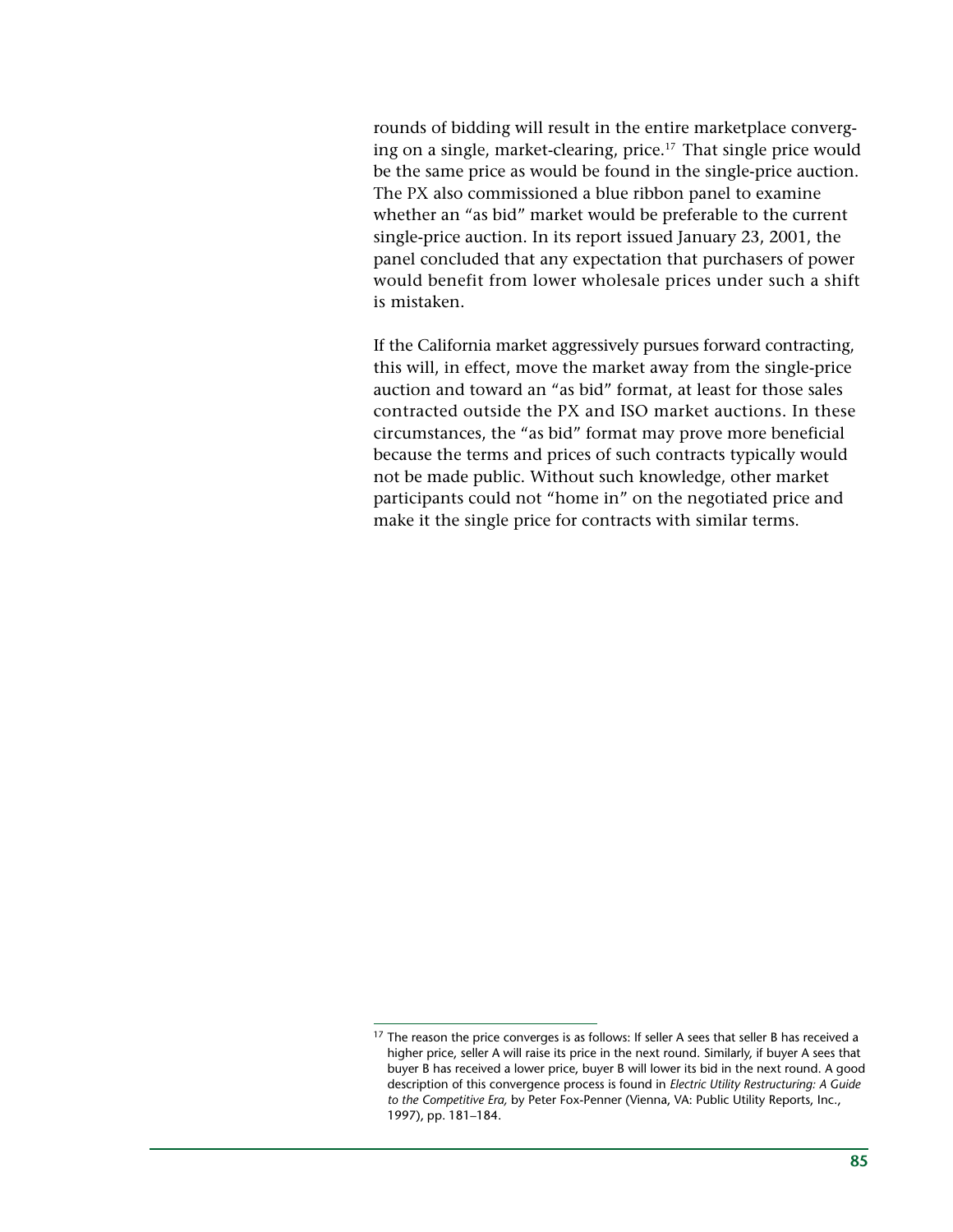Blank page inserted for reproduction purposes only.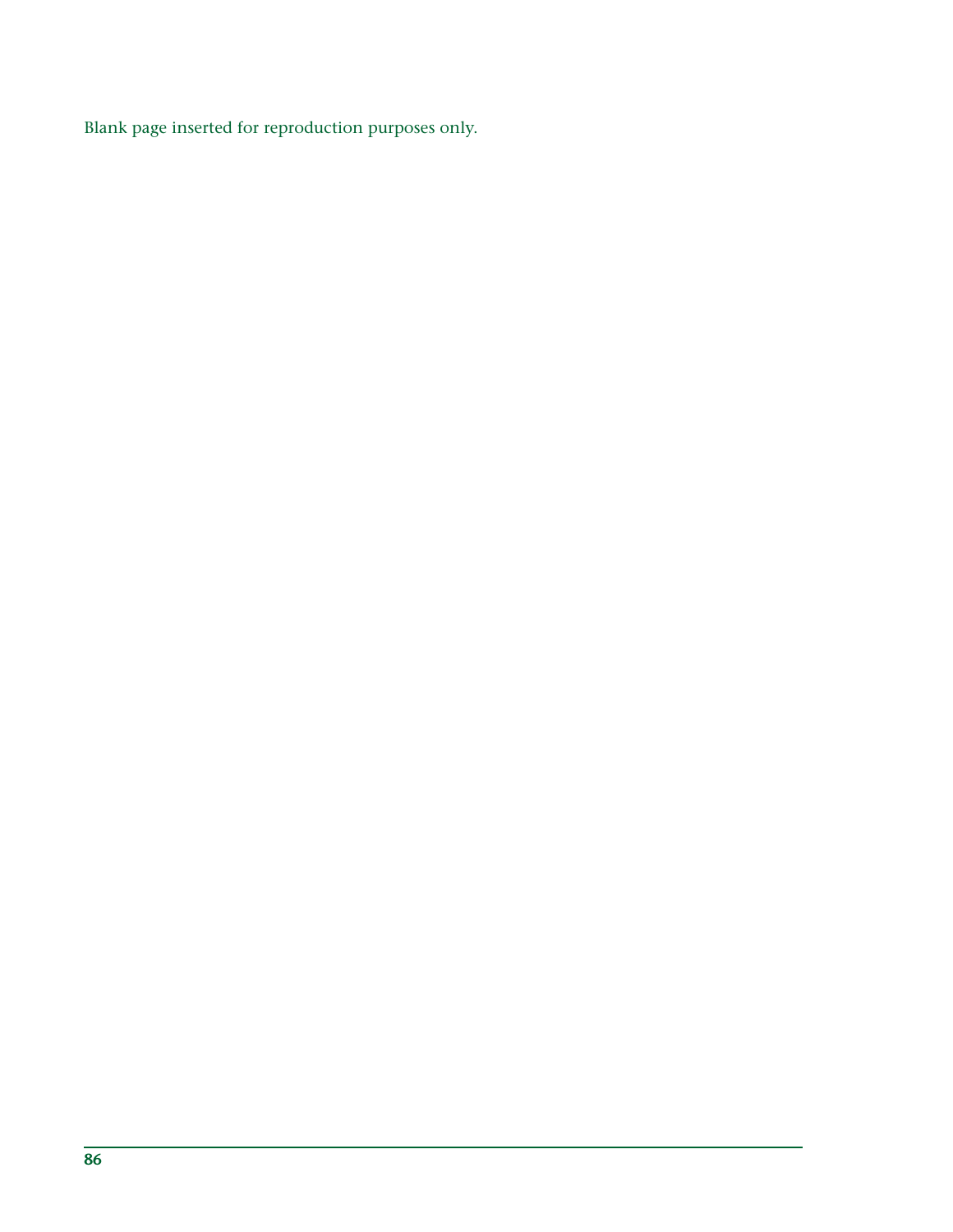# **APPENDIX C**

# *Recommendations Made by Others*

The elevated prices experienced in California's deregulated energy marketplace have attracted significant attention and study. As we discussed in Chapter 2, the Federal Energy Regulatory Commission (FERC) reviewed the California wholesale power market and issued an order on December 15, 2000, prescribing several modifications to the power market's structure. During the course of the FERC proceeding, many other parties provided both recommendations and comments. This appendix summarizes those recommendations.

## **WITH CERTAIN EXCEPTIONS, INDUSTRY OBSERVERS GENERALLY AGREE ON THE CAUSES OF THE CURRENT CRISIS**

Table 10 provides an overview of the problems that industry regulators and market monitors identified as contributing to the escalating prices within California's electric marketplace. The far right column categorizes each problem as follows:

- 1. Fundamental market structure problems and the exercise of market power.
- 2. Operational problems.
- 3. Competitive market forces.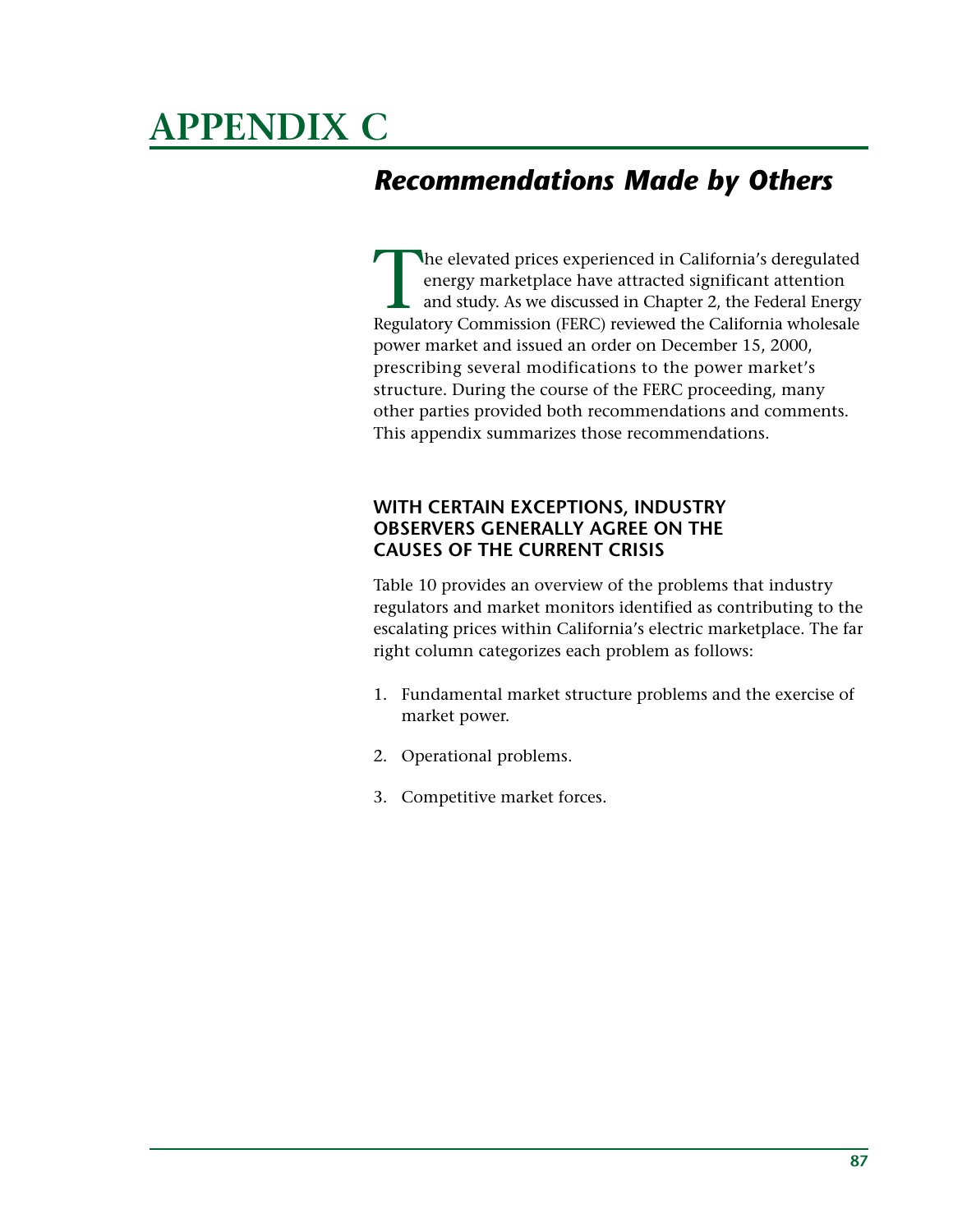#### **TABLE 10**

#### **Identified Causes of the California Energy Crisis**

| Problem                                                                            | ISO <sup>*</sup> | ISO-MSC <sup>t</sup> | PX <sup>‡</sup> | <b>CPUC</b> § | <b>FERC**</b> | <b>Type of Problem</b> |
|------------------------------------------------------------------------------------|------------------|----------------------|-----------------|---------------|---------------|------------------------|
| Limited hydro capability due to weather                                            |                  |                      |                 |               |               | 3                      |
| Inadequate generation supply                                                       |                  |                      |                 |               |               | 3                      |
| Limited demand responsiveness to price                                             |                  |                      |                 |               |               | $\mathbf{1}$           |
| High natural gas prices                                                            |                  |                      |                 |               |               | 3                      |
| Growth in demand                                                                   |                  |                      |                 |               |               | 3                      |
| Inadequate transmission infrastructure                                             |                  |                      |                 |               |               | 3                      |
| Inadequate forward contracting                                                     |                  |                      |                 |               |               | 1,2                    |
| Underscheduling of generation in the<br>PX day-ahead market                        |                  |                      |                 |               |               | 1,2                    |
| Opportunity to exercise market power through:                                      |                  |                      |                 |               |               |                        |
| -out-of-market purchases                                                           |                  |                      |                 |               |               | 1,2                    |
| -limited number of generators                                                      |                  |                      |                 |               |               | 1,3                    |
| -restraints on forward contracting                                                 |                  |                      |                 |               |               | 1,2                    |
| -withholding of generation in one<br>market to raise that market price             |                  |                      |                 |               |               | 1,2                    |
| -local market power caused by<br>restricted transmission capacity                  |                  |                      |                 |               |               | 1,3                    |
| -generator withholding caused by<br>ISO's out-of-market payment schedule           |                  |                      |                 |               |               | 1                      |
| - generators failing to respond to<br>ISO orders to dispatch energy                |                  |                      |                 |               |               | 1                      |
| Increased unplanned plant outages                                                  |                  |                      |                 |               |               | 3                      |
| Underscheduling of demand in<br>PX day-ahead market                                |                  |                      |                 |               |               | 1,2                    |
| Higher emission costs                                                              |                  |                      |                 |               |               | $\overline{3}$         |
| Transmission congestion                                                            |                  |                      |                 |               |               | 3                      |
| Lack of sufficient data to detect market<br>manipulation by out-of-state suppliers |                  |                      |                 |               |               | 1,2                    |
| ISO board too large with members<br>having conflict of interests                   |                  |                      |                 |               |               | $\mathbf{1}$           |
| PX board too large with members<br>having conflict of interests                    |                  |                      |                 |               |               | $\mathbf{1}$           |

\* "Market Analysis Report," ISO market analysis group presentation, October 13, 2000; "Report on California Energy Market Issues and Performance: May-June, 2000," ISO market analysis group report, August 10, 2000; various ISO market analysis group monthly market surveillance reports; ISO comprehensive market redesign memorandum to the ISO Board of Governors, October 19, 2000.

† "Report on Redesign of Markets for Ancillary Services and Real-Time Energy," ISO Market Surveillance Committee reports dated March 25, 1999, and October 18, 1999.

‡ "Price Movements in California Electricity Markets," presentation by the PX Compliance Unit to the Electricity Oversight Board, August 31, 2000; "Congestion Impacts," presentation by the PX Compliance Unit to the Marketing Monitoring Committee, August 9, 2000; "An Analysis of the Market Monitoring Committee of the California Power Exchange on the FERC Order of November 1, 2000", summary.

§ "California's Electricity Options and Challenges," report to Governor Gray Davis from Michael Kahn, Chairman, Electricity Oversight Board, and Loretta Lynch, President, California Public Utilities Commission, August 2, 2000.

\*\* "Staff Report to the Federal Energy Regulatory Commission on Western Markets and the Causes of the Summer 2000 Price Abnormalities," Part 1, FERC staff report, November 1, 2000.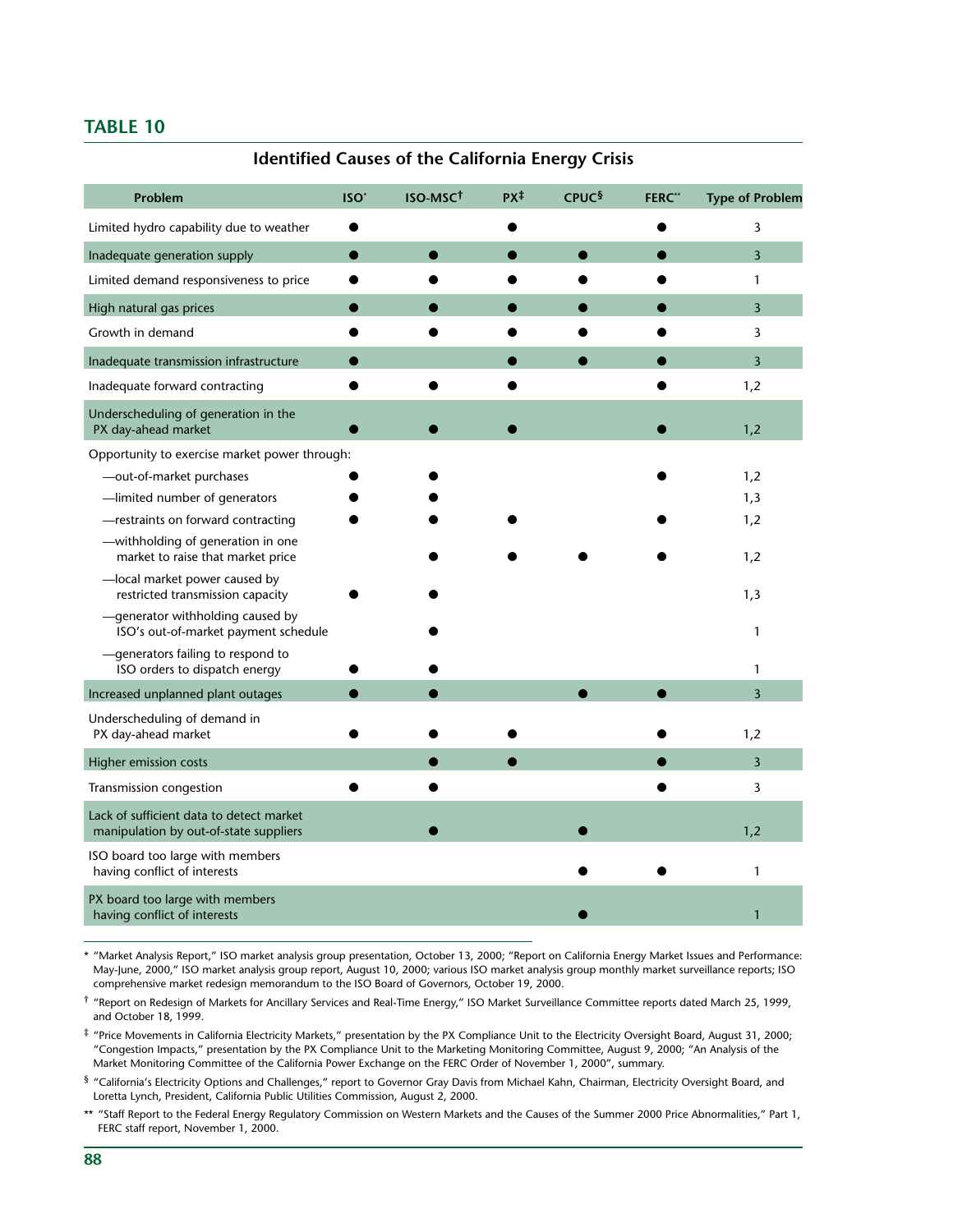Some of the problems in Table 10 are categorized as both structural and operational in nature. This is due to the fact that in some instances the market design can foster or allow strategic bidding, which is legal and often economically advantageous to market participants, or the exercise of market power, which is not legal. Unfortunately, it is often difficult to determine the difference between the two types of behavior.

It is important to recognize the differences among these three categories of problems because each category can call for a different type of response. For example, competitive market forces, such as high natural gas prices, may not respond to regulatory reforms. On the other hand, market structure problems invariably require modification of market design, and operational problems may require new rules or broader policy measures. Problems related to competitive market forces, such as inadequate supply, generally require solutions that may take years to implement fully, while problems related to market structure and operations can often be addressed in a shorter time frame by changing marketplace rules.

As Table 10 shows, industry regulators and market monitors generally agree on the ways in which competitive market forces have contributed to the power crisis. On the other hand, FERC has not identified as problems several of the structural factors that the Independent System Operator (ISO) Department of Market Analysis and ISO Market Surveillance Committee believe created opportunities for sellers to exercise market power. In addition, while FERC sees the ISO Board of Governors as too large, the ISO has not identified this as a problem.

### **AUTHORITIES DISAGREE ON WHETHER THE MARKET NEEDS MORE OR LESS REGULATION**

Table 11 lists the recommendations most frequently cited for fixing the problems associated with the State's current energy crisis.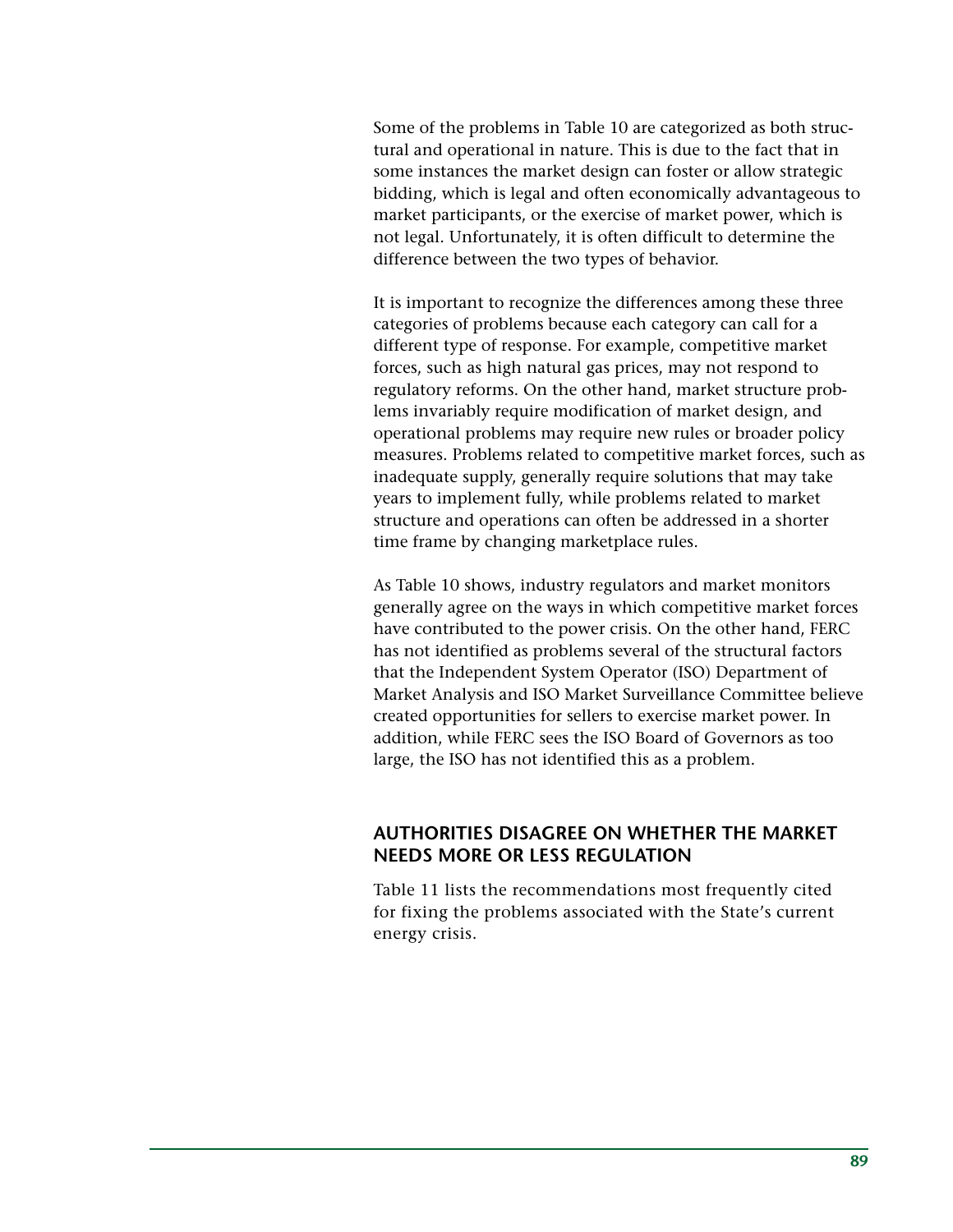#### **TABLE 11**

# **Recommended Changes to Current Operations ISO† ISO-MSC‡ PX§ FERC\*\* CPUC†† IOUs§§ Market Structure and Market Power Problems** Eliminate the mandatory PX buy/sell requirement  $\bullet$ **Who Made the Recommendation**

|  | Proposed Solutions for the California Electricity Market* |  |  |  |  |
|--|-----------------------------------------------------------|--|--|--|--|
|--|-----------------------------------------------------------|--|--|--|--|

| $\epsilon$ . The contract of $\epsilon$ is the contract of $\epsilon$ is the contract of $\epsilon$ is the contract of $\epsilon$                       |  |  |
|---------------------------------------------------------------------------------------------------------------------------------------------------------|--|--|
| Adopt a benchmark price for wholesale bilateral contracts                                                                                               |  |  |
| Schedule a large percentage of demand prior to real-time                                                                                                |  |  |
| Impose penalties for underscheduling demand by more<br>than 5 percent                                                                                   |  |  |
| Adopt a \$150 soft price cap in the ISO and PX short-term markets                                                                                       |  |  |
| Require an independent and smaller ISO governing board                                                                                                  |  |  |
| Adopt a \$100 price cap with exceptions                                                                                                                 |  |  |
| Adopt price caps for different levels of demand                                                                                                         |  |  |
| Adopt a \$100 price cap with no exceptions                                                                                                              |  |  |
| Require in-state generators to report their operating costs                                                                                             |  |  |
| Assign out-of-market costs that exceed price caps to<br>out-of-market bidders                                                                           |  |  |
| Impose penalties on generators that deviate from ISO<br>instructions to dispatch energy in real time                                                    |  |  |
| Eliminate restrictions on investor-owned utilities' forward contracts                                                                                   |  |  |
| Freeze rates for San Diego Gas & Electric                                                                                                               |  |  |
| Alter the recovery mechanism for investor-owned utilities'<br>stranded assets                                                                           |  |  |
| Adopt rules that promote a more competitive retail marketplace<br>(favored approach) or abandon retail competition for all but<br>the largest customers |  |  |
| <b>Competitive Market Problems</b>                                                                                                                      |  |  |
| Update procedures for connecting new generation to the grid                                                                                             |  |  |
| Offer state incentives for new generation                                                                                                               |  |  |
| Require long-term proactive ISO grid-planning                                                                                                           |  |  |
| Streamline siting procedures for generation and transmission                                                                                            |  |  |
| Incent retail customers to modify their demand in response<br>to wholesale electricity prices                                                           |  |  |
| ISO to obtain new peaking capacity for summer 2001                                                                                                      |  |  |
|                                                                                                                                                         |  |  |

\* A discussion of the efficacy of each of the proposed changes noted in this table is beyond the scope of this review.

† ISO comprehensive market redesign memorandum to the ISO Board of Governors, October 19, 2000, and ISO Market Stabilization Plan, October 20, 2000.

‡ "An Analysis of the June 2000 Price Spikes in the California ISO's Energy and Ancillary Services Markets," ISO Market Surveillance Committee report, September 6, 2000.

 $§$  "Price Movements in California Electricity Markets," presentation by the PX Compliance Unit to the Electricity Oversight Board, August 31, 2000; "An Analysis of the Market Monitoring Committee of the California Power Exchange on the FERC Order of November 1, 2000," summary.

\*\* FERC Order Directing Remedies for California Wholesale Electric Markets, 93 FERC ¶61,294, issued December 15, 2000.

†† "California's Electricity Options and Challenges," report to Governor Gray Davis from Michael Kahn, Chairman, Electricity Oversight Board, and Loretta Lynch, President, California Public Utilities Commission, August 2000.

§§ FERC Preliminary Order Proposing Remedies for California's Wholesale Electric Market, issued November 1, 2000.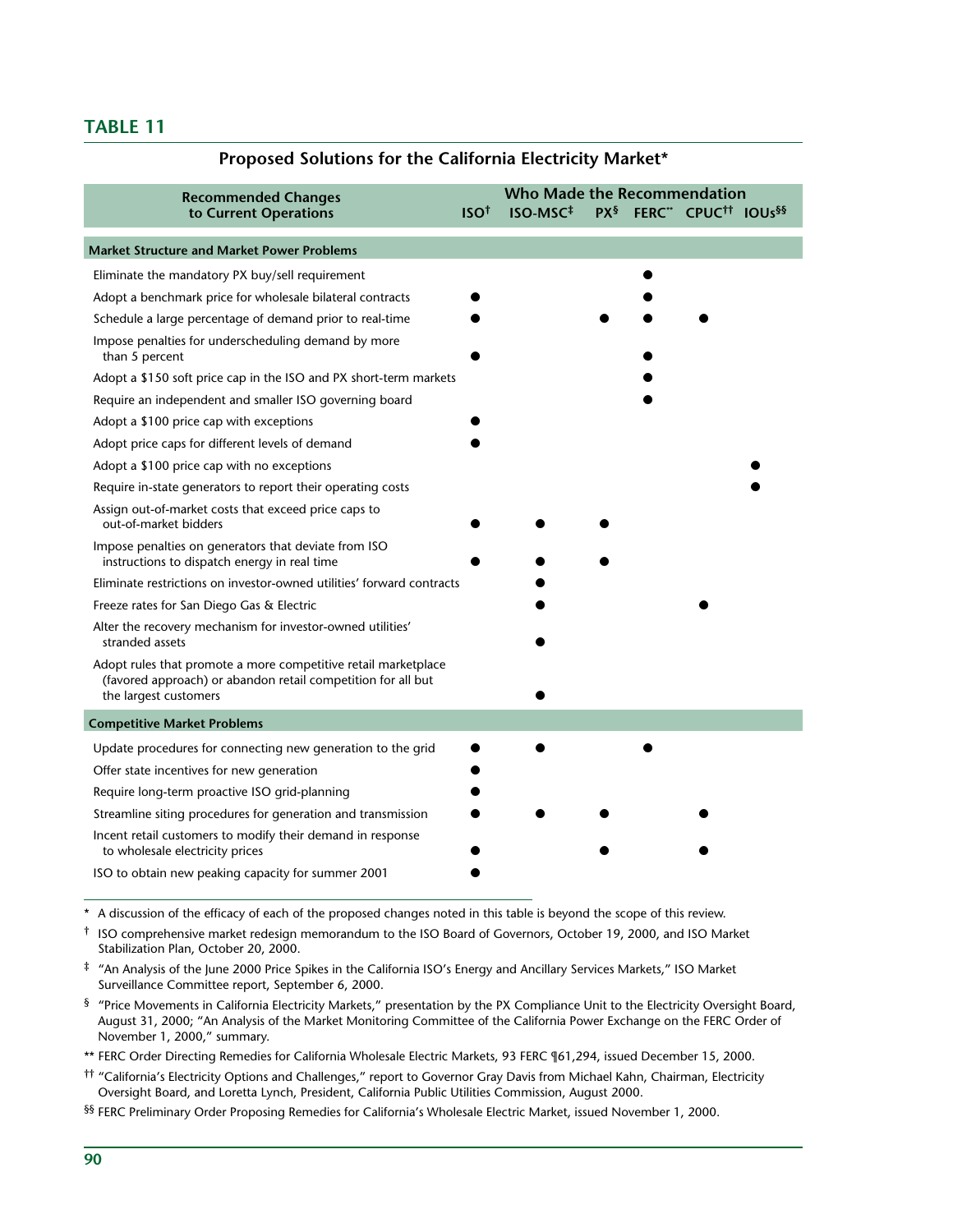### Agency's comments provided as text only.

## **ISO Response to State Auditor Report**

The ISO agrees with the basic conclusions of the Auditor's report, particularly with respect to the major causes of the high prices experienced over the last year discussed in the report. The ISO further agrees with the fundamental objective of the recommendations in the report. However, the ISO disagrees with some of the more detailed aspects of some of these recommendations, or, in some cases, feels that additional explanation, detail and analysis would be needed to determine the advisability of these recommendations.

First, it should be noted that in the first two months of this year, California's wholesale electricity markets have undergone colossal changes including the elimination of the PX, the near financial collapse of California's two largest utilities, and the State of California's entry as a dominant short and long-term energy buyer. All of these changes have forced a reexamination of California's wholesale electricity markets and the ISO's role and function in these markets going forward. The ISO along with many other interested parties, including the Electric Oversight Board and various other State entities, are closely involved in this process. In recent weeks there have been proposals for dramatic changes in California's current market design, including a proposal from the ISO to develop a day-ahead unit commitment energy market to replace the loss of the PX Day-ahead market. In addition, the issue of whether the ISO is an appropriate entity to be entering into long-term energy and capacity contracts is also under question.

Given this uncertainty about California's future market structure and the future role and responsibilities of the ISO, it is difficult to provide comments to recommendations that are based on a past market structure that has dramatically changed in recent months and will likely undergo further significant changes in the coming months. That said, to the extent they remain applicable, the ISO will consider the report's recommendations in the context of some of the more comprehensive market design changes currently under consideration.

### Recommendation 1: Eliminate Opportunities for Strategic Bidding through Underscheduling

To eliminate opportunities for strategic bidding and under-scheduling, the report recommends that the ISO:

a) Eliminate its real time market and fulfill its real-time energy needs by executing forward contracts with generators to provide real-time imbalance energy and reserves.

b) Consider penalizing scheduling coordinators who fail to submit balanced schedules.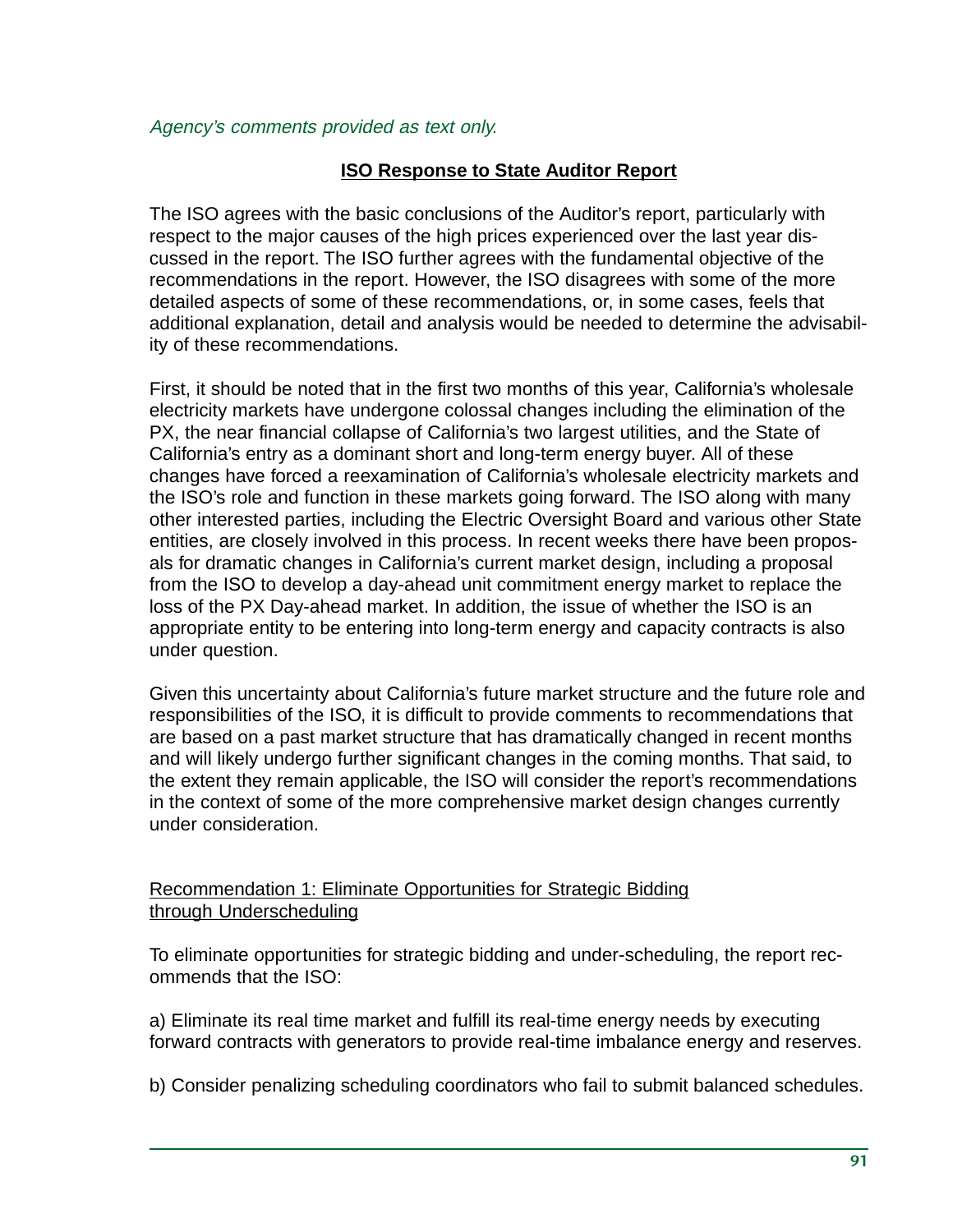c) Eliminate its Day-ahead and Hour-ahead ancillary service markets and instead meet its forecasted ancillary service requirements through "secret bids."

d) Pay "as bid" for any short-term ancillary service requirements.

e) Consider taking long-term physical supply positions. If supply exceeds demand, sell back unneeded capacity.

The ISO believes that none of these options necessarily address the source of the problem. Market power causes lots of outcomes that are then blamed on market design elements. For instance, all load can self provide ancillary services and self balance real time energy. To the extent they use ISO, there is a value. The market provides an option that no one else can fill. Again, after removing restrictions on long-term contracting and after solving the credit crisis, load should be able to choose whether to use the real time market to balance their need. They will only use it when it is cheaper.

The ISO agrees that the sequential nature of the respective energy markets run by the Power Exchange (day-ahead and hour-ahead) and the ISO (real-time) have led to strategic bidding by both buyers and sellers and that this behavior has had the effect of shifting significant energy volumes to the ISO real-time market. The ISO also agrees that the significant volumes showing up in its real-time energy market have both jeopardized the reliable operation of the grid and led to higher energy prices. This "underscheduling" problem was identified in the ISO's first year of operation (e.g. Annual Report on Market Issues and Performance, ISO Department of Market Analysis, June 1999). More recently, both the ISO Department of Market Analysis (DMA) and the ISO Market Surveillance Committee (MSC) recognized this problem as one of the contributing factors to the price spikes of May-June 2000(Report on California Energy Market Issues and Performance: May-June, 2000, ISO Department of Market Analysis, August 10, 2000), and proposed remedies for increasing forward scheduling.

An immediate measure proposed by the MSC was to change the payment for the Replacement Reserve to the generators, and to implement a real-time trading charge for both load and generation. Both of these recommendations would essentially make transacting in real-time less attractive to both buyers and sellers and thus provide incentives for greater forward scheduling. Other measures proposed by the MSC and the ISO included forward contracting quantity thresholds as a pre-requisite for marketbased rate authority.

The FERC Order of December 15, 2000 included the recommended change in the payment for Replacement Reserve, but limited the real-time trading charge to the load only (penalty of \$100/MWh or twice the real-time MCP, whichever is lower, to the unscheduled load beyond 5% of the load serving entity's actual load).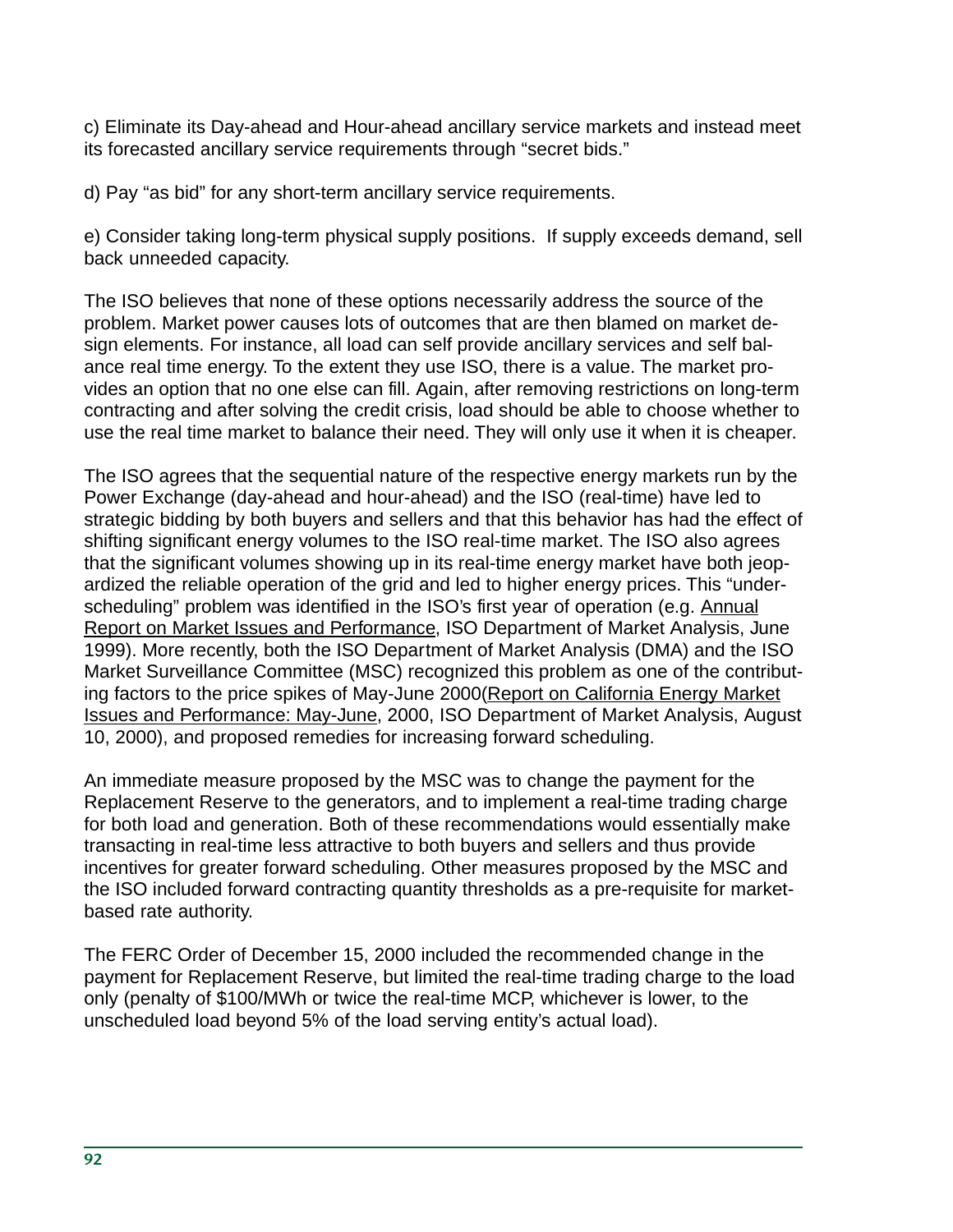Unfortunately, because conditions in the market rapidly deteriorated shortly after the FERC's December 15th Order, there was no opportunity for these changes to have an effect. In fact, given the utilities current financial condition, the ISO recently filed comments with FERC in support of a request filed with FERC by SCE and PG&E to suspend the under-scheduling penalty.

Similar to the intended design of the ISO real-time market, the basic premise of the ISO ancillary service market design was that the Scheduling Coordinators would self provide their share of ancillary services through forward bilateral arrangements, and that the ISO would function as the provider of last resort for ancillary services. Thus, the original market design was based on the premise that Scheduling Coordinators would self-provide and schedule most of their energy and ancillary service requirements and that the ISO markets would essentially serve as residual markets for truing up imbalances. Unfortunately, because the utilities were limited to buying their energy and ancillary services from the PX and ISO and the PX did not have a market that enabled the utilities to bilaterally purchase ancillary services until last summer, the ISO ended up as the main market for ancillary services.

### Recommendation 2: Avoid using Single State Wholesale Price Cap

The Auditor's reports recommends that "the use of price caps should be confined to times when market are found to be non-competitive and supply is being withheld to force prices higher."

The ISO has previously considered the type of trigger mechanisms suggested in the Auditor's report, both for local and system-wide market power mitigation. Similar mechanisms are being worked out by the NYISO. The basic idea of such a mechanism (referred to generally as a "circuit breaker") is to pre-define metrics (such a Residual Supply Index, number of out-of-merit order suppliers providing the required service, etc.) separately for local and global market conditions. When such metrics violate predefined thresholds, mitigated bid caps are triggered for the local or system-wide suppliers.

At present, the ISO feels the default of any such trigger mechanism would need to be set "ON" (practically ON all the time) since markets are non-competitive. As more supply is attracted into the market (e.g., new in-state generation, or a large volume of forward contracts), the mechanisms may be treated as "normally OFF", and turned ON only when pre-defined conditions occur. The CAISO would have to develop the specifics of the metrics and the relevant thresholds. However, in light of recent market experience, the ISO is at this time cautious about the ability to design any such trigger mechanism and the potential "unintended consequences" of such an approach.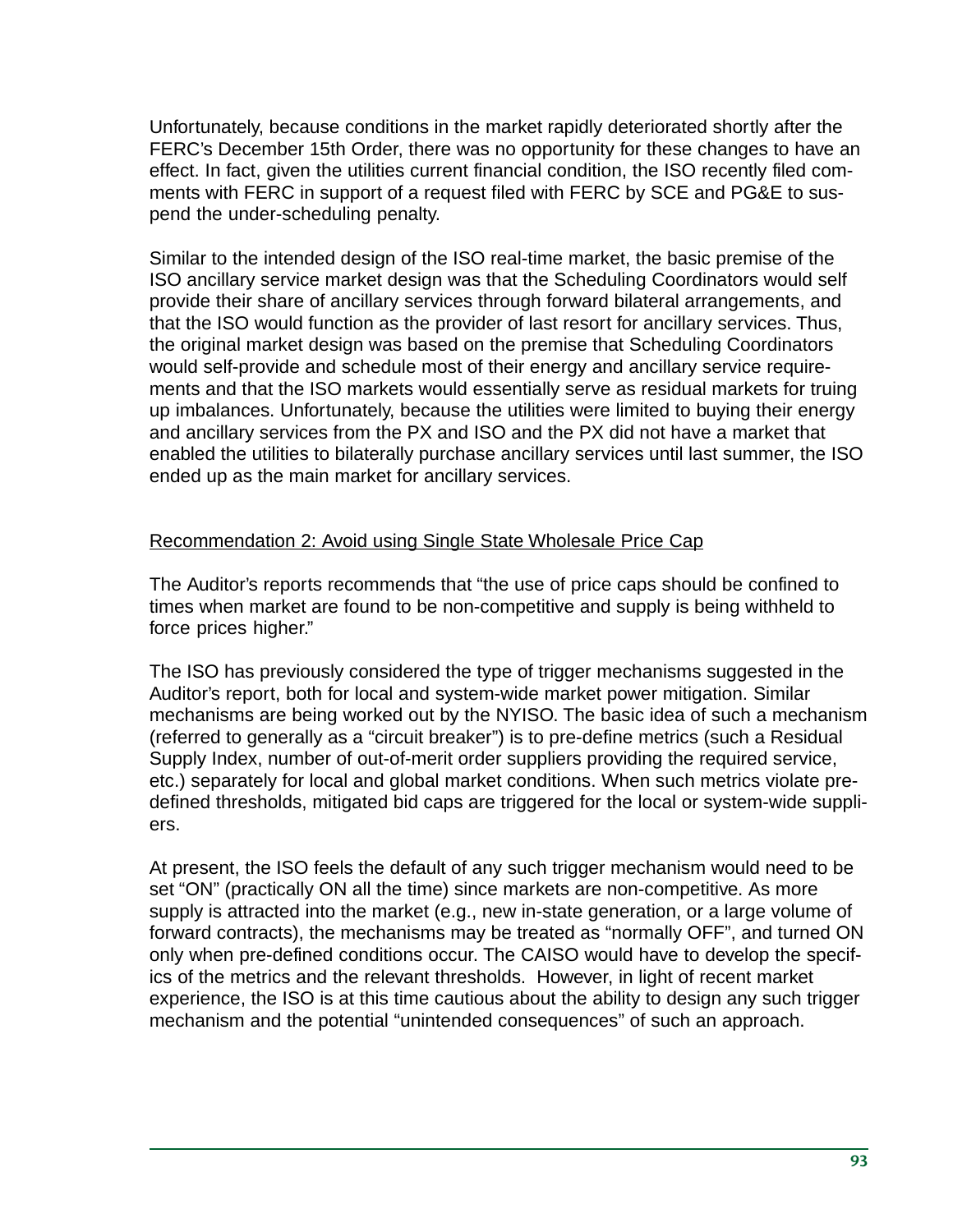In addition, the ISO would note that if the fundamental premise of this approach is true (i.e. that a trigger can be designed that accurately differentiates between competitive and non-competitive conditions), then the difference between having such a trigger and having a permanent market power mitigation option in effect is minimal, since under competitive conditions we would expect a well designed trigger to be "nonbinding" on market outcomes. At the same time, if the trigger mechanism is too "loosely" designed in order to avoid the risk of constraining the market under competitive conditions, it may allow significant market power to be exercised when market are not competitive.

The rationale provided in support of this recommendation is that (1) price caps may not be entirely effective in controlling prices under periods of high demand and market power, and (2) price caps may actually raise prices. As stated in the Auditor's report:

"First, even when demand in the PX is low, the ISO price cap has become the minimum bid in some peak demand hours. Additionally, in times of high demand, it is unclear whether any price cap is effective because sellers can sell to the ISO through out-of-market transactions that are not subject to the price cap. Thus, the result is higher energy prices, despite the effort to control them."

While the ISO agrees that price caps are a very imperfect tool for controlling price caps, the ISO does believe that the "single state" price caps in effect until January 2001 have had the effect of limiting prices – rather than exacerbating price spikes or being completely ineffective as some have suggested. Similary, the ISO does not believe that these "single state" priced caps have actually raised overall market prices creating a "floor" in the PX Day ahead market under conditions of tight supply or any other way. While the price cap may indeed create a "floor" for bids in the PX under tight supply conditions from the perspective of suppliers, it also creates a "ceiling" on purchases in both the PX and real time market from the perspective of buyers. To the extent that the ISO's real time price cap may tend to creates a "floor" in the PX Day ahead market for some sellers under conditions of tight supply, a lower price cap lowers this floor and thereby lowers the PX price. Thus, there is not reason to believe the ISO's real time price cap raised prices in the PX Day Ahead market or overall wholesale costs in general, not is there any empirical evidence to this effect.

In addition, the ISO believes it is important to note that Table 1.3\* of the Auditor's report shows that from June through November 2000 sellers could not simply circumvent the "single state" price cap in effect during these months by selling power out-ofmarket at prices higher than the price cap. As shown in Table 1.3, the average price of out-of-market purchases by the ISO during these months was lower than or just slightly above the price cap. As reported in DMA's November report to the ISO Board, prices paid for out-of-market purchases rarely exceeded the price cap during the

<sup>\*</sup> This table number refers to an earlier draft of the report.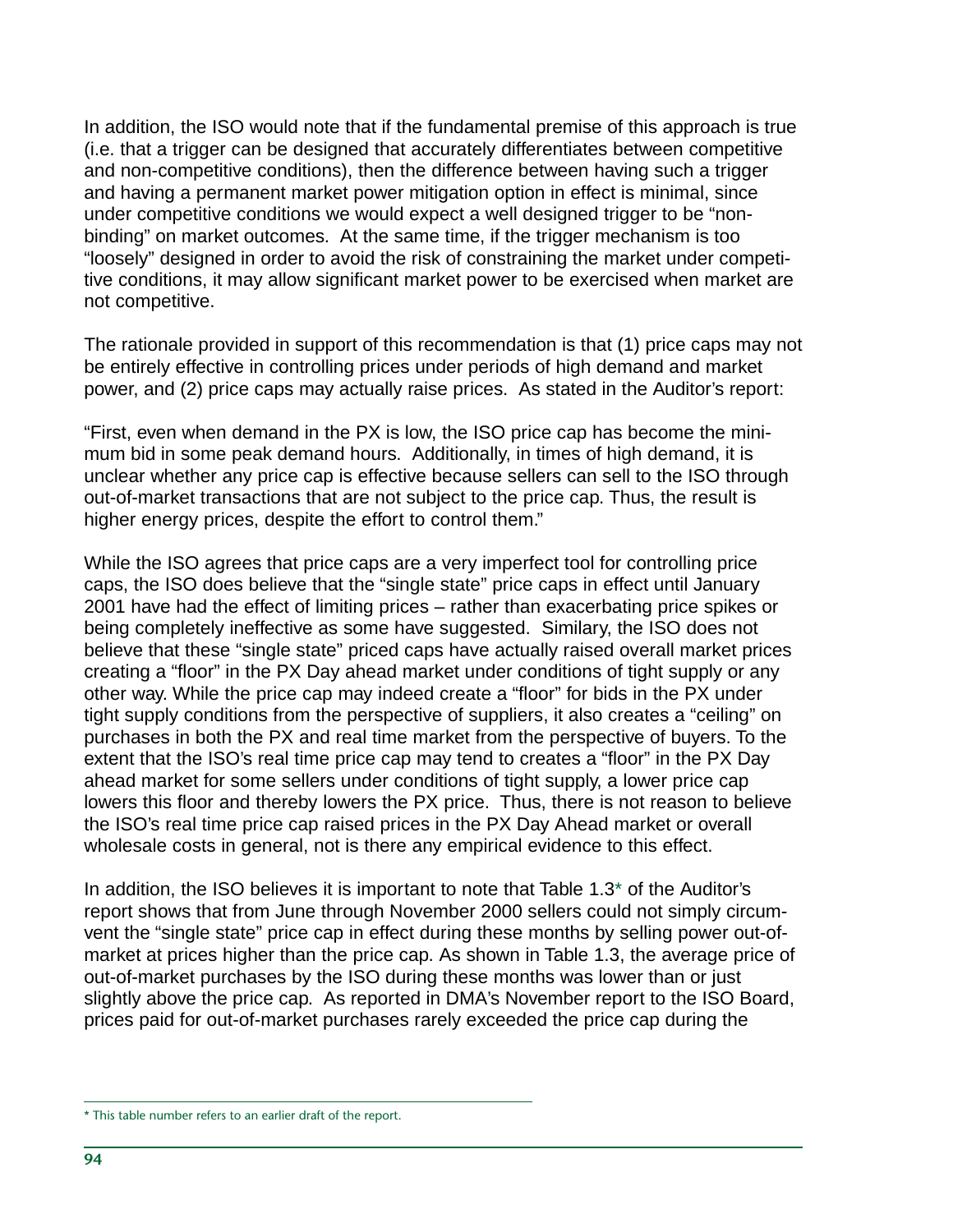summer and fall months of 2000, with less than 1% of out-of-market purchases from May through October exceeding the price cap. Since out-of-market purchases did not receive the replacement reserve capacity payment, the total effective price of this energy was lower than the total price of real time energy purchased through the ISO's Replacement Reserve market. Thus, during this period, a strategy of withholding any firm power for sales out-of-market would have provided lower overall revenues for the supplier than a strategy of providing both capacity and real time energy through the ISO's Replacement Reserve market.

As shown in Table 1.3 of the Auditor's report, the average cost of out-of-market purchases did exceed the \$250 price cap by a significant amount during December. However, it is important to note that this can be attributed to the fundamental economics of the sharp increase in spot market gas prices during this time. As spot market gas prices rose significantly above \$25/mmbtu in December, the variable operating costs of units needing to purchase gas on the spot market started to exceed the \$250 price cap. Thus, the ISO feels the events of December merely highlight the limitation of any price cap set at an absolute level, which may become inappropriate due to extraordinary market conditions such as the tenfold increase in spot market gas prices from about \$5 to \$50 from November to December 2000. In other words, while a price cap will never work if it is below cost, there is no evidence that a price cap invites bidding at cap (when it is above system marginal cost).

### Recommendation 3: The ISO Should Have Additional Authority for Scheduling Power Plant Maintenance

The ISO agrees that it needs greater authority for scheduling power plant outages. However, it does not agree that this authority will be unnecessary in another 2-3 years or until a competitive market is established. Outage coordination should not be abandoned when the market becomes more competitive but it may become highly simplified. The ISO's criterion in coordinating outages is to ensure that outage schedules are planned so as not to threaten system reliability. With adequate resources in a competitive market environment, this objective would probably be met with the ISO accepting all preferred outage schedules with minimal or no change.

The ISO is also considering using the coordinated outage schedule along with allowances for forced outages compatible with performance benchmarks to establish reference availability levels to determine and penalize strategic physical withholding.

#### Recommendation 4: Limit data published on websites.

Recommendation 5a: Remove the models used by market monitoring units from the public domain and not make available to the public any new oversight and market monitoring models.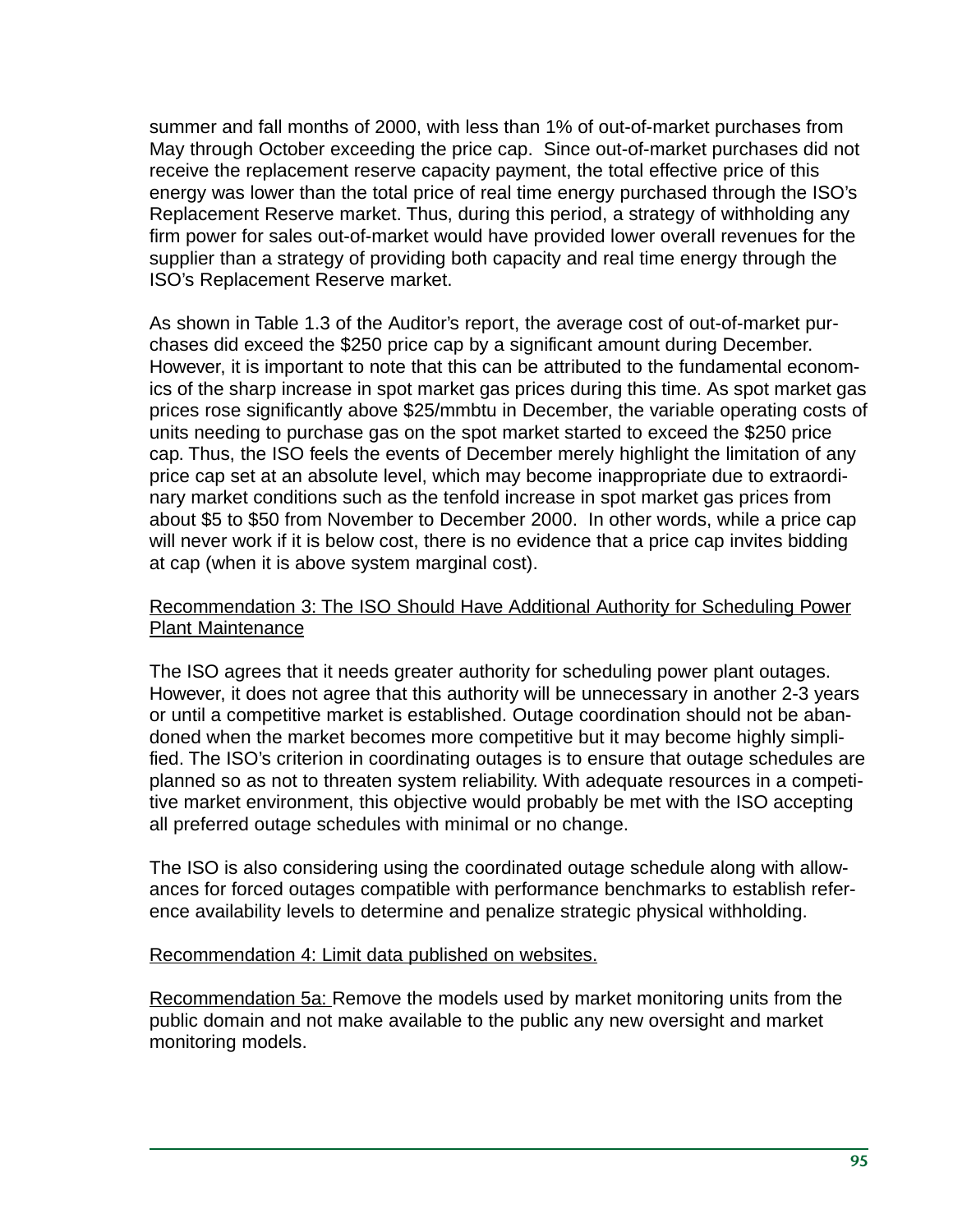The Auditor's report and staff indicate that this recommendation pertains only to the PX and not the ISO. Nevertheless, the ISO agrees with the basic principle underlying this recommendation. The ISO recognizes that many parties have a high degree of interest in public reports and analysis that may be prepared by the ISO, but believes that much of the analysis performed as part of market monitoring must remain confidential, or, at a minimum be restricted to appropriate regulatory entities.

Recommendation 5b: Don't make data on bidding and winning bids public. This is especially critical for long-term contracts, which should be kept in strictest confidence.

The ISO agrees that individual bid data should not be published to the extent that they may invite tacit collusion. That is why the existing ISO policy, approved by FERC, is to publish such data with a 6-month delay, keeping the bidder and resource identity anonymous. Though the report recommends that such data be released subject to a 1 year lag, FERC has established 6-months as an appropriate lag.